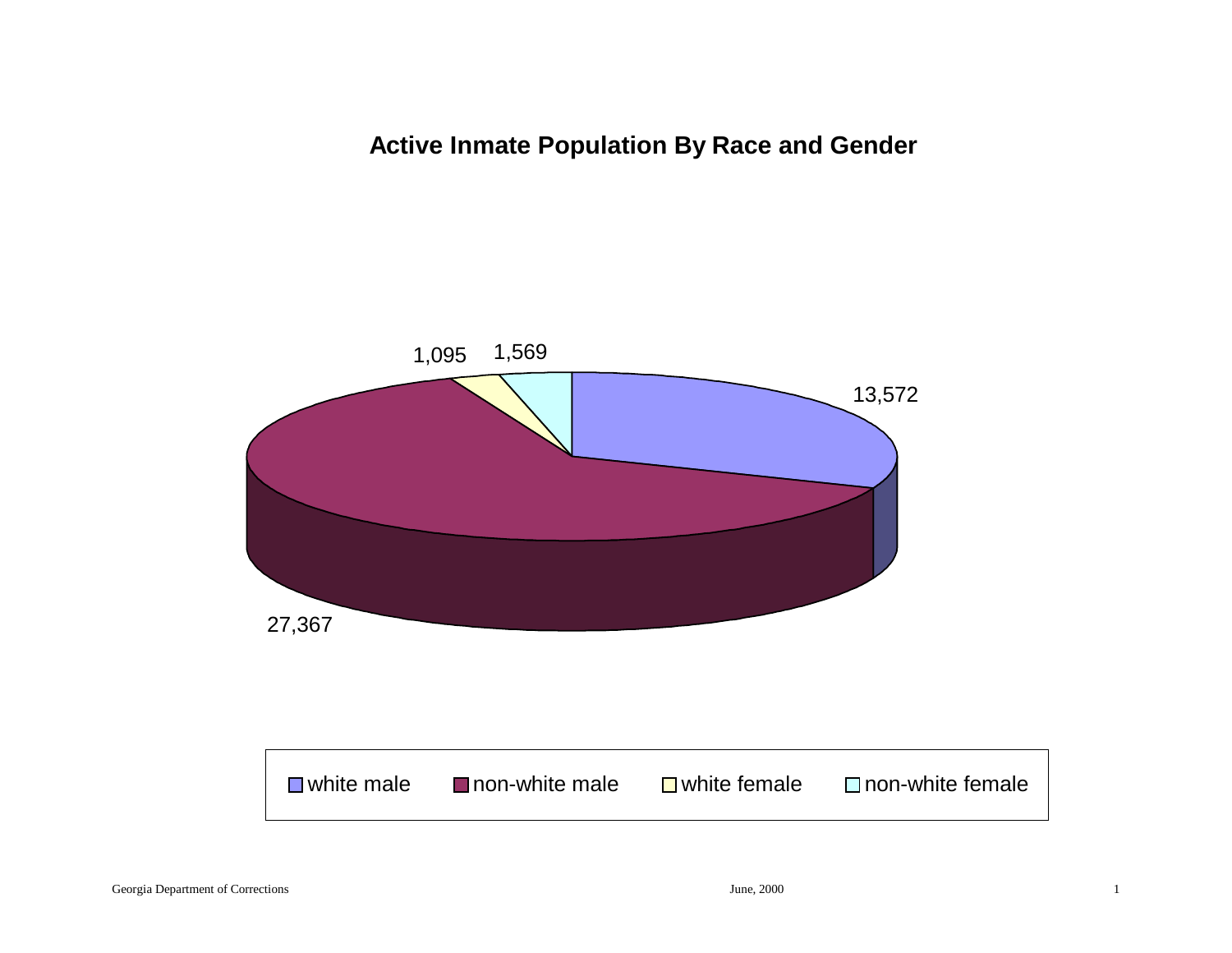# **Active Inmates By Security Status**

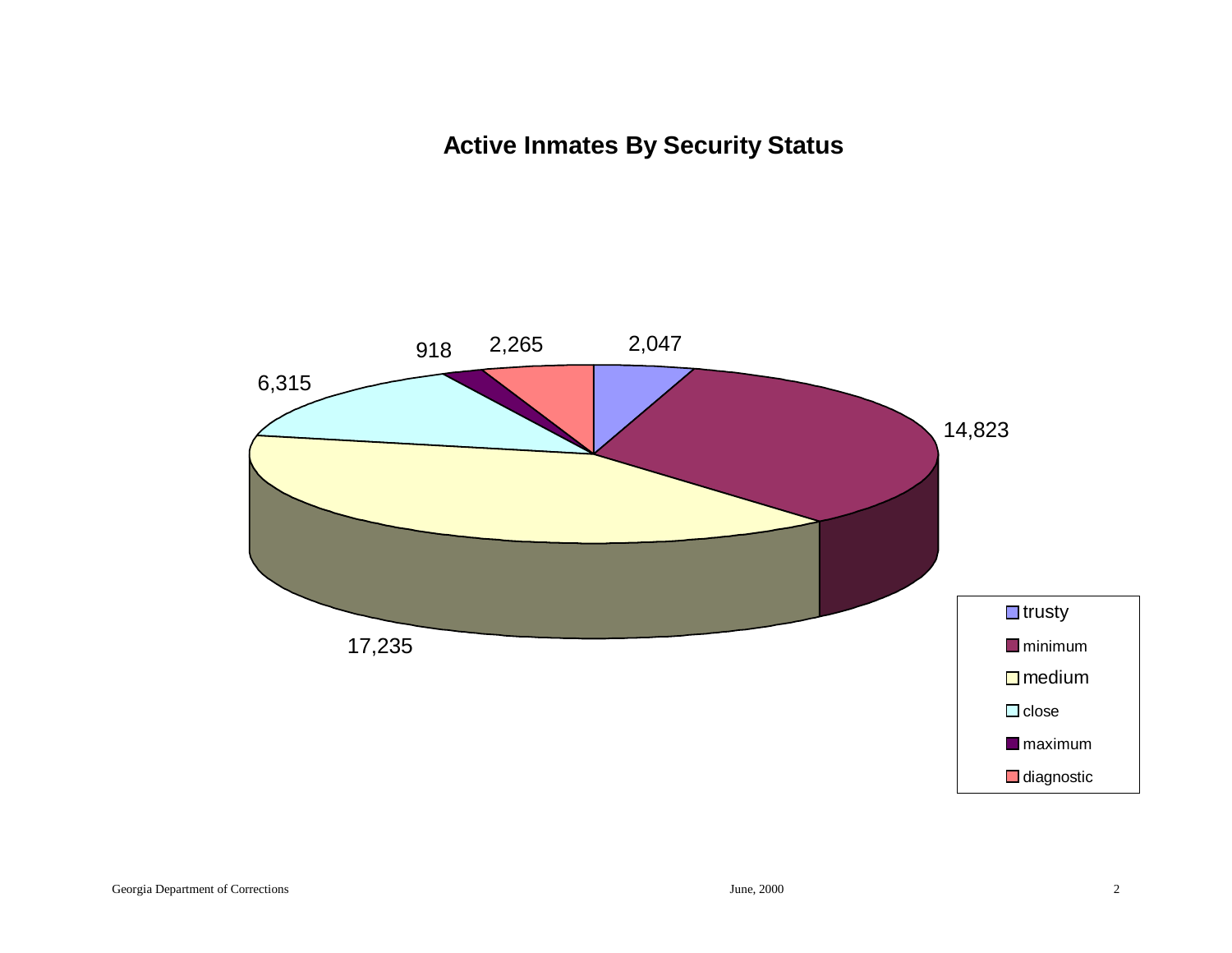### 496 $\Box$  126  $\overline{1}$  192 5,025 1,441 1,495 1,568 6,704  $] 2,552$ 4,249 5,889 5,877 5.1-6 6.1-7 7.1-8 8.1-9 9.1-1010.1-12 12.1-1515.1-2020.1-OverLifeDeathLWOP

## **Active Inmates Prison Sentence In Years**

Georgia Department of Corrections 3

0-1

1.1-2

2.1-3

3.1-44.1-5

**Years**

377

963

2,043

1,638

2,349

0 1000 2000 3000 4000 5000 6000 7000 8000

**Number of Inmates**

8000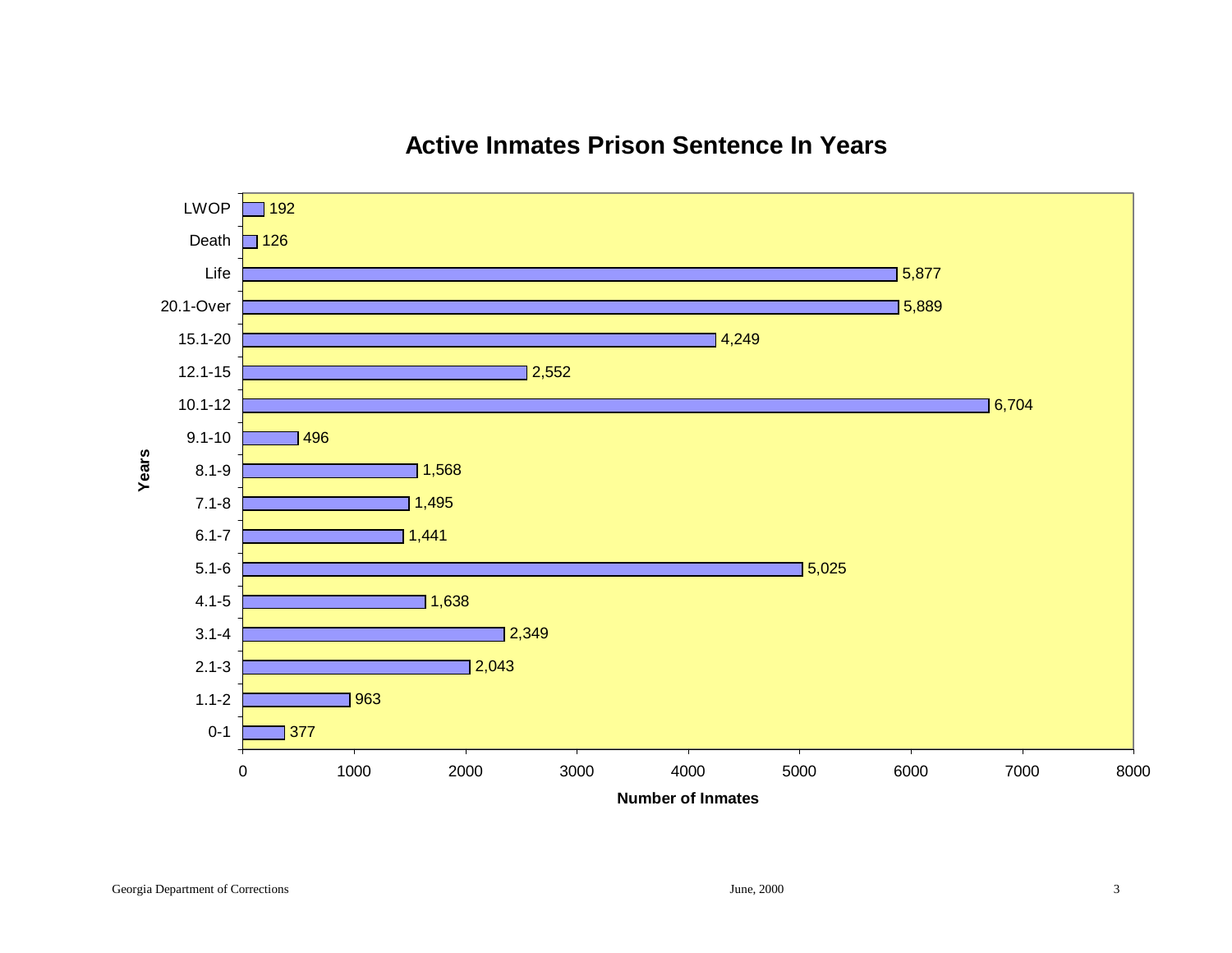## **Active Inmates Who Have Probation To Follow Prison**

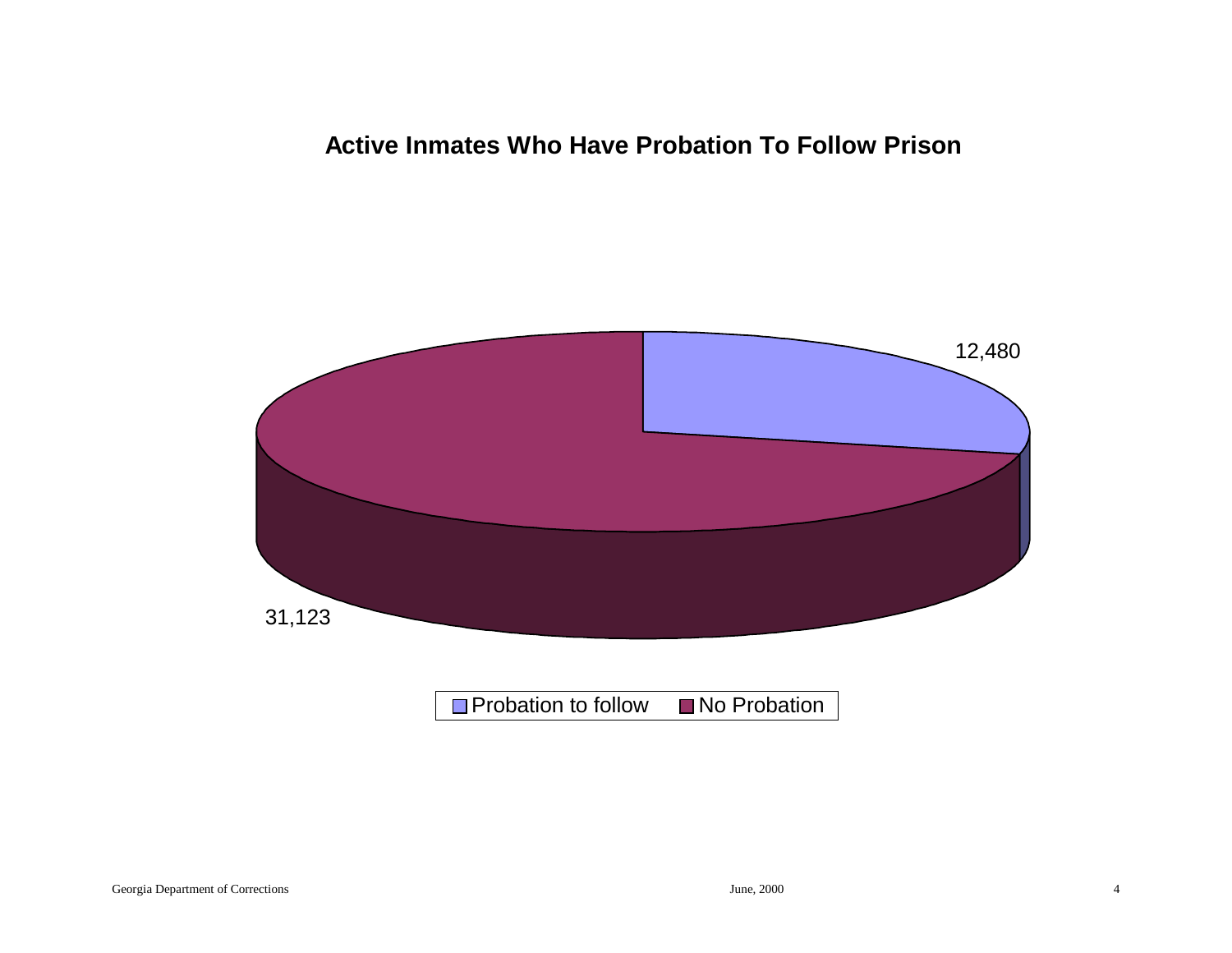# **Active Inmates Grouped By Institution**

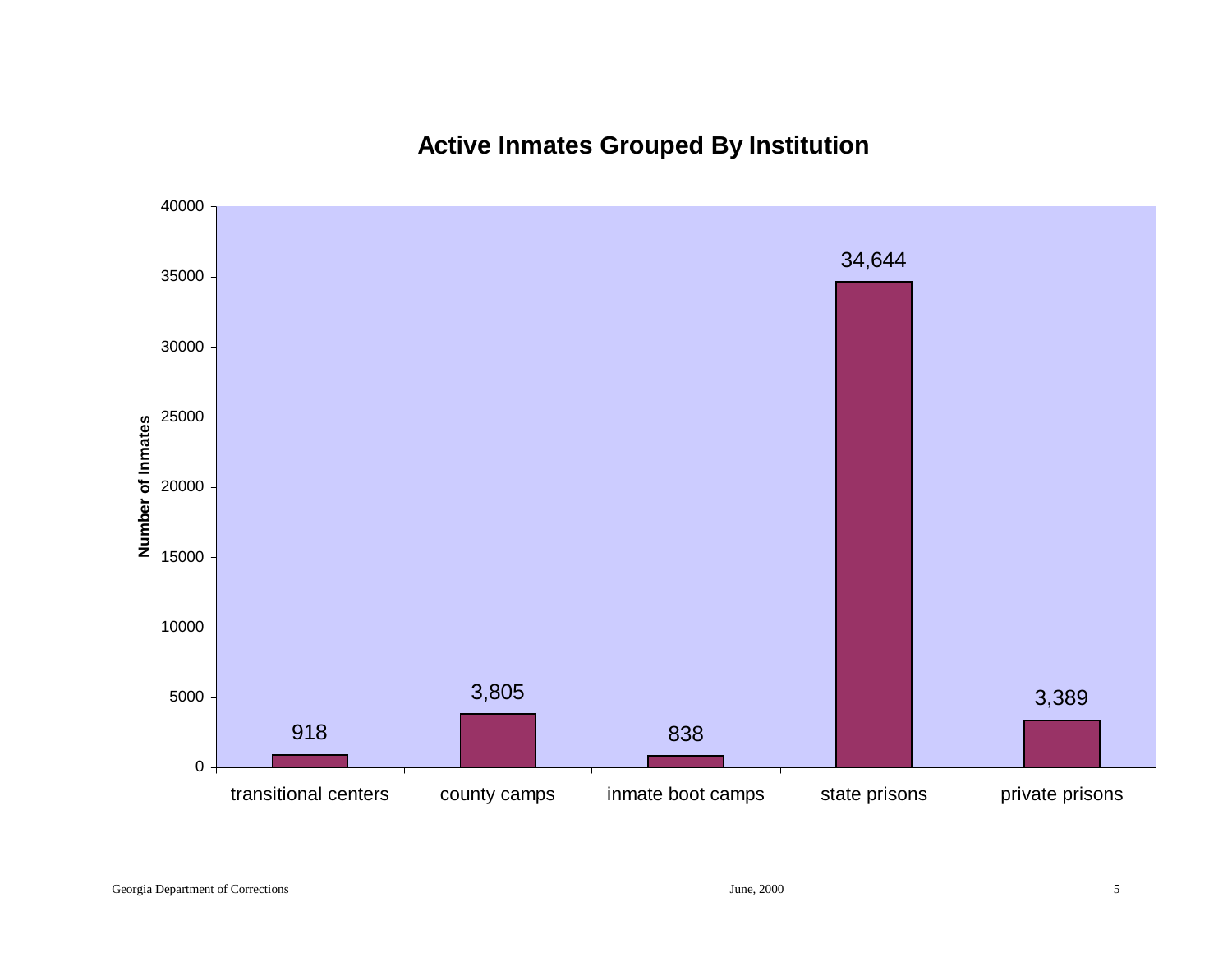**Active Inmates By Most Serious Crime Type**

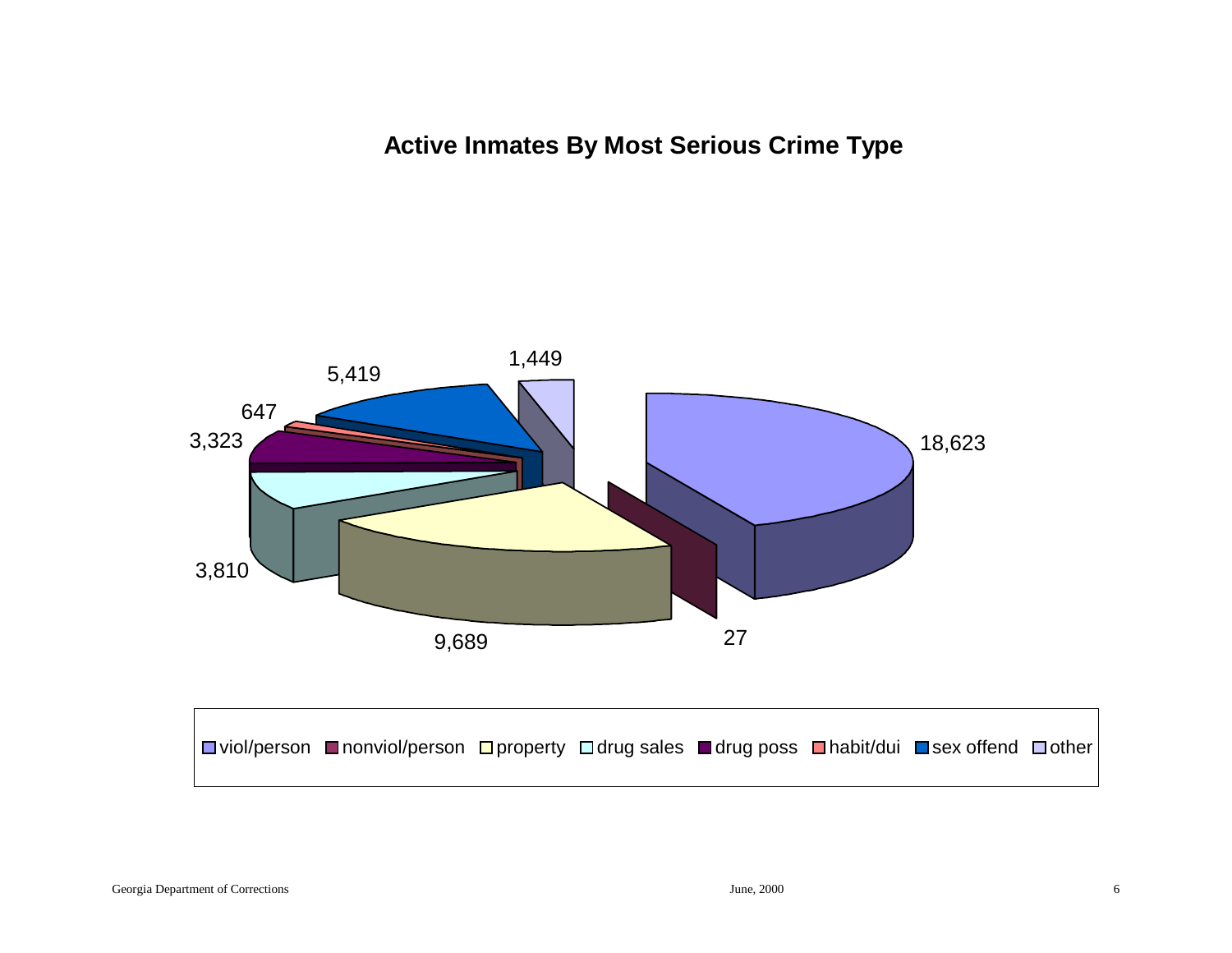Georgia Department of Corrections Page 1 Run 06/20/00 Office of Planning and Analysis

----- ----

#### Inmate statistical profile

TABLE OF CONTENTS FOR ACTIVE PRISONERS EXCLUDING JAIL

TITLE PAGE

 RACE AND SEX............................ 2 Culture Fair IQ Scores.................. 3 Self-Rpt Socioeconomic Class............ 4 Self-Rpt Environment To Age 16.......... 5 Self-Rpt Education Level................ 6 Functional Reading Level (WRAT Scores).. 7 Functional Math Level (WRAT Scores)..... 8 Functional Spelling Level (WRAT Scores). 9 Self-Rpt Guardian Status To Age 16......10 Self-Rpt Employment Status Before Prison11 Self-Rpt Marital Status At Admission....12 Self-Rpt Number Of Children At Admission13 Self-Rpt Religious Affiliation..........14 Self-Rpt Family Behavior Patterns \*.....15 Inmate Diagnostic Behavior Problem \*....16 Physical Profile (General Condition)....17 Security Status.............................18 Number Of Sentences.....................19 Number Of Disciplinaries................20 Number Of Escapes.........................21 Number Of Prior Georgia Incarcerations \*22 Number Of Transfers.....................23 County Of Conviction....................24 Circuit Of Conviction...................29 Home County.................................31 Prison Sentence In Years................36 Probation To Follow Prison..............37Admission Type..............................38 Release Type...............................39 Inst By Group.............................40 Institution.............................41 Misdemeanors And Felonies...............44 Crimes By Group.........................45 Most Serious Offense....................46 Most Serious Crime Type.................53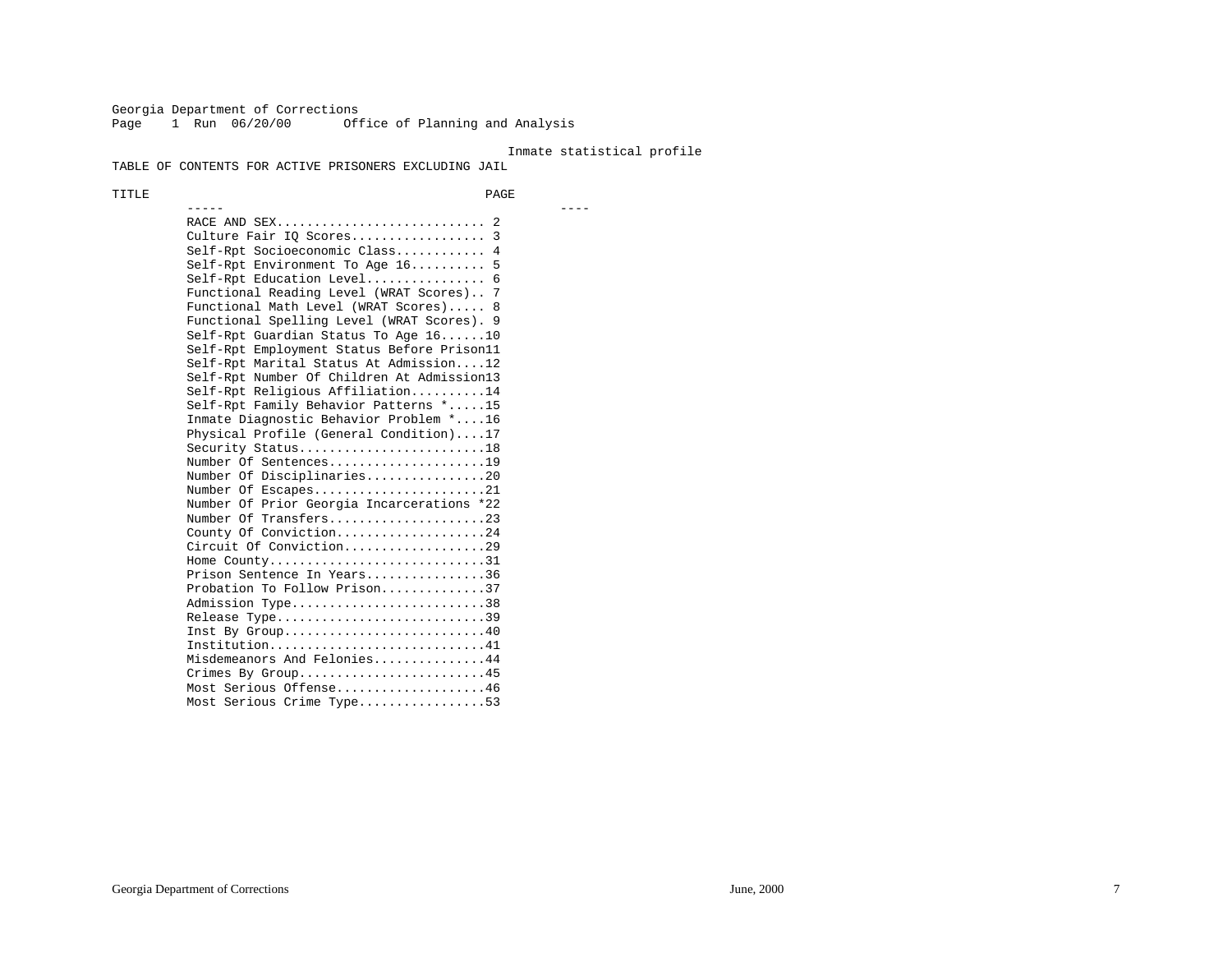#### Georgia Department of Corrections Page 2 Run 06/20/00 Office of Planning and Analysis

### Inmate statistical profile

Sample: ACTIVE PRISONERS EXCLUDING JAIL **Requestor:** Statistics Active inmates 06/20/2000

RACE AND SEX by current age & sex

|                                                                  |                                     |                                                  | M E N                                                     |                                        |                                                                 |                                                              |                                                  | <b>WOMEN</b>                                           |                                          |                                           |                                                           |
|------------------------------------------------------------------|-------------------------------------|--------------------------------------------------|-----------------------------------------------------------|----------------------------------------|-----------------------------------------------------------------|--------------------------------------------------------------|--------------------------------------------------|--------------------------------------------------------|------------------------------------------|-------------------------------------------|-----------------------------------------------------------|
| RACE AND SEX                                                     | Age<br>$00 - 21$                    | Age<br>$ 22-39 $                                 | Age<br>$8140 - 54$                                        | Age<br>$8 55-99$                       | Men<br>% Total                                                  | Age<br>$8   00 - 21$                                         | Age<br>$ 22-39 $                                 | Age<br>$ 40-54 $                                       | Age<br>$8 55-99$                         | Women<br>% Total                          | Grand<br>% Total %                                        |
| WHITE MALE<br>NON WHITE MALE<br>WHITE FEMALE<br>NON WHITE FEMALE | 1023<br>26<br>2851<br>$\Omega$<br>0 | 7739<br>30<br>74 17691<br>70<br>0<br>0<br>0<br>0 | 3970<br>39<br>6193<br>61<br>$\overline{0}$<br>0<br>0<br>0 | 840<br>632<br>0<br>0<br>0 <sup>1</sup> | 57 13572<br>33<br>43 27367<br>67<br>$\mathbf{0}$<br>0<br>0<br>0 | 0<br>0<br>$\mathbf 0$<br>$\mathbf 0$<br>47<br>82<br>53<br>91 | 0<br>0<br>$\mathbf 0$<br>698<br>40<br>1051<br>60 | $\Omega$<br>0<br>$\mathbf 0$<br>276<br>41<br>400<br>59 | 0<br>$\mathbf 0$<br>39<br>59<br>41<br>27 | 0<br>$\Omega$<br>1095<br>41<br>1569<br>59 | 0   13572<br>-31<br>27367<br>63<br>1095<br>3<br>1569<br>4 |
| Total reported                                                   |                                     | 3874 100 25430 100 10163 100 1472 100 40939 100  |                                                           |                                        |                                                                 | 173 100                                                      | 1749 100                                         | 676 100                                                | 66 100                                   |                                           | 2664 100   43603 100                                      |
| Percent reported                                                 | 100.0                               | 100.0                                            | 100.0                                                     | 100.0                                  | 100.0                                                           | 100.0                                                        | 100.0                                            | 100.0                                                  | 100.0                                    | 100.0                                     | 100.0                                                     |
| NOT REPORTED                                                     | $\Omega$                            | 0                                                | $\Omega$                                                  | $\mathbf 0$                            | $\mathbf 0$                                                     | $\mathbf 0$                                                  | $\Omega$                                         | $\Omega$                                               | $\Omega$                                 | $\Omega$                                  | 0                                                         |
| Total                                                            | 3874                                | 25430                                            | 10163                                                     | 1472                                   | 40939                                                           | 173                                                          | 1749                                             | 676                                                    | 66                                       | 2664                                      | 43603                                                     |
| AVERAGE AGE                                                      | 19.87                               | 30.33                                            | 45.00                                                     | 60.86                                  | 34.08                                                           | 19.88                                                        | 31.37                                            | 44.30                                                  | 59.59                                    | 34.61                                     | 34.11                                                     |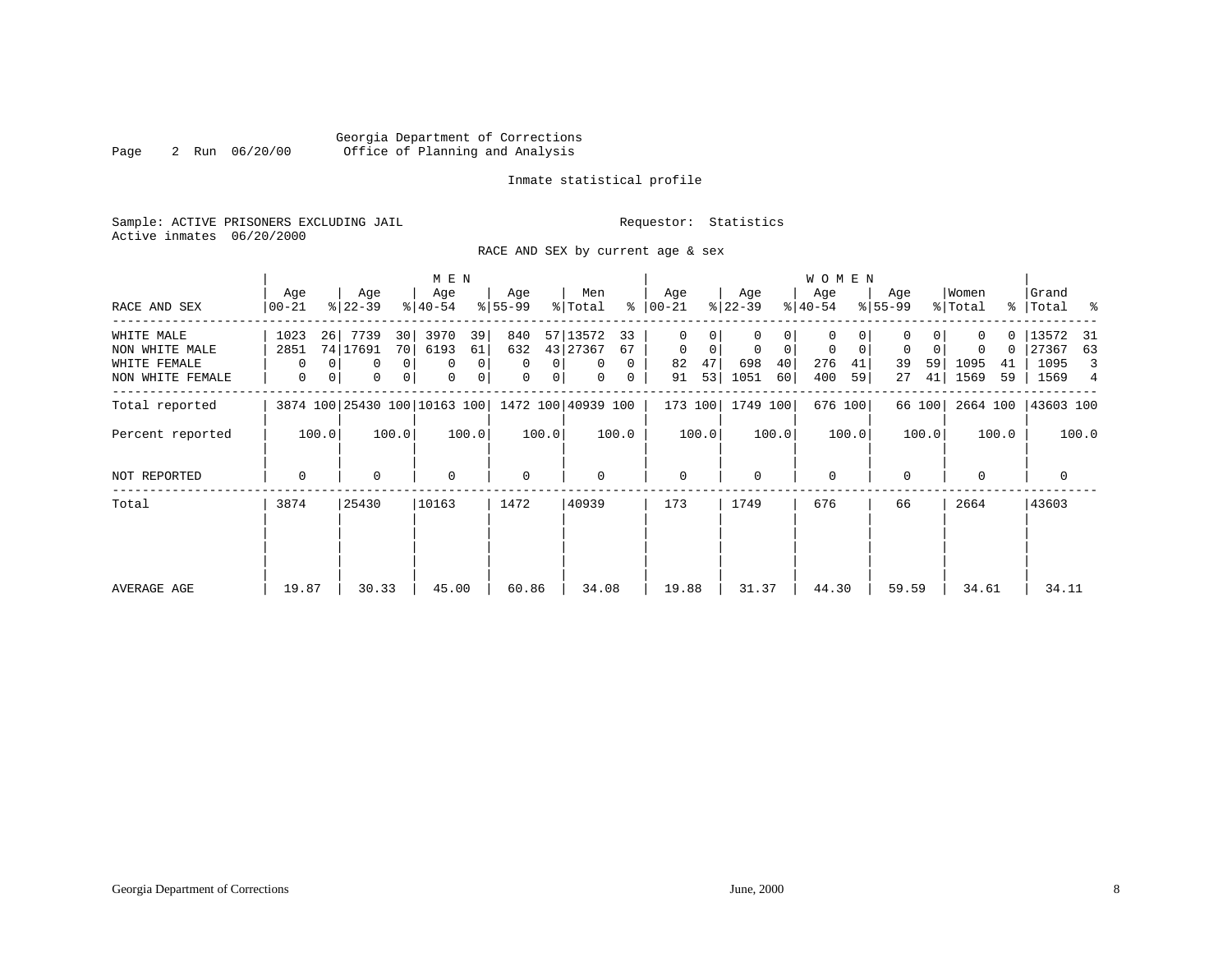#### Georgia Department of Corrections Page 3 Run 06/20/00 Office of Planning and Analysis

#### Inmate statistical profile

|  |                           | Sample: ACTIVE PRISONERS EXCLUDING JAIL |  |
|--|---------------------------|-----------------------------------------|--|
|  | Active inmates 06/20/2000 |                                         |  |

Requestor: Statistics

Culture Fair IQ Scores by current age & sex

|                           |                 |                                    | M E N                         |                  |                             |                     | W O M E N               |                        |                      |                         |                        |
|---------------------------|-----------------|------------------------------------|-------------------------------|------------------|-----------------------------|---------------------|-------------------------|------------------------|----------------------|-------------------------|------------------------|
| IQ Score                  | Age<br>$ 00-21$ | Age<br>$ 22-39 $                   | Age<br>$ 40-54 $              | Age<br>$8 55-99$ | Men<br>ွေ<br>% Total        | Age<br>$ 00 - 21 $  | Age<br>$ 22-39 $        | Age<br>$ 40-54 $       | Age<br>$8 55-99$     | Women<br>% Total        | Grand<br>%   Total %   |
| LESS THAN 70<br>70 AND UP | 110<br>3597     | 1021<br>3 <sup>1</sup><br>97 23359 | 802<br>4 <br>96<br>8793<br>92 | 98<br>8 <br>1233 | 2031<br>5<br>93 36982<br>95 | 6<br>4<br>96<br>159 | 218<br>13<br>1443<br>87 | 177<br>28<br>461<br>72 | 21<br>35<br>39<br>65 | 422<br>17<br>2102<br>83 | 2453<br>6<br> 39084 94 |
| Total reported            |                 | 3707 100 24380 100                 | 9595 100                      |                  | 1331 100 39013 100          | 165 100             | 1661 100                | 638 100                | 60 100               | 2524 100                | 41537 100              |
| Percent reported          | 95.7<br>95.9    |                                    | 94.4                          | 90.4             | 95.3                        | 95.4                | 95.0                    | 94.4                   | 90.9                 | 94.7                    | 95.3                   |
| NOT REPORTED              | 167             | 1050                               |                               | 141              | 1926                        | 8                   | 88                      | 38                     | 6                    | 140                     | 2066                   |
| Total                     | 3874            | 25430                              | 10163                         | 1472             | 40939                       | 173                 | 1749                    | 676                    | 66                   | 2664                    | 43603                  |
|                           |                 |                                    |                               |                  |                             |                     |                         |                        |                      |                         |                        |
|                           |                 |                                    |                               |                  |                             |                     |                         |                        |                      |                         |                        |
| AVERAGE IQ                | 99.98           | 99.78                              | 95.85                         | 93.02            | 98.60                       | 98.72               | 92.29                   | 84.88                  | 79.80                | 90.54                   | 98.11                  |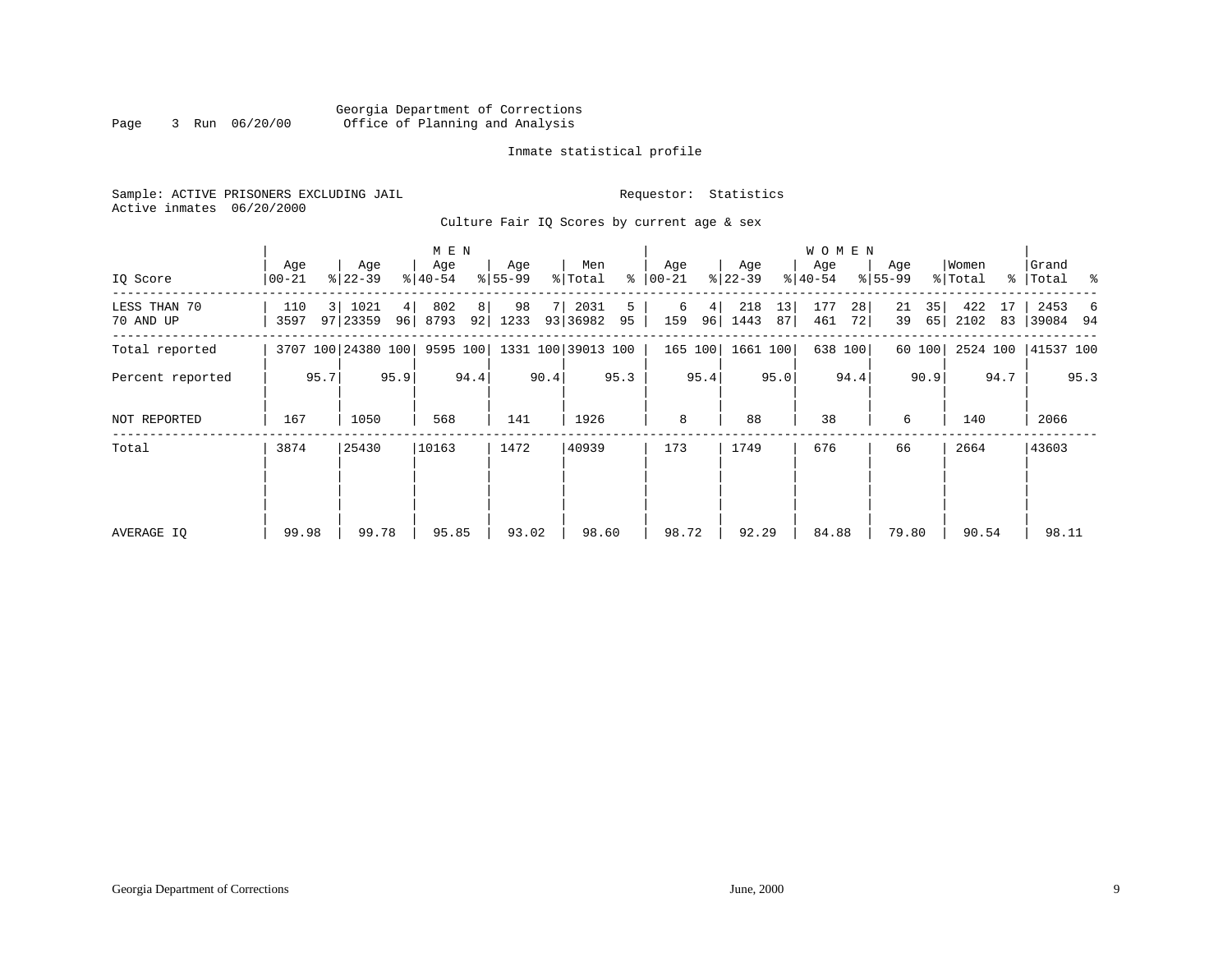#### Georgia Department of Corrections<br>4 Run 06/20/00 Office of Planning and Analysis Page 4 Run 06/20/00 Office of Planning and Analysis

#### Inmate statistical profile

Sample: ACTIVE PRISONERS EXCLUDING JAIL **Requestor:** Statistics Active inmates 06/20/2000

Self-Rpt Socioeconomic Class by current age & sex

|                     | M E N    |                 |                    |      |           |      |             |          |                    |      |           |      |             |      | W O M E N |         |             |        |          |      |           |      |
|---------------------|----------|-----------------|--------------------|------|-----------|------|-------------|----------|--------------------|------|-----------|------|-------------|------|-----------|---------|-------------|--------|----------|------|-----------|------|
|                     | Age      |                 | Age                |      | Age       |      | Age         |          | Men                |      | Age       |      | Age         |      | Age       |         | Age         |        | Women    |      | Grand     |      |
| Socioeconomic Class | $ 00-21$ |                 | $8 22-39$          |      | $8 40-54$ |      | $8155 - 99$ |          | % Total            | ႜ    | $00 - 21$ |      | $8$   22-39 |      | $8 40-54$ |         | $8155 - 99$ |        | % Total  |      | %   Total | - 옹  |
| WELFARE             | 335      | 9               | 1941               | 8    | 634       |      | 82          | $6 \mid$ | 2992               | 8    | 30        | 18   | 265         | 15   | 64        | 10      |             | 2      | 360      | 14   | 3352      | 8    |
| OCC EMPLOY          | 418      | 12              | 2259               | 9    | 519       | 5    | 43          |          | 3239               | 8    |           |      | 14          |      | 6         |         | 3           |        | 24       |      | 3263      | 8    |
| MINIMUM STD         | 1501     | 42              | 9314               | 38   | 4027      | 41   | 662         |          | 48 15504           | 40   | 46        | 27   | 611         | 36   | 276       | 41      | 32          | 51     | 965      | 37   | 16469     | -39  |
| MIDDLE              | 1321     | 37 <sup>1</sup> | 10723              | 44   | 4485      | 46   | 587         |          | 42 17116           | 44   | 89        | 52   | 779         | 45   | 299       | 45      | 24          | 38     | 1191     | 45   | 18307     | 44   |
| OTHER               | 17       | 0 <sup>1</sup>  | 149                |      | 67        |      | 16          |          | 249                |      | 5         | 3    | 49          | 3    | 21        | 3       | 3           | 5      | 78       | 3    | 327       |      |
| Total reported      |          |                 | 3592 100 24386 100 |      | 9732 100  |      |             |          | 1390 100 39100 100 |      | 171 100   |      | 1718 100    |      |           | 666 100 |             | 63 100 | 2618 100 |      | 41718 100 |      |
| Percent reported    |          | 92.7            |                    | 95.9 |           | 95.8 |             | 94.4     |                    | 95.5 |           | 98.8 |             | 98.2 |           | 98.5    |             | 95.5   |          | 98.3 |           | 95.7 |
| NOT RPTD            | 282      |                 | 1044               |      | 431       |      | 82          |          | 1839               |      | 2         |      | 31          |      | 10        |         | 3           |        | 46       |      | 1885      |      |
| Total               | 3874     |                 | 25430              |      | 10163     |      | 1472        |          | 40939              |      | 173       |      | 1749        |      | 676       |         | 66          |        | 2664     |      | 43603     |      |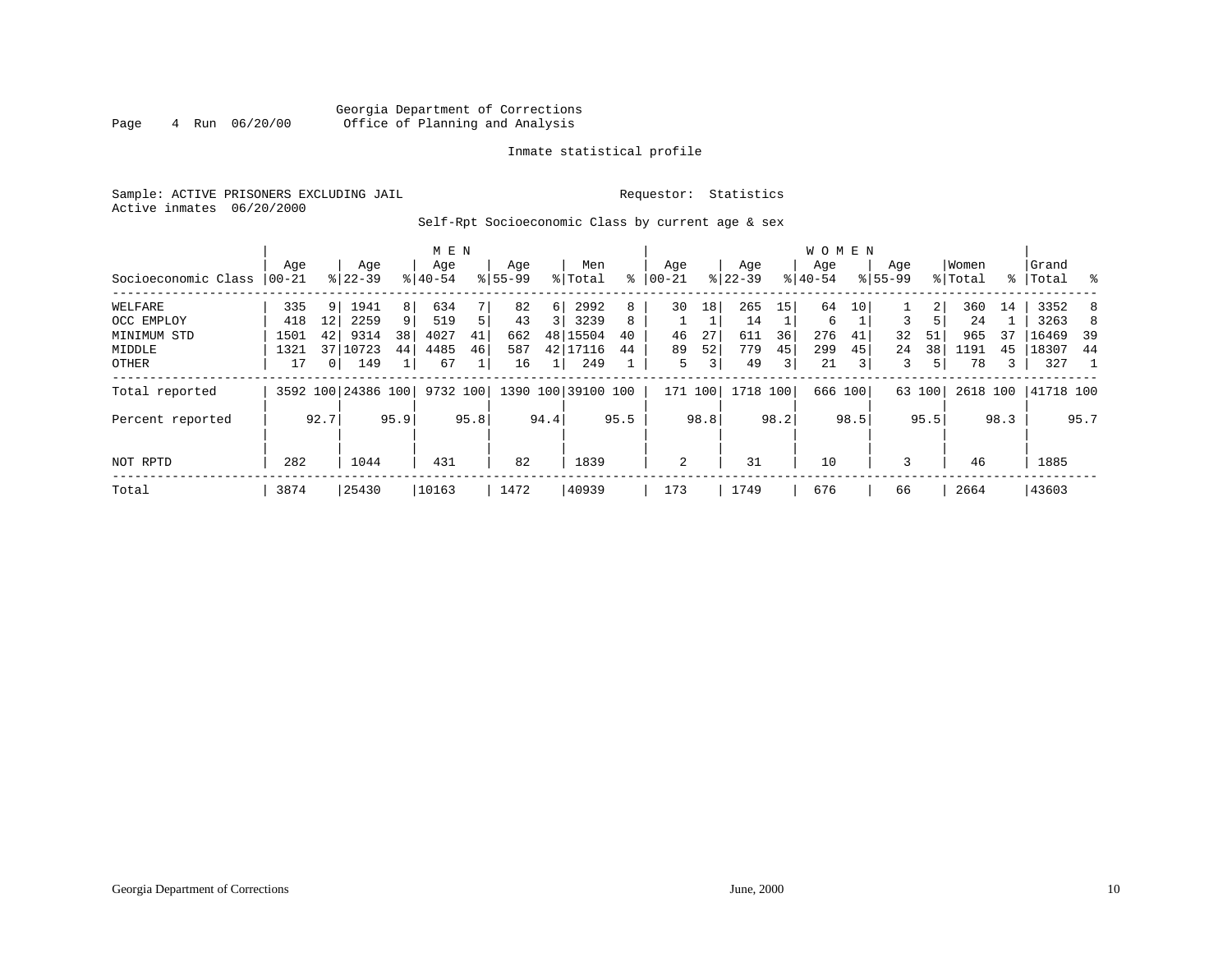#### Georgia Department of Corrections<br>5 Run 06/20/00 Office of Planning and Analysis Page 5 Run 06/20/00 Office of Planning and Analysis

#### Inmate statistical profile

Sample: ACTIVE PRISONERS EXCLUDING JAIL **Requestor:** Statistics Active inmates 06/20/2000

Self-Rpt Environment To Age 16 by current age & sex

|                  |           |          |                    |              | M E N       |      |             |                |                    |      |           |      |           |      | <b>WOMEN</b> |         |             |        |          |      |           |                |
|------------------|-----------|----------|--------------------|--------------|-------------|------|-------------|----------------|--------------------|------|-----------|------|-----------|------|--------------|---------|-------------|--------|----------|------|-----------|----------------|
|                  | Age       |          | Age                |              | Age         |      | Age         |                | Men                |      | Age       |      | Age       |      | Age          |         | Age         |        | Women    |      | Grand     |                |
| Environment      | $00 - 21$ |          | $8 22-39$          |              | $8140 - 54$ |      | $8155 - 99$ |                | % Total            | ႜ    | $00 - 21$ |      | $ 22-39 $ |      | $ 40-54 $    |         | $8155 - 99$ |        | % Total  |      | %   Total | ႜ              |
| RURAL/FARM       | 19        |          | 624                | 3            | 703         |      | 286         | 20             | 1632               | 4    | 2         |      | 60        | 3    | 50           | 8       | 14          | 23     | 126      | 5    | 1758      | 4              |
| RURAL/NFARM      | 120       |          | 1645               |              | 712         |      | 117         | 8              | 2594               |      | 20        | 12   | 165       | 10   | 40           | 6       | 4           |        | 229      | 9    | 2823      |                |
| S.M.S.A          | 1365      | 36       | 8937               | 36           | 3383        | 34   | 359         | 25             | 14044              | 35   | 36        | 21   | 336       | 20   | 138          | 21      | 11          | 18     | 521      | 20   | 14565     | -34            |
| URBAN            | 844       | 23       | 4627               | 19           | 1612        | 16   | 164         | 121            | 7247               | 18   | 54        | 32   | 466       | 27   | 208          | 31      | 10          | 16     | 738      | 28   | 7985      | 19             |
| SMALL TOWN       | 1385      | 37       | 8839               | 36           | 3411        | 35   | 484         |                | 34   14119         | 35   | 56        | 33   | 676       | 39   | 221          | 33      | 20          | 33     | 973      | 37   | 15092     | 36             |
| OTHER            | 14        | $\Omega$ | 123                | $\mathbf{0}$ | 61          |      | 5.          | 0 <sup>1</sup> | 203                |      | 3         | 2    | 18        |      | 9            |         | 2           | 3      | 32       |      | 235       | $\overline{1}$ |
| Total reported   |           |          | 3747 100 24795 100 |              | 9882 100    |      |             |                | 1415 100 39839 100 |      | 171 100   |      | 1721 100  |      |              | 666 100 |             | 61 100 | 2619 100 |      | 42458 100 |                |
| Percent reported |           | 96.7     |                    | 97.5         |             | 97.2 |             | 96.1           |                    | 97.3 |           | 98.8 |           | 98.4 |              | 98.5    |             | 92.4   |          | 98.3 |           | 97.4           |
|                  |           |          |                    |              |             |      |             |                |                    |      |           |      |           |      |              |         |             |        |          |      |           |                |
| NOT RPTD         | 127       |          | 635                |              | 281         |      | 57          |                | 1100               |      | 2         |      | 28        |      | 10           |         | 5           |        | 45       |      | 1145      |                |
| Total            | 3874      |          | 25430              |              | 10163       |      | 1472        |                | 40939              |      | 173       |      | 1749      |      | 676          |         | 66          |        | 2664     |      | 43603     |                |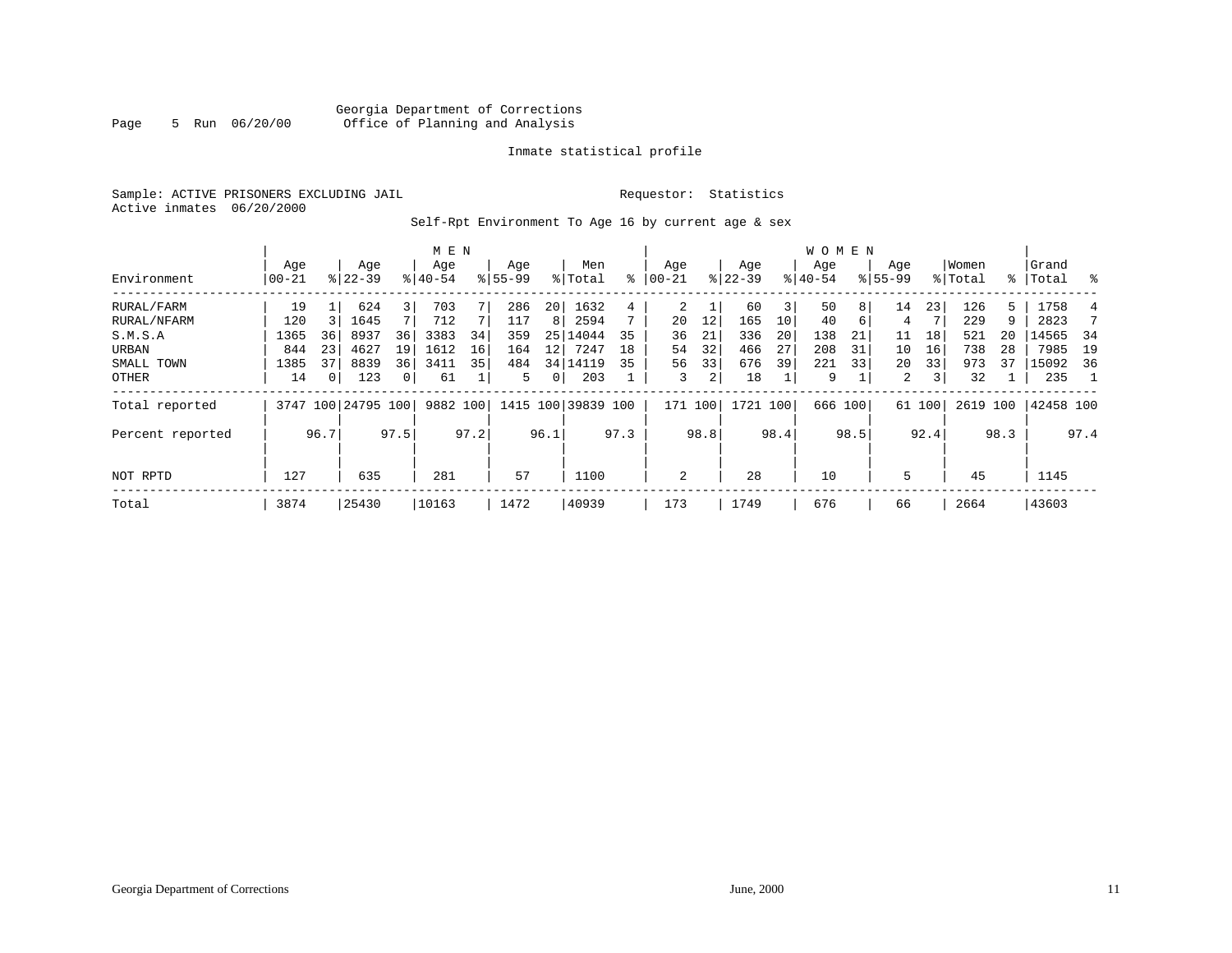#### Georgia Department of Corrections<br>6 Run 06/20/00 Office of Planning and Analysis Page 6 Run 06/20/00 Office of Planning and Analysis

#### Inmate statistical profile

|  | Sample: ACTIVE PRISONERS EXCLUDING JAI |  |
|--|----------------------------------------|--|
|  | Active inmates 06/20/2000              |  |

IL Requestor: Statistics

Self-Rpt Education Level by current age & sex

|                     |                  | M E N |                    |      |                  |      |                 |      |                    |      |                  |      |                  |      | WOMEN            |         |                    |        |                  |      |                    |      |
|---------------------|------------------|-------|--------------------|------|------------------|------|-----------------|------|--------------------|------|------------------|------|------------------|------|------------------|---------|--------------------|--------|------------------|------|--------------------|------|
| Education Level     | Age<br>$00 - 21$ |       | Age<br>$ 22-39 $   |      | Age<br>$ 40-54 $ |      | Age<br>$ 55-99$ |      | Men<br>% Total     | ွေ   | Age<br>$ 00-21 $ |      | Age<br>$ 22-39 $ |      | Age<br>$ 40-54 $ |         | Age<br>$8155 - 99$ |        | Women<br>% Total |      | Grand<br>%   Total | း    |
| LESS THAN GRADE 7   | 45               |       | 436                | 2    | 468              | 5    | 315             | 22   | 1264               | 3    |                  |      | 18               |      | 21               | 3       | 12                 | 19     | 52               |      | 1316               | 3    |
| GRADE 7             | 111              | 3     | 574                | 2    | 362              | 4    | 122             | 9    | 1169               | 3    | 4                | 2    | 50               | 3    | 17               | 3       |                    | 2      | 72               |      | 1241               | 3    |
| GRADE 8             | 504              | 13    | 1983               |      | 857              |      | 143             | 10   | 3487               | 9    | 25               | 15   | 143              |      | 50               |         | 4                  | 6      | 222              |      | 3709               | 9    |
| GRADE 9             | 934              | 25    | 3748               | 15   | 1212             | 12   | 142             | 10   | 6036               | 15   | 40               | 24   | 229              | 14   | 60               |         | 3                  |        | 332              | 13   | 6368               | - 15 |
| GRADE 10            | 1089             | 29    | 5338               | 21   | 1555             | 16   | 129             | 9    | 8111               | 20   | 41               | 24   | 276              | 16   | 78               | 12      | 9                  | 14     | 404              | 16   | 8515               | 20   |
| GRADE 11            | 802              | 21    | 4963               | 20   | 1312             | 13   | 95              | 7    | 7172               | 18   | 35               | 21   | 290              | 17   | 80               | 12      | 6                  | 9      | 411              | 16   | 7583               | 18   |
| GRADE 12            | 230              | 6     | 5316               | 21   | 2406             | 24   | 266             | 19   | 8218               | 21   | 13               | 8    | 284              | 17   | 144              | 22      | 14                 | 22     | 455              | 18   | 8673               | -20  |
| MORE THAN GRADE 12  | 44               |       | 2522               | 10   | 1736             | 18   | 211             | 15   | 4513               | 11   | 10               | 6    | 406              | 24   | 200              | 31      | 15                 | 23     | 631              | 24   | 5144               | 12   |
| Total reported      |                  |       | 3759 100 24880 100 |      | 9908 100         |      |                 |      | 1423 100 39970 100 |      | 169 100          |      | 1696 100         |      |                  | 650 100 |                    | 64 100 | 2579 100         |      | 42549 100          |      |
| Percent reported    |                  | 97.0  |                    | 97.8 |                  | 97.5 |                 | 96.7 |                    | 97.6 |                  | 97.7 |                  | 97.0 |                  | 96.2    |                    | 97.0   |                  | 96.8 |                    | 97.6 |
| NOT REPORTED        | 115              |       | 550                |      | 255              |      | 49              |      | 969                |      | 4                |      | 53               |      | 26               |         | 2                  |        | 85               |      | 1054               |      |
| Total               | 3874             |       | 25430              |      | 10163            |      | 1472            |      | 40939              |      | 173              |      | 1749             |      | 676              |         | 66                 |        | 2664             |      | 43603              |      |
|                     |                  |       |                    |      |                  |      |                 |      |                    |      |                  |      |                  |      |                  |         |                    |        |                  |      |                    |      |
| AVG EDUCATION LEVEL | 9.77             |       | 11.07              |      | 11.56            |      | 9.75            |      | 11.02              |      | 10.51            |      | 12.85            |      | 13.51            |         | 10.88              |        | 12.81            |      | 11.13              |      |

\* NOTE: THE FIELD LABLED "LESS THAN GRADE 7" WAS CORRECTED IN MARCH 1989: MISSING DATA FOR INMATES STILL IN DIAGNOSTICS NOW HAS BEEN REMOVED FROM THIS FIELD AND IDENTIFIED AS "NOT REPORTED" INFORMATION.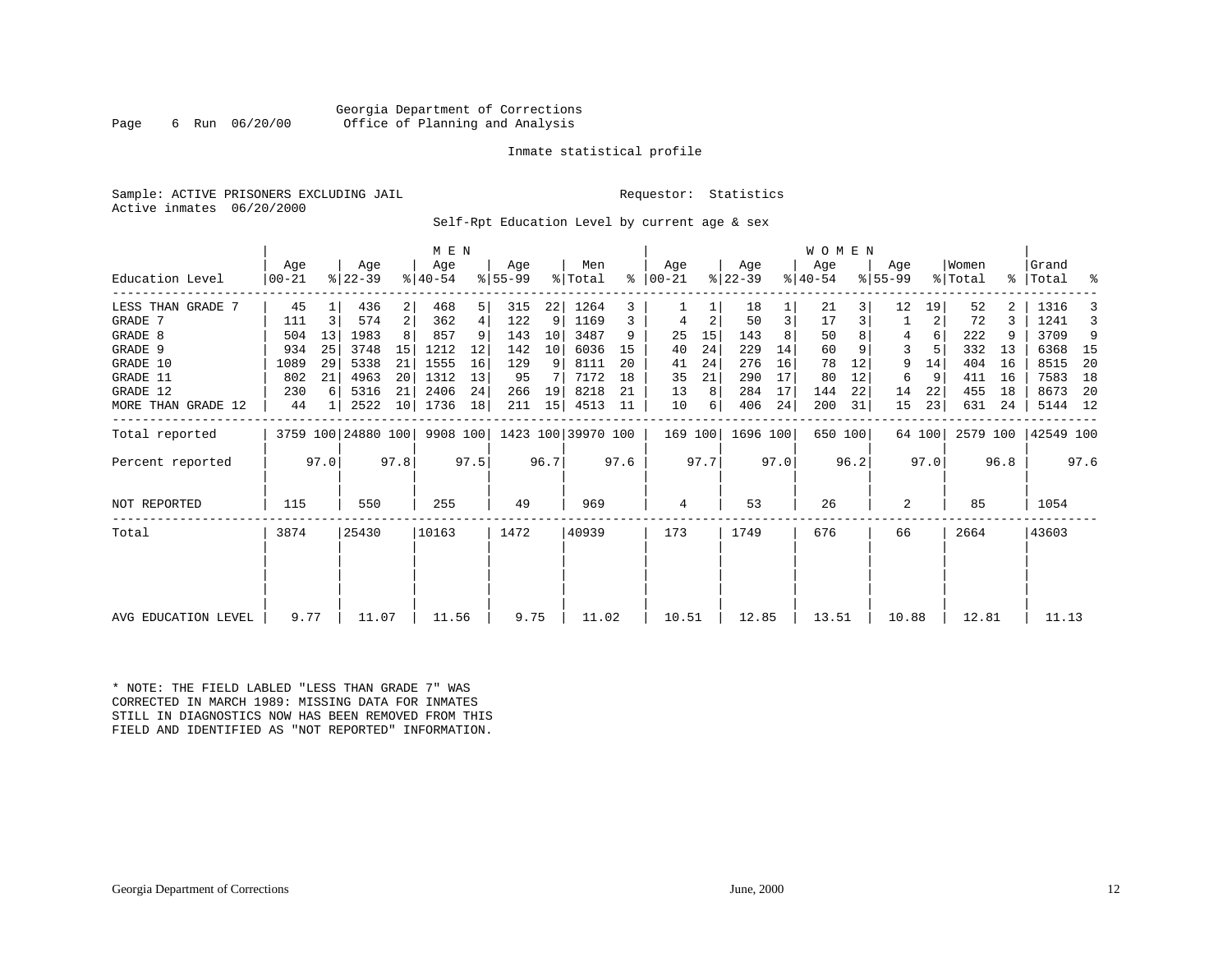#### Inmate statistical profile

Sample: ACTIVE PRISONERS EXCLUDING JAIL **Requestor:** Statistics Active inmates 06/20/2000

#### Functional Reading Level (WRAT Scores) by current age & sex

|                     | M E N           |                |                    |                 |                  |      |                  |      |                    |      |                 |      |                  |      | <b>WOMEN</b>     |                 |                    |        |                  |      |                      |                |
|---------------------|-----------------|----------------|--------------------|-----------------|------------------|------|------------------|------|--------------------|------|-----------------|------|------------------|------|------------------|-----------------|--------------------|--------|------------------|------|----------------------|----------------|
| WRAT Reading Score  | Age<br>$ 00-21$ |                | Age<br>$ 22-39 $   |                 | Age<br>$8 40-54$ |      | Aqe<br>$ 55-99 $ |      | Men<br>% Total     | ፠    | Age<br>$ 00-21$ |      | Age<br>$ 22-39 $ |      | Age<br>$ 40-54 $ |                 | Aqe<br>$8155 - 99$ |        | Women<br>% Total |      | l Grand<br>%   Total | ႜ              |
| LESS THAN GRADE 6   | 1499            | 40             | 9559               | 39              | 4333             | 46   | 650              |      | 49 16041           | 41   | 40              | 24   | 447              | 27   | 203              | 32              | 19                 | 31     | 709              | 28   | 16750                | 40             |
| 6TH THRU 8TH GRADE  | 804             | 22             | 5437               | 22              | 2038             | 21   | 221              | 17   | 8500               | 22   | 35              | 21   | 320              | 19   | 113              | 18 <sup>1</sup> | 11                 | 18     | 479              | 19   | 8979                 | 22             |
| GRADE 9             | 315             |                | 1988               | 8               | 618              | 6    | 89               |      | 3010               | 8    | 18              | 11   | 132              | 8    | 40               |                 | 8                  | 13     | 198              |      | 3208                 | 8              |
| GRADE 10            | 178             |                | 999                | 4               | 343              |      | 41               | 3.   | 1561               |      | 10              | 6    | 62               |      | 25               |                 |                    |        | 100              |      | 1661                 | $\overline{4}$ |
| GRADE 11            | 160             |                | 976                |                 | 340              |      | 46               | 3    | 1522               | 4    | 3               |      | 59               |      | 28               |                 | $\overline{2}$     |        | 92               |      | 1614                 | $\overline{4}$ |
| GRADE 12            | 472             | 13             | 3599               | 15 <sup>1</sup> | 1476             | 16   | 239              | 18   | 5786               | 15   | 12              |      | 127              | 8    | 33               |                 | 4                  |        | 176              |      | 5962                 | 14             |
| MORE THAN GRADE 12  | 281             | 8 <sup>1</sup> | 1868               | 8 <sup>1</sup>  | 364              | 4    | 39               | 3    | 2552               |      | 47              | 28   | 515              | 31   | 198              | 31              | 14                 | 23     | 774              | 31   | 3326                 | - 8            |
| Total reported      |                 |                | 3709 100 24426 100 |                 | 9512 100         |      |                  |      | 1325 100 38972 100 |      | 165 100         |      | 1662 100         |      |                  | 640 100         |                    | 61 100 | 2528 100         |      | 41500 100            |                |
| Percent reported    |                 | 95.7           |                    | 96.1            |                  | 93.6 |                  | 90.0 |                    | 95.2 |                 | 95.4 |                  | 95.0 |                  | 94.7            |                    | 92.4   |                  | 94.9 |                      | 95.2           |
| <b>NOT REPORTED</b> | 165             |                | 1004               |                 | 651              |      | 147              |      | 1967               |      | 8               |      | 87               |      | 36               |                 | 5                  |        | 136              |      | 2103                 |                |
| Total               | 3874            |                | 25430              |                 | 10163            |      | 1472             |      | 40939              |      | 173             |      | 1749             |      | 676              |                 | 66                 |        | 2664             |      | 43603                |                |
|                     |                 |                |                    |                 |                  |      |                  |      |                    |      |                 |      |                  |      |                  |                 |                    |        |                  |      |                      |                |
| AVG READING SCORE   | 7.59            |                | 7.65               |                 | 7.01             |      | 6.75             |      | 7.46               |      | 9.29            |      | 9.01             |      | 8.63             |                 | 8.43               |        | 8.91             |      | 7.54                 |                |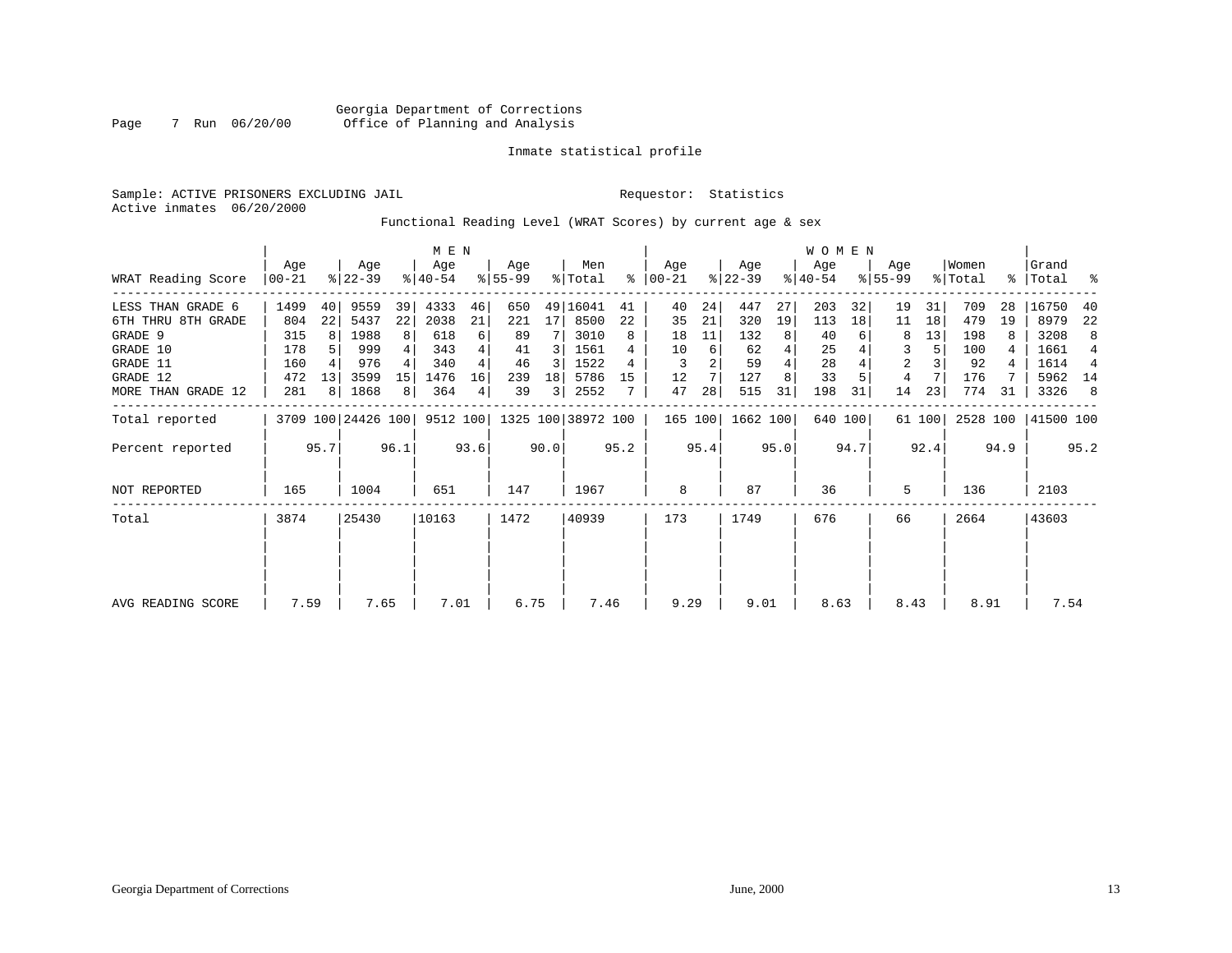#### Georgia Department of Corrections Page 8 Run 06/20/00 Office of Planning and Analysis

#### Inmate statistical profile

Sample: ACTIVE PRISONERS EXCLUDING JAIL **Requestor:** Statistics Active inmates 06/20/2000

Functional Math Level (WRAT Scores) by current age & sex

|                     |                  |      |                    |      | M E N            |      |                 |      |                    |      |                  |      |                  |      | WOMEN              |         |                    |        |                  |                |                    |      |
|---------------------|------------------|------|--------------------|------|------------------|------|-----------------|------|--------------------|------|------------------|------|------------------|------|--------------------|---------|--------------------|--------|------------------|----------------|--------------------|------|
| WRAT Math Score     | Age<br>$ 00-21 $ |      | Age<br>$ 22-39 $   |      | Age<br>$ 40-54 $ |      | Age<br>$ 55-99$ |      | Men<br>% Total     | ႜ    | Age<br>$ 00-21 $ |      | Age<br>$ 22-39 $ |      | Age<br>$8140 - 54$ |         | Age<br>$8155 - 99$ |        | Women<br>% Total |                | Grand<br>%   Total | း    |
| LESS THAN GRADE 6   | 1255             | 34   | 7649               | 31   | 4023             | 42   | 687             |      | 52 13614           | 35   | 33               | 20   | 458              | 28   | 254                | 40      | 26                 | 43     | 771              | 30             | 14385              | 35   |
| 6TH THRU 8TH GRADE  | 1847             |      | 50 11943           | 49   | 3617             | 38   | 364             |      | 27 17771           | 46   | 85               | 52   | 803              | 48   | 230                | 36      | 22                 | 36     | 1140             | 45             | 18911              | 46   |
| GRADE 9             | 314              | 8 I  | 2106               | 9    | 674              |      | 86              | 6    | 3180               | 8    | 21               | 13   | 166              | 10   | 51                 |         | 5                  |        | 243              | 10             | 3423               | 8    |
| GRADE 10            | 148              |      | 1309               |      | 497              | 5    | 71              |      | 2025               |      | 15               | 9    | 109              | 7    | 39                 | 6       | 3                  |        | 166              |                | 2191               | 5    |
| GRADE 11            | 75               |      | 808                |      | 352              |      | 52              | 4    | 1287               |      | 9                |      | 71               | 4    | 26                 |         |                    |        | 109              | 4              | 1396               | 3    |
| GRADE 12            | 46               |      | 465                |      | 305              | 3    | 54              | 4    | 870                |      | $\Omega$         |      | 24               |      | 16                 |         |                    |        | 41               | 2              | 911                | 2    |
| MORE THAN GRADE 12  | 24               |      | 152                |      | 54               |      | 11              |      | 241                |      | 2                |      | 31               | 2    | 25                 |         |                    |        | 59               | $\overline{2}$ | 300                | -1   |
| Total reported      |                  |      | 3709 100 24432 100 |      | 9522 100         |      |                 |      | 1325 100 38988 100 |      | 165 100          |      | 1662 100         |      |                    | 641 100 |                    | 61 100 | 2529 100         |                | 41517 100          |      |
| Percent reported    |                  | 95.7 |                    | 96.1 |                  | 93.7 |                 | 90.0 |                    | 95.2 |                  | 95.4 |                  | 95.0 |                    | 94.8    |                    | 92.4   |                  | 94.9           |                    | 95.2 |
| <b>NOT REPORTED</b> | 165              |      | 998                |      | 641              |      | 147             |      | 1951               |      | 8                |      | 87               |      | 35                 |         | 5                  |        | 135              |                | 2086               |      |
| Total               | 3874             |      | 25430              |      | 10163            |      | 1472            |      | 40939              |      | 173              |      | 1749             |      | 676                |         | 66                 |        | 2664             |                | 43603              |      |
|                     |                  |      |                    |      |                  |      |                 |      |                    |      |                  |      |                  |      |                    |         |                    |        |                  |                |                    |      |
| AVG MATH SCORE      | 6.80             |      | 7.02               |      | 6.63             |      | 6.12            |      | 6.87               |      | 7.59             |      | 7.32             |      | 6.90               |         | 6.36               |        | 7.21             |                | 6.89               |      |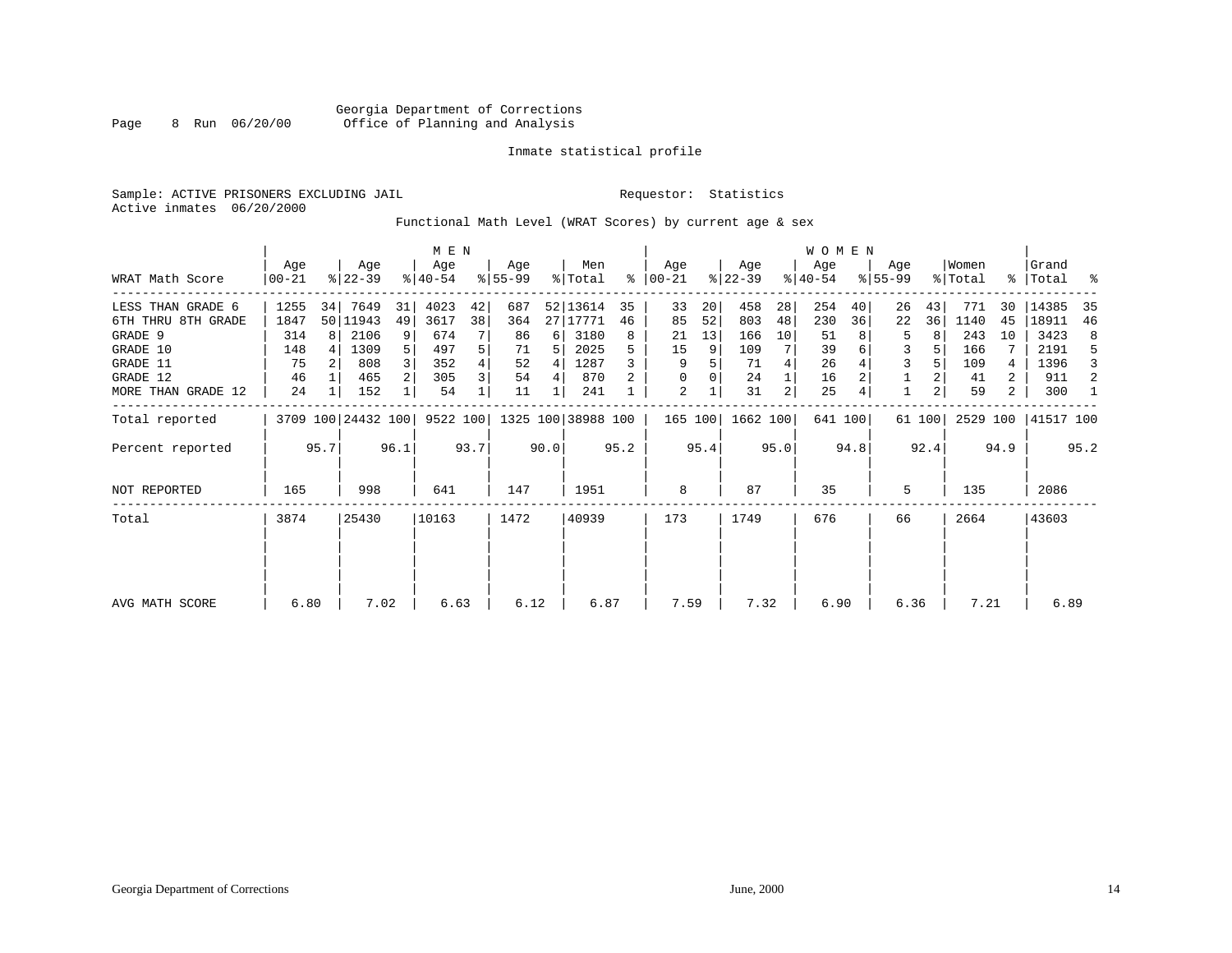#### Inmate statistical profile

Sample: ACTIVE PRISONERS EXCLUDING JAIL **Requestor:** Statistics Active inmates 06/20/2000

Functional Spelling Level (WRAT Scores) by current age & sex

|                     |                  |      |                    |      | M E N              |      |                    |      |                    |      |                  |      |                  |      | <b>WOMEN</b>     |         |                  |          |                  |      |                    |      |
|---------------------|------------------|------|--------------------|------|--------------------|------|--------------------|------|--------------------|------|------------------|------|------------------|------|------------------|---------|------------------|----------|------------------|------|--------------------|------|
| WRAT Spelling Score | Aqe<br>$00 - 21$ |      | Age<br>$8 22-39$   |      | Age<br>$8140 - 54$ |      | Age<br>$8155 - 99$ |      | Men<br>% Total     | % ิ  | Aqe<br>$ 00-21 $ |      | Age<br>$ 22-39 $ |      | Age<br>$ 40-54 $ |         | Age<br>$8 55-99$ |          | Women<br>% Total |      | Grand<br>%   Total | ್ಠಿ  |
|                     |                  |      |                    |      |                    |      |                    |      |                    |      |                  |      |                  |      |                  |         |                  |          |                  |      |                    |      |
| LESS THAN GRADE 6   | 1554             |      | 42 10885           | 45   | 5342               | 56   | 811                |      | 61 18592           | 48   | 38               | 23   | 438              | 26   | 211              | 33      | 21               | 34       | 708              | 28   | 19300              | 47   |
| 6TH THRU 8TH GRADE  | 1212             | 33   | 7004               | 29   | 2234               | 23   | 268                |      | 20 10718           | 28   | 61               | 37   | 518              | 31   | 187              | 29      | 22               | 36       | 788              | 31   | 11506              | -28  |
| GRADE 9             | 285              | 8    | 1720               |      | 456                | 5    | 55                 | 4    | 2516               | 6    | 17               | 10   | 168              | 10   | 40               |         |                  |          | 229              | 9    | 2745               | 7    |
| GRADE 10            | 278              |      | 1685               |      | 433                | 5    | 47                 | 4    | 2443               | 6    | 21               | 13   | 172              | 10   | 59               |         | 0                | $\Omega$ | 252              | 10   | 2695               | 6    |
| GRADE 11            | 129              |      | 847                | 3    | 229                | 2    | 29                 | 2    | 1234               |      | 8                | 5    | 86               | 5    | 22               |         | $\overline{2}$   |          | 118              | 5.   | 1352               | 3    |
| GRADE 12            | 176              |      | 1691               |      | 669                |      | 101                | 8    | 2637               |      | 8                | 5    | 72               |      | 18               |         | 2                |          | 100              | 4    | 2737               | 7    |
| MORE THAN GRADE 12  | 75               | 2    | 594                | 2    | 151                | 2    | 13                 |      | 833                | 2    | 12               | 7    | 208              | 13   | 104              | 16      | 10               | 16       | 334              | 13   | 1167               | 3    |
| Total reported      |                  |      | 3709 100 24426 100 |      | 9514 100           |      |                    |      | 1324 100 38973 100 |      | 165 100          |      | 1662 100         |      |                  | 641 100 |                  | 61 100   | 2529 100         |      | 41502 100          |      |
| Percent reported    |                  | 95.7 |                    | 96.1 |                    | 93.6 |                    | 89.9 |                    | 95.2 |                  | 95.4 |                  | 95.0 |                  | 94.8    |                  | 92.4     |                  | 94.9 |                    | 95.2 |
| <b>NOT REPORTED</b> | 165              |      | 1004               |      | 649                |      | 148                |      | 1966               |      | 8                |      | 87               |      | 35               |         | 5                |          | 135              |      | 2101               |      |
| Total               | 3874             |      | 25430              |      | 10163              |      | 1472               |      | 40939              |      | 173              |      | 1749             |      | 676              |         | 66               |          | 2664             |      | 43603              |      |
|                     |                  |      |                    |      |                    |      |                    |      |                    |      |                  |      |                  |      |                  |         |                  |          |                  |      |                    |      |
|                     |                  |      |                    |      |                    |      |                    |      |                    |      |                  |      |                  |      |                  |         |                  |          |                  |      |                    |      |
| AVG SPELLING SCORE  | 6.79             |      | 6.77               |      | 5.94               |      | 5.47               |      | 6.52               |      | 8.35             |      | 8.26             |      | 7.77             |         | 7.19             |          | 8.11             |      | 6.62               |      |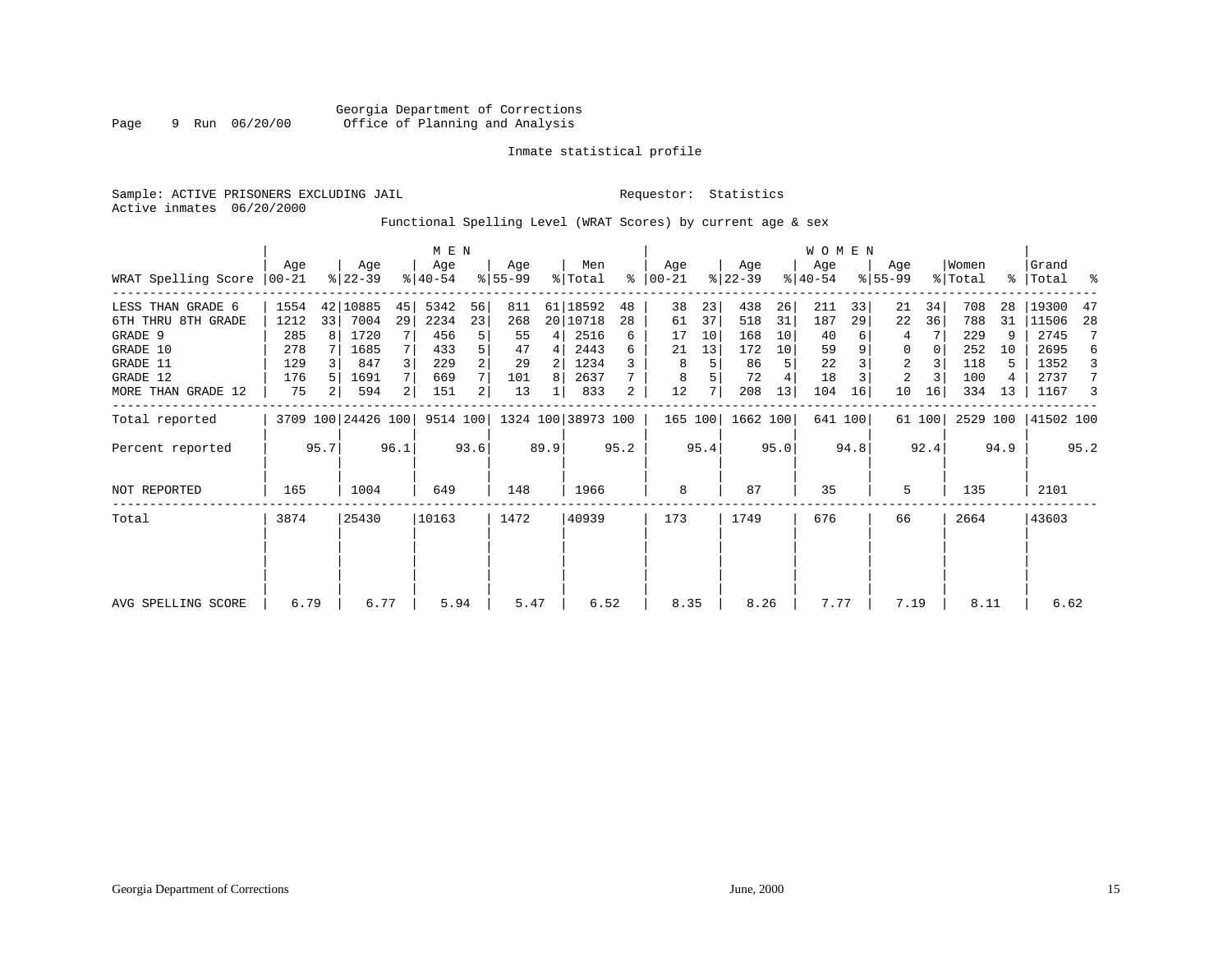#### Georgia Department of Corrections<br>Page 10 Run 06/20/00 office of Planning and Analysis Office of Planning and Analysis

#### Inmate statistical profile

Sample: ACTIVE PRISONERS EXCLUDING JAIL **Requestor:** Statistics Active inmates 06/20/2000

#### Self-Rpt Guardian Status To Age 16 by current age & sex

|                  |            |          |                    |          | M E N     |      |           |          |                    |                |                |      |           |      | <b>WOMEN</b> |          |           |        |          |      |           |      |
|------------------|------------|----------|--------------------|----------|-----------|------|-----------|----------|--------------------|----------------|----------------|------|-----------|------|--------------|----------|-----------|--------|----------|------|-----------|------|
|                  | Age        |          | Age                |          | Age       |      | Age       |          | Men                |                | Age            |      | Age       |      | Age          |          | Age       |        | Women    |      | Grand     |      |
| Guardian Status  | $00 - 21$  |          | $ 22-39 $          |          | $8 40-54$ |      | $8 55-99$ |          | % Total            | ႜ              | $ 00-21$       |      | $ 22-39 $ |      | $ 40-54 $    |          | $8 55-99$ |        | % Total  |      | %   Total | ႜ    |
| ORPHANAGE        |            | $\Omega$ | 28                 | $\Omega$ | 21        | 0    | 9         |          | 65                 | 0              |                | 0    | $\Omega$  | 0    | 2            | $\Omega$ | 0         |        | 2        | 0    | 67        |      |
| FATHER ONLY      | 127        |          | 657                | 3        | 230       | 2    | 22        | 2        | 1036               | 3              |                | 2    | 55        | 3    | 22           |          |           | 5      | 83       | 3    | 1119      | 3    |
| FTR MTR HD       | 238        |          | 1391               | 6        | 542       | 5    | 63        | 4        | 2234               | 6              | 5              |      | 62        |      | 28           |          | 0         |        | 95       |      | 2329      | 5    |
| MOTHER ONLY      | 1962       | 52       | 10690              | 43       | 3059      | 31   | 312       |          | 22   16023         | 40             | 82             | 48   | 722       | 42   | 211          | 32       | 18        | 28     | 1033     | 39   | 17056     | 40   |
| MTR FTR HD       | 828        | 22       | 8227               | 33       | 4612      | 46   | 834       |          | 59 14501           | 36             | 45             | 26   | 594       | 34   | 319          | 48       | 34        | 53     | 992      | 38   | 15493     | 36   |
| OTH FEMALE       | 73         |          | 537                |          | 269       | 3    | 41        | 3        | 920                |                | 8              |      | 51        | 3    | 14           |          | 2         |        | 75       |      | 995       | 2    |
| OTH MALE         | 19         |          | 78                 |          | 37        |      | 6         | $\Omega$ | 140                | 0              |                |      | 5         |      | 4            |          | 0         |        | 9        | 0    | 149       |      |
| STEP-PARNTS      | 59         |          | 450                |          | 144       |      | 16        |          | 669                |                |                |      | 5         |      | 4            |          | 0         |        | 10       | 0    | 679       |      |
| FOSTER HOME      | 49         |          | 233                |          | 127       |      | 16        |          | 425                |                | $\overline{2}$ |      | 40        | 2    | 8            |          | 2         |        | 52       | 2    | 477       |      |
| GRAND PRNTS      | 326        |          | 2065               | 8        | 663       |      | 92        | 6        | 3146               | 8              | 24             | 14   | 177       | 10   | 43           | 6        | 5         | 8      | 249      | 9    | 3395      |      |
| OTHER            | 76         |          | 552                | 2        | 215       | 2    | 11        |          | 854                | 2              |                |      | 18        |      | 10           | 2        | 0         |        | 29       |      | 883       |      |
| Total reported   |            |          | 3764 100 24908 100 |          | 9919 100  |      |           |          | 1422 100 40013 100 |                | 171 100        |      | 1729      | 100  | 665 100      |          |           | 64 100 | 2629 100 |      | 42642 100 |      |
| Percent reported |            | 97.2     |                    | 97.9     |           | 97.6 |           | 96.6     |                    | 97.7           |                | 98.8 |           | 98.9 |              | 98.4     |           | 97.0   |          | 98.7 |           | 97.8 |
| NOT RPTD         | 522<br>110 |          |                    | 244      |           | 50   |           | 926      |                    | $\overline{2}$ |                | 20   |           | 11   |              | 2        |           | 35     |          | 961  |           |      |
| Total            | 3874       |          | 25430              |          | 10163     |      | 1472      |          | 40939              |                | 173            |      | 1749      |      | 676          |          | 66        |        | 2664     |      | 43603     |      |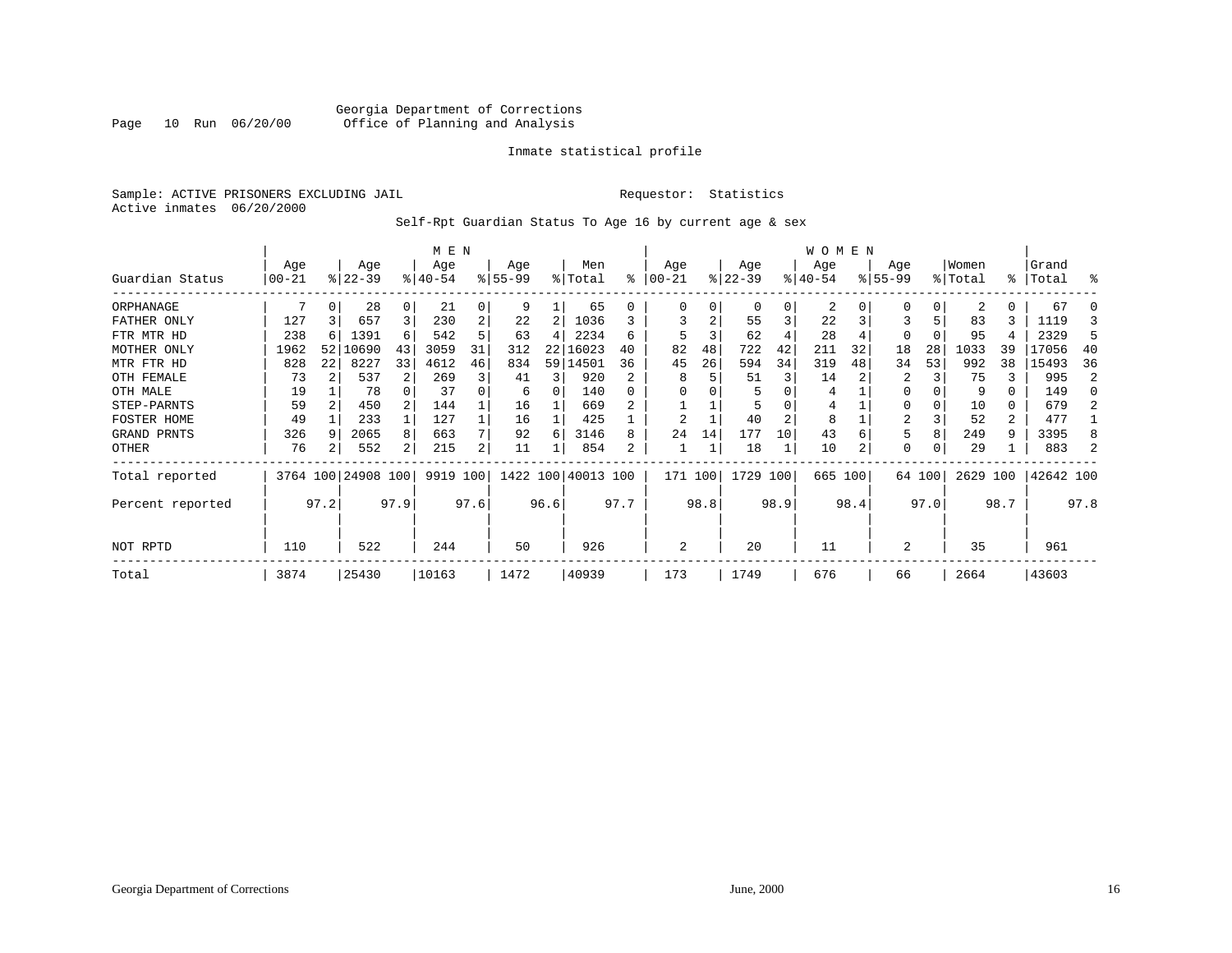#### Georgia Department of Corrections<br>Page 11 Run 06/20/00 office of Planning and Analysis Office of Planning and Analysis

#### Inmate statistical profile

Sample: ACTIVE PRISONERS EXCLUDING JAIL **Requestor:** Statistics Active inmates 06/20/2000

#### Self-Rpt Employment Status Before Prison by current age & sex

|                  |       |      |                    |      | M E N     |      |           |      |                    |      |           |          |             |      | W O M E N |      |           |        |         |      |           |          |
|------------------|-------|------|--------------------|------|-----------|------|-----------|------|--------------------|------|-----------|----------|-------------|------|-----------|------|-----------|--------|---------|------|-----------|----------|
|                  | Age   |      | Age                |      | Age       |      | Age       |      | Men                |      | Age       |          | Age         |      | Age       |      | Age       |        | Women   |      | Grand     |          |
| Employment       | 00-21 |      | $8 22-39$          |      | $8 40-54$ |      | $8 55-99$ |      | % Total            | ፠    | $00 - 21$ |          | $ 22-39 $   |      | $ 40-54 $ |      | $ 55-99 $ |        | % Total |      | %   Total | - 옹      |
| FULL TIME        | 1168  |      | 33 12886           | 54   | 5229      | 55   | 543       | 42   | L9826              | 52   | 50        | 30       | 572         | 36   | 206       | 34   | 15        | 27     | 843     | 35   | 20669     | 51       |
| PART TIME        | 357   | 10   | 1991               | 8    | 626       |      | 82        | 6    | 3056               | 8    | 17        | 10       | 102         | 6    | 39        | 6    | 3         | 5      | 161     |      | 3217      | 8        |
| UNEMPL < 6M      | 428   | 12   | 3102               | 13   | 1083      | 11   | 135       | 10   | 4748               | 12   | 31        | 19       | 317         | 20   | 121       | 20   | 9         | 16     | 478     | 20   | 5226      | 13       |
| UNEMPL > 6M      | 419   | 12   | 3973               | 17   | 1764      | 19   | 289       | 22   | 6445               |      | 28        | 17       | 341         | 22   | 147       | 24   | 17        | 30     | 533     | 22   | 6978      | 17       |
| NEVER WORKD      | 956   | 27   | 1234               | 5.   | 82        |      |           |      | 2279               | 6    | 27        | 16       | 137         |      | 15        |      | 5         | 9      | 184     |      | 2463      | 6        |
| STUDENT          | 204   | 6    | 123                |      | 12        |      | 2         | 0    | 341                |      | 11        |          | 11          |      | 4         |      | 0         | 0      | 26      |      | 367       |          |
| INCAPABLE        | 20    |      | 552                | 2    | 656       |      | 248       | 19   | 1476               |      | 0         | $\Omega$ | 105         |      | 73        | 12   |           | 13     | 185     |      | 1661      | 4        |
| OTHER            | 0     | 0    | 0                  | 0    | 0         |      | 0         | 0    | $\Omega$           |      | 0         |          | $\mathbf 0$ |      | 0         | 0    | 0         | 0      | 0       |      | 0         | $\Omega$ |
| Total reported   |       |      | 3552 100 23861 100 |      | 9452 100  |      |           |      | 1306 100 38171 100 |      | 164 100   |          | 1585        | 100  | 605 100   |      |           | 56 100 | 2410    | 100  | 40581 100 |          |
| Percent reported |       | 91.7 |                    | 93.8 |           | 93.0 |           | 88.7 |                    | 93.2 |           | 94.8     |             | 90.6 |           | 89.5 |           | 84.8   |         | 90.5 |           | 93.1     |
| NOT RPTD         | 322   |      | 1569               |      | 711       |      | 166       |      | 2768               |      | 9         |          | 164         |      | 71        |      | 10        |        | 254     |      | 3022      |          |
| Total            | 3874  |      | 25430              |      | 10163     |      | 1472      |      | 40939              |      | 173       |          | 1749        |      | 676       |      | 66        |        | 2664    |      | 43603     |          |

\* NOTE: THE FIELD LABELD "OTHER" WAS CORRECTED IN APRIL 1989; INMATES CODED "PRE-OTIS NOT REPORTED" NOW HAVE BEEN REMOVED FROM THIS FIELD AND IDENTIFIED AS "NOT REPORTED".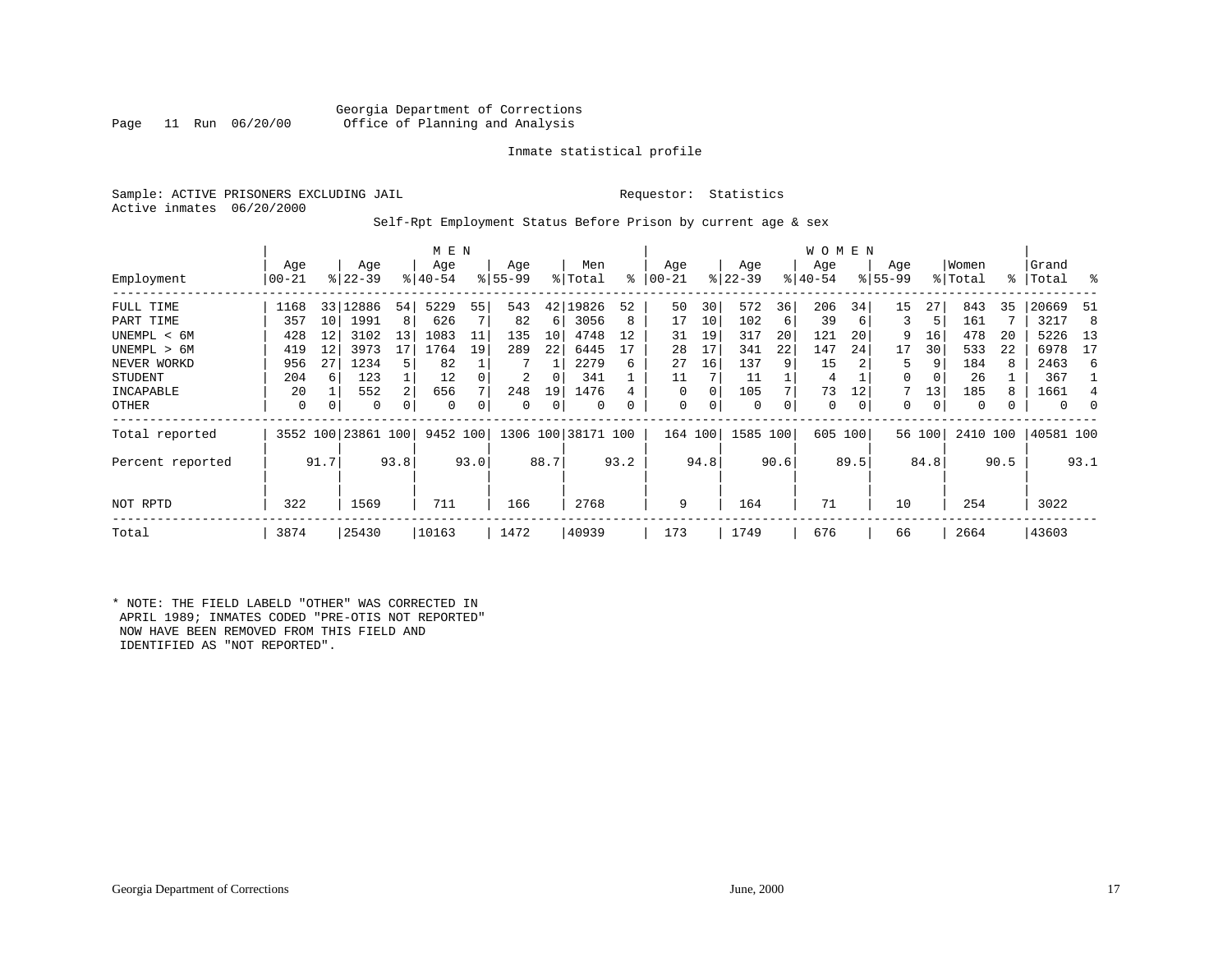#### Georgia Department of Corrections Office of Planning and Analysis

#### Inmate statistical profile

Sample: ACTIVE PRISONERS EXCLUDING JAIL **Requestor:** Statistics Active inmates 06/20/2000

#### Self-Rpt Marital Status At Admission by current age & sex

|                  |       | M E N |           |          |           |                 |          |      |           |      |         |      |           |      | W O M E N |      |             |        |          |      |           |         |
|------------------|-------|-------|-----------|----------|-----------|-----------------|----------|------|-----------|------|---------|------|-----------|------|-----------|------|-------------|--------|----------|------|-----------|---------|
|                  | Age   |       | Age       |          | Age       |                 | Age      |      | Men       |      | Age     |      | Age       |      | Age       |      | Age         |        | Women    |      | Grand     |         |
| Marital Status   | 00-21 |       | $8 22-39$ |          | $8 40-54$ |                 | $ 55-99$ |      | % Total   | ∻    | 00-21   |      | $ 22-39 $ |      | $ 40-54 $ |      | $8155 - 99$ |        | % Total  |      | %   Total | ႜ       |
| SINGLE           | 3551  | 94    | 16203     | 65       | 3473      | 35              | 206      | 14   | 23433     | 58   | 154     | 90   | 963       | 56   | 208       | 31   |             | 11     | 1332     | 51   | 24765     | 58      |
| MARRIED          | 63    |       | 2903      | 12       | 1951      | 20 <sup>1</sup> | 424      | 30   | 5341      | 13   | 6       | 4    | 250       | 14   | 105       | 16   | 8           | 13     | 369      | 14   | 5710      | 13      |
| SEPARATED        | 14    | O     | 1055      | 4        | 932       | 9               | 155      | 11   | 2156      | 5    |         |      | 179       | 10   | 93        | 14   | 6           | 9      | 280      | 11   | 2436      | - 6     |
| DIVORCED         | 10    |       | 1842      |          | 2199      | 22              | 393      | 27   | 4444      |      | 2       |      | 195       | 11   | 150       | 22   | 16          | 25     | 363      | 14   | 4807      | -11     |
| WIDOWED          | 5     |       | 107       | $\Omega$ | 214       |                 | 127      | 9    | 453       |      |         |      | 37        | 2    | 58        | 9    | 24          | 38     | 120      | 5    | 573       |         |
| COMMON LAW       | 129   |       | 2840      |          | 1159      | 12              | 123      | 9    | 4251      |      | 6       |      | 108       | 6    | 52        |      | 3           | 5      | 169      | 6    | 4420      | -10     |
| OTHER            |       | 0     |           | 0        | 3         |                 | 2        | 0    | 13        |      | 0       | 0    | 2         | 0    | 1         | 0    | 0           | 0      | 3        | 0    | 16        | $\circ$ |
| Total reported   | 3773  | 100   | 24957 100 |          | 9931      | 100             | 1430     |      | 100 40091 | 100  | 171 100 |      | 1734 100  |      | 667       | 100  |             | 64 100 | 2636 100 |      | 42727 100 |         |
| Percent reported |       | 97.4  |           | 98.1     |           | 97.7            |          | 97.1 |           | 97.9 |         | 98.8 |           | 99.1 |           | 98.7 |             | 97.0   |          | 98.9 |           | 98.0    |
|                  |       |       |           |          |           |                 |          |      |           |      |         |      |           |      |           |      |             |        |          |      |           |         |
| NOT RPTD         | 101   |       | 473       |          | 232       |                 | 42       |      | 848       |      | 2       |      | 15        |      | 9         |      | 2           |        | 28       |      | 876       |         |
| Total            | 3874  |       | 25430     |          | 10163     |                 | 1472     |      | 40939     |      | 173     |      | 1749      |      | 676       |      | 66          |        | 2664     |      | 43603     |         |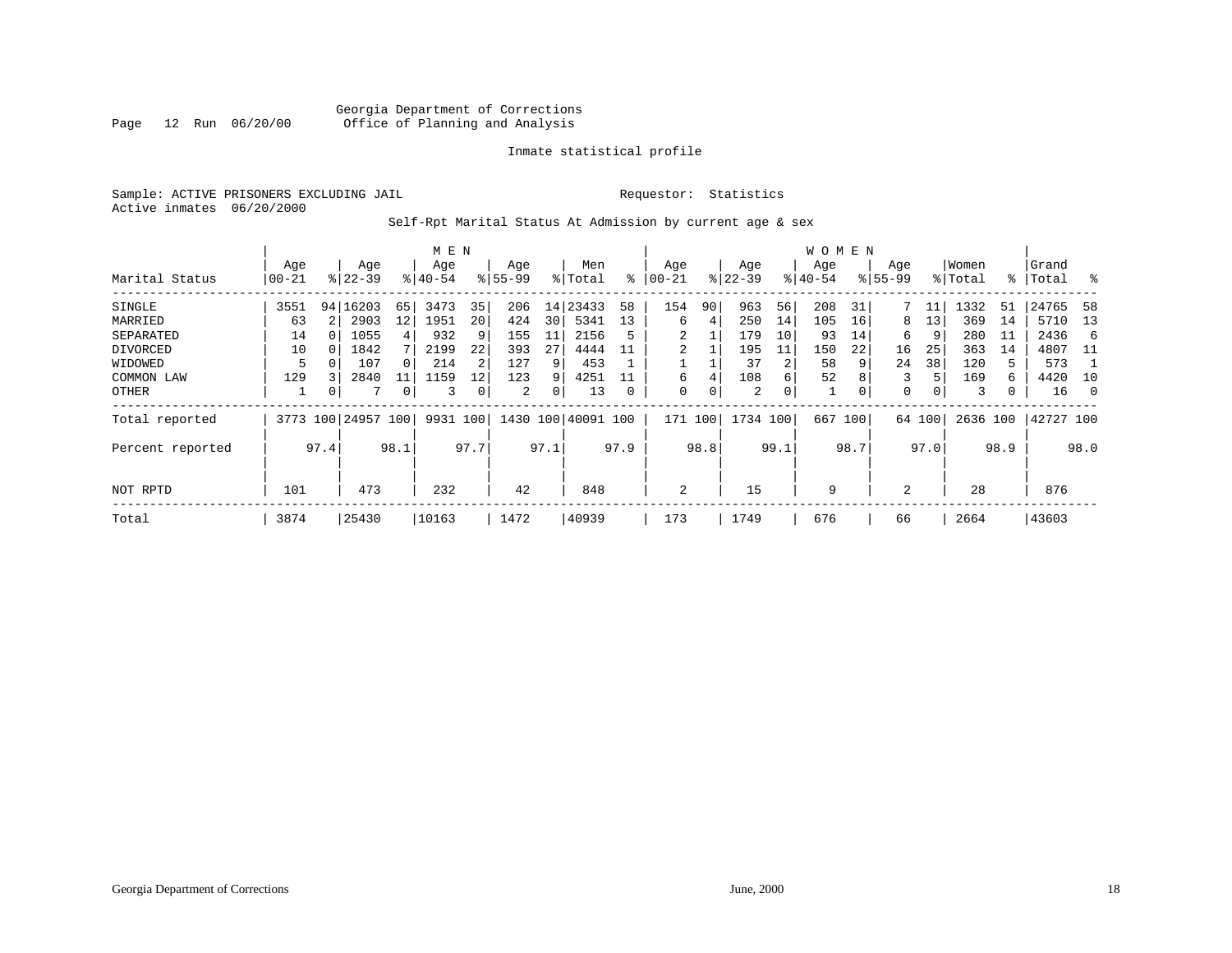Georgia Department of Corrections<br>Page 13 Run 06/20/00 office of Planning and Analysis Office of Planning and Analysis

#### Inmate statistical profile

Sample: ACTIVE PRISONERS EXCLUDING JAIL **Requestor:** Statistics Active inmates 06/20/2000

#### Self-Rpt Number Of Children At Admission by current age & sex

| Number Of Children   | Aqe<br>$ 00-21$ |          | Age<br>$ 22-39 $  |      | M E N<br>Age<br>$ 40-54 $ |      | Age<br>$ 55-99 $ |      | Men<br>% Total     | ∻    | Age<br>$ 00-21 $ |        | Age<br>$ 22-39 $ |      | <b>WOMEN</b><br>Age<br>$ 40-54 $ |         | Age<br>$8 55-99$ |        | Women<br>% Total | $\approx$ 1 | Grand<br>Total | ႜ              |
|----------------------|-----------------|----------|-------------------|------|---------------------------|------|------------------|------|--------------------|------|------------------|--------|------------------|------|----------------------------------|---------|------------------|--------|------------------|-------------|----------------|----------------|
| NO CHILDREN          | 0               | 0        | 914               | 6    | 425                       | 6    | 64               | 5    | 1403               | 6    | 0                | 0      | 8                |      |                                  |         | 2                | 3      | 17               |             | 1420           | 5              |
| ONE CHILD            | 691             | 75       | 6304              | 41   | 2156                      | 29   | 223              | 18   | 9374               | 37   | 42               | 57     | 345              | 24   | 100                              | 17      | 5                | 8      | 492              | 23          | 9866           | 36             |
| TWO CHILDREN         | 174             | 19       | 4189              | 27   | 2019                      | 27   | 282              | 23   | 6664               | 27   | 23               | 31     | 426              | 30   | 168                              | 29      | 15               | 25     | 632              | 29          | 7296           | 27             |
| THREE CHILDREN       | 37              |          | 2246              | 15   | 1381                      | 18   | 241              | 20   | 3905               | 16   |                  | 9      | 334              | 23   | 162                              | 28      | 18               | 31     | 521              | 24          | 4426           | 16             |
| <b>FOUR CHILDREN</b> | 11              |          | 1010              |      | 737                       | 10   | 142              | 12   | 1900               | 8    | 2                |        | 169              | 12   | 85                               | 15      | 9                | 15     | 265              | 12          | 2165           | 8              |
| FIVE CHILDREN        | 4               | $\Omega$ | 409               | 3    | 386                       | 5    | 95               | 8    | 894                |      | $\mathbf 0$      | 0      | 100              |      | 28                               |         | 3                |        | 131              | 6           | 1025           | $\overline{4}$ |
| MORE THAN 5 CHILDREN | 0               | 0        | 334               | 2    | 375                       | 5    | 173              | 14   | 882                | 4    | $\mathbf 0$      | 0      | 49               | 3    | 30                               | 5       | 7                | 12     | 86               | 4           | 968            | $\overline{4}$ |
| Total reported       |                 |          | 917 100 15406 100 |      | 7479 100                  |      |                  |      | 1220 100 25022 100 |      |                  | 74 100 | 1431 100         |      |                                  | 580 100 |                  | 59 100 | 2144 100         |             | 27166 100      |                |
| Percent reported     |                 | 23.7     |                   | 60.6 |                           | 73.6 |                  | 82.9 |                    | 61.1 |                  | 42.8   |                  | 81.8 |                                  | 85.8    |                  | 89.4   |                  | 80.5        |                | 62.3           |
| <b>NOT REPORTED</b>  | 2957            |          | 10024             |      | 2684                      |      | 252              |      | 15917              |      | 99               |        | 318              |      | 96                               |         | 7                |        | 520              |             | 16437          |                |
| Total                | 3874            |          | 25430             |      | 10163                     |      | 1472             |      | 40939              |      | 173              |        | 1749             |      | 676                              |         | 66               |        | 2664             |             | 43603          |                |
|                      |                 |          |                   |      |                           |      |                  |      |                    |      |                  |        |                  |      |                                  |         |                  |        |                  |             |                |                |
| AVG NUM CHILDREN     | 1.32            |          | 1.96              |      | 2.41                      |      | 3.18             |      | 2.13               |      | 1.58             |        | 2.59             |      | 2.78                             |         | 3.20             |        | 2.62             |             | 2.17           |                |

\* NOTE: THE FIELD LABLED "NO CHILDREN" WAS CORRECTED IN MARCH 1989: MISSING DATA FOR INMATES STILL IN DIAGNOSTICS NOW HAS BEEN REMOVED FROM THIS FIELD AND IDENTIFIED AS "NOT REPORTED" INFORMATION.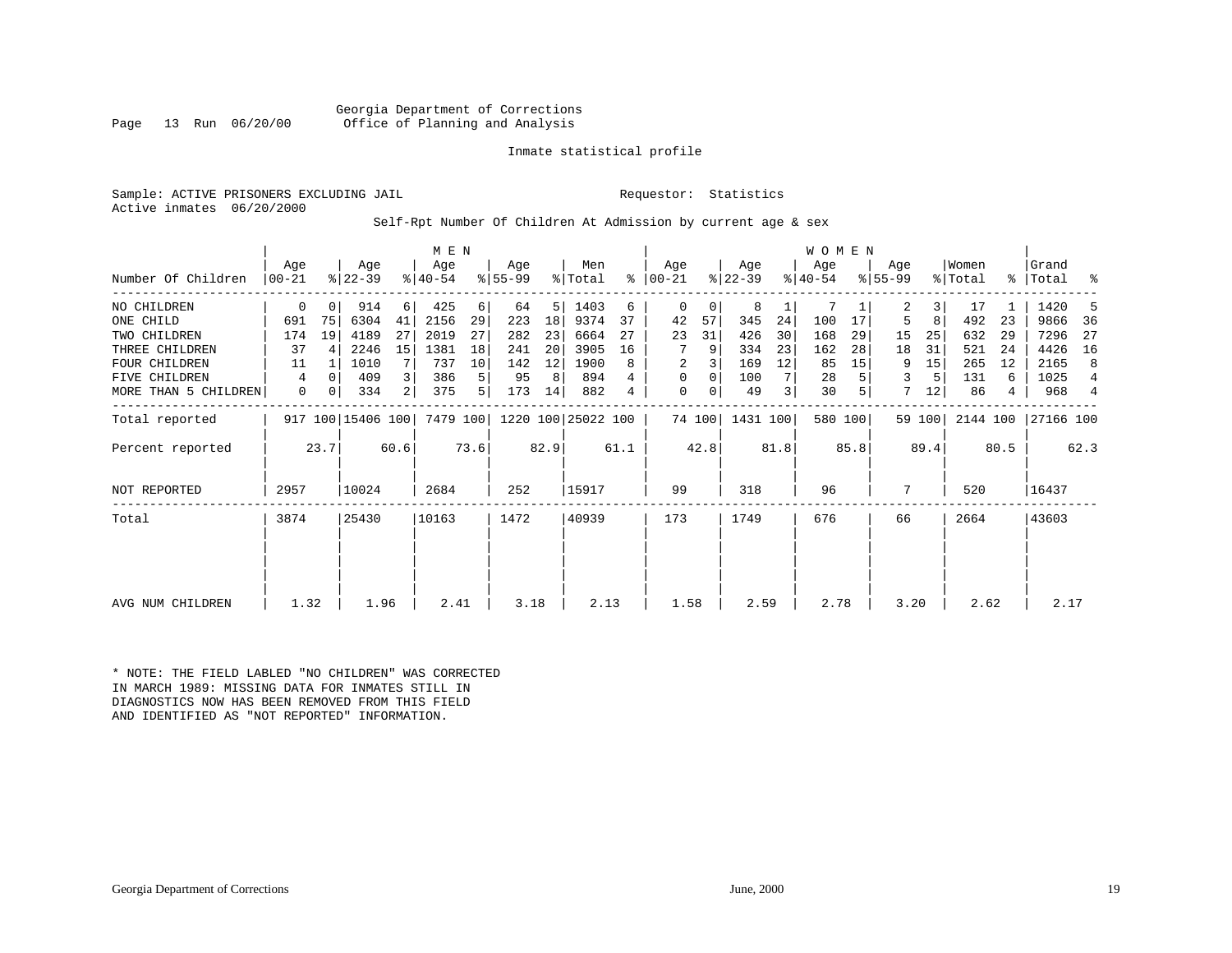#### Georgia Department of Corrections Page 14 Run 06/20/00 Office of Planning and Analysis

#### Inmate statistical profile

Sample: ACTIVE PRISONERS EXCLUDING JAIL **Requestor:** Statistics Active inmates 06/20/2000

#### Self-Rpt Religious Affiliation by current age & sex

|                  |           |                |                    |          | M E N     |          |             |                |                    |          |            |                |                |      | <b>WOMEN</b> |          |             |          |          |          |           |                |
|------------------|-----------|----------------|--------------------|----------|-----------|----------|-------------|----------------|--------------------|----------|------------|----------------|----------------|------|--------------|----------|-------------|----------|----------|----------|-----------|----------------|
|                  | Age       |                | Age                |          | Age       |          | Age         |                | Men                |          | Age        |                | Age            |      | Aqe          |          | Age         |          | Women    |          | Grand     |                |
| Religion         | $00 - 21$ |                | $8 22-39$          |          | $8 40-54$ |          | $8155 - 99$ |                | % Total            | ႜ        | $ 00 - 21$ |                | $ 22-39$       |      | $ 40-54$     |          | $8155 - 99$ |          | % Total  | ႜ        | Total     | ႜ              |
| ISLAM            | 71        | 2              | 922                | 4        | 303       | 3        | 25          | $\overline{2}$ | 1321               | 3        | 4          | 2              | 13             |      | 3            | 0        | 0           | 0        | 20       |          | 1341      | 3              |
| CATHOLIC         | 117       | 3              | 873                | 4        | 343       | 4        | 60          | 4              | 1393               | 4        | 4          | 2              | 74             | 4    | 28           | 4        | 4           | 6        | 110      | 4        | 1503      | $\overline{4}$ |
| <b>BAPTIST</b>   | 1692      | 45             | 12716              | 52       | 5831      | 60       | 823         | 59             | 21062              | 54       | 103        | 61             | 1086           | 63   | 429          | 65       | 38          | 61       | 1656     | 63       | 22718     | 54             |
| METHODIST        | 56        | $\overline{c}$ | 534                | 2        | 387       | 4        | 83          | 6              | 1060               | 3        |            | 4              | 68             | 4    | 38           | 6        | 5           | 8        | 118      | 5        | 1178      | 3              |
| EPISCOPLN        |           | $\Omega$       | 42                 | $\Omega$ | 18        | $\Omega$ | 5           | 0              | 70                 | $\Omega$ | U          |                | 6              | O    | 4            |          | 0           | O        | 10       | $\Omega$ | 80        | $\Omega$       |
| PRESBYTRN        | 6         | $\Omega$       | 48                 | $\Omega$ | 32        | $\Omega$ | 11          |                | 97                 | U        | U          |                | 2              | O    |              | $\Omega$ | 2           | 3        | 6        | $\Omega$ | 103       | $\Omega$       |
| CHC OF GOD       | 30        | 1              | 297                | 1        | 131       |          | 26          | 2              | 484                |          | 2          |                | 26             | 2    | 14           | 2        |             | 2        | 43       | 2        | 527       | 1              |
| HOLINESS         | 63        | 2              | 957                | 4        | 491       | 5        | 76          | 5              | 1587               | 4        | 10         | 6              | 184            | 11   | 67           | 10       | 3           | 5        | 264      | 10       | 1851      | 4              |
| JEWISH           |           | $\Omega$       | 19                 | $\Omega$ | 10        | $\Omega$ | 3           | U              | 33                 | $\Omega$ | 1          |                | 1              | 0    | 0            | $\Omega$ | 0           | $\Omega$ | 2        | $\Omega$ | 35        | $\Omega$       |
| ANGLICAN         |           | $\Omega$       | 6                  | $\Omega$ | 2         | $\Omega$ |             | 0              |                    | U        | $\Omega$   | O              |                | 0    | $\Omega$     | $\Omega$ | 0           | $\Omega$ |          | $\Omega$ | 9         | $\Omega$       |
| GRK ORTHDX       |           | $\Omega$       |                    | 0        | 2         |          |             | 0              | 3                  |          | 0          |                | $\Omega$       | 0    | $\Omega$     | 0        | 0           | $\Omega$ | $\Omega$ | $\Omega$ |           | O              |
| HINDU            |           | $\Omega$       | 3                  | $\Omega$ | $\Omega$  |          |             | $\Omega$       | 3                  | U        | 0          | U              | $\Omega$       | 0    | $\Omega$     | 0        | 0           | U        | $\Omega$ | $\Omega$ |           | U              |
| <b>BUDDHIST</b>  |           | $\Omega$       | 22                 | $\Omega$ | 3         |          |             | 0              | 30                 | U        | O          | U              | $\Omega$       | U    | 0            | O        | 0           | $\Omega$ | O        | 0        | 30        | U              |
| TAOIST           |           | $\Omega$       | $\overline{2}$     | O        |           |          |             | 0              | 3                  | n        | U          |                | 0              | U    | $\Omega$     | O        | 0           | $\Omega$ | $\Omega$ | $\Omega$ |           | U              |
| SHINTOIST        |           | $\Omega$       |                    | $\Omega$ | $\Omega$  | $\Omega$ | O           | 0              | 10                 | O        | U          | O              | $\overline{0}$ | U    | $\Omega$     | $\Omega$ | 0           | 0        | $\Omega$ | $\Omega$ | 10        | $\Omega$       |
| SEVEN D AD       | 11        | 0              | 54                 | 0        | 31        | O        | q           | 1              | 105                | U        | U          | O              | 9              |      |              | 0        | 0           | 0        | 10       | $\Omega$ | 115       | 0              |
| JEHOVAH WT       | 28        | 1              | 220                | 1        | 64        |          | 6           | 0              | 318                |          | U          | O              | 16             |      | 6            | 1        |             | 2        | 23       | 1        | 341       | 1              |
| LATR DAY S       |           | $\Omega$       | 27                 | 0        | 9         | $\Omega$ |             | 0              | 42                 | O        | U          |                | $\overline{2}$ | O    |              | 0        | 0           | $\Omega$ | 3        | $\Omega$ | 45        | 0              |
| QUAKER           |           | $\Omega$       | 0                  | $\Omega$ | $\Omega$  |          |             | 0              | $\Omega$           | O        | $\Omega$   | $\Omega$       | $\overline{0}$ | 0    | $\Omega$     | $\Omega$ | 0           | 0        | $\Omega$ | $\Omega$ | $\Omega$  | $\Omega$       |
| OTHER PROD       | 400       | 11             | 1916               | 8        | 469       | 5        | 94          | 7              | 2879               |          | 22         | 13             | 116            |      | 40           | 6        | 5           | 8        | 183      |          | 3062      | 7              |
| <b>NONE</b>      | 953       | 26             | 4277               | 17       | 1042      | 11       | 91          | 7              | 6363               | 16       | 3          | $\overline{2}$ | 26             | 2    | 4            | 1        | 0           | $\Omega$ | 33       |          | 6396      | 15             |
| <b>OTHER</b>     | 289       | 8              | 1557               | 6        | 536       | 6        | 82          | 6              | 2464               | 6        | 14         | 8              | 90             | 5    | 24           | 4        | 3           | 5        | 131      | 5        | 2595      | 6              |
| Total reported   |           |                | 3733 100 24500 100 |          | 9705 100  |          |             |                | 1397 100 39335 100 |          | 170 100    |                | 1720 100       |      | 661 100      |          |             | 62 100   | 2613 100 |          | 41948 100 |                |
| Percent reported |           | 96.4           |                    | 96.3     |           | 95.5     |             | 94.9           |                    | 96.1     |            | 98.3           |                | 98.3 |              | 97.8     |             | 93.9     |          | 98.1     |           | 96.2           |
| NOT RPTD         | 141       |                | 930                |          | 458       |          | 75          |                | 1604               |          | 3          |                | 29             |      | 15           |          | 4           |          | 51       |          | 1655      |                |
| Total            | 3874      |                | 25430              |          | 10163     |          | 1472        |                | 40939              |          | 173        |                | 1749           |      | 676          |          | 66          |          | 2664     |          | 43603     |                |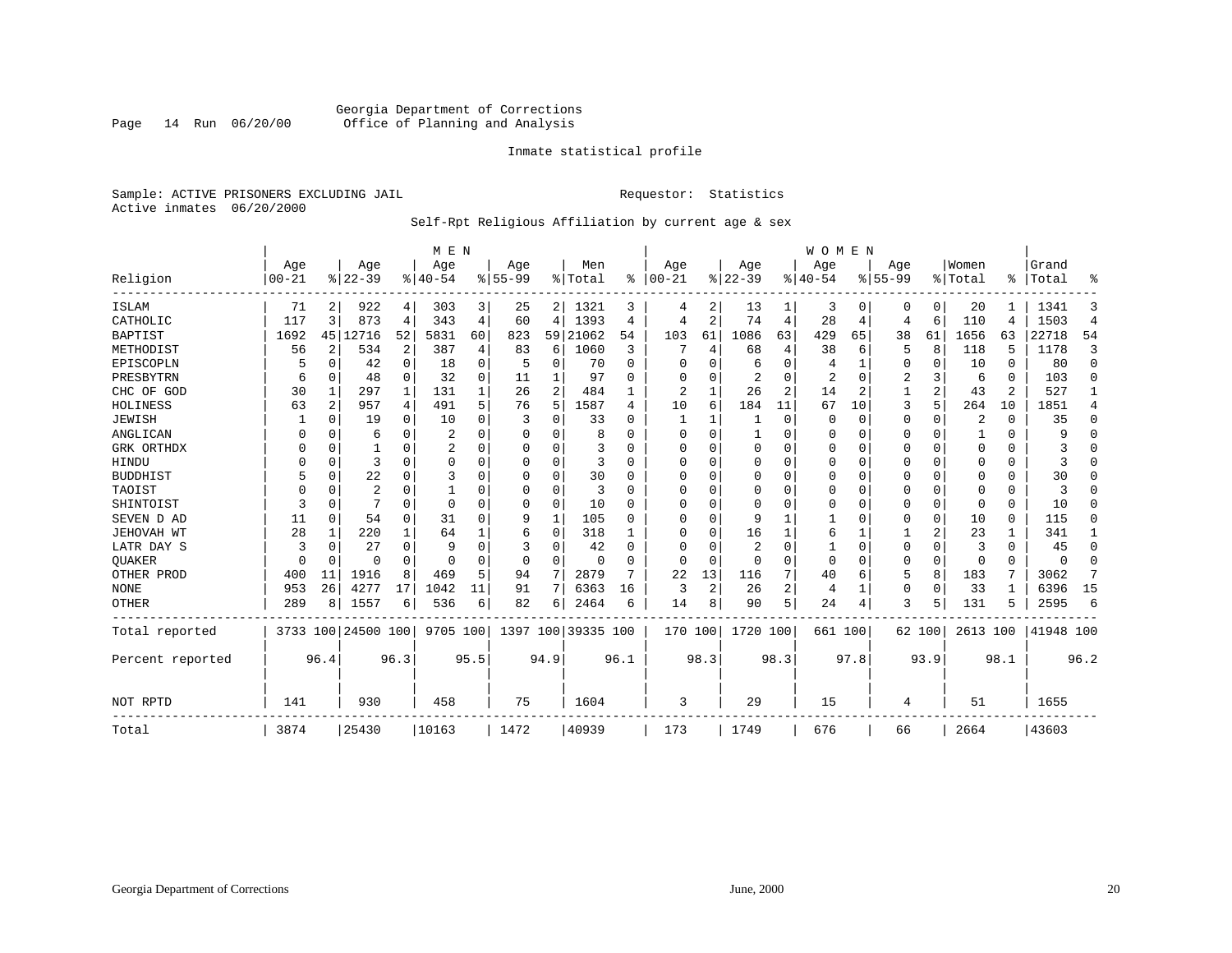#### Georgia Department of Corrections<br>Page 15 Run 06/20/00 office of Planning and Analysis Office of Planning and Analysis

#### Inmate statistical profile

|  |                           | Sample: ACTIVE PRISONERS EXCLUDING JAI |  |
|--|---------------------------|----------------------------------------|--|
|  | Active inmates 06/20/2000 |                                        |  |

IL Requestor: Statistics

#### Self-Rpt Family Behavior Patterns \* by current age & sex

|                  |            | M E N |                              |          |             |                |          |      |                    |      |           |          |           |      | W O M E N |      |             |        |          |          |           |                |
|------------------|------------|-------|------------------------------|----------|-------------|----------------|----------|------|--------------------|------|-----------|----------|-----------|------|-----------|------|-------------|--------|----------|----------|-----------|----------------|
|                  | Age        |       | Age                          |          | Age         |                | Age      |      | Men                |      | Age       |          | Age       |      | Age       |      | Age         |        | Women    |          | Grand     |                |
| Family Behavior  | $ 00 - 21$ |       | $ 22-39 $                    |          | $8140 - 54$ |                | $ 55-99$ |      | % Total            | ⊱    | $00 - 21$ |          | $ 22-39 $ |      | $ 40-54$  |      | $8155 - 99$ |        | % Total  |          | %   Total | ႜ              |
| CRIMINLTY        | 1138       | 24    | 7216                         | 25       | 2850        | 26             | 294      |      | 25 11498           | 25   | 60        | 16       | 627       | 16   | 250       | 19   | 15          | 17     | 952      | 17       | 12450     | 24             |
| ALCOHOLISM       | 404        | 9     | 3450                         | 12       | 1766        | 16             | 207      | 17   | 5827               | 13   | 35        | 9        | 495       | 13   | 191       | 15   | 13          | 15     | 734      | 13       | 6561      | 13             |
| DRUG ABUSE       | 344        |       | 1941                         |          | 628         | 6              | 36       | 3    | 2949               | 6    | 33        |          | 326       | 8    | 113       | 9    |             | 1      | 473      | 8        | 3422      | 7              |
| DOMINERING       | 8          | 0     | 75                           | $\Omega$ | 44          |                |          |      | 134                |      | 36        | 10       | 489       | 13   | 180       | 14   | 16          | 18     | 721      | 13       | 855       | 2              |
| MIGRANT          | 37         |       | 309                          |          | 139         |                |          |      | 492                |      |           | $\Omega$ | 13        | 0    | 4         |      |             | 0      | 18       | $\Omega$ | 510       |                |
| INFL BTGS        | 67         |       | 864                          | 3        | 442         |                | 83       | 7    | 1456               |      | 21        | 6        | 271       |      | 103       |      | 8           | 9      | 403      |          | 1859      | $\overline{4}$ |
| PERMISSIVE       | 15         |       | 59                           |          | 36          |                | 6        |      | 116                |      | 33        | 9        | 228       | 6    | 58        |      | 2           |        | 321      | 6        | 437       |                |
| FATH ABSNT       | 2068       | 44    | 12069                        | 41       | 3676        | 34             | 388      | 33   | 18201              | 39   | 99        | 26       | 871       | 22   | 236       | 18   | 20          | 23     | 1226     | 22       | 19427     | 38             |
| MOTH ABSNT       | 490        | 11    | 2971                         | 10       | 1068        | 10             | 134      | 11   | 4663               | 10   | 31        | 8        | 242       | 6    | 73        | 6    | 8           | 9      | 354      | 6        | 5017      | 10             |
| <b>NONE</b>      | 91         |       | 490                          | 2        | 225         | $\overline{2}$ | 22       | 2    | 828                | 2    | 28        |          | 314       | 8    | 92        | 7    | 5           | 6      | 439      | 8        | 1267      | 2              |
| Total reported   |            |       | 4662 100 29444 100 10874 100 |          |             |                |          |      | 1184 100 46164 100 |      | 377 100   |          | 3876 100  |      | 1300 100  |      |             | 88 100 | 5641 100 |          | 51805 100 |                |
| Percent reported |            | 72.8  |                              | 69.1     |             | 64.1           |          | 51.3 |                    | 67.6 |           | 86.7     |           | 85.2 |           | 81.2 |             | 65.2   |          | 83.8     |           | 68.6           |
| OTHER            | 1052       |       | 7856                         |          | 3652        |                | 717      |      | 13277              |      | 23        |          | 259       |      | 127       |      | 23          |        | 432      |          | 13709     |                |
| Total            | 3874       |       | 25430                        |          | 10163       |                | 1472     |      | 40939              |      | 173       |          | 1749      |      | 676       |      | 66          |        | 2664     |          | 43603     |                |

\* NOTE: SINCE THERE CAN BE UP TO FIVE BEHAVIOR CODES PER INMATE, THE NUMBER OF CASES REPORTED IN THE DETAIL LINES AND THE TOTAL REPORTED LINE MAY EXCEED THE TOTAL NUMBER OF CASES. IN SHORT, THIS TABLE COUNTS THE NUMBER OF BEHAVIOR PROBLEMS, NOT INMATES.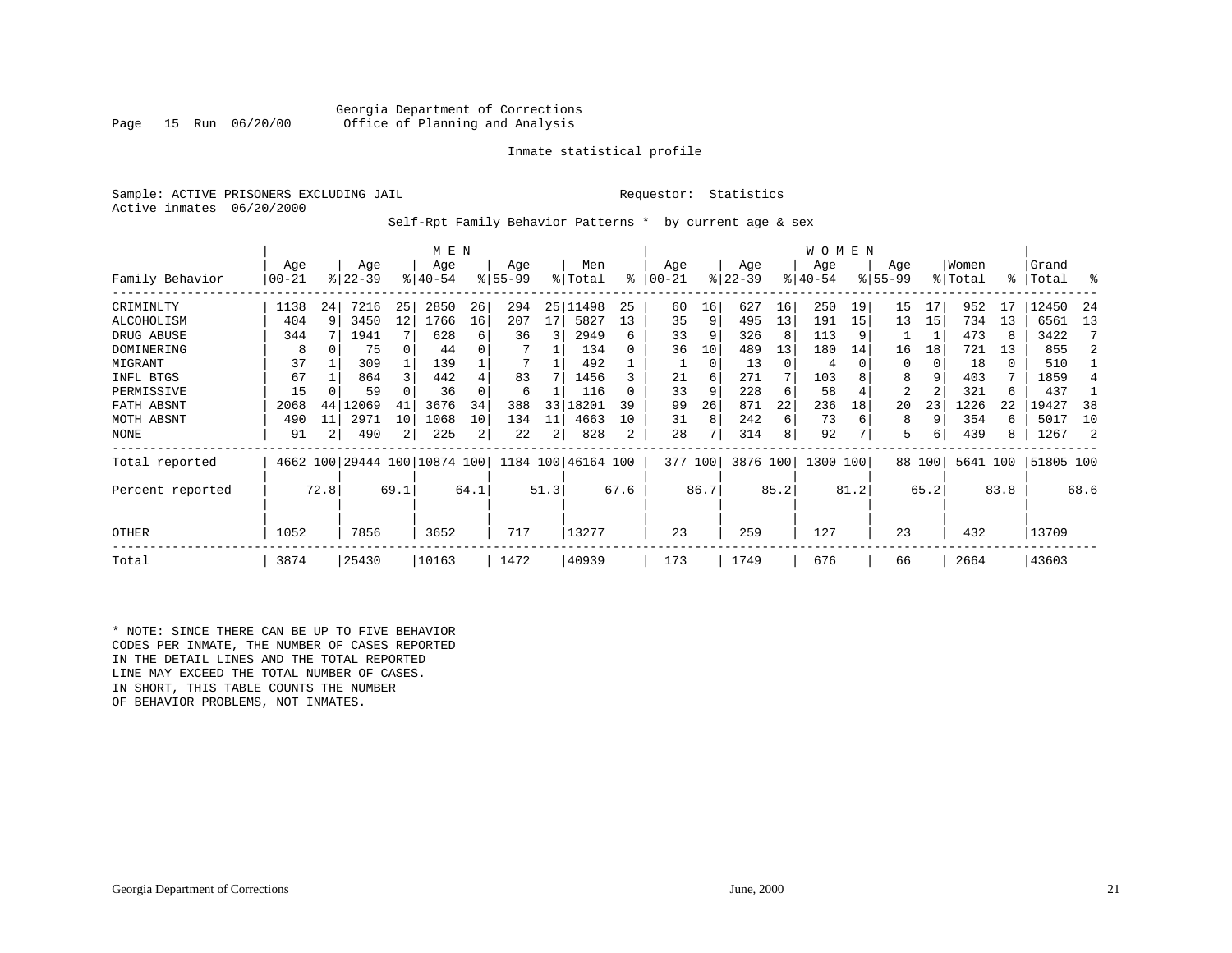#### Georgia Department of Corrections Office of Planning and Analysis

#### Inmate statistical profile

Sample: ACTIVE PRISONERS EXCLUDING JAIL **Requestor:** Statistics Active inmates 06/20/2000

#### Inmate Diagnostic Behavior Problem \* by current age & sex

|                    |                  |          |                  |              | M E N                   |                |                    |      |                            |           |                  |                |                 |                | WOMEN           |      |                  |          |                  |      |                 |                |
|--------------------|------------------|----------|------------------|--------------|-------------------------|----------------|--------------------|------|----------------------------|-----------|------------------|----------------|-----------------|----------------|-----------------|------|------------------|----------|------------------|------|-----------------|----------------|
| Diagnostic Problem | Age<br>$00 - 21$ |          | Age<br>$ 22-39 $ |              | Age<br>$8 40-54$        |                | Age<br>$8155 - 99$ |      | Men<br>$\frac{1}{2}$ Total | $\approx$ | Age<br>$00 - 21$ |                | Age<br>$ 22-39$ |                | Aqe<br>$ 40-54$ |      | Age<br>$8 55-99$ |          | Women<br>% Total | °≈   | Grand<br> Total | ዱ              |
| ALCOHOLIC          | 28               | $\Omega$ | 1061             | 2            | 896                     | 5              | 155                | 71   | 2140                       | 3         | 5                | 2              | 192             | 6              | 93              |      |                  | 7        | 297              |      | 2437            | 3              |
| <b>ALCOH ABSE</b>  | 639              | 10       | 6070             | 14           | 2910                    | 16             | 362                | 17   | 9981                       | 14        | 19               |                | 359             | 11             | 141             | 11   | 15               | 15       | 534              | 11   | 10515           | 14             |
| DRUG EXP           | 1383             | 22       | 8317             | 19           | 2974                    | 16             | 181                | 8    | 12855                      | 18        | 25               | 9              | 242             | 7              | 94              | 8    | 6                | 6        | 367              |      | 13222           | 17             |
| DRUG ABSE          | 1172             | 18       | 8415             | 19           | 3430                    | 19             | 157                |      | 7 13174                    | 18        | 53               | 20             | 900             | 27             | 319             | 25   | 11               | 11       | 1283             | 26   | 14457           | 19             |
| NARC ADDCT         | 27               | $\Omega$ | 602              | $\mathbf{1}$ | 395                     | 2              | 22                 | 1    | 1046                       |           |                  |                | 47              |                | 35              | 3    | 2                | 2        | 87               |      | 1133            | $\mathbf{1}$   |
| EPILEPTIC          | 31               | $\Omega$ | 273              |              | 173                     |                | 30                 |      | 507                        |           |                  |                | 68              | 2              | 32              | 3    | 5                | 5        | 109              |      | 616             |                |
| MANIPULTVE         | 680              | 11       | 3545             | 8            | 1014                    | 6              | 116                | 5    | 5355                       |           | 4                |                | 70              | 2              | 41              | 3    | 3                | 3        | 118              |      | 5473            | 7              |
| ASSAULTIVE         | 1483             | 23       | 9072             | 20           | 3529                    | 19             | 514                | 24 l | 14598                      | 20        | 60               | 22             | 578             | 18             | 197             | 16   | 16               | 16       | 851              | 17   | 15449           | 20             |
| ESCPE TEND         | 88               |          | 1049             | 2            | 636                     | 3              | 83                 | 4    | 1856                       | ζ         | 6                | $\overline{2}$ | 101             | 3              | 35              | 3    | 0                | $\Omega$ | 142              |      | 1998            | 3              |
| SUICIDAL           | 136              |          | 1066             | 2            | 410                     | 2              | 40                 | 2    | 1652                       |           | 14               |                | 165             | 5              | 57              |      | 5                | .5       | 241              |      | 1893            | $\overline{a}$ |
| WITHDRAWN          | 11               | $\Omega$ | 160              | 0            | 73                      | 0              | 15                 |      | 259                        |           | 13               |                | 70              | $\overline{2}$ | 25              |      |                  |          | 109              | 2    | 368             | $\Omega$       |
| PR RLTY CT         | 25               |          | 359              |              | 226                     |                | 22                 |      | 632                        |           | 8                |                | 82              | 2              | 29              |      | 3                | 3        | 122              | 2    | 754             |                |
| HOMOSEXUAL         | 12               | $\Omega$ | 138              | $\Omega$     | 66                      | $\Omega$       | 15                 |      | 231                        | O         | 9                |                | 126             | 4              | 20              |      | 0                | $\Omega$ | 155              | 3    | 386             |                |
| <b>NONE</b>        | 62               |          | 1157             | 3            | 578                     | 3              | 168                | 8    | 1965                       |           | 3                |                | 32              |                | 28              |      | 12               | 12       | 75               | 2    | 2040            | 3              |
| OTHER              | 55               |          | 525              | 1            | 304                     | $\overline{a}$ | 73                 | 3    | 957                        |           |                  |                | 25              |                | 15              |      | 5                | 5        | 47               |      | 1004            |                |
| NOT RPTD           | 468              |          | 2501             | 6            | 688                     |                | 182                | 8    | 3839                       | 5         | 42               | 15             | 234             | 7              | 91              | 7    | 11               | 11       | 378              |      | 4217            | 6              |
| Total reported     | 6369             |          |                  |              | 100 44555 100 18322 100 |                |                    |      | 2142 100 71388 100         |           | 271 100          |                | 3291 100        |                | 1253 100        |      | 102 100          |          | 4917             | 100  | 76305 100       |                |
| Percent reported   |                  | 98.2     |                  | 99.0         |                         | 99.8           |                    | 99.5 |                            | 99.2      |                  | 99.4           |                 | 100.0          |                 | 99.9 |                  | 100.0    |                  | 99.9 |                 | 99.2           |
| UNKNOWN            | 69               |          | 245              |              | 20                      |                | 7                  |      | 341                        |           |                  |                | $\Omega$        |                |                 |      | 0                |          | $\overline{2}$   |      | 343             |                |
| Total              | 3874             |          | 25430            |              | 10163                   |                | 1472               |      | 40939                      |           | 173              |                | 1749            |                | 676             |      | 66               |          | 2664             |      | 43603           |                |

\* NOTE: SINCE THERE CAN BE UP TO FIVE BEHAVIOR CODES PER INMATE, THE NUMBER OF CASES REPORTED IN THE DETAIL LINES AND THE TOTAL REPORTED LINE MAY EXCEED THE TOTAL NUMBER OF CASES.IN SHORT, THIS TABLE COUNTS THE NUMBER OF BEHAVIOR PROBLEMS, NOT INMATES.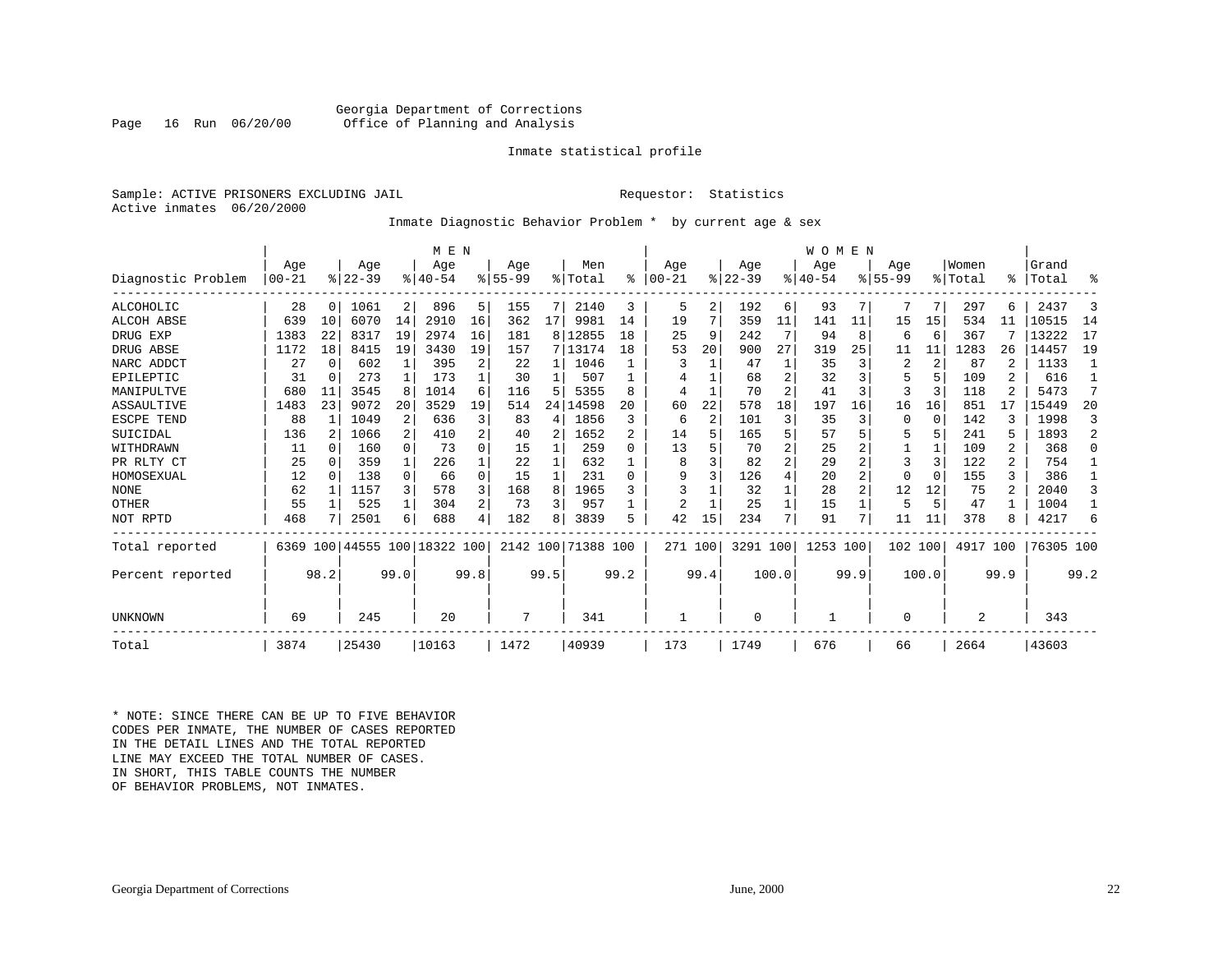#### Georgia Department of Corrections<br>Page 17 Run 06/20/00 office of Planning and Analysis Office of Planning and Analysis

#### Inmate statistical profile

Sample: ACTIVE PRISONERS EXCLUDING JAIL **Requestor:** Statistics Active inmates 06/20/2000

#### Physical Profile (General Condition) by current age & sex

|                      |           |                |                    |                | M E N     |      |             |      |                    |      |          |                |             |                | <b>WOMEN</b> |         |             |        |          |      |           |      |
|----------------------|-----------|----------------|--------------------|----------------|-----------|------|-------------|------|--------------------|------|----------|----------------|-------------|----------------|--------------|---------|-------------|--------|----------|------|-----------|------|
|                      | Age       |                | Age                |                | Age       |      | Age         |      | Men                |      | Age      |                | Age         |                | Age          |         | Age         |        | Women    |      | Grand     |      |
| Physical Profile     | $ 00-21 $ |                | $8 22-39$          |                | $8 40-54$ |      | $8155 - 99$ |      | % Total            | ៖    | 00-21    |                | $8$   22-39 |                | $8 40-54$    |         | $8155 - 99$ |        | % Total  |      | %   Total | း    |
| NO LIMITATION        | 3375      |                | 90 18533           | 75 I           | 4916      | 50   | 240         | 17   | 27064              | 68   | 143      | 87             | 1194        | 71             | 317          | 49      | 11          |        | 1665     | 65   | 28729     | 68   |
| DEFECT NO MAJOR LIMT | 159       | 4              | 2945               | 12             | 2001      | 20   | 334         | 23   | 5439               | 14   | 4        | 2              | 105         | 6 <sup>1</sup> | 80           | 12      | 10          | 16     | 199      | 8    | 5638      | - 13 |
| DEFECT MAJOR LIMIT   | 230       | 6 <sup>1</sup> | 3255               | 13             | 2883      | 29   | 758         | 53   | 7126               | 18   | 17       | 10             | 385         | 23             | 249          | 38      | 40          | 63     | 691      | 27   | 7817      | 18   |
| VERY MAJOR DEFECT    |           | 0 <sup>1</sup> | 64                 | 0 <sup>1</sup> | 102       |      | 97          | 7    | 264                |      | $\Omega$ | 0 <sup>1</sup> | 5.          | 0              |              |         | 2           | 3      | 14       |      | 278       |      |
| Total reported       |           |                | 3765 100 24797 100 |                | 9902 100  |      |             |      | 1429 100 39893 100 |      | 164 100  |                | 1689 100    |                |              | 653 100 |             | 63 100 | 2569 100 |      | 42462 100 |      |
| Percent reported     |           | 97.2           |                    | 97.5           |           | 97.4 |             | 97.1 |                    | 97.4 |          | 94.8           |             | 96.6           |              | 96.6    |             | 95.5   |          | 96.4 |           | 97.4 |
| NOT REPORTED         | 109       |                | 633                |                | 261       |      | 43          |      | 1046               |      | 9        |                | 60          |                | 23           |         | 3           |        | 95       |      | 1141      |      |
| Total                | 3874      |                | 25430              |                | 10163     |      | 1472        |      | 40939              |      | 173      |                | 1749        |                | 676          |         | 66          |        | 2664     |      | 43603     |      |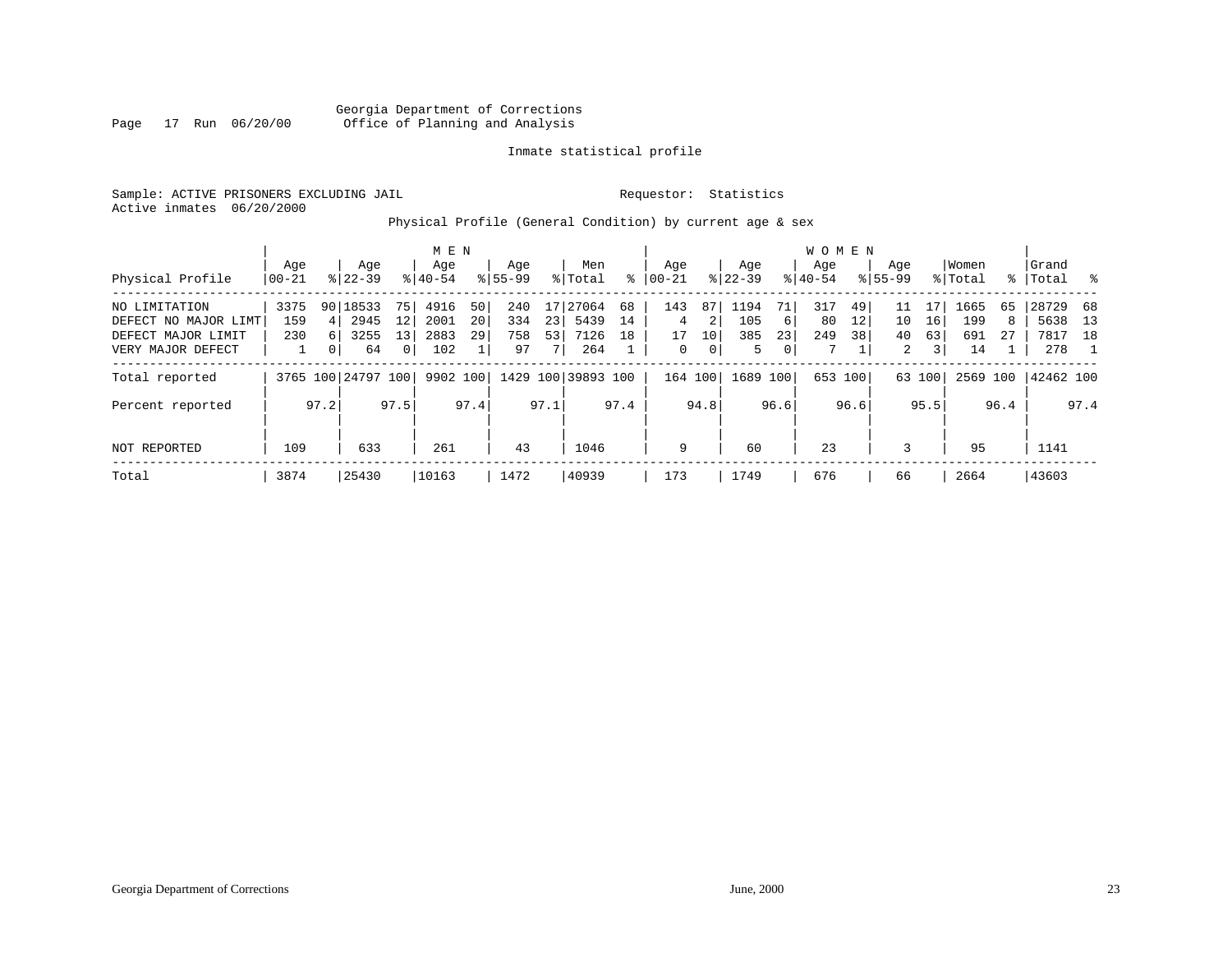#### Georgia Department of Corrections Office of Planning and Analysis

#### Inmate statistical profile

Sample: ACTIVE PRISONERS EXCLUDING JAIL **Requestor:** Statistics Active inmates 06/20/2000

Security Status by current age & sex

|                  | M E N |       |           |             |                              |       |             |       |                    |       |            |       |           |       | W O M E N   |          |             |          |          |       |             |          |
|------------------|-------|-------|-----------|-------------|------------------------------|-------|-------------|-------|--------------------|-------|------------|-------|-----------|-------|-------------|----------|-------------|----------|----------|-------|-------------|----------|
|                  | Age   |       | Age       |             | Age                          |       | Age         |       | Men                |       | Age        |       | Age       |       | Age         |          | Age         |          | Women    |       | Grand       |          |
| Security         | 00-21 |       | $ 22-39 $ |             | $ 40-54 $                    |       | $8 55-99$   |       | % Total            | ៖     | $ 00 - 21$ |       | $ 22-39 $ |       | $ 40-54 $   |          | $8155 - 99$ |          | % Total  |       | %   Total   | ႜ        |
| DIAG INCOM       |       | 0     | 15        | 0           | 6                            |       |             | 0     | 23                 |       | 0          |       | 0         | 0     | $\Omega$    |          | 0           | 0        |          |       | 23          | $\Omega$ |
| WRK RELEAS       |       | 0     | 0         | $\mathbf 0$ | $\Omega$                     | 0     |             | 0     | 2                  |       | $\Omega$   |       | 0         | 0     | 0           | $\Omega$ | 0           | $\Omega$ |          |       |             |          |
| TRUSTY           | 26    |       | 1198      | 5           | 644                          | 6     | 61          | 4     | 1929               | 5     | 5          |       | 60        | 3     | 47          |          | 4           | 6        | 116      |       | 2045        | 5        |
| MINIMUM          | 1044  | 27    | 8389      | 33          | 3527                         | 35    | 428         | ا 29  | 13388              | 33    | 69         | 40    | 954       | 55    | 372         | 55       | 40          | 61       | 1435     | 54    | 14823       | 34       |
| MEDIUM           | 1602  | 41    | 9926      | 39          | 4139                         | 41    | 758         | 51 I  | 16425              | 40    | 64         | 37    | 532       | 30    | 196         | 29       | 18          | 27       | 810      | 30    | 17235       | 40       |
| CLOSE            | 866   | 22    | 3985      | 16          | 1139                         |       | 147         | 10    | 6137               | 15    | 24         | 14    | 122       |       | 29          |          |             | 5        | 178      |       | 6315        | 14       |
| MAXIMUM          | 31    |       | 645       | 3           | 213                          |       | 20          |       | 909                | 2     | 2          |       | 5         | 0     | 2           |          | 0           |          | 9        |       | 918         | 2        |
| DIAGNOSTIC       | 303   | 8     | 1272      | 5           | 495                          |       | 56          | 4     | 2126               |       | 9          | 5     | 76        | 4     | 30          | 4        |             |          | 116      |       | 2242        | 5        |
| Total reported   |       |       |           |             | 3874 100 25430 100 10163 100 |       |             |       | 1472 100 40939 100 |       | 173        | 100   | 1749 100  |       | 676 100     |          |             | 66 100   | 2664 100 |       | 43603 100   |          |
| Percent reported |       | 100.0 |           | 100.0       |                              | 100.0 |             | 100.0 |                    | 100.0 |            | 100.0 |           | 100.0 |             | 100.0    |             | 100.0    |          | 100.0 |             | 100.0    |
| NOT RPTD         | 0     |       | 0         |             | $\mathbf 0$                  |       | $\mathbf 0$ |       |                    |       | $\Omega$   |       | 0         |       | $\mathbf 0$ |          | $\Omega$    |          | $\Omega$ |       | $\mathbf 0$ |          |
| Total            | 3874  |       | 25430     |             | 10163                        |       | 1472        |       | 40939              |       | 173        |       | 1749      |       | 676         |          | 66          |          | 2664     |       | 43603       |          |

\* NOTE: BEGINNING IN JULY 1987, THE FACILITIES DIVISION NO LONGER CODED INMATES AS BEING WORK RELEASE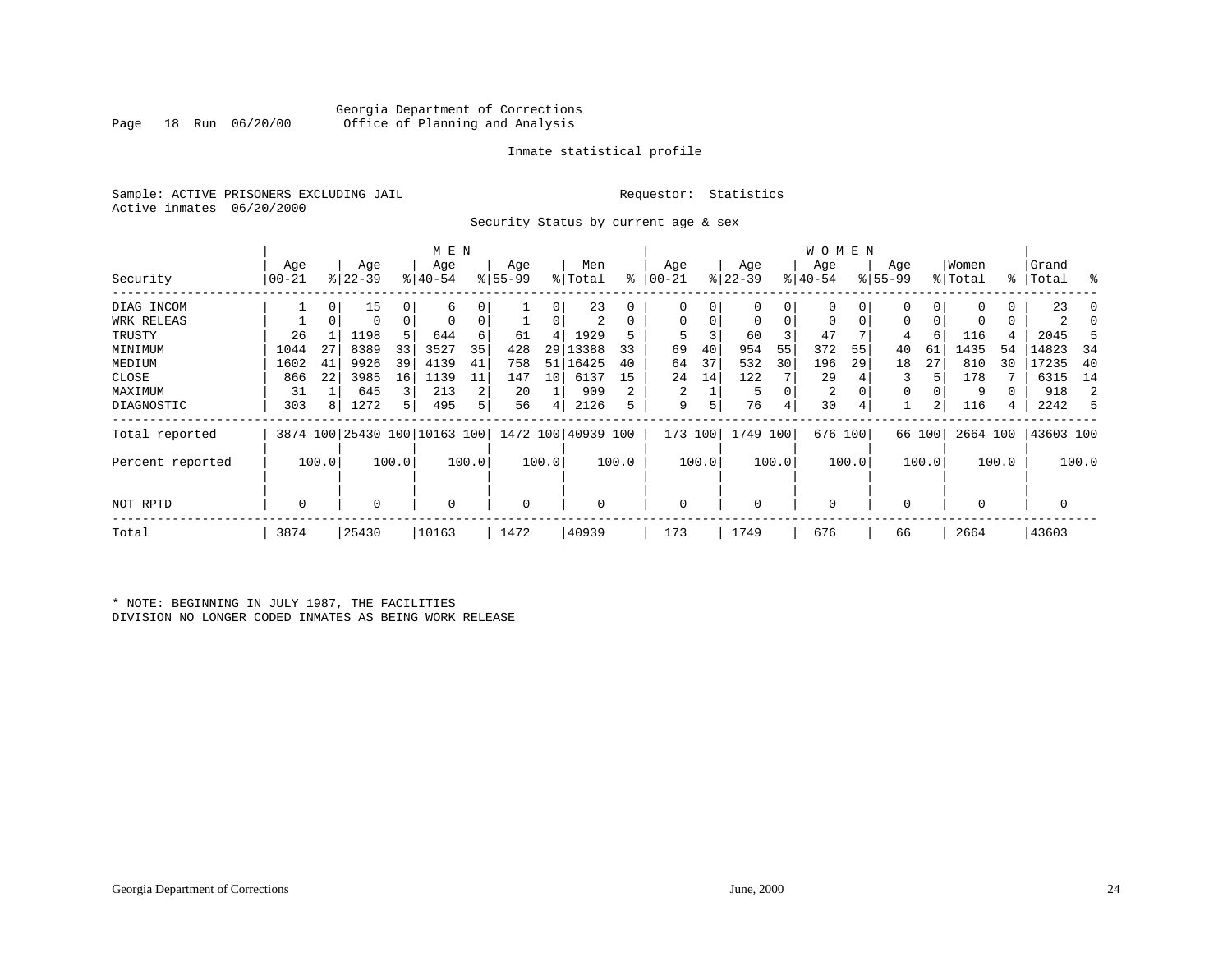#### Georgia Department of Corrections Page 19 Run 06/20/00 Office of Planning and Analysis

#### Inmate statistical profile

Sample: ACTIVE PRISONERS EXCLUDING JAIL **Requestor:** Statistics Active inmates 06/20/2000

Number Of Sentences by current age & sex

|                     |           |      |           |      | M E N       |      |           |                |                                                 |      |               |         |           |      | <b>WOMEN</b> |         |             |                |          |      |           |      |
|---------------------|-----------|------|-----------|------|-------------|------|-----------|----------------|-------------------------------------------------|------|---------------|---------|-----------|------|--------------|---------|-------------|----------------|----------|------|-----------|------|
|                     | Aqe       |      | Age       |      | Age         |      | Age       |                | Men                                             |      | Age           |         | Age       |      | Age          |         | Age         |                | Women    |      | Grand     |      |
| Number Of Sentences | $ 00-21 $ |      | $8 22-39$ |      | $8140 - 54$ |      | $8 55-99$ |                | % Total                                         |      | $8   00 - 21$ |         | $ 22-39 $ |      | $ 40-54 $    |         | $8155 - 99$ |                | % Total  |      | %   Total | ႜ    |
| ONE                 | 1590      | 42   | 7654      | 30   | 3269        | 33   | 601       |                | 41   13114                                      | 32   | 84            | 50      | 714       | 42   | 257          | 39      | 33          | 51             | 1088     | 42   | 14202     | 33   |
| TWO                 | 981       | 26   | 5958      | 24   | 2464        | 25   | 377       | 26             | 9780                                            | 24   | 50            | 30      | 416       | 24   | 177          | 27      | 14          | 22             | 657      | 25   | 10437     | 24   |
| THREE               | 505       | 13   | 3991      | 16   | 1547        | 15   | 169       | 12             | 6212                                            | 15   | 10            | 6       | 228       | 13   | 90           | 14      | 11          | 17             | 339      | 13   | 6551      | 15   |
| <b>FOUR</b>         | 314       | 8    | 2559      | 10   | 913         | 9    | 115       | 8              | 3901                                            | 10   | 11            |         | 145       | 9    | 47           |         | 3           | 5              | 206      | 8    | 4107      | 10   |
| <b>FIVE</b>         | 177       |      | 1659      |      | 602         | 6    | 59        | 4              | 2497                                            | 6    | 9             | 5       | 77        | 5    | 22           |         |             | $\overline{2}$ | 109      | 4    | 2606      | 6    |
| MORE THAN FIVE      | 204       |      | 3309      | 13   | 1237        | 12   | 136       | 9 <sup>1</sup> | 4886                                            | 12   | 3             | 2       | 125       |      | 67           | 10      | 3           | 5              | 198      | 8    | 5084 12   |      |
| Total reported      |           |      |           |      |             |      |           |                | 3771 100 25130 100 10032 100 1457 100 40390 100 |      |               | 167 100 | 1705 100  |      |              | 660 100 |             | 65 100         | 2597 100 |      | 42987 100 |      |
| Percent reported    |           | 97.3 |           | 98.8 |             | 98.7 |           | 99.0           |                                                 | 98.7 |               | 96.5    |           | 97.5 |              | 97.6    |             | 98.5           |          | 97.5 |           | 98.6 |
| <b>NOT REPORTED</b> | 103       |      | 300       |      | 131         |      | 15        |                | 549                                             |      | 6             |         | 44        |      | 16           |         |             |                | 67       |      | 616       |      |
| Total               | 3874      |      | 25430     |      | 10163       |      | 1472      |                | 40939                                           |      | 173           |         | 1749      |      | 676          |         | 66          |                | 2664     |      | 43603     |      |
|                     |           |      |           |      |             |      |           |                |                                                 |      |               |         |           |      |              |         |             |                |          |      |           |      |
| AVG NUM SENTENCES   | 2.31      |      | 3.07      |      | 2.97        |      | 2.56      |                | 2.96                                            |      | 1.95          |         | 2.49      |      | 2.66         |         | 2.22        |                | 2.49     |      | 2.93      |      |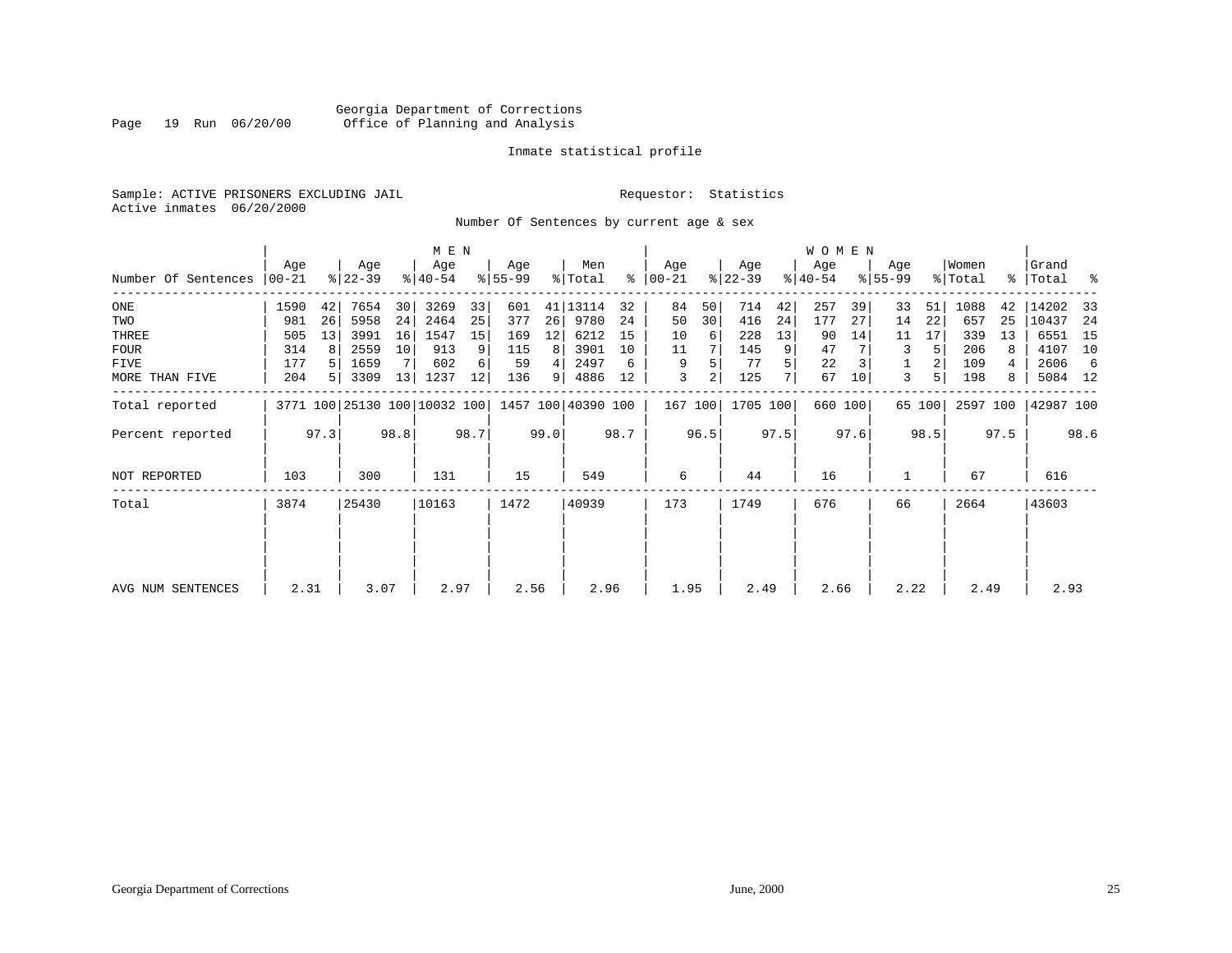#### Georgia Department of Corrections Page 20 Run 06/20/00 Office of Planning and Analysis

#### Inmate statistical profile

Sample: ACTIVE PRISONERS EXCLUDING JAIL **Requestor:** Statistics Active inmates 06/20/2000

Number Of Disciplinaries by current age & sex

|                     |                   |                 |                  |       |                              | M E N |                 |       |                    |       |                  |       |                  |                | <b>WOMEN</b>     |       |                    |        |                  |       |                    |       |
|---------------------|-------------------|-----------------|------------------|-------|------------------------------|-------|-----------------|-------|--------------------|-------|------------------|-------|------------------|----------------|------------------|-------|--------------------|--------|------------------|-------|--------------------|-------|
| Disciplinaries      | Age<br>$ 00 - 21$ |                 | Age<br>$ 22-39 $ |       | Age<br>$ 40-54 $             |       | Age<br>$ 55-99$ |       | Men<br>% Total     | ႜ     | Age<br>$00 - 21$ |       | Age<br>$ 22-39 $ |                | Age<br>$ 40-54 $ |       | Age<br>$8155 - 99$ |        | Women<br>% Total |       | Grand<br>%   Total | ႜ     |
| ZERO                | 1374              | 35              | 8804             | 35    | 4518                         | 44    | 774             |       | 53 15470           | 38    | 76               | 44    | 848              | 48             | 388              | 57    | 41                 | 62     | 1353             | 51    | 16823              | 39    |
| ONE                 | 542               | 14              | 3703             | 15    | 1606                         | 16    | 268             | 18    | 6119               | 15    | 28               | 16    | 285              | 16             | 106              | 16    | 9                  | 14     | 428              | 16    | 6547               | 15    |
| TWO                 | 307               | 8               | 2330             | 9     | 841                          | 8     | 111             | 8     | 3589               | 9     | 20               | 12    | 157              |                | 45               |       | 3                  |        | 225              |       | 3814               | 9     |
| THREE               | 231               |                 | 1542             | 6     | 546                          |       | 74              |       | 2393               | 6     | 6                | 3     | 97               | 6              | 32               |       | 3                  |        | 138              | 5     | 2531               | 6     |
| <b>FOUR</b>         | 194               |                 | 1202             |       | 402                          |       | 40              | 3     | 1838               |       |                  |       | 63               |                | 17               |       | $\overline{2}$     |        | 89               | 3     | 1927               | 4     |
| FIVE                | 152               |                 | 928              |       | 294                          |       | 28              |       | 1402               |       | 3                | 2     | 43               | $\overline{2}$ | 16               |       |                    |        | 63               |       | 1465               | -3    |
| MORE THAN FIVE      | 1074              | 28 <sub>1</sub> | 6918             | 27    | 1954                         | 19    | 177             |       | 12 10123           | 25    | 33               | 19    | 256              | 15             | 72               | 11    | 7                  | 11     | 368              | 14    | 10491              | - 24  |
| Total reported      |                   |                 |                  |       | 3874 100 25427 100 10161 100 |       |                 |       | 1472 100 40934 100 |       | 173 100          |       | 1749 100         |                | 676 100          |       |                    | 66 100 | 2664 100         |       | 43598 100          |       |
| Percent reported    |                   | 100.0           |                  | 100.0 |                              | 100.0 |                 | 100.0 |                    | 100.0 |                  | 100.0 |                  | 100.0          |                  | 100.0 |                    | 100.0  |                  | 100.0 |                    | 100.0 |
| <b>NOT REPORTED</b> | $\mathbf 0$       |                 | 3                |       | 2                            |       | $\mathbf 0$     |       | 5                  |       | $\mathbf{0}$     |       | $\mathbf 0$      |                | $\mathbf 0$      |       | 0                  |        | $\Omega$         |       | 5                  |       |
| Total               | 3874              |                 | 25430            |       | 10163                        |       | 1472            |       | 40939              |       | 173              |       | 1749             |                | 676              |       | 66                 |        | 2664             |       | 43603              |       |
|                     |                   |                 |                  |       |                              |       |                 |       |                    |       |                  |       |                  |                |                  |       |                    |        |                  |       |                    |       |
| AVG NUM DISCIP      | 5.78              |                 | 5.86             |       | 4.25                         |       | 2.57            |       | 5.33               |       | 3.51             |       | 3.09             |                | 2.00             |       | 1.56               |        | 2.80             |       | 5.18               |       |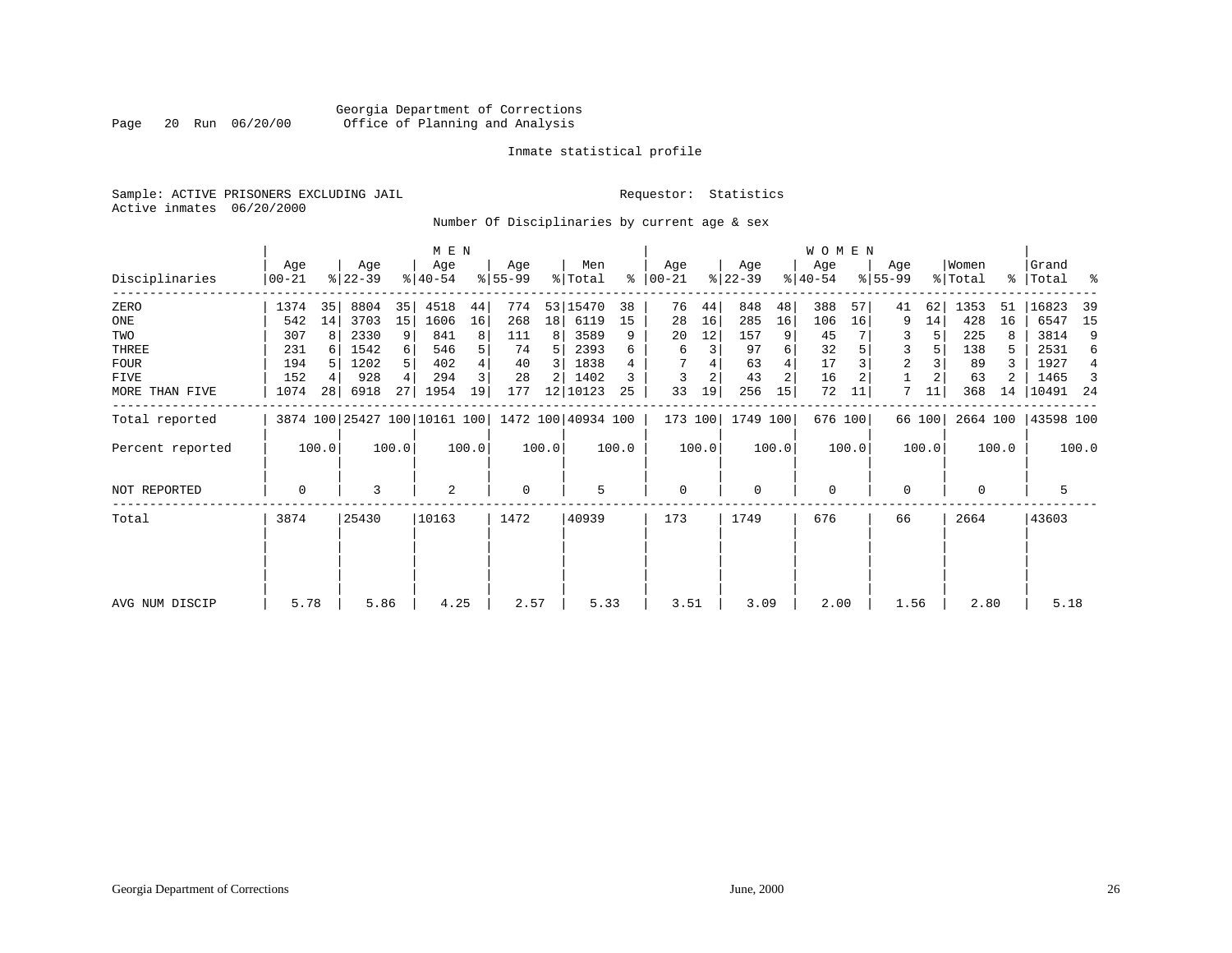#### Georgia Department of Corrections<br>Page 21 Run 06/20/00 Office of Planning and Analysis Page 21 Run 06/20/00 Office of Planning and Analysis

#### Inmate statistical profile

Sample: ACTIVE PRISONERS EXCLUDING JAIL **Requestor:** Statistics Active inmates 06/20/2000

Number Of Escapes by current age & sex

|                  |                    |          |                  |       | M E N                                           |       |                 |             |                |          |                  |       |                  |       | WOMEN            |          |                  |          |                  |       |                    |       |
|------------------|--------------------|----------|------------------|-------|-------------------------------------------------|-------|-----------------|-------------|----------------|----------|------------------|-------|------------------|-------|------------------|----------|------------------|----------|------------------|-------|--------------------|-------|
| Escapes          | Age<br>$ 00 - 21 $ |          | Age<br>$ 22-39 $ |       | Age<br>$ 40-54 $                                |       | Age<br>$ 55-99$ |             | Men<br>% Total | ∻        | Age<br>$00 - 21$ |       | Age<br>$ 22-39 $ |       | Age<br>$ 40-54 $ |          | Age<br>$8 55-99$ |          | Women<br>% Total |       | Grand<br>%   Total | ႜ     |
| ZERO             |                    |          | 3862 100 25222   |       | 99 10021                                        | 99    | 1449            |             | 98 40554       | 99       | 173              | 100   | 1741 100         |       | 673              | 100      |                  | 66 100   | 2653 100         |       | 43207              | 99    |
| ONE              | 12                 | $\Omega$ | 204              | 1     | 120                                             |       | 18              | 1           | 354            |          | 0                | 0     | 8                | 0     | 3                | $\Omega$ | $\Omega$         | $\Omega$ | 11               | 0     | 365                | -1    |
| TWO              | 0                  |          | 4                |       | 17                                              | 0     | 3               | 0           | 24             | $\Omega$ | 0                |       | $\Omega$         | 0     | 0                |          | 0                |          |                  | 0     | 24                 | 0     |
| THREE            | 0                  |          | 0                |       | 4                                               |       | 2               |             | 6              | 0        | 0                |       | $\mathbf 0$      |       | $\mathbf 0$      |          | 0                |          |                  | 0     | 6                  | 0     |
| FOUR             | 0                  |          | 0                |       |                                                 | 0     | 0               | 0           |                | $\Omega$ | 0                |       | $\Omega$         | 0     | $\mathbf 0$      | $\Omega$ | 0                |          | $\Omega$         | 0     |                    | 0     |
| FIVE             | $\Omega$           |          | 0                |       | $\mathbf 0$                                     | 0     | $\Omega$        | 0           | 0              | $\Omega$ | 0                |       | $\Omega$         | 0     | $\mathbf 0$      |          | 0                |          |                  | 0     | 0                  |       |
| MORE THAN FIVE   | 0                  | $\Omega$ | 0                | 0     | $\mathbf 0$                                     | 0     | 0               | $\mathbf 0$ | 0              | 0        | $\mathbf 0$      | 0     | $\mathbf 0$      | 0     | $\mathbf 0$      | 0        | $\mathbf 0$      | 0        |                  | 0     | U                  |       |
| Total reported   |                    |          |                  |       | 3874 100 25430 100 10163 100 1472 100 40939 100 |       |                 |             |                |          | 173 100          |       | 1749 100         |       |                  | 676 100  |                  | 66 100   | 2664 100         |       | 43603 100          |       |
| Percent reported |                    | 100.0    |                  | 100.0 |                                                 | 100.0 |                 | 100.0       |                | 100.0    |                  | 100.0 |                  | 100.0 |                  | 100.0    |                  | 100.0    |                  | 100.0 |                    | 100.0 |
| NOT REPORTED     | 0                  |          | 0                |       | $\mathbf 0$                                     |       | 0               |             | 0              |          | $\mathbf{0}$     |       | $\Omega$         |       | $\mathbf 0$      |          | 0                |          | $\Omega$         |       | 0                  |       |
| Total            | 3874               |          | 25430            |       | 10163                                           |       | 1472            |             | 40939          |          | 173              |       | 1749             |       | 676              |          | 66               |          | 2664             |       | 43603              |       |
|                  |                    |          |                  |       |                                                 |       |                 |             |                |          |                  |       |                  |       |                  |          |                  |          |                  |       |                    |       |
|                  |                    |          |                  |       |                                                 |       |                 |             |                |          |                  |       |                  |       |                  |          |                  |          |                  |       |                    |       |
| AVG NUM ESCAPES  |                    | .00      | .01              |       | .02                                             |       | .02             |             | .01            |          | .00              |       | .00              |       |                  | .00      |                  | .00      | .00              |       | .01                |       |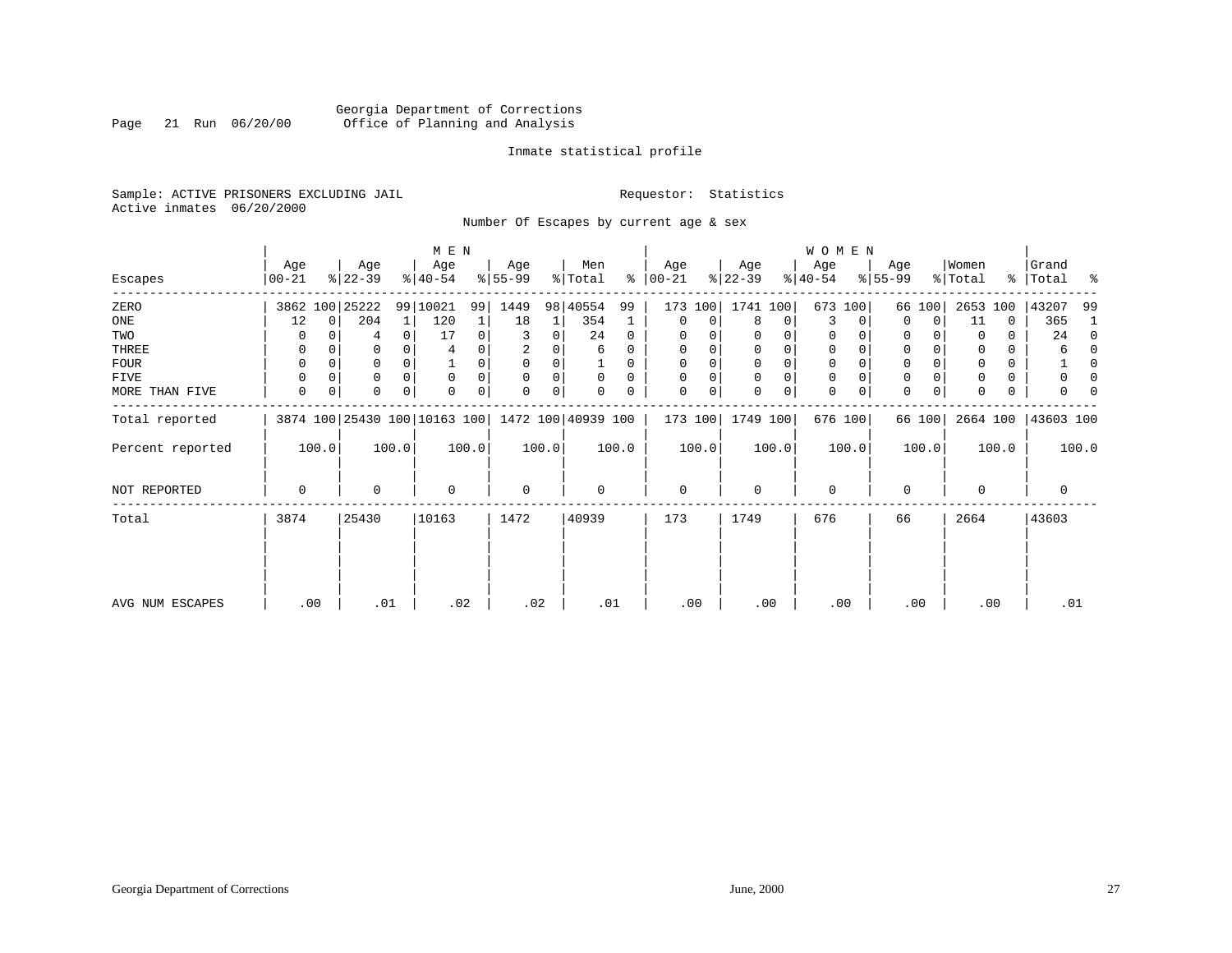#### Georgia Department of Corrections Page 22 Run 06/20/00 Office of Planning and Analysis

#### Inmate statistical profile

Active inmates 06/20/2000

Sample: ACTIVE PRISONERS EXCLUDING JAIL **Requestor:** Statistics

#### Number Of Prior Georgia Incarcerations \* by current age & sex

|                            | Aqe<br>Age  |       |           |       | M E N<br>Age                                    |       | Age       |       | Men      |       | Age         |       | Age       |       | WOMEN<br>Age |         | Age         |        | Women    |                | Grand     |       |
|----------------------------|-------------|-------|-----------|-------|-------------------------------------------------|-------|-----------|-------|----------|-------|-------------|-------|-----------|-------|--------------|---------|-------------|--------|----------|----------------|-----------|-------|
| Prior Incarcerations 00-21 |             |       | $ 22-39 $ |       | $ 40-54 $                                       |       | $8 55-99$ |       | % Total  | ွေ    | 00-21       |       | $ 22-39 $ |       | $ 40-54 $    |         | $8155 - 99$ |        | % Total  | $\frac{1}{6}$  | Total     | - 옹   |
| ZERO                       | 3533        |       | 91 13365  | 53    | 3983                                            | 39    | 853       |       | 58 21734 | 53    | 167         | 97    | 1126      | 64    | 377          | 56      | 46          | 70     | 1716     | 64             | 23450     | -54   |
| ONE                        | 312         | 8     | 5317      | 21    | 1960                                            | 19    | 271       | 18    | 7860     | 19    | 6           | 3     | 309       | 18    | 112          | 17      | 11          | 17     | 438      | 16             | 8298      | 19    |
| TWO                        | 27          |       | 3121      | 12    | 1439                                            | 14    | 143       | 10    | 4730     | 12    | 0           | 0     | 147       | 8     | 81           | 12      | 4           | 6      | 232      | 9              | 4962      | 11    |
| THREE                      | 2           |       | 1777      |       | 984                                             | 10    | 83        | 6     | 2846     |       | 0           | 0     | 89        | 5     | 44           |         | 2           |        | 135      | 5              | 2981      | 7     |
| <b>FOUR</b>                | 0           | O     | 990       |       | 731                                             |       | 59        | 4     | 1780     |       | 0           |       | 35        | 2     | 22           |         | 3           |        | 60       | 2              | 1840      | 4     |
| <b>FIVE</b>                | $\mathbf 0$ |       | 519       |       | 471                                             | 5     | 30        | 2     | 1020     |       | 0           | 0     | 26        |       | 9            |         | 0           |        | 35       |                | 1055      | 2     |
| MORE THAN FIVE             | 0           | 0     | 341       |       | 595                                             | 6     | 33        | 2     | 969      | 2     | $\mathbf 0$ | 0     | 17        |       | 31           | 5       | $\mathbf 0$ | 0      | 48       | $\overline{2}$ | 1017      | 2     |
| Total reported             |             |       |           |       | 3874 100 25430 100 10163 100 1472 100 40939 100 |       |           |       |          |       | 173 100     |       | 1749 100  |       |              | 676 100 |             | 66 100 | 2664 100 |                | 43603 100 |       |
| Percent reported           |             | 100.0 |           | 100.0 |                                                 | 100.0 |           | 100.0 |          | 100.0 |             | 100.0 |           | 100.0 |              | 100.0   |             | 100.0  |          | 100.0          |           | 100.0 |
| <b>NOT REPORTED</b>        | $\mathbf 0$ |       | $\Omega$  |       | $\mathbf 0$                                     |       | 0         |       | 0        |       | 0           |       | $\Omega$  |       | $\mathbf 0$  |         | $\mathbf 0$ |        | 0        |                | 0         |       |
| Total                      | 3874        |       | 25430     |       | 10163                                           |       | 1472      |       | 40939    |       | 173         |       | 1749      |       | 676          |         | 66          |        | 2664     |                | 43603     |       |
|                            |             |       |           |       |                                                 |       |           |       |          |       |             |       |           |       |              |         |             |        |          |                |           |       |
|                            |             |       |           |       |                                                 |       |           |       |          |       |             |       |           |       |              |         |             |        |          |                |           |       |
| AVG # INCARCERATIONS       | .10         |       | 1.01      |       | 1.69                                            |       | .97       |       | 1.09     |       | .03         |       | .71       |       | 1.12         |         | .56         |        | .77      |                | 1.07      |       |

\* This data counts a parole revocation on an existing sentenCE AS A prior incarceration. Also, this data counts, for any cohort of inmates, the total number of Georgia incarcerations the inmate has had during his entire criminal career. For example, if an inmate was admitted to prison first in FY72, and then re-admitted in FY79 and FY85, he had two prior incarcerations before the FY85 admission. This inmate's records show two prior incarcerations in all three of his records since he has had two prior incarcerations in his criminal career. If the cohort of FY72 admissions is selected for analysis, two prior incarcerations will be listed for this inmate even though in FY72, he had no prior incarcerations.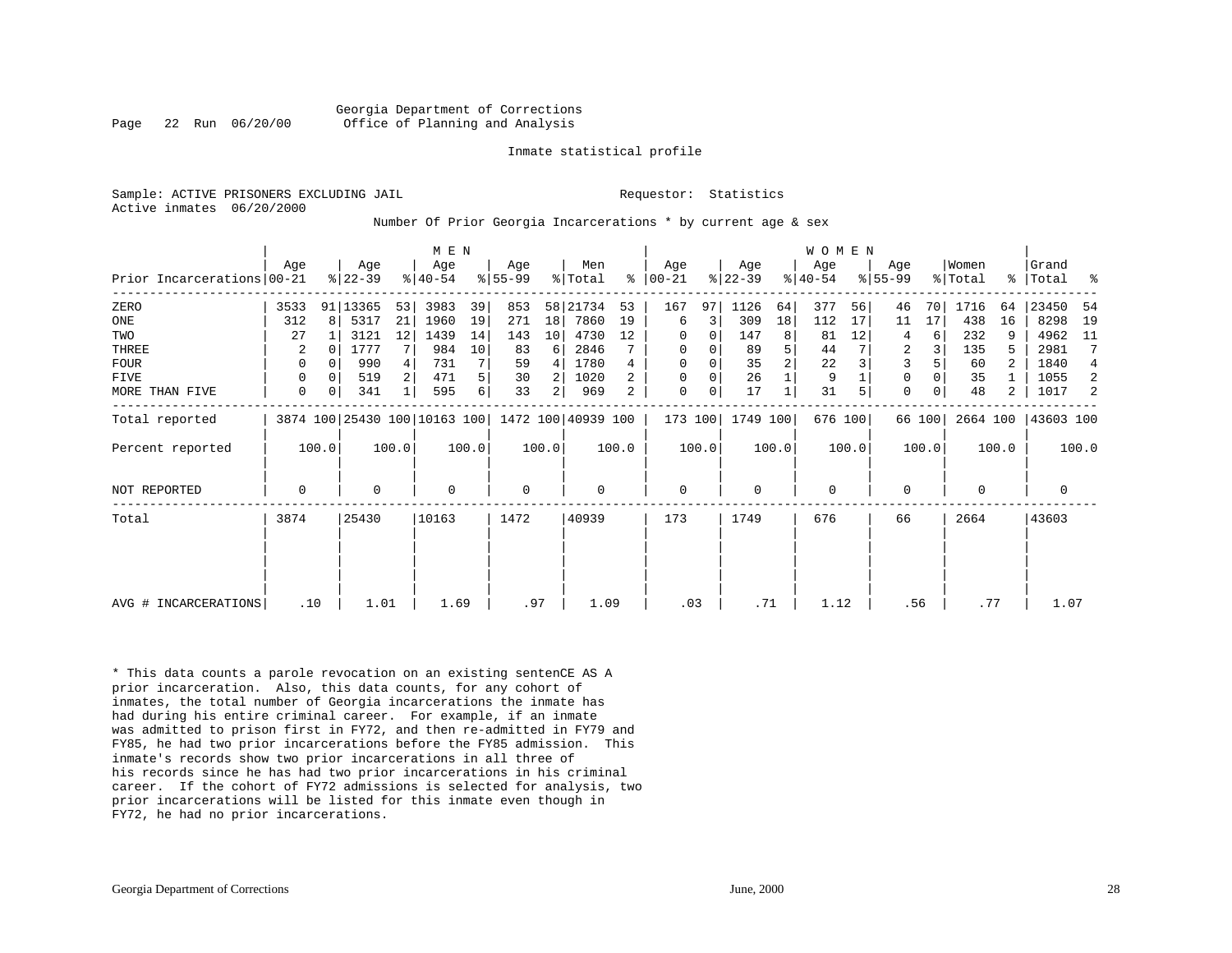#### Georgia Department of Corrections Page 23 Run 06/20/00 Office of Planning and Analysis

#### Inmate statistical profile

Sample: ACTIVE PRISONERS EXCLUDING JAIL **Requestor:** Statistics Active inmates 06/20/2000

Number Of Transfers by current age & sex

|                     |                 |       |                  |       | M E N                                           |       |                 |                |                            |       |                    |       |                  |       | W O M E N        |       |                  |        |                  |       |                    |       |
|---------------------|-----------------|-------|------------------|-------|-------------------------------------------------|-------|-----------------|----------------|----------------------------|-------|--------------------|-------|------------------|-------|------------------|-------|------------------|--------|------------------|-------|--------------------|-------|
| Transfers           | Age<br>$ 00-21$ |       | Age<br>$ 22-39 $ |       | Age<br>$ 40-54 $                                |       | Age<br>$ 55-99$ |                | Men<br>$\frac{1}{2}$ Total | ွေ    | Age<br>$ 00 - 21 $ |       | Age<br>$ 22-39 $ |       | Age<br>$ 40-54 $ |       | Age<br>$8 55-99$ |        | Women<br>% Total |       | Grand<br>% Total % |       |
| ZERO                | 900             | 23    | 2447             | 10    | 958                                             | 9     | 118             | 8 <sup>1</sup> | 4423                       | 11    | 43                 | 25    | 352              | 20    | 119              | 18    | 10               | 15     | 524              | 20    | 4947               | -11   |
| ONE                 | 1886            |       | 49   10513       | 41    | 3963                                            | 39    | 598             |                | 41 16960                   | 41    | 114                | 66    | 931              | 53    | 341              | 50    | 25               | 38     | 1411             | 53    | 18371              | 42    |
| TWO                 | 731             | 19    | 5515             | 22    | 1914                                            | 19    | 270             | 18             | 8430                       | 21    | 11                 | 6     | 263              | 15    | 119              | 18    | 10               | 15     | 403              | 15    | 8833               | 20    |
| THREE               | 215             |       | 2872             | 11    | 1117                                            | 11    | 164             | 11             | 4368                       | 11    | 4                  |       | 132              | 8     | 53               |       | 8                | 12     | 197              |       | 4565               | 10    |
| <b>FOUR</b>         | 88              |       | 1606             | 6     | 672                                             |       | 92              | 6              | 2458                       | 6     |                    |       | 36               |       | 21               |       | 5                | 8      | 63               |       | 2521               | 6     |
| FIVE                | 31              |       | 965              |       | 458                                             |       | 65              | 4              | 1519                       |       | 0                  | 0     | 18               |       | 10               |       | 3                |        | 31               |       | 1550               | 4     |
| MORE THAN FIVE      | 23              |       | 1512             | 6     | 1081                                            | 11    | 165             | 11             | 2781                       |       | $\mathbf{0}$       | 0     | 17               |       | 13               |       | 5                | 8      | 35               |       | 2816               | 6     |
| Total reported      |                 |       |                  |       | 3874 100 25430 100 10163 100 1472 100 40939 100 |       |                 |                |                            |       | 173 100            |       | 1749 100         |       | 676 100          |       |                  | 66 100 | 2664 100         |       | 43603 100          |       |
| Percent reported    |                 | 100.0 |                  | 100.0 |                                                 | 100.0 |                 | 100.0          |                            | 100.0 |                    | 100.0 |                  | 100.0 |                  | 100.0 |                  | 100.0  |                  | 100.0 |                    | 100.0 |
| <b>NOT REPORTED</b> | 0               |       | 0                |       | $\mathbf 0$                                     |       | 0               |                | 0                          |       | $\mathbf{0}$       |       | $\mathbf 0$      |       | $\mathbf 0$      |       | 0                |        | $\Omega$         |       | $\mathbf 0$        |       |
| Total               | 3874            |       | 25430            |       | 10163                                           |       | 1472            |                | 40939                      |       | 173                |       | 1749             |       | 676              |       | 66               |        | 2664             |       | 43603              |       |
|                     |                 |       |                  |       |                                                 |       |                 |                |                            |       |                    |       |                  |       |                  |       |                  |        |                  |       |                    |       |
|                     |                 |       |                  |       |                                                 |       |                 |                |                            |       |                    |       |                  |       |                  |       |                  |        |                  |       |                    |       |
| AVG NUM TRANSFERS   | 1.20            |       | 2.09             |       | 2.50                                            |       | 2.57            |                | 2.13                       |       | .88                |       | 1.27             |       | 1.43             |       | 2.20             |        | 1.31             |       | 2.08               |       |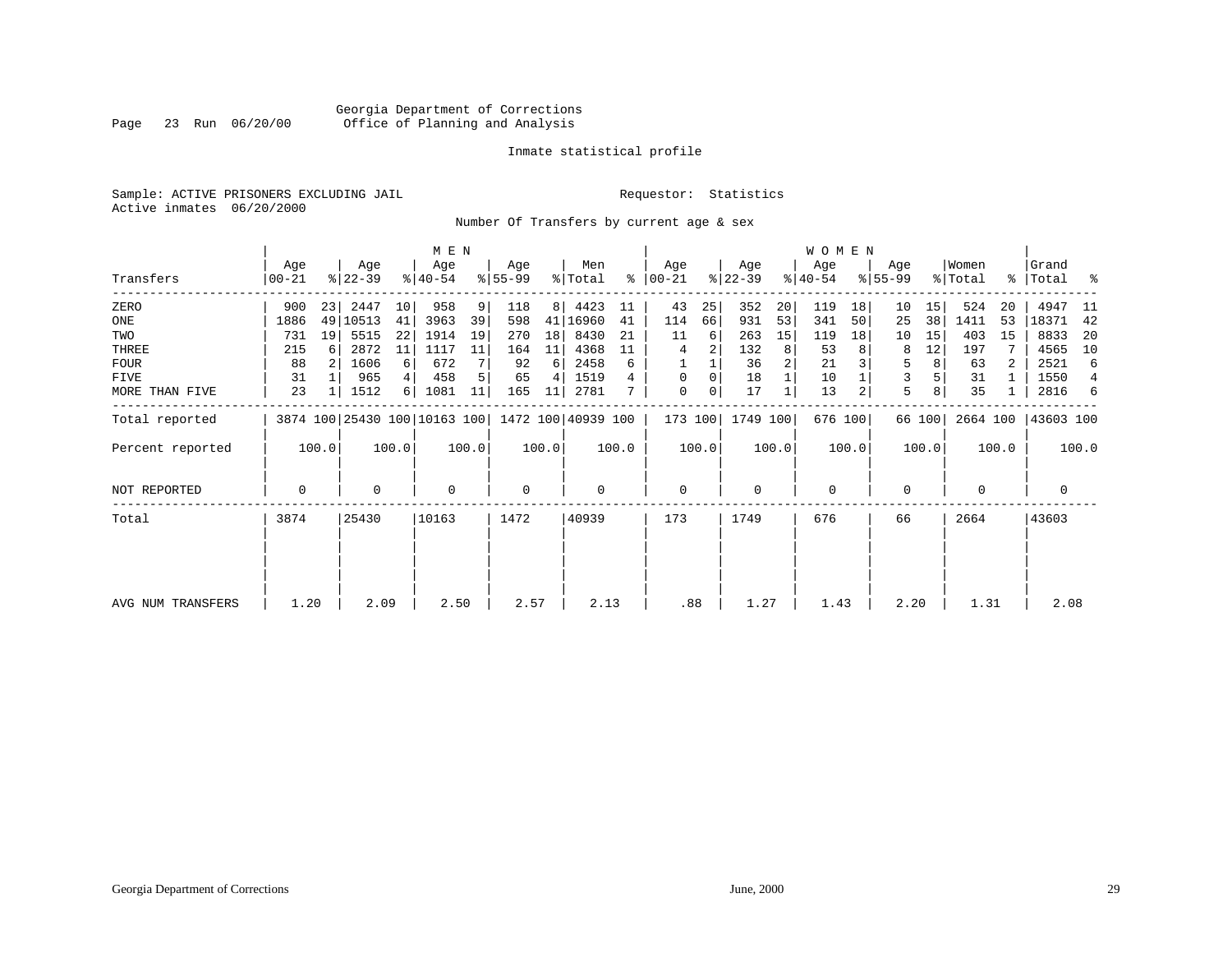#### Georgia Department of Corrections<br>Page 24 Run 06/20/00 Office of Planning and Analysis Page 24 Run 06/20/00 Office of Planning and Analysis

#### Inmate statistical profile

Sample: ACTIVE PRISONERS EXCLUDING JAIL **Requestor:** Statistics Active inmates 06/20/2000

County Of Conviction by current age & sex

|                            |              |             |          |              | M E N       |          |             |                |         |              |            |          |                |          | W O M E N |              |             |             |         |              |       |              |
|----------------------------|--------------|-------------|----------|--------------|-------------|----------|-------------|----------------|---------|--------------|------------|----------|----------------|----------|-----------|--------------|-------------|-------------|---------|--------------|-------|--------------|
|                            | Age          |             | Age      |              | Age         |          | Age         |                | Men     |              | Age        |          | Aqe            |          | Aqe       |              | Aqe         |             | Women   |              | Grand |              |
| County Of Conviction 00-21 |              |             | $ 22-39$ |              | $8140 - 54$ |          | $8155 - 99$ |                | % Total | ႜ            | $ 00 - 21$ |          | $ 22-39$       |          | $ 40-54$  |              | $8155 - 99$ |             | % Total | ៖            | Total |              |
| APPLING COUNTY             | 2            | 0           | 44       | 0            | 31          | 0        | 2           | 0              | 79      | 0            |            |          | 2              | 0        | 0         | 0            | 0           | 0           | 3       | $\Omega$     | 82    | $\Omega$     |
| ATKINSON COUNTY            | $\mathbf{1}$ | $\mathbf 0$ | 24       | $\mathbf 0$  | 11          | 0        | 3           | $\mathbf 0$    | 39      | $\Omega$     | $\Omega$   | $\Omega$ | $\overline{2}$ | 0        | 2         | 0            | 0           | 0           | 4       | $\Omega$     | 43    | $\Omega$     |
| <b>BACON COUNTY</b>        |              | 0           | 35       | $\Omega$     | 12          | 0        | O           | 0              | 49      | 0            | $\Omega$   | $\Omega$ | 4              | 0        |           | 0            | 0           | 0           | 4       | $\Omega$     | 53    | $\Omega$     |
| <b>BAKER COUNTY</b>        |              | 0           | 18       | 0            | 3           | 0        | $\Omega$    | 0              | 21      | 0            |            |          | 3              | 0        |           | $\Omega$     | C           | 0           | 3       | $\Omega$     | 24    | 0            |
| <b>BALDWIN COUNTY</b>      | 40           | 1           | 223      | 1            | 62          | 1        | 10          | 1              | 335     | $\mathbf{1}$ |            |          | 19             |          |           | $\Omega$     | Λ           | $\Omega$    | 23      |              | 358   | 1            |
| <b>BANKS COUNTY</b>        | 4            | 0           | 30       | 0            | 22          | 0        | 4           | 0              | 60      | 0            |            |          | -1             | 0        | 3         | $\Omega$     | 0           | 0           | 5       | $\Omega$     | 65    | $\Omega$     |
| <b>BARROW COUNTY</b>       | 14           | 0           | 84       | $\mathbf 0$  | 55          | 1        | 10          | $\mathbf 1$    | 163     | $\Omega$     | $\Omega$   | $\Omega$ | 7              | 0        | 3         | $\Omega$     | 0           | 0           | 10      | $\Omega$     | 173   | $\Omega$     |
| BARTOW COUNTY              | 41           | 1           | 230      | $\mathbf{1}$ | 107         | 1        | 26          | $\overline{2}$ | 404     | $\mathbf{1}$ |            |          | 19             |          |           | $\mathbf{1}$ | C           | $\Omega$    | 28      | $\mathbf{1}$ | 432   | $\mathbf{1}$ |
| BEN HILL COUNTY            | 21           | 1           | 117      | $\Omega$     | 41          | 0        | 10          | $\mathbf{1}$   | 189     | $\Omega$     | ∩          | $\Omega$ | 9              | 1        | 4         | 1            | 0           | 0           | 13      | 1            | 202   | $\mathbf 0$  |
| BERRIEN COUNTY             | 3            | 0           | 41       | 0            | 14          | 0        | 3           | 0              | 61      | $\Omega$     |            | O        | 3              | 0        | $\Omega$  | $\Omega$     | 0           | 0           | 3       | $\Omega$     | 64    | $\mathbf 0$  |
| <b>BIBB COUNTY</b>         | 106          | 3           | 623      | 2            | 279         | 3        | 30          | 2              | 1038    | 3            |            |          | 29             | 2        | 23        | 3            | 2           | 3           | 61      | 2            | 1099  | 3            |
| BLECKLEY COUNTY            | 14           | 0           | 65       | 0            | 21          | 0        | 3           | 0              | 103     | 0            |            |          | 5              | $\Omega$ | 2         | $\Omega$     | 0           | 0           | 8       | $\Omega$     | 111   | 0            |
| BRANTLEY COUNTY            |              | $\mathbf 0$ | 21       | 0            | 12          | 0        | 3           | 0              | 38      | 0            | $\Omega$   | 0        | 2              | 0        | 2         | $\Omega$     | 0           | 0           | 4       | 0            | 42    | $\Omega$     |
| BROOKS COUNTY              |              | $\Omega$    | 71       | $\Omega$     | 20          | $\Omega$ |             | $\Omega$       | 95      | $\Omega$     | $\Omega$   | $\Omega$ | $\mathbf{1}$   | 0        |           | $\Omega$     | 0           | $\Omega$    | 3       | $\Omega$     | 98    | $\Omega$     |
| BRYAN COUNTY               |              | $\mathbf 0$ | 57       | $\Omega$     | 26          | 0        | ζ           | 0              | 91      | $\Omega$     | O          | $\Omega$ | 2              | O        | $\Omega$  | $\Omega$     |             | 2           | 3       | $\Omega$     | 94    | $\Omega$     |
| <b>BULLOCH COUNTY</b>      | 53           | 1           | 221      | 1            | 74          | 1        | 8           | 1              | 356     | 1            |            |          | 16             |          |           |              | 2           | 3           | 23      |              | 379   | 1            |
| <b>BURKE COUNTY</b>        | 16           | 0           | 116      | $\Omega$     | 39          | 0        |             | 0              | 178     | $\Omega$     | ∩          |          | 2              | O        | 3         | $\Omega$     | 0           | $\Omega$    | 5       | $\Omega$     | 183   | $\Omega$     |
| BUTTS COUNTY               | 11           | 0           | 91       | 0            | 29          | 0        | 5           | 0              | 136     | 0            | 0          | $\Omega$ | 6              | O        | 2         | $\Omega$     | 0           | $\Omega$    | 8       | $\Omega$     | 144   | $\Omega$     |
| CALHOUN COUNTY             |              | $\mathbf 0$ | 20       | 0            | 17          | 0        | 3           | 0              | 43      | 0            |            | 0        | 2              | 0        |           | $\Omega$     | Ω           | $\Omega$    | 3       | 0            | 46    | $\Omega$     |
| CAMDEN COUNTY              |              | $\Omega$    | 71       | $\Omega$     | 26          | $\Omega$ |             | $\Omega$       | 103     | $\Omega$     |            |          | 3              | 0        | 3         | $\Omega$     |             | 2           | 8       | $\Omega$     | 111   | $\Omega$     |
| CANDLER COUNTY             |              | $\mathbf 0$ | 70       | $\Omega$     | 17          | 0        | $\Omega$    | $\mathbf 0$    | 89      | $\Omega$     | $\Omega$   | $\Omega$ | 3              | 0        | 1         | 0            | 0           | 0           | 4       | $\Omega$     | 93    | $\Omega$     |
| CARROLL COUNTY             | 41           | 1           | 248      | 1            | 95          | 1        | 25          | 2              | 409     | 1            |            | 3        | 29             | 2        | 11        | 2            | 0           | 0           | 45      | 2            | 454   | 1            |
| CATOOSA COUNTY             | 17           | 0           | 83       | 0            | 56          | 1        | 13          | 1              | 169     | $\Omega$     | $\Omega$   | $\Omega$ | 14             | 1        | 1         | $\Omega$     |             | 2           | 16      |              | 185   | $\Omega$     |
| CHARLTON COUNTY            | 3            | 0           | 38       | 0            | 16          | 0        | 2           | 0              | 59      | 0            | $\Omega$   | $\Omega$ | 3              | 0        | 1         | 0            | 0           | 0           | 4       | $\Omega$     | 63    | $\Omega$     |
| CHATHAM COUNTY             | 233          | 6           | 1328     | 5            | 455         | 5        | 45          | 3              | 2061    | 5            | 10         | 6        | 96             | 6        | 40        | 6            | 2           | 3           | 148     | 6            | 2209  | 5            |
| CHATTAHOOCHEE COUNTY       | 5            | $\mathbf 0$ | 10       | 0            | -7          | 0        | $\Omega$    | 0              | 22      | $\Omega$     | 1          |          | $\Omega$       | 0        | $\Omega$  | $\Omega$     | 0           | $\Omega$    | 1       | $\Omega$     | 23    | $\Omega$     |
| CHATTOOGA COUNTY           | 12           | 0           | 103      | $\Omega$     | 42          | $\Omega$ | 7           | $\Omega$       | 164     | $\Omega$     |            |          | 6              | 0        |           | $\Omega$     |             | 2           | 10      | $\Omega$     | 174   | $\Omega$     |
| CHEROKEE COUNTY            | 29           | 1           | 192      | 1            | 117         | 1        | 23          | 2              | 361     | 1            |            | 2        | 28             | 2        | 6         | 1            | 0           | O           | 37      |              | 398   | 1            |
| CLARKE COUNTY              | 37           | 1           | 326      | 1            | 116         | 1        | 17          | 1              | 496     | 1            | ∩          | 0        | 27             | 2        | 13        | 2            | 2           | 3           | 42      | 2            | 538   | 1            |
| CLAY COUNTY                | 1            | 0           | 17       | 0            | 6           | 0        | $\Omega$    | 0              | 24      | $\Omega$     | 0          | $\Omega$ | 0              | $\Omega$ | 0         | $\Omega$     | 0           | 0           | 0       | $\Omega$     | 24    | $\Omega$     |
| CLAYTON COUNTY             | 189          | 5           | 999      | 4            | 317         | 3        | 48          | 3              | 1553    | 4            |            | 5        | 104            | 6        | 32        | 5            | 4           | 6           | 148     | 6            | 1701  | 4            |
| CLINCH COUNTY              | 5            | $\mathbf 0$ | 27       | 0            | 11          | 0        | $\mathbf 0$ | 0              | 43      | $\Omega$     | $\Omega$   | 0        | 2              | $\Omega$ | 2         | $\Omega$     | 0           | $\mathbf 0$ | 4       | $\Omega$     | 47    | $\Omega$     |
| COBB COUNTY                | 188          | 5           | 1125     | 4            | 479         | 5        | 66          | 5              | 1858    | 5            | 11         |          | 99             | 6        | 42        | 6            | 3           | 5           | 155     | 6            | 2013  | 5            |
| COFFEE COUNTY              | 20           | 1           | 133      | 1            | 44          | 0        |             | $\mathbf 0$    | 204     | 1            |            |          | 9              | 1        | 4         | 1            | 0           | 0           | 14      |              | 218   | 1            |
| COLQUITT COUNTY            | 24           | 1           | 206      | $\mathbf 1$  | 84          | 1        | 16          | 1              | 330     | 1            | O          | 0        | 16             | 1        | 3         | $\Omega$     |             | 2           | 20      | 1            | 350   | 1            |
| COLUMBIA COUNTY            | 35           | 1           | 126      | 1            | 41          | 0        | 6           | 0              | 208     | 1            | 2          | 1        | 9              | 1        | 4         | 1            | 0           | 0           | 15      |              | 223   | $\mathbf{1}$ |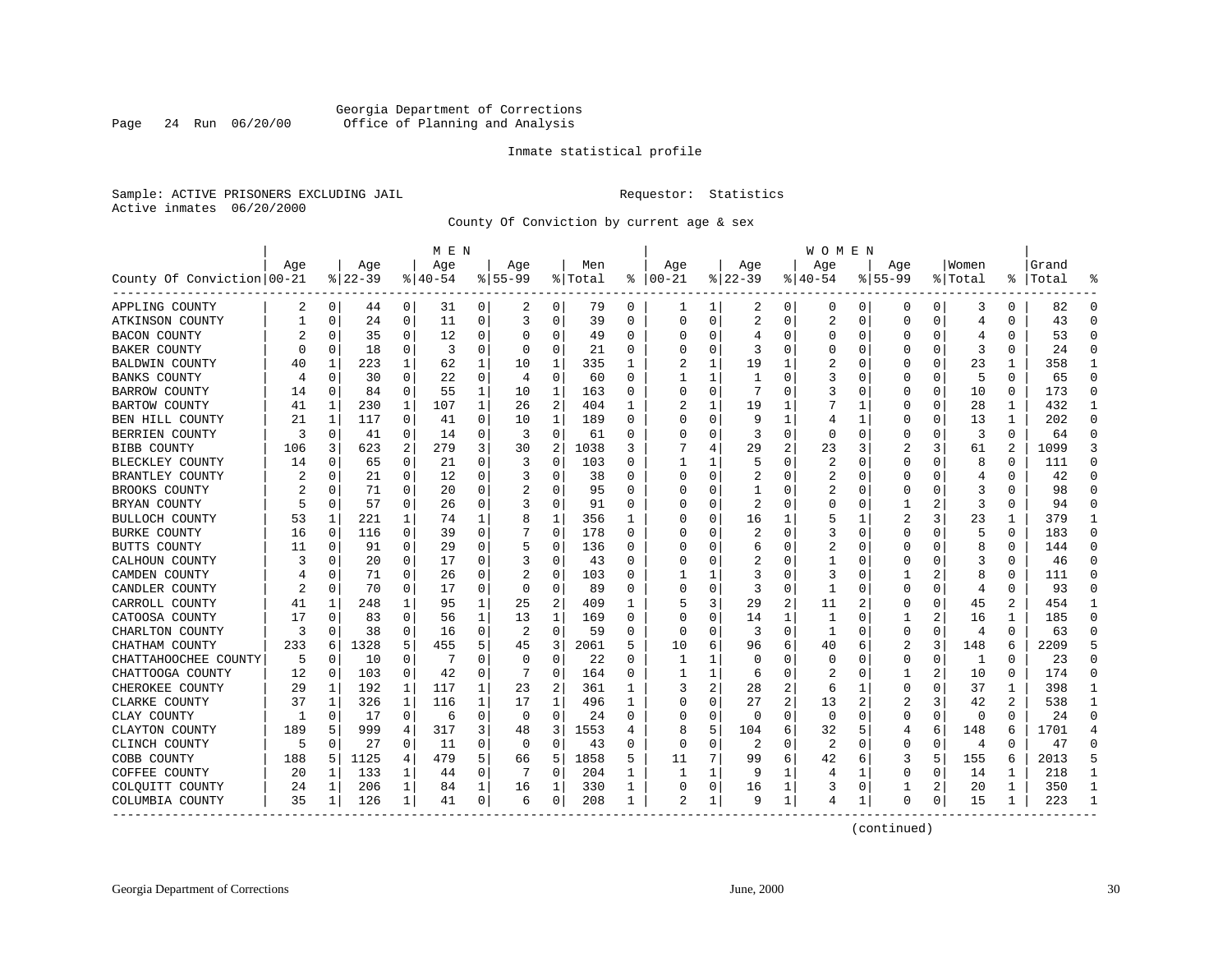#### Georgia Department of Corrections<br>Page 25 Run 06/20/00 Office of Planning and Analysis Page 25 Run 06/20/00 Office of Planning and Analysis

#### Inmate statistical profile

|                           | Sample: ACTIVE PRISONERS EXCLUDING JAIL | Requestor: Statistics |  |
|---------------------------|-----------------------------------------|-----------------------|--|
| Active inmates 06/20/2000 |                                         |                       |  |

#### County Of Conviction by current age & sex (CONTINUED)

|                            |     |              |           |          | M E N     |             |           |          |         |          |          |   |           |   | W O M E N    |          |           |          |                |              |           |                |
|----------------------------|-----|--------------|-----------|----------|-----------|-------------|-----------|----------|---------|----------|----------|---|-----------|---|--------------|----------|-----------|----------|----------------|--------------|-----------|----------------|
|                            | Age |              | Age       |          | Age       |             | Age       |          | Men     |          | Age      |   | Age       |   | Aqe          |          | Age       |          | Women          |              | Grand     |                |
| County Of Conviction 00-21 |     |              | $8 22-39$ |          | $8 40-54$ |             | $8 55-99$ |          | % Total | ႜ        | $ 00-21$ |   | $ 22-39 $ |   | $ 40-54$     |          | $8 55-99$ |          | % Total        |              | %   Total | ႜ              |
| COOK COUNTY                | 11  | 0            | 84        | 0        | 39        | 0           | 3         | 0        | 137     | 0        | 0        | 0 | 9         | 1 | 2            | 0        | 0         | 0        | 11             | 0            | 148       | 0              |
| COWETA COUNTY              | 45  | 1            | 280       | 1        | 96        | 1           | 11        | 1        | 432     | 1        |          |   | 26        | 2 |              | $\Omega$ | 0         | 0        | 29             | 1            | 461       | $\mathbf{1}$   |
| CRAWFORD COUNTY            | 1   | $\Omega$     | 15        | 0        |           | 0           | 0         | 0        | 17      | 0        | 0        | 0 | $\Omega$  | 0 |              | $\Omega$ | 0         | O        | -1             | $\Omega$     | 18        | $\Omega$       |
| CRISP COUNTY               | 24  | 1            | 152       | 1        | 68        | 1           |           | 1        | 253     | 1        |          |   | 10        |   |              | O        |           | 3        | 15             | 1            | 268       | 1              |
| DADE COUNTY                | 5   | $\Omega$     | 41        | 0        | 27        | 0           |           | 0        | 80      | $\Omega$ |          | O |           | N |              | O        | 0         | O        |                | 0            | 81        | $\Omega$       |
| DAWSON COUNTY              |     | 0            | 25        | 0        | 18        | 0           |           | 0        | 52      | 0        |          |   | 2         | U |              | $\Omega$ | O         | 0        | $\overline{2}$ | $\Omega$     | 54        | $\Omega$       |
| DECATUR COUNTY             | 31  | 1            | 195       | 1        | 71        | 1           | 10        | 1        | 307     | 1        | $\Omega$ | O | 13        | 1 | 4            | 1        | 0         | $\Omega$ | 17             | $\mathbf{1}$ | 324       | $\mathbf{1}$   |
| DEKALB COUNTY              | 307 | 8            | 1732      | 7        | 608       | 6           | 81        | 6        | 2728    | 7        | 13       | 8 | 63        | 4 | 26           | 4        | 5         | 8        | 107            | 4            | 2835      | 7              |
| DODGE COUNTY               | 21  | 1            | 109       | $\Omega$ | 49        | 0           | 4         | 0        | 183     | 0        | 3        | 2 | 16        | 1 | 2            | 0        | 0         | 0        | 21             |              | 204       | $\mathbf 0$    |
| DOOLY COUNTY               | 11  | 0            | 69        | 0        | 26        | 0           | O         | 0        | 106     | 0        |          |   | 4         | 0 |              | 0        | 0         | 0        | 4              | $\Omega$     | 110       | 0              |
| DOUGHERTY COUNTY           | 69  |              | 558       | 2        | 205       | 2           | 23        | 2        | 855     |          |          |   | 30        | 2 | 13           |          | 0         | O        | 46             | 2            | 901       | 2              |
| DOUGLAS COUNTY             | 69  | 2            | 354       | 1        | 136       | 1           | 24        | 2        | 583     | 1        |          |   | 21        | 1 | 11           | 2        | U         | 0        | 35             | 1            | 618       | 1              |
| EARLY COUNTY               | 8   | $\Omega$     | 54        | 0        | 17        | 0           | 5         | $\Omega$ | 84      | $\Omega$ |          | O | 3         | 0 | 0            | $\Omega$ | 0         | 0        | 3              | $\Omega$     | 87        | $\Omega$       |
| ECHOLS COUNTY.             | 2   | $\Omega$     | 5         | 0        | 2         | 0           |           | 0        | 10      | $\Omega$ |          | 0 | 0         | 0 |              | $\Omega$ | 0         | 0        | $\Omega$       | $\Omega$     | 10        | $\Omega$       |
| EFFINGHAM COUNTY           | 24  | 1            | 86        | 0        | 28        | 0           | 3         | 0        | 141     | O        |          |   |           | N |              | $\Omega$ |           | 2        | 11             | $\Omega$     | 152       | $\Omega$       |
| ELBERT COUNTY              | 14  | 0            | 100       | 0        | 46        | 0           |           | 0        | 167     | $\Omega$ |          |   | 8         | N |              | $\Omega$ | 0         | 0        | 12             | $\Omega$     | 179       | $\Omega$       |
| EMANUEL COUNTY             | 11  | $\Omega$     | 105       | 0        | 38        | 0           |           | 0        | 159     | $\Omega$ |          | O |           | N |              | 0        | 0         | 0        | 5              | $\Omega$     | 164       | $\Omega$       |
| EVANS COUNTY               |     | 0            | 48        | 0        | 16        | 0           |           | 0        | 75      | 0        |          |   | C         | U |              | 1        | 0         | 0        |                | 0            | 79        | 0              |
| FANNIN COUNTY              | 3   | 0            | 55        | 0        | 33        | 0           | 9         | 1        | 100     | 0        |          |   | 5         | U |              | 0        |           |          | 6              | 0            | 106       | $\Omega$       |
| FAYETTE COUNTY             | 17  | 0            | 121       | 0        | 47        | 0           | 8         | 1        | 193     | 0        |          |   | 7         | U | 2            | $\Omega$ | Ω         | 0        | 11             | $\Omega$     | 204       | O              |
| FLOYD COUNTY               | 34  |              | 407       | 2        | 172       | 2           | 19        | 1        | 632     | 2        |          | 2 | 52        | 3 | 21           | 3        |           | 2        | 78             | 3            | 710       | $\overline{a}$ |
| FORSYTH COUNTY             | 6   | 0            | 90        | 0        | 52        | 1           | 10        | 1        | 158     | 0        |          | O | 8         | U |              |          | 0         | 0        | 12             | $\Omega$     | 170       | $\Omega$       |
| FRANKLIN COUNTY            | 17  | 0            | 69        | 0        | 25        | $\mathbf 0$ | 4         | 0        | 115     | 0        |          | O | 4         | N |              | $\Omega$ |           | 2        | 8              | 0            | 123       | 0              |
| FULTON COUNTY              | 246 |              | 2141      | 9        | 982       | 10          | 133       | 9        | 3502    | 9        |          |   | 67        | 4 | 38           | 6        | 8         | 12       | 120            | 5            | 3622      | 8              |
| GILMER COUNTY              | 10  | $\Omega$     | 63        | O        | 34        | $\mathbf 0$ | 12        | 1        | 119     | 0        | n        | 0 | n         | N | 3            | O        | 0         | 0        | 3              | <sup>0</sup> | 122       | $\Omega$       |
| GLASCOCK COUNTY            | 2   | $\Omega$     | 3         | 0        | 2         | $\Omega$    | $\Omega$  | 0        |         | O        |          | O | n         | N | O            | 0        | $\Omega$  | 0        | $\Omega$       | 0            |           | $\Omega$       |
| GLYNN COUNTY               | 40  | 1            | 305       | 1        | 116       | 1           | 18        | 1        | 479     |          |          | O | 19        | 1 | 10           |          |           | 2        | 30             |              | 509       | $\mathbf{1}$   |
| GORDON COUNTY              | 17  | <sup>0</sup> | 164       | 1        | 61        | 1           | 17        | 1        | 259     | 1        |          |   | 17        | 1 | 3            | O        | 0         | O        | 21             |              | 280       | 1              |
| GRADY COUNTY               | 30  | -1           | 125       | 0        | 58        | 1           | 8         | 1        | 221     | 1        |          | 1 | 17        | 1 |              | 1        | O         | 0        | 24             | 1            | 245       | 1              |
| GREENE COUNTY              | 21  | 1            | 39        | 0        | 11        | 0           | 2         | 0        | 73      | $\Omega$ |          | O | -1        | U | <sup>0</sup> | $\Omega$ | 0         | 0        | -1             | $\Omega$     | 74        | $\Omega$       |
| GWINNETT COUNTY            | 94  | 2            | 650       | 3        | 250       | 2           | 48        | 3        | 1042    | 3        |          | 3 | 46        | 3 | 25           | 4        | 3         | 5        | 79             | 3            | 1121      | 3              |
| HABERSHAM COUNTY           |     | $\Omega$     | 57        | 0        | 18        | $\Omega$    | 2         | 0        | 84      | 0        |          | 1 | 1         | 0 | 1            | $\Omega$ | 0         | 0        | 4              | $\Omega$     | 88        | $\Omega$       |
| HALL COUNTY                | 38  |              | 321       | 1        | 177       | 2           | 28        | 2        | 564     |          |          | 2 | 28        | 2 |              | 1        | 2         | 3        | 40             | 2            | 604       | 1              |
| HANCOCK COUNTY             | 5   | 0            | 23        | 0        | 5         | 0           |           | 0        | 34      | 0        |          | 0 | 0         | 0 |              | 0        |           | 2        | 2              | $\Omega$     | 36        | $\Omega$       |
| HARALSON COUNTY            | 13  | 0            | 55        | 0        | 25        | 0           | 5         | 0        | 98      | 0        | $\Omega$ | 0 | 8         | 0 | $\Omega$     | 0        | 0         | 0        | 8              | $\Omega$     | 106       | $\Omega$       |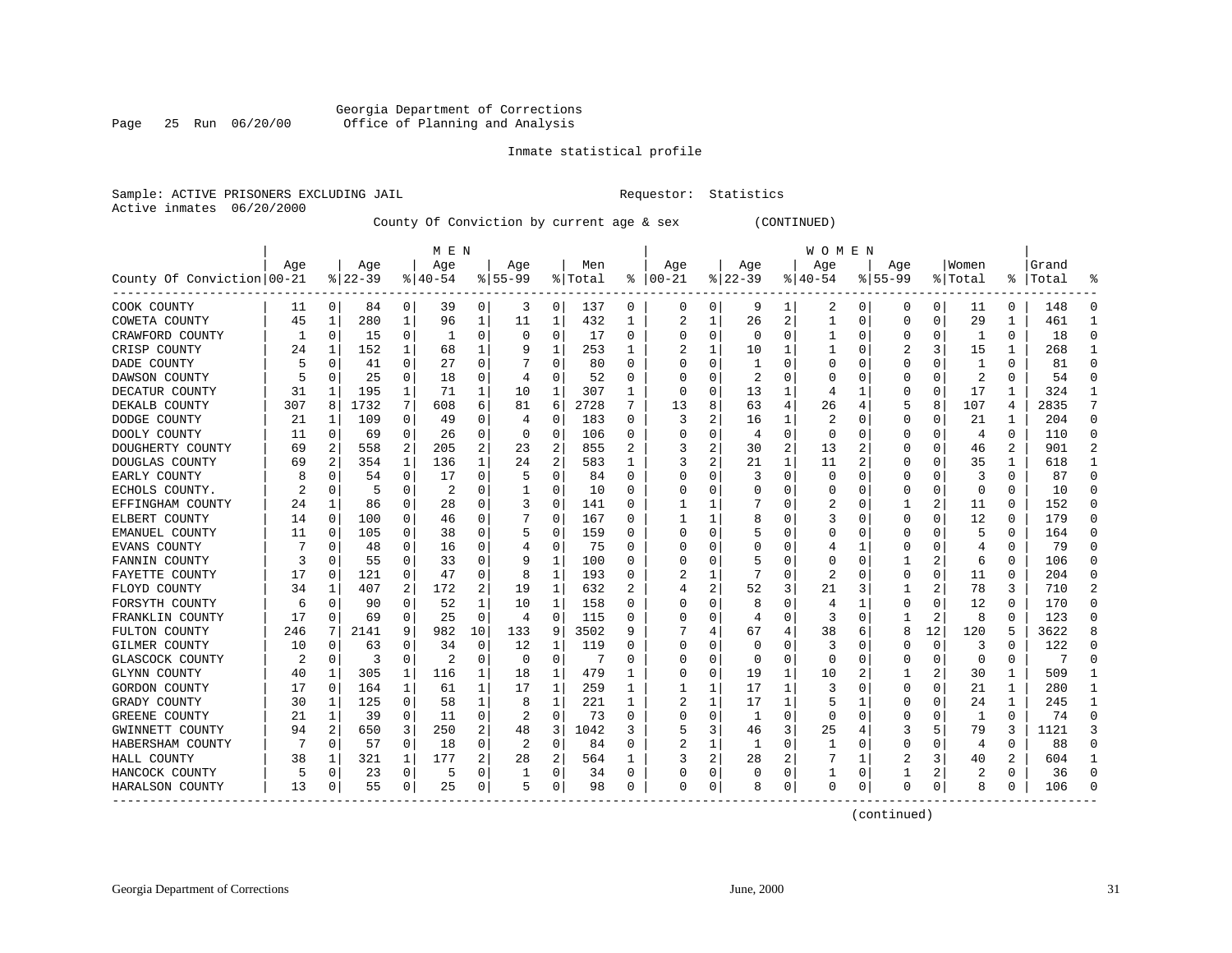#### Georgia Department of Corrections<br>Page 26 Run 06/20/00 Office of Planning and Analysis Page 26 Run 06/20/00 Office of Planning and Analysis

#### Inmate statistical profile

|  |                           | Sample: ACTIVE PRISONERS EXCLUDING JAI |  |
|--|---------------------------|----------------------------------------|--|
|  | Active inmates 06/20/2000 |                                        |  |

IL Requestor: Statistics

#### County Of Conviction by current age & sex (CONTINUED)

|                            |     |              |           |   | M E N     |          |           |          |         |          |          |          |           |   | <b>WOMEN</b> |          |                  |          |         |          |           |              |
|----------------------------|-----|--------------|-----------|---|-----------|----------|-----------|----------|---------|----------|----------|----------|-----------|---|--------------|----------|------------------|----------|---------|----------|-----------|--------------|
|                            | Age |              | Age       |   | Age       |          | Age       |          | Men     |          | Age      |          | Age       |   | Age          |          | Age              |          | Women   |          | Grand     |              |
| County Of Conviction 00-21 |     |              | $8 22-39$ |   | $8 40-54$ |          | $8 55-99$ |          | % Total | ႜ        | $ 00-21$ |          | $ 22-39 $ |   | $ 40-54$     |          | $ 55-99$         |          | % Total |          | %   Total | ႜ            |
| HARRIS COUNTY              | 14  | 0            | 58        | 0 | 30        | 0        | 2         | 0        | 104     | 0        | ı        | ı        | 2         | 0 | 0            | 0        | 0                | 0        | 3       | 0        | 107       | 0            |
| HART COUNTY                | 4   | $\Omega$     | 69        | 0 | 14        | 0        | 2         | 0        | 89      | 0        |          | 1        | 4         | 0 | 2            | 0        | 0                | 0        |         | $\Omega$ | 96        | $\Omega$     |
| HEARD COUNTY               | 5   | $\Omega$     | 28        | 0 | 18        | 0        | 11        | 1        | 62      | 0        |          |          | 2         | 0 |              | $\Omega$ |                  | O        | 3       | $\Omega$ | 65        | $\Omega$     |
| HENRY COUNTY               | 24  | -1           | 171       | 1 | 71        | 1        | 12        | 1        | 278     | 1        |          | 1        | 13        | 1 |              | $\Omega$ | $\left( \right)$ | O        | 17      | 1        | 295       | 1            |
| HOUSTON COUNTY             | 40  | 1            | 264       | 1 | 101       | 1        | 12        | 1        | 417     | 1        |          | $\Omega$ | 16        | 1 |              | 1        |                  | 2        | 21      |          | 438       | 1            |
| IRWIN COUNTY               |     | 0            | 52        | 0 | 14        | 0        | 6         | 0        | 76      | $\Omega$ |          | $\Omega$ | 1         | U |              | $\Omega$ | 0                | $\Omega$ | 1       | $\Omega$ | 77        | $\Omega$     |
| <b>JACKSON COUNTY</b>      | 18  | $\Omega$     | 102       | 0 | 63        | 1        |           | $\Omega$ | 190     | $\Omega$ |          | 1        | 10        |   |              | 1        | 0                | 0        | 16      | 1        | 206       | $\Omega$     |
| <b>JASPER COUNTY</b>       |     | $\Omega$     | 46        | 0 | 13        | 0        |           | 0        | 64      | $\Omega$ |          | $\Omega$ | $\Omega$  | N |              | $\Omega$ | Ω                | O        | 2       | $\Omega$ | 66        | $\Omega$     |
| JEFF DAVIS COUNTY          |     | $\Omega$     | 33        | 0 | 21        | 0        |           | 0        | 59      | $\Omega$ |          | O        | 2         | 0 |              | 0        | 0                | 0        | 3       | $\Omega$ | 62        | $\Omega$     |
| <b>JEFFERSON COUNTY</b>    | 15  | 0            | 89        | 0 | 31        | 0        | b         | 0        | 141     | 0        |          |          | 11        |   |              | 0        | 0                | 0        | 14      |          | 155       | $\Omega$     |
| <b>JENKINS COUNTY</b>      | 8   | C            | 58        | 0 | 12        | 0        |           | 0        | 79      | n        |          |          | 5         | U |              | O        | Ω                | O        | 5       | $\Omega$ | 84        | U            |
| JOHNSON COUNTY             |     | O            | 33        | 0 | 11        | 0        |           | 0        | 49      | 0        |          |          |           | U |              | O        | Ω                | 0        |         | 0        | 53        | $\Omega$     |
| <b>JONES COUNTY</b>        |     | $\Omega$     | 33        | 0 | 18        | 0        | 3         | 0        | 63      | 0        |          |          | 3         | N |              | $\Omega$ | $\left( \right)$ | O        | 3       | $\Omega$ | 66        | $\cap$       |
| LAMAR COUNTY               |     | 0            | 73        | 0 | 36        | 0        | 6         | 0        | 122     | 0        |          |          | 2         | N | 2            | $\Omega$ |                  | 0        |         | 0        | 126       | $\Omega$     |
| LANIER COUNTY              |     | $\Omega$     | 30        | 0 | 8         | 0        |           | 0        | 43      | $\Omega$ |          | O        |           | N |              | $\Omega$ | 0                | O        | 5       | $\Omega$ | 48        | $\Omega$     |
| LAURENS COUNTY             | 26  | 1            | 154       | 1 | 60        | 1        |           | 0        | 243     | 1        |          | 1        | 7         | U | 3            | $\Omega$ | 2                | 3        | 13      | 1        | 256       | $\mathbf{1}$ |
| LEE COUNTY                 | 6   | 0            | 36        | 0 | 11        | 0        | O         | 0        | 53      | $\Omega$ |          | -1       | -1        | U |              | 0        | 0                | O        | 3       | $\Omega$ | 56        | $\Omega$     |
| LIBERTY COUNTY             | 28  |              | 142       |   | 43        | 0        | 10        | 1        | 223     | 1        |          | O        | 11        |   |              |          | Ω                | O        | 15      |          | 238       | 1            |
| LINCOLN COUNTY             |     | $\Omega$     | 21        | 0 | 13        | 0        |           | $\Omega$ | 36      | 0        |          |          | -1        | 0 |              | $\Omega$ | C                | C        |         | $\Omega$ | 37        | $\Omega$     |
| LONG COUNTY                |     | $\Omega$     | 38        | 0 | 20        | 0        | 4         | 0        | 66      | $\Omega$ |          | O        | 4         | 0 | 0            | $\Omega$ | 0                | O        | 4       | $\Omega$ | 70        | $\Omega$     |
| LOWNDES COUNTY             | 38  | 1            | 357       | 1 | 126       | 1        | 13        | 1        | 534     | 1        |          |          | 23        | 1 | 12           | 2        |                  | 3        | 38      | 1        | 572       | 1            |
| LUMPKIN COUNTY             | 5   | $\Omega$     | 43        | 0 | 17        | $\Omega$ | 8         | 1        | 73      | $\Omega$ |          | O        | 1         | 0 | 2            | $\Omega$ | 0                | 0        | 3       | $\Omega$ | 76        | $\Omega$     |
| MACON COUNTY               | 14  | 0            | 48        | 0 | 17        | 0        | O         | 0        | 79      | 0        |          | O        |           | 0 |              | $\Omega$ | C                | 0        | 2       | 0        | 81        | $\Omega$     |
| MADISON COUNTY             |     | $\Omega$     | 46        | 0 | 30        | 0        | 11        | 1        | 94      | $\Omega$ |          |          | 6         | N |              | O        |                  | 2.       | 8       | $\Omega$ | 102       | $\Omega$     |
| MARION COUNTY              | 2   | 0            | 24        | 0 | 11        | 0        |           | 0        | 38      | 0        |          |          | 0         | U | 3            | 0        | 0                | 0        | 3       | 0        | 41        | 0            |
| MCDUFFIE COUNTY            | 10  | 0            | 134       |   | 38        | 0        | 9         | 1        | 191     | 0        |          |          | 5         | U | 2            | 0        | 0                | O        | 8       | $\Omega$ | 199       | $\Omega$     |
| MCINTOSH COUNTY            | 6   | <sup>0</sup> | 57        | 0 | 21        | 0        |           | 0        | 86      | $\Omega$ |          |          |           | N |              | $\Omega$ | Ω                | O        | 3       | $\Omega$ | 89        | $\Omega$     |
| MERIWETHER COUNTY          | 29  |              | 98        | 0 | 51        | 1        |           | $\Omega$ | 185     | $\Omega$ |          | O        |           | N |              | -1       |                  | 3        | 13      | 1        | 198       | $\cap$       |
| MILLER COUNTY              | 4   | $\Omega$     | 19        | 0 |           | 0        |           | 0        | 31      | $\Omega$ |          |          | 3         | U |              | $\Omega$ | O                | O        | 5       | $\Omega$ | 36        | $\Omega$     |
| MITCHELL COUNTY            | 20  | 1            | 136       | 1 | 60        | 1        | 5         | 0        | 221     | 1        | 3        | 2        | 12        |   | 3            | $\Omega$ | 0                | 0        | 18      | 1        | 239       | 1            |
| MONROE COUNTY              | 19  | 1            | 59        | 0 | 40        | 0        |           | 0        | 121     | $\Omega$ |          |          | 2         | 0 |              | $\Omega$ |                  | 0        | 3       | $\Omega$ | 124       | $\Omega$     |
| MONTGOMERY COUNTY          |     | $\Omega$     | 21        | 0 | 10        | 0        | O         | $\Omega$ | 33      | $\Omega$ |          |          | O         | N | 2            | $\Omega$ | 0                | 0        |         | $\Omega$ | 35        | $\Omega$     |
| MORGAN COUNTY              | 10  | $\Omega$     | 60        | 0 | 22        | 0        |           | $\Omega$ | 95      | $\Omega$ |          | 0        |           | 0 |              | $\Omega$ | 0                | 0        |         | $\Omega$ | 99        | $\Omega$     |
| MURRAY COUNTY              | 14  | 0            | 75        | 0 | 30        | 0        |           | 0        | 126     | 0        |          | 0        | 4         | 0 |              | 0        | 0                | 0        | 5       | $\Omega$ | 131       | $\Omega$     |
| MUSCOGEE COUNTY            | 146 |              | 840       | 3 | 352       | 4        | 40        | 3        | 1378    | 3        | 7        |          | 67        | 4 | 30           | 5        | 2                | 3        | 106     | 4        | 1484      | 3            |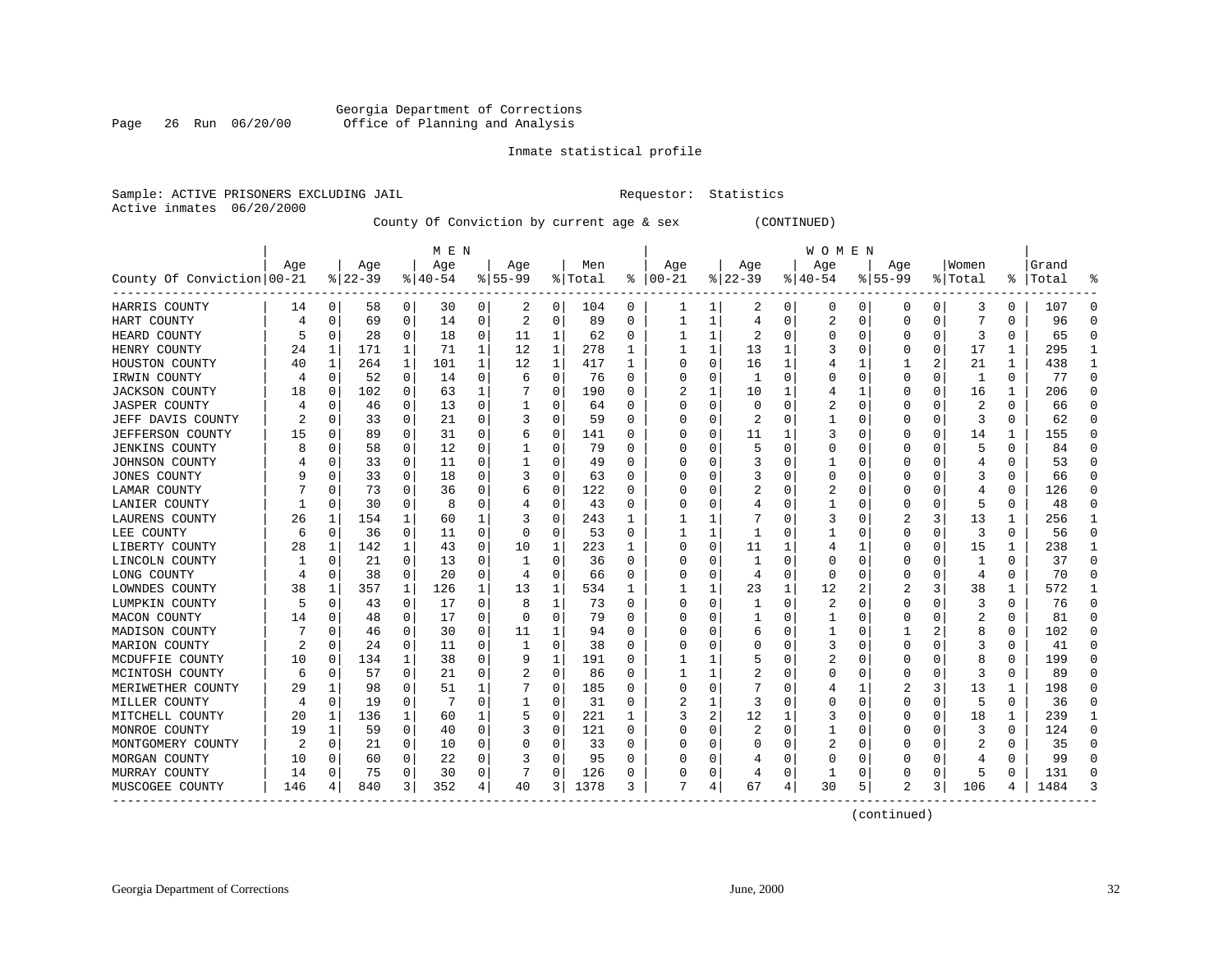#### Georgia Department of Corrections Page 27 Run 06/20/00 Office of Planning and Analysis

#### Inmate statistical profile

|  |                           | Sample: ACTIVE PRISONERS EXCLUDING JA |  |
|--|---------------------------|---------------------------------------|--|
|  | Active inmates 06/20/2000 |                                       |  |

Sample: ACTIVE PREQUESTOR: Statistics

County Of Conviction by current age & sex (CONTINUED)

|                            |          |             |           |              | M E N     |          |          |             |         |          |          |          |          |          | WOMEN    |          |             |          |                |          |           |                |
|----------------------------|----------|-------------|-----------|--------------|-----------|----------|----------|-------------|---------|----------|----------|----------|----------|----------|----------|----------|-------------|----------|----------------|----------|-----------|----------------|
|                            | Age      |             | Age       |              | Age       |          | Age      |             | Men     |          | Age      |          | Age      |          | Aqe      |          | Age         |          | Women          |          | Grand     |                |
| County Of Conviction 00-21 |          |             | $8 22-39$ |              | $8 40-54$ |          | $ 55-99$ |             | % Total | ະ        | $ 00-21$ |          | $ 22-39$ |          | $ 40-54$ |          | $8155 - 99$ |          | % Total        |          | %   Total | ႜ              |
| NEWTON COUNTY              | 26       | 1           | 228       | 1            | 74        | 1        | 15       | 1           | 343     | ı        | 2        | 1        | 12       | 1        | 6        | ı        | 2           | 3        | 22             |          | 365       | 1              |
| OCONEE COUNTY              | 3        | 0           | 31        | 0            | 11        | 0        | 1        | 0           | 46      | 0        | 1        |          | -1       | 0        |          | 0        | 0           | 0        | 2              | $\Omega$ | 48        | $\Omega$       |
| OGLETHORPE COUNTY          |          | 0           | 28        | $\Omega$     | - q       | 0        | 1        | 0           | 43      | 0        | O        | O        | -0       | O        |          | $\Omega$ | Ω           | $\Omega$ | $\Omega$       | $\Omega$ | 43        | $\Omega$       |
| PAULDING COUNTY            |          | 0           | 65        | $\Omega$     | 48        | 0        | 10       | 1           | 127     | 0        |          |          |          | 0        |          | $\Omega$ | 0           | O        | 8              | $\Omega$ | 135       | $\Omega$       |
| PEACH COUNTY               |          | $\mathbf 0$ | 56        | $\Omega$     | 39        | 0        | $\Omega$ | 0           | 99      | $\Omega$ |          | O        |          | N        |          | $\Omega$ | $\Omega$    | $\Omega$ | 3              | $\Omega$ | 102       | $\Omega$       |
| PICKENS COUNTY             |          | $\mathbf 0$ | 51        | 0            | 25        | 0        | 9        | 1           | 89      | $\Omega$ |          |          | 6        | N        |          | 1        | C           | 0        | 11             | $\Omega$ | 100       | $\Omega$       |
| PIERCE COUNTY              |          | $\Omega$    | 31        | $\Omega$     | 19        | 0        | 1        | 0           | 58      | $\Omega$ |          |          | C        | 0        |          | $\Omega$ | C           | $\Omega$ | $\Omega$       | $\Omega$ | 58        | $\Omega$       |
| PIKE COUNTY                |          | $\Omega$    | 18        | $\Omega$     | 11        | 0        |          | 0           | 35      | $\Omega$ |          | O        | C        | N        |          | $\Omega$ | O           | O        | 1              | $\Omega$ | 36        | $\Omega$       |
| POLK COUNTY                | 14       | 0           | 105       | $\Omega$     | 39        | 0        | 8        | 1           | 166     | $\Omega$ |          | 0        |          | 0        | O        | $\Omega$ | 0           | $\Omega$ |                | $\Omega$ | 167       | $\Omega$       |
| PULASKI COUNTY             | 15       | 0           | 55        | 0            | 20        | 0        |          | 0           | 94      | $\Omega$ |          |          | g        |          |          | $\Omega$ | C           | 0        | 10             | $\Omega$ | 104       | $\Omega$       |
| PUTNAM COUNTY              |          | C           | 77        | $\Omega$     | 36        | 0        | 5        | 0           | 127     | O        |          |          |          | U        |          | $\Omega$ |             |          | 6              | $\Omega$ | 133       | $\Omega$       |
| <b>OUITMAN COUNTY</b>      |          | 0           | 12        | 0            | 1         | 0        | O        | 0           | 15      | 0        |          |          | O        | $\Omega$ |          | O        |             | 2        |                | 0        | 17        | U              |
| RABUN COUNTY               | 3        | 0           | 20        | 0            | 11        | 0        |          | 0           | 36      | 0        |          | 0        |          | N        | 3        | $\Omega$ | 0           | $\Omega$ | 4              | 0        | 40        | $\Omega$       |
| RANDOLPH COUNTY            | 6        | 0           | 47        | 0            | 13        | 0        |          | $\mathbf 0$ | 69      | $\Omega$ |          |          | 3        | $\Omega$ |          | $\Omega$ | C           | 0        | 4              | $\Omega$ | 73        | $\Omega$       |
| RICHMOND COUNTY            | 141      | 4           | 1049      | 4            | 406       | 4        | 38       | 3           | 1634    | 4        |          | 3        | 91       | 5        | 42       | 6        |             | 2        | 139            | 5        | 1773      | 4              |
| ROCKDALE COUNTY            | 24       | 1           | 167       | $\mathbf{1}$ | 92        | 1        | 16       | 1           | 299     | 1        | O        | $\Omega$ | 6        | O        |          | 1        | 0           | $\Omega$ | 13             | 1        | 312       | $\mathbf{1}$   |
| SCHLEY COUNTY              | $\Omega$ | 0           | 20        | $\Omega$     | 5         | 0        | $\Omega$ | 0           | 25      | 0        | O        | O        |          | 0        | O        | $\Omega$ | 0           | 0        | -1             | $\Omega$ | 26        | $\Omega$       |
| SCREVEN COUNTY             |          | 0           | 74        | 0            | 33        | 0        | 2        | 0           | 126     | O        |          |          | 8        | N        |          | $\Omega$ | O           | O        | 11             | $\Omega$ | 137       | $\Omega$       |
| SEMINOLE COUNTY            | 8        | $\Omega$    | 52        | $\Omega$     | 21        | $\Omega$ | 3        | 0           | 84      | $\Omega$ |          | O        | 2        | 0        |          | $\Omega$ | 0           | O        | 4              | $\Omega$ | 88        | O              |
| SPALDING COUNTY            | 48       | 1           | 362       | 1            | 131       | 1        | 22       | 2           | 563     | 1        |          |          | 25       |          |          | 1        | 2           | 3        | 42             | 2        | 605       | 1              |
| STEPHENS COUNTY            | 8        | 0           | 63        | 0            | 23        | 0        | 4        | 0           | 98      | 0        |          | $\Omega$ | 5        | 0        |          | $\Omega$ | 0           | 0        | 6              | $\Omega$ | 104       | $\Omega$       |
| STEWART COUNTY             | 6        | 0           | 18        | $\Omega$     | 4         | 0        |          | 0           | 29      | $\Omega$ |          | $\Omega$ | 0        | 0        | 2        | $\Omega$ | 0           | $\Omega$ | 2              | $\Omega$ | 31        | $\Omega$       |
| SUMTER COUNTY              | 21       | 1           | 131       | $\mathbf{1}$ | 49        | 0        | 5        | 0           | 206     | 1        |          |          |          | 0        |          | 1        | C           | 0        | 13             | 1        | 219       | $\overline{1}$ |
| TALBOT COUNTY              | 10       | 0           | 22        | 0            | 5         | $\Omega$ | O        | 0           | 37      | $\Omega$ | O        | $\Omega$ |          | N        |          | $\Omega$ | 0           | 0        | 2              | $\Omega$ | 39        | $\Omega$       |
| TALIAFERRO COUNTY          |          | 0           | 4         | $\Omega$     | 7         | 0        | O        | 0           | 12      | $\Omega$ |          | O        | 0        | O        |          | 0        | $\Omega$    | 0        |                | 0        | 13        | $\Omega$       |
| TATTNALL COUNTY            | 13       | 0           | 86        | 0            | 36        | 0        | 6        | 0           | 141     | 0        |          |          | 2        | N        | 3        | $\Omega$ | O           | O        | 5              | $\Omega$ | 146       | $\Omega$       |
| TAYLOR COUNTY              | 10       | $\Omega$    | 45        | $\Omega$     | 16        | 0        |          | 0           | 73      | $\Omega$ |          |          |          | N        |          | $\Omega$ | Ω           | $\Omega$ | 3              | $\Omega$ | 76        | $\Omega$       |
| TELFAIR COUNTY             | Я        | $\Omega$    | 91        | $\Omega$     | 33        | 0        |          | 0           | 134     | $\Omega$ |          |          | 8        | N        |          | $\Omega$ | Ω           | $\Omega$ | 12             | $\Omega$ | 146       | $\cap$         |
| TERRELL COUNTY             | 6        | 0           | 63        | 0            | 18        | 0        |          | 0           | 89      | $\Omega$ | O        | $\Omega$ | 2        | N        |          | $\Omega$ | O           | $\Omega$ | $\overline{2}$ | $\Omega$ | 91        | $\Omega$       |
| THOMAS COUNTY              | 24       | 1           | 197       | $\mathbf 1$  | 66        | 1        | 9        | 1           | 296     | 1        |          |          | 13       |          |          | 1        | 0           | 0        | 19             |          | 315       | 1              |
| TIFT COUNTY                | 25       | 1           | 183       | $\mathbf 1$  | 84        | 1        | 13       | 1           | 305     | 1        |          |          | 8        | 0        |          | $\Omega$ |             | 2        | 14             | 1        | 319       | $\mathbf{1}$   |
| TOOMBS COUNTY              | 30       | 1           | 164       | 1            | 60        | 1        | 9        | 1           | 263     | 1        |          | 1        | 15       |          |          | $\Omega$ | 0           | $\Omega$ | 17             | 1        | 280       | $\mathbf{1}$   |
| TOWNS COUNTY               |          | 0           | 14        | $\Omega$     | 8         | 0        | 1        | 0           | 25      | $\Omega$ |          | $\Omega$ | $\Omega$ | 0        |          | $\Omega$ | 0           | $\Omega$ | 1              | $\Omega$ | 26        | $\Omega$       |
| TREUTLEN COUNTY            |          | 0           | 28        | $\Omega$     | 15        | 0        | 1        | 0           | 49      | 0        | 0        | $\Omega$ |          | 0        |          | 0        | $\Omega$    | 0        | 2              | $\Omega$ | 51        | $\Omega$       |
| TROUP COUNTY               | 77       | 2           | 407       | 2            | 126       | 1        | 19       | 1           | 629     | 2        | 3        | 2        | 32       | 2        | 13       | 2        | 0           | 0        | 48             | 2        | 677       | $\overline{c}$ |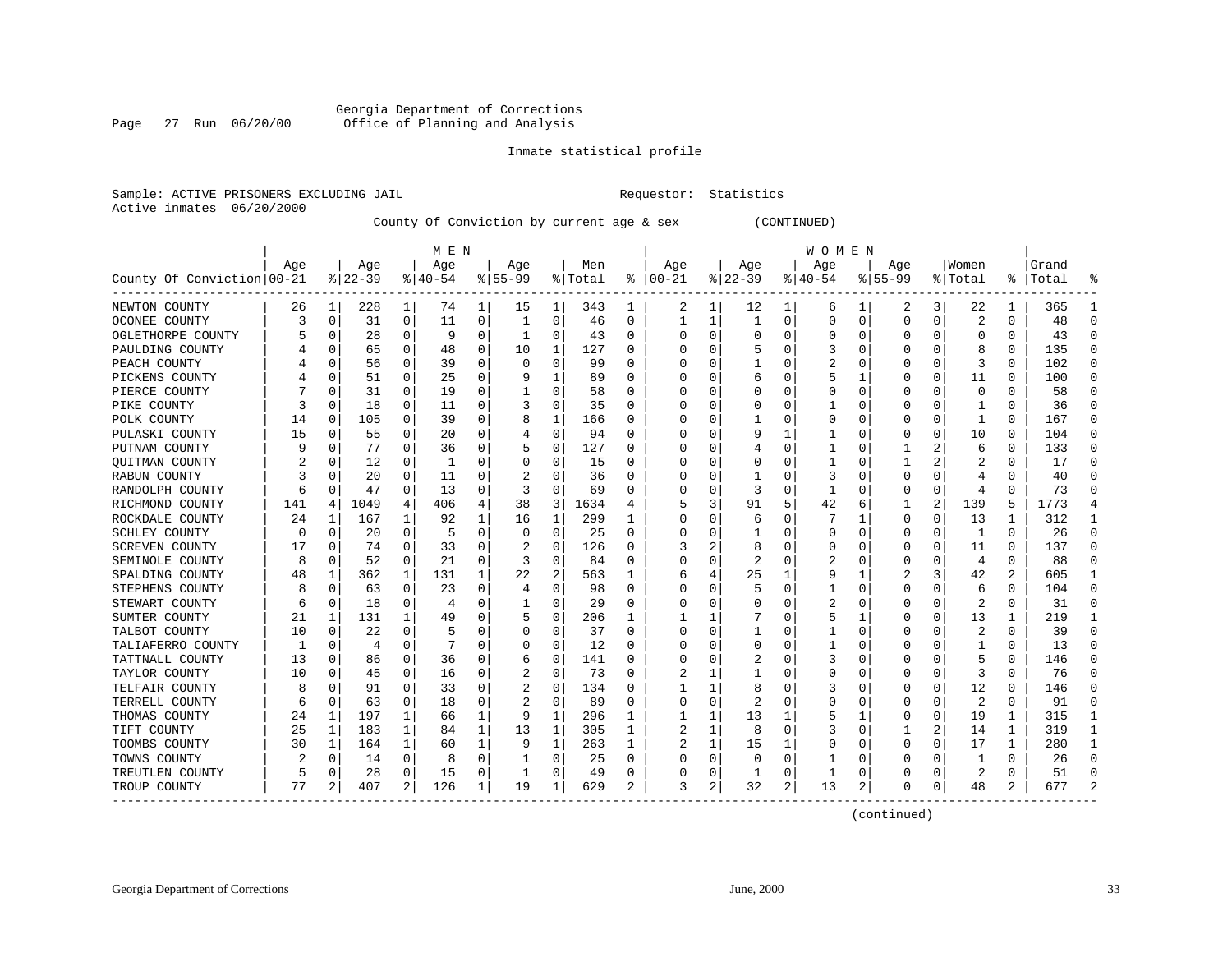#### Georgia Department of Corrections Page 28 Run 06/20/00 Office of Planning and Analysis

#### Inmate statistical profile

|                           | Sample: ACTIVE PRISONERS EXCLUDING JAIL | Requestor: Statistics |  |
|---------------------------|-----------------------------------------|-----------------------|--|
| Active inmates 06/20/2000 |                                         |                       |  |

County Of Conviction by current age & sex (CONTINUED)

|                            |      | M E N    |          |              |                              |                |          |              |                    |              |          |          |           |      | <b>WOMEN</b> |          |          |          |          |          |              |          |
|----------------------------|------|----------|----------|--------------|------------------------------|----------------|----------|--------------|--------------------|--------------|----------|----------|-----------|------|--------------|----------|----------|----------|----------|----------|--------------|----------|
|                            | Age  |          | Age      |              | Age                          |                | Age      |              | Men                |              | Age      |          | Age       |      | Age          |          | Age      |          | Women    |          | Grand        |          |
| County Of Conviction 00-21 |      |          | $ 22-39$ |              | $8140 - 54$                  |                | $ 55-99$ |              | % Total            | ႜ            | $ 00-21$ |          | $ 22-39 $ |      | $ 40-54 $    |          | $ 55-99$ |          | % Total  |          | %   Total    | ႜ        |
| TURNER COUNTY              | 4    | 0        | 49       | 0            | 23                           | 0              | 2        | 0            | 78                 | 0            | 0        | $\Omega$ | 2         | 0    | 0            | 0        | 0        | 0        | 2        | 0        | 80           | $\Omega$ |
| TWIGGS COUNTY              |      | 0        | 18       | 0            | 12                           | 0              |          | 0            | 35                 | $\Omega$     |          |          | 0         | 0    |              | $\Omega$ |          | $\Omega$ |          |          | 35           | $\Omega$ |
| UNION COUNTY               |      | $\Omega$ | 26       | 0            | - q                          | 0              |          | 0            | 40                 | $\Omega$     |          |          |           |      | O            | $\Omega$ | O        | $\Omega$ |          | $\Omega$ | 41           | $\Omega$ |
| <b>UPSON COUNTY</b>        | 16   | 0        | 120      | $\Omega$     | 41                           | 0              | 11       | 1            | 188                | <sup>0</sup> |          |          |           |      |              |          | O        | $\Omega$ |          | $\Omega$ | 196          | $\Omega$ |
| WALKER COUNTY              | 17   | 0        | 162      | $\mathbf{1}$ | 68                           | 1              | 11       | 1            | 258                |              |          | $\Omega$ | 10        |      | 6            |          |          | 0        | 16       |          | 274          | 1        |
| WALTON COUNTY              | 13   | $\Omega$ | 177      | $\mathbf{1}$ | 62                           | 1              | 11       | $\mathbf{1}$ | 263                | 1            |          |          | 12        |      |              | $\Omega$ | O        | $\Omega$ | 15       |          | 278          | -1       |
| WARE COUNTY                | 35   |          | 264      | 1            | 106                          |                | 12       | 1            | 417                |              |          |          | 19        |      |              | $\Omega$ | ი        | O        | 23       |          | 440          | 1        |
| WARREN COUNTY              | 3    | 0        | 27       | $\Omega$     | 17                           | 0              | 2        | $\Omega$     | 49                 | $\Omega$     |          |          | 0         |      |              |          |          | O        |          | $\Omega$ | 50           | $\Omega$ |
| WASHINGTON COUNTY          | 18   | 0        | 79       | $\Omega$     | 26                           | 0              |          | 0            | 125                | $\Omega$     |          |          |           |      | 3            | $\Omega$ | O        | $\Omega$ | 8        | $\Omega$ | 133          | $\Omega$ |
| WAYNE COUNTY               | 9    | O        | 86       | $\Omega$     | 26                           | 0              |          | 0            | 124                | <sup>0</sup> |          |          | 3         |      |              |          |          | O        |          | $\Omega$ | 128          | $\Omega$ |
| WEBSTER COUNTY             |      | C        | 6        | 0            |                              | 0              |          | 0            |                    | $\Omega$     |          |          |           | N    |              | $\Omega$ |          | O        |          |          | 8            | $\Omega$ |
| WHEELER COUNTY             |      | $\Omega$ | 22       | $\Omega$     | 12                           | $\Omega$       |          | O            | 40                 | <sup>0</sup> |          |          | $\Omega$  | U    |              | $\Omega$ |          |          |          | $\Omega$ | 41           | U        |
| WHITE COUNTY               | 6    | $\Omega$ | 38       | $\Omega$     | 14                           | 0              |          | U            | 59                 | $\Omega$     |          |          |           |      |              |          |          | O        |          | $\Omega$ | 64           | $\Omega$ |
| WHITFIELD COUNTY           | 34   |          | 331      | $\mathbf{1}$ | 153                          | $\overline{a}$ | 26       | 2            | 544                |              |          |          | 34        | 2    | 6            |          |          | $\Omega$ | 43       | 2        | 587          | 1        |
| WILCOX COUNTY              | 2    | $\Omega$ | 23       | $\Omega$     | 12                           | 0              |          | O            | 42                 | $\Omega$     |          |          |           | U    |              | $\Omega$ | 0        | $\Omega$ |          | $\Omega$ | 47           | U        |
| WILKES COUNTY              | 8    | 0        | 42       | $\Omega$     | 16                           | 0              |          | 0            | 68                 | $\Omega$     |          |          | 6         |      |              |          | 0        | O        | 6        |          | 74           | $\Omega$ |
| WILKINSON COUNTY           |      | 0        | 31       | 0            | 8                            | 0              |          | 0            | 41                 | $\Omega$     |          |          | 2         | 0    | $\Omega$     | $\Omega$ | 0        | 0        | 2        | $\Omega$ | 43           | $\Omega$ |
| WORTH COUNTY               |      | 0        | 84       | $\Omega$     | 29                           | 0              |          | 0            | 125                | $\Omega$     |          |          |           | 0    |              | $\Omega$ | 0        | O        |          | $\Omega$ | 129          | $\Omega$ |
| CONVERSION                 | 0    | 0        | O        | 0            | $\Omega$                     | 0              | O        | 0            | $\Omega$           |              | $\Omega$ | 0        |           | 0    | <sup>0</sup> | 0        | N        | 0        | $\Omega$ |          | <sup>0</sup> | $\Omega$ |
| Total reported             |      |          |          |              | 3771 100 25129 100 10032 100 |                |          |              | 1457 100 40389 100 |              | 167 100  |          | 1705 100  |      | 660 100      |          | 65 100   |          | 2597 100 |          | 42986 100    |          |
| Percent reported           |      | 97.3     |          | 98.8         |                              | 98.7           |          | 99.0         |                    | 98.7         |          | 96.5     |           | 97.5 |              | 97.6     |          | 98.5     |          | 97.5     |              | 98.6     |
| <b>UNKNOWN</b>             | 103  |          | 301      |              | 131                          |                | 15       |              | 550                |              | 6        |          | 44        |      | 16           |          |          |          | 67       |          | 617          |          |
| Total                      | 3874 |          | 25430    |              | 10163                        |                | 1472     |              | 40939              |              | 173      |          | 1749      |      | 676          |          | 66       |          | 2664     |          | 43603        |          |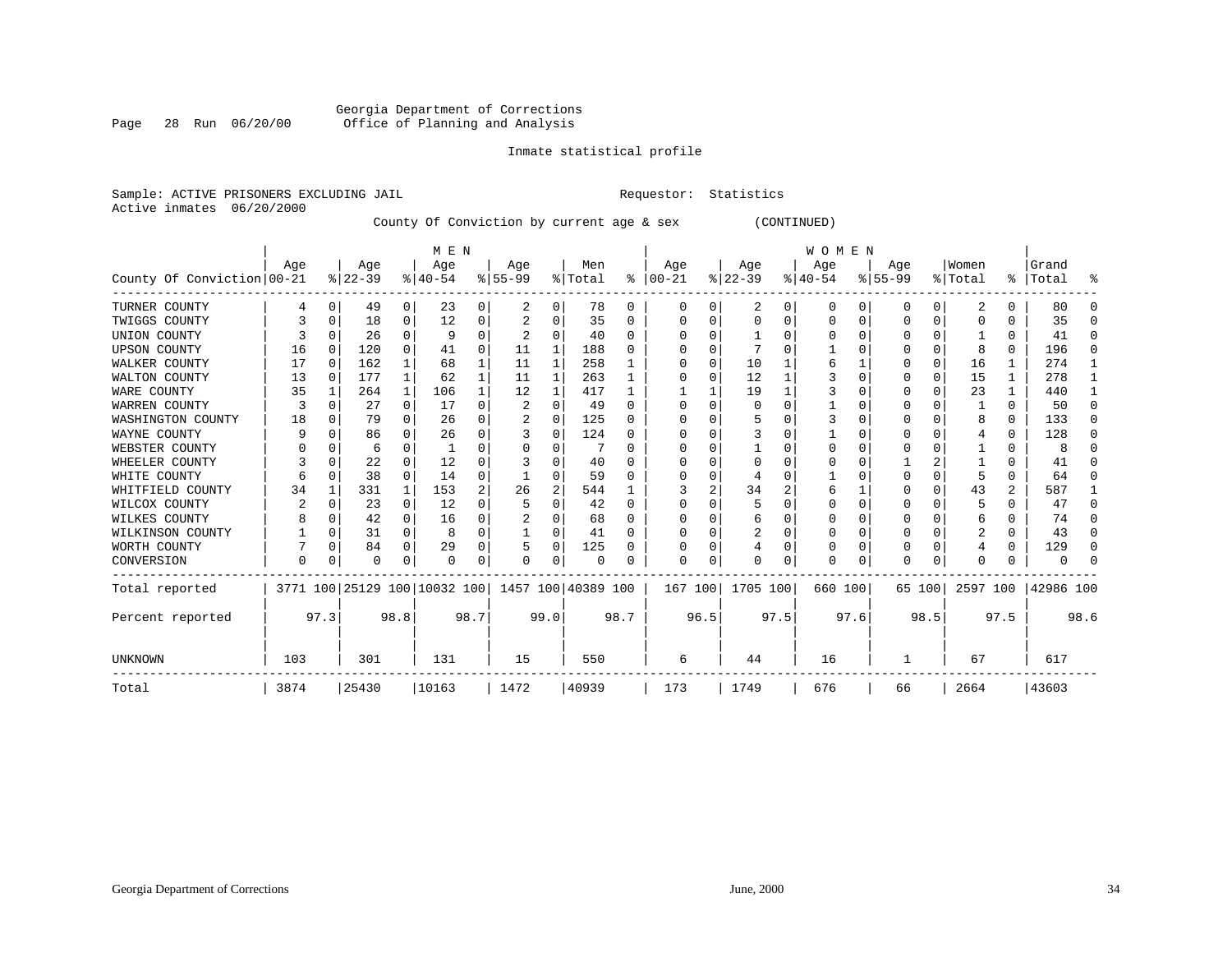#### Georgia Department of Corrections Page 29 Run 06/20/00 Office of Planning and Analysis

#### Inmate statistical profile

Sample: ACTIVE PRISONERS EXCLUDING JAIL **Requestor:** Statistics Active inmates 06/20/2000

Circuit Of Conviction by current age & sex

|                      |           |   |          |                | M E N    |    |           |                |         |                |                         |              |          |                | <b>WOMEN</b> |   |                |          |         |                |           |                |
|----------------------|-----------|---|----------|----------------|----------|----|-----------|----------------|---------|----------------|-------------------------|--------------|----------|----------------|--------------|---|----------------|----------|---------|----------------|-----------|----------------|
|                      | Age       |   | Age      |                | Age      |    | Age       |                | Men     |                | Age                     |              | Age      |                | Age          |   | Age            |          | Women   |                | Grand     |                |
| Circ Of Conviction   | $00 - 21$ |   | $ 22-39$ |                | $ 40-54$ |    | $8 55-99$ |                | % Total | ႜ              | $ 00-21$                |              | $ 22-39$ |                | $ 40-54$     |   | $8155 - 99$    |          | % Total |                | %   Total |                |
| ALAPAHA CIRCUIT      | 21        | 1 | 206      | 1              | 83       | 1  | 13        | 1              | 323     | 1              | 0                       | $\mathbf{0}$ | 20       | 1              | 7            | 1 | O              | $\Omega$ | 27      | 1              | 350       | -1             |
| ALCOVY CIRCUIT       | 39        | 1 | 405      | 2              | 136      | 1  | 26        | 2              | 606     | 2              | $\overline{2}$          | 1            | 24       | 1              | 9            | 1 | 2              | 3        | 37      | 1              | 643       | $\mathcal{D}$  |
| ATLANTA CIRCUIT      | 246       | 7 | 2141     | 9              | 982      | 10 | 133       | 9              | 3502    | 9              |                         | 4            | 67       | 4              | 38           | 6 | 8              | 12       | 120     | 5              | 3622      |                |
| ATLANTIC CIRCUIT     | 63        | 2 | 428      | $\overline{a}$ | 162      | 2  | 29        | 2              | 682     | $\overline{2}$ |                         | 1            | 21       | $\mathbf{1}$   | 11           | 2 |                | 2        | 34      |                | 716       | $\mathcal{D}$  |
| AUGUSTA CIRCUIT      | 192       | 5 | 1291     | 5              | 486      | 5  | 51        | 4              | 2020    | 5              |                         | 4            | 102      | 6              | 49           | 7 | $\mathbf{1}$   | 2        | 159     | 6              | 2179      |                |
| BLUE RIDGE CIRCUIT   | 31        | 1 | 219      | 1              | 138      | 1  | 31        | 2              | 419     | 1              | 3                       | 2            | 31       | 2              | 10           | 2 | O              | O        | 44      | 2              | 463       | $\mathbf{1}$   |
| BRUNSWICK CIRCUIT    | 57        | 2 | 539      | 2              | 220      | 2  | 28        | 2              | 844     | 2              | $\overline{\mathbf{c}}$ |              | 29       | $\overline{2}$ | 15           | 2 |                | 3        | 48      | 2              | 892       | 2              |
| CHATTAHOOCHEE CIRCUI | 187       | 5 | 999      | 4              | 421      | 4  | 45        | 3              | 1652    | 4              | 11                      | 7            | 71       | 4              | 34           | 5 | 2              | 3        | 118     | 5              | 1770      | $\overline{4}$ |
| CHEROKEE CIRCUIT     | 58        | 2 | 394      | 2              | 168      | 2  | 43        | 3              | 663     |                | 3                       | 2            | 36       | $\overline{2}$ | 10           | 2 | $\Omega$       | O        | 49      |                | 712       | $\overline{2}$ |
| CLAYTON CIRCUIT      | 189       |   | 999      | 4              | 317      | 3  | 48        | 3              | 1553    | 4              |                         | 5            | 104      | 6              | 32           | 5 | 4              | 6        | 148     | 6              | 1701      | $\overline{4}$ |
| COBB CIRCUIT         | 188       | 5 | 1125     | 4              | 479      | 5  | 66        | 5              | 1858    | 5              | 11                      | 7            | 99       | 6              | 42           | 6 | 3              | 5        | 155     | 6              | 2013      |                |
| CONASAUGA CIRCUIT    | 48        | 1 | 406      | 2              | 183      | 2  | 33        | $\overline{2}$ | 670     | 2              | 3                       | 2            | 38       | 2              |              | 1 | $\Omega$       | O        | 48      | 2              | 718       | 2              |
| CORDELE CIRCUIT      | 58        | 2 | 361      | 1              | 147      | 1  | 24        | 2              | 590     | 1              | 2                       | 1            | 28       | 2              | 5            | 1 | 2              | 3        | 37      | 1              | 627       | $\mathbf{1}$   |
| COWETA CIRCUIT       | 197       | 5 | 1061     | 4              | 386      | 4  | 73        | 5              | 1717    | 4              | 11                      | 7            | 96       | 6              | 29           | 4 | 2              | 3        | 138     | 5              | 1855      | $\overline{4}$ |
| DOUGHERTY CIRCUIT    | 69        | 2 | 558      | 2              | 205      | 2  | 23        | 2              | 855     | 2              | 3                       | 2            | 30       | 2              | 13           | 2 | $\Omega$       | $\Omega$ | 46      | 2              | 901       | 2              |
| DUBLIN CIRCUIT       | 38        | 1 | 233      | 1              | 98       | 1  | 7         | 0              | 376     | 1              | ı.                      | 1            | 11       | 1              | 5            | 1 |                | 3        | 19      | 1              | 395       | -1             |
| EASTERN CIRCUIT      | 233       | 6 | 1328     | 5              | 455      | 5  | 45        | 3              | 2061    | 5              | 10                      | 6            | 96       | 6              | 40           | 6 | $\overline{c}$ | 3        | 148     | 6              | 2209      | 5              |
| FLINT CIRCUIT        | 37        | 1 | 286      | $\mathbf{1}$   | 132      | 1  | 24        | $\overline{2}$ | 479     |                | -1                      |              | 18       | 1              | 4            | 1 | $\Omega$       | U        | 23      |                | 502       | $\mathbf{1}$   |
| GRIFFIN CIRCUIT      | 84        | 2 | 621      | $\overline{a}$ | 230      | 2  | 44        | 3              | 979     | 2              |                         | 5            | 39       | $\overline{2}$ | 13           | 2 | $\overline{c}$ | 3        | 62      | $\overline{a}$ | 1041      | $\mathcal{D}$  |
| GWINNETT CIRCUIT     | 94        | 3 | 650      | 3              | 250      | 3  | 48        | 3              | 1042    | 3              | 5                       | 3            | 46       | 3              | 25           | 4 | 3              | 5        | 79      | 3              | 1121      | 3              |
| HOUSTON CIRCUIT      | 40        | 1 | 264      | 1              | 101      | 1  | 12        | 1              | 417     | 1              | <sup>0</sup>            | 0            | 16       | 1              |              |   | 1              | 2        | 21      |                | 438       | $\mathbf{1}$   |
| LOOKOUT MOUNTAIN CIR | 51        | 1 | 389      | 2              | 193      | 2  | 38        | 3              | 671     | 2              |                         | 1            | 31       | 2              | q            | 1 | 2              | 3        | 43      | 2              | 714       | $\overline{2}$ |
| MACON CIRCUIT        | 111       | 3 | 694      | 3              | 319      | 3  | 30        | 2              | 1154    | 3              |                         | 4            | 30       | 2              | 26           | 4 | $\overline{2}$ | 3        | 65      | 3              | 1219      | 3              |
| MIDDLE CIRCUIT       | 76        | 2 | 507      | 2              | 172      | 2  | 22        | 2              | 777     | 2              | $\mathfrak{D}$          | 1            | 39       | $\overline{2}$ | 7            | 1 | 0              | O        | 48      | 2              | 825       | $\mathcal{D}$  |
| MOUNTAIN CIRCUIT     | 18        | 0 | 140      | $\mathbf{1}$   | 52       | 1  | 8         | 1              | 218     | 1              |                         | 1            |          | O              |              |   | U              | O        | 14      | 1              | 232       | -1             |
| NORTHEASTERN CIRCUIT | 43        | 1 | 346      | $\mathbf{1}$   | 195      | 2  | 32        | $\overline{2}$ | 616     |                |                         | 2            | 30       | 2              |              | 1 | 2              |          | 42      | 2              | 658       | $\overline{2}$ |
| NORTHERN CIRCUIT     | 47        | 1 | 312      | 1              | 124      | 1  | 25        | $\overline{2}$ | 508     | 1              |                         |              | 22       | 1              |              | 1 | $\overline{2}$ | 3        | 35      | 1              | 543       | $\mathbf{1}$   |
| OCMULGEE CIRCUIT     | 99        | 3 | 532      | 2              | 175      | 2  | 26        | 2              | 832     | 2              |                         | 1            | 33       | $\overline{2}$ | 6            | 1 | $\overline{2}$ | 3        | 43      | 2              | 875       | $\mathcal{D}$  |
| OCONEE CIRCUIT       | 63        | 2 | 363      | 1              | 145      | 1  | 16        | 1              | 587     | 1              | 5                       | 3            | 38       | 2              | 10           | 2 | 1              |          | 54      | 2              | 641       | -1             |
| OGEECHEE CIRCUIT     | 102       | 3 | 439      | 2              | 147      | 1  | 14        | $\mathbf{1}$   | 702     | 2              |                         | 2            | 36       | 2              |              | 1 | 3              | 5        | 50      | 2              | 752       | $\overline{2}$ |
| PATAULA CIRCUIT      | 35        | 1 | 264      | $\mathbf{1}$   | 83       | 1  | 14        | $\mathbf 1$    | 396     | 1              |                         | 1            | 13       | $\mathbf{1}$   | 4            | 1 | $\mathbf{1}$   | 2        | 20      | $\mathbf{1}$   | 416       | $\mathbf{1}$   |
| PIEDMONT CIRCUIT     | 36        | 1 | 216      | $\mathbf{1}$   | 140      | 1  | 21        | $\mathbf{1}$   | 413     | 1              | 3                       | 2            | 18       | $\mathbf{1}$   | 10           | 2 | 0              | $\Omega$ | 31      | 1              | 444       | -1             |
| ROME CIRCUIT         | 34        | 1 | 407      | 2              | 172      | 2  | 19        | $\mathbf{1}$   | 632     | $\mathfrak{D}$ |                         | 2            | 52       | 3              | 21           | 3 | 1              | 2        | 78      | 3              | 710       | $\overline{2}$ |
| SOUTH GEORGIA CIRCUI | 84        | 2 | 494      | 2              | 209      | 2  | 26        | 2              | 813     | 2              | 5                       | 3            | 47       | 3              | 13           | 2 | 0              | 0        | 65      | 3              | 878       | 2              |
| SOUTHERN CIRCUIT     | 90        | 2 | 836      | 3              | 298      | 3  | 41        | 3              | 1265    |                | $\overline{2}$          |              | 53       | 3              | 22           | 3 |                | 5        | 80      | 3              | 1345      |                |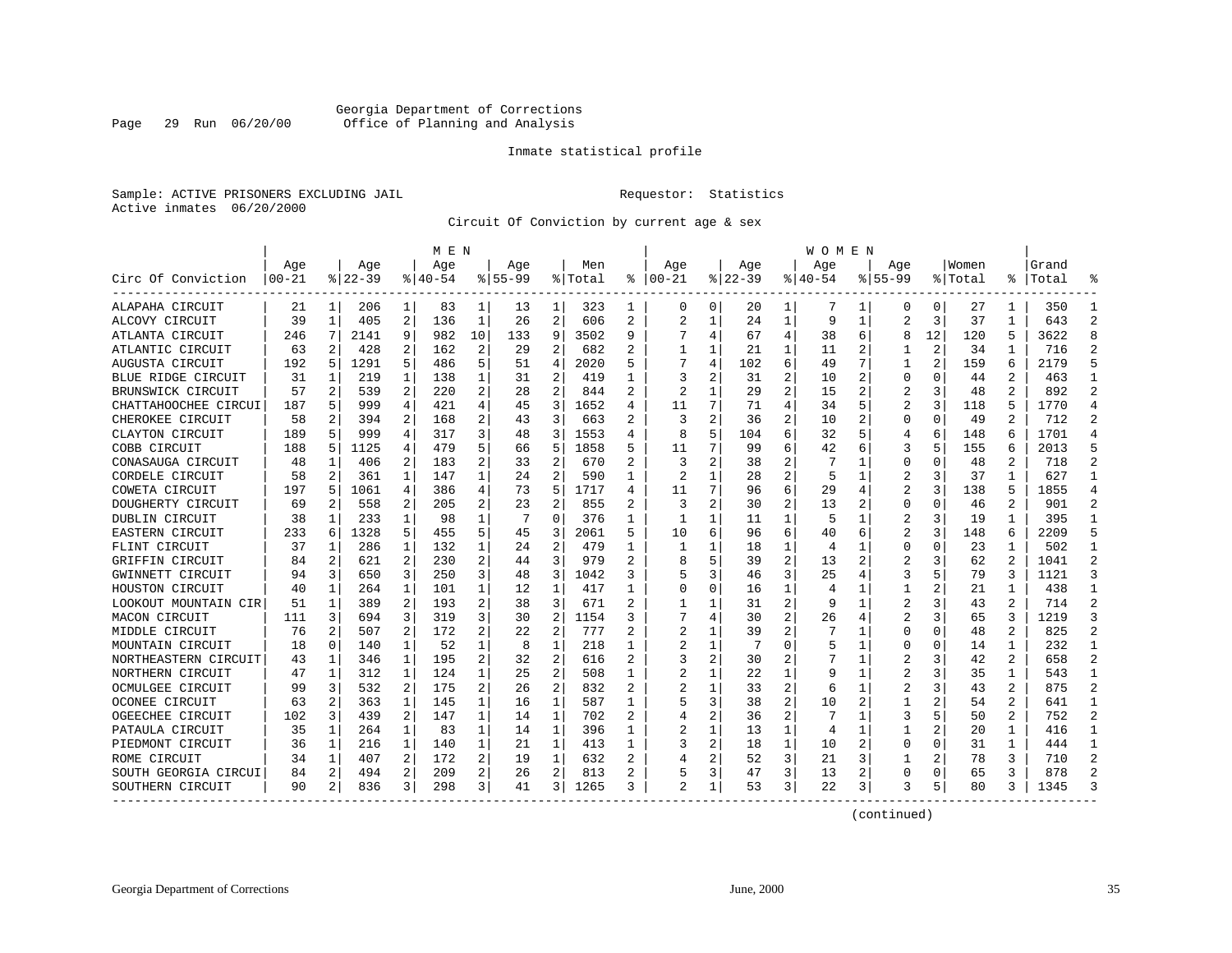#### Georgia Department of Corrections Page 30 Run 06/20/00 Office of Planning and Analysis

#### Inmate statistical profile

|  | Sample: ACTIVE PRISONERS EXCLUDING JAI |  |
|--|----------------------------------------|--|
|  | Active inmates 06/20/2000              |  |

IL Requestor: Statistics

#### Circuit Of Conviction by current age & sex (Continued)

|                      |          |      |                    |      | M E N     |      |          |      |                    |           |              |      |           |      | WOMEN     |      |             |          |          |      |           |      |
|----------------------|----------|------|--------------------|------|-----------|------|----------|------|--------------------|-----------|--------------|------|-----------|------|-----------|------|-------------|----------|----------|------|-----------|------|
|                      | Age      |      | Age                |      | Age       |      | Age      |      | Men                |           | Age          |      | Age       |      | Age       |      | Age         |          | Women    |      | Grand     |      |
| Circ Of Conviction   | $ 00-21$ |      | $ 22-39 $          |      | $8 40-54$ |      | $ 55-99$ |      | % Total            | $\approx$ | $ 00 - 21$   |      | $ 22-39 $ |      | $ 40-54 $ |      | $8155 - 99$ |          | % Total  |      | %   Total | ႜ    |
| SOUTHWESTERN CIRCUIT | 47       |      | 259                |      | 87        |      | 6        |      | 399                |           |              |      | 11        |      | 9         |      |             | $\Omega$ | 22       |      | 421       |      |
| STONE MOUNTAIN CIRCU | 307      | 8    | 1732               | 7    | 608       | 6    | 81       | 6    | 2728               |           | 13           |      | 63        | 4    | 26        |      |             | 8        | 107      | 4    | 2835      |      |
| TALLAPOOSA CIRCUIT   | 31       |      | 225                |      | 112       |      | 23       |      | 391                |           |              |      | 14        |      |           |      |             |          | 17       |      | 408       |      |
| TIFTON CIRCUIT       | 40       |      | 368                |      | 150       |      | 26       |      | 584                |           |              |      | 15        |      |           |      |             |          | 21       |      | 605       |      |
| TOOMBS CIRCUIT       | 25       |      | 231                |      | 93        |      | 14       |      | 363                |           |              |      | 12        |      | 4         |      |             |          | 17       |      | 380       |      |
| WAYCROSS CIRCUIT     | 69       |      | 522                | 2    | 209       |      | 25       |      | 825                |           |              |      | 37        | 2    | 10        |      |             |          | 49       | 2    | 874       |      |
| WESTERN CIRCUIT      | 40       |      | 357                |      | 127       |      | 18       |      | 542                |           |              |      | 28        | 2    | 13        |      | 2           |          | 44       | 2    | 586       |      |
| ROCKDALE CIRCUIT     | 24       |      | 167                |      | 92        |      | 16       |      | 299                |           |              |      | 6         |      |           |      |             |          | 13       |      | 312       |      |
| DOUGLAS CIRCUIT      | 69       |      | 354                |      | 136       |      | 24       |      | 583                |           |              |      | 21        |      | 11        |      |             |          | 35       |      | 618       |      |
| APPALACHIAN CIRCUIT  | 17       |      | 169                |      | 92        |      | 30       |      | 308                |           |              |      | 11        |      | 8         |      |             |          | 20       |      | 328       |      |
| ENOTAH CIRCUIT       | 16       |      | 121                |      | 48        |      | 12       |      | 197                |           |              |      | 6         |      | 4         |      |             |          | 10       |      | 207       |      |
| BELL-FORSYTH CIRCUIT | 4        | 0    | 63                 |      | 31        |      | 2        | O    | 100                |           | <sup>0</sup> |      | 5.        |      | $\Omega$  |      | O           |          | 5        |      | 105       |      |
| Total reported       |          |      | 3747 100 25021 100 |      | 9988 100  |      |          |      | 1455 100 40211 100 |           | 167          | 100  | 1700 100  |      | 656 100   |      |             | 65 100   | 2588 100 |      | 42799 100 |      |
| Percent reported     |          | 96.7 |                    | 98.4 |           | 98.3 |          | 98.8 |                    | 98.2      |              | 96.5 |           | 97.2 |           | 97.0 |             | 98.5     |          | 97.1 |           | 98.2 |
| NOT REPORTED         | 127      |      | 409                |      | 175       |      | 17       |      | 728                |           | 6            |      | 49        |      | 20        |      |             |          | 76       |      | 804       |      |
| Total                | 3874     |      | 25430              |      | 10163     |      | 1472     |      | 40939              |           | 173          |      | 1749      |      | 676       |      | 66          |          | 2664     |      | 43603     |      |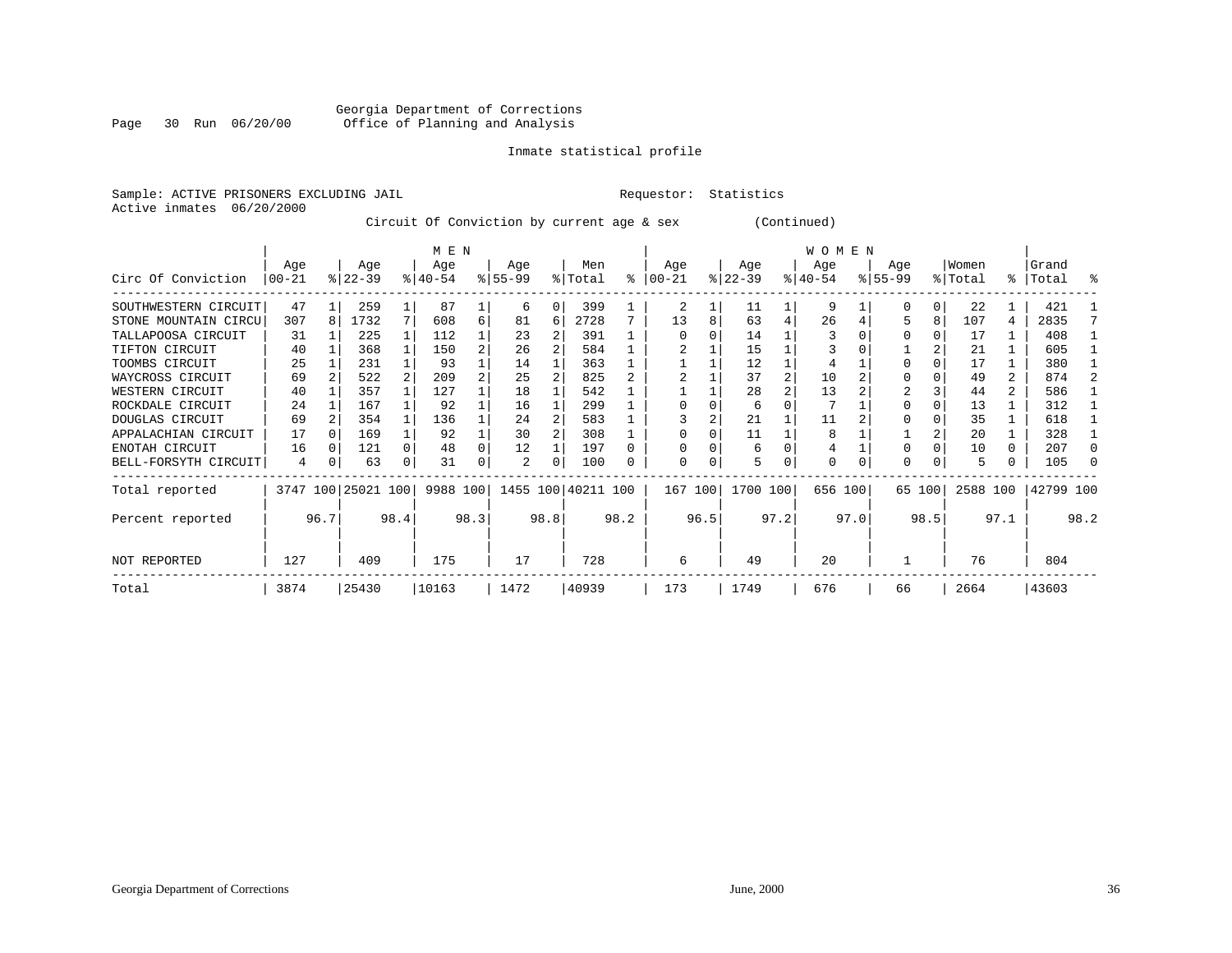#### Georgia Department of Corrections Page 31 Run 06/20/00 Office of Planning and Analysis

#### Inmate statistical profile

Sample: ACTIVE PRISONERS EXCLUDING JAIL **Requestor:** Statistics Active inmates 06/20/2000

Home County by current age & sex

|                      |            |          |          |             | M E N       |   |             |              |         |          |            |          |          |   | W O M E N      |             |             |          |                |          |           |          |
|----------------------|------------|----------|----------|-------------|-------------|---|-------------|--------------|---------|----------|------------|----------|----------|---|----------------|-------------|-------------|----------|----------------|----------|-----------|----------|
|                      | Age        |          | Age      |             | Age         |   | Age         |              | Men     |          | Age        |          | Age      |   | Age            |             | Aqe         |          | Women          |          | Grand     |          |
| Home County          | $ 00 - 21$ |          | $ 22-39$ |             | $8140 - 54$ |   | $8155 - 99$ |              | % Total | နွ       | $ 00 - 21$ |          | $ 22-39$ |   | $8140 - 54$    |             | $8155 - 99$ |          | % Total        |          | %   Total |          |
| APPLING COUNTY       | 3          | 0        | 55       | 0           | 28          | 0 | 3           | 0            | 89      | 0        | 0          | 0        | 3        | 0 | 0              | 0           | 0           | 0        | 3              | 0        | 92        | $\Omega$ |
| ATKINSON COUNTY      |            | 0        | 28       | 0           | 11          | 0 | 5           | 0            | 45      | $\Omega$ | $\Omega$   | $\Omega$ | $\Omega$ | 0 | $\Omega$       | 0           | $\Omega$    | 0        | $\mathbf 0$    | $\Omega$ | 45        | $\Omega$ |
| BACON COUNTY         |            | $\Omega$ | 30       | 0           | 15          | 0 | -1          | 0            | 48      | 0        |            | O        | 2        | 0 |                | 0           | 0           | 0        | 3              | 0        | 51        | ∩        |
| BAKER COUNTY         |            | 0        | 14       | 0           | 5           | 0 | -1          | 0            | 21      | 0        |            | O        | -1       | O |                | 0           | 0           | 0        | -1             | O        | 22        | $\Omega$ |
| BALDWIN COUNTY       | 34         | 1        | 189      | 1           | 53          | 1 | 10          | 1            | 286     | 1        |            |          | 14       | 1 | 3              | $\Omega$    |             | 2        | 20             | 1        | 306       | -1       |
| BANKS COUNTY         | n          | $\Omega$ | 30       | $\Omega$    | 15          | 0 | 4           | $\mathbf 0$  | 49      | $\Omega$ |            | 1        | 2        | 0 | 2              | $\Omega$    | 0           | $\Omega$ | 5              | 0        | 54        | $\Omega$ |
| BARROW COUNTY        | 14         | 0        | 104      | 0           | 49          | 1 | 8           | $\mathbf{1}$ | 175     | 0        | 0          | 0        | 10       | 1 | $\overline{2}$ | 0           | U           | 0        | 12             | 0        | 187       | $\Omega$ |
| BARTOW COUNTY        | 37         | 1        | 227      | 1           | 102         | 1 | 24          | $\sqrt{2}$   | 390     | 1        | 3          | 2        | 20       | 1 | 11             | 2           | 0           | 0        | 34             | 1        | 424       | -1       |
| BEN HILL COUNTY      | 19         | 1        | 99       | 0           | 28          | 0 | 9           | 1            | 155     | 0        | $\Omega$   | O        | 7        | O | 5              | 1           | 0           | 0        | 12             | 0        | 167       | $\Omega$ |
| BERRIEN COUNTY       | 2          | $\Omega$ | 37       | 0           | 10          | 0 | 4           | 0            | 53      | $\Omega$ |            | O        | 3        | 0 |                | $\Omega$    | 0           | 0        | $\overline{4}$ | $\Omega$ | 57        | $\Omega$ |
| BIBB COUNTY          | 111        | 3        | 645      | 3           | 297         | 3 | 30          | 2            | 1083    | 3        |            |          | 34       | 2 | 24             | 4           | 1           | 2        | 66             | 3        | 1149      | 3        |
| BLECKLEY COUNTY      | 12         | $\Omega$ | 66       | 0           | 21          | 0 | 3           | 0            | 102     | $\Omega$ |            | ı        | 6        | 0 | $\overline{2}$ | $\Omega$    | O           | U        | 9              | $\Omega$ | 111       | ∩        |
| BRANTLEY COUNTY      |            | $\Omega$ | 20       | 0           | 8           | 0 | 2           | $\mathbf 0$  | 35      | $\Omega$ |            | $\Omega$ | 2        | U |                | 0           | U           | 0        | 3              | O        | 38        |          |
| BROOKS COUNTY        |            | $\Omega$ | 64       | 0           | 20          | 0 |             | 0            | 88      | $\Omega$ |            | O        | Ω        | U | 2              | 0           | U           | U        | 2              | $\Omega$ | 90        | $\Omega$ |
| BRYAN COUNTY         |            | 0        | 51       | 0           | 30          | 0 |             | 0            | 93      | 0        |            | O        | 2        | 0 | 2              | 0           | 0           | 0        | 4              | 0        | 97        | ∩        |
| BULLOCH COUNTY       | 44         | 1        | 186      | $\mathbf 1$ | 70          | 1 |             | 1            | 307     | 1        |            |          | 15       | 1 |                | -1          |             | 2        | 21             | 1        | 328       | 1        |
| BURKE COUNTY         | 14         | $\Omega$ | 109      | $\Omega$    | 33          | 0 | 8           | 1            | 164     | $\Omega$ |            |          | 4        | U |                | $\Omega$    | $\Omega$    | U        | -6             | $\Omega$ | 170       | $\Omega$ |
| BUTTS COUNTY         |            | 0        | 75       | 0           | 28          | 0 | 4           | 0            | 116     | 0        |            | U        | 6        | U |                | $\Omega$    | O           | O        | 7              | 0        | 123       | ∩        |
| CALHOUN COUNTY       |            | $\Omega$ | 24       | 0           | 11          | 0 | 1           | 0            | 39      | $\Omega$ |            | O        | 2        | U |                | 0           | U           | 0        | 3              | O        | 42        |          |
| CAMDEN COUNTY        |            | $\Omega$ | 58       | 0           | 22          | 0 | 3           | 0            | 89      | $\Omega$ |            | 1        | 3        | U | 2              | 0           | U           | U        | 6              | 0        | 95        | ∩        |
| CANDLER COUNTY       |            | 0        | 60       | 0           | 16          | 0 | $\Omega$    | 0            | 80      | 0        |            | O        | 3        | 0 | -1             | 0           | 0           | 0        | 4              | 0        | 84        | ∩        |
| CARROLL COUNTY       | 28         | 1        | 233      | 1           | 101         | 1 | 30          | 2            | 392     | 1        |            | 3        | 28       | 2 | 11             | 2           | U           | U        | 44             | 2        | 436       | -1       |
| CATOOSA COUNTY       |            | $\Omega$ | 55       | 0           | 35          | 0 | 11          | 1            | 110     | O        |            |          | 5        | U | 1              | $\Omega$    | U           | U        | 6              | O        | 116       | ∩        |
| CHARLTON COUNTY      |            | 0        | 29       | 0           | 14          | 0 | -1          | 0            | 45      | 0        |            | U        | 2        | U | 2              | $\Omega$    | 0           | 0        | 4              | 0        | 49        |          |
| CHATHAM COUNTY       | 228        | 6        | 1278     | 5           | 436         | 5 | 48          | 4            | 1990    | 5        |            | 5        | 94       | 6 | 32             | 5           | 4           | 6        | 138            | 6        | 2128      |          |
| CHATTAHOOCHEE COUNTY | 2          | 0        | 6        | 0           | 5           | 0 | $\Omega$    | 0            | 13      | $\Omega$ |            | O        | $\Omega$ | U | $\Omega$       | $\mathbf 0$ | $\Omega$    | 0        | $\mathbf 0$    | $\Omega$ | 13        | $\Omega$ |
| CHATTOOGA COUNTY     | 14         | 0        | 103      | 0           | 43          | 0 | 6           | 0            | 166     | 0        |            | 1        | 9        | 1 | 2              | 0           | 1           | 2        | 13             | 1        | 179       | $\Omega$ |
| CHEROKEE COUNTY      | 23         | 1        | 163      | 1           | 85          | 1 | 17          | 1            | 288     | 1        | 2          |          | 19       | 1 | 3              | 0           | 0           | U        | 24             | 1        | 312       | -1       |
| CLARKE COUNTY        | 45         | 1        | 332      | 1           | 120         | 1 | 14          | 1            | 511     | 1        |            |          | 27       | 2 | 10             |             | 3           | 5        | 42             |          | 553       | -1       |
| CLAY COUNTY          |            | $\Omega$ | 13       | 0           | 7           | 0 | 0           | 0            | 22      | $\Omega$ | O          | O        | -1       | U | $\Omega$       | $\Omega$    | 0           | 0        | 1              | 0        | 23        | ∩        |
| CLAYTON COUNTY       | 144        | 4        | 687      | 3           | 231         | 2 | 38          | 3            | 1100    | 3        |            | 3        | 56       | 3 | 17             | 3           | 3           | 5        | 81             | 3        | 1181      |          |
| CLINCH COUNTY        | 6          | 0        | 27       | 0           | 10          | 0 | 1           | 0            | 44      | $\Omega$ | $\Omega$   | $\Omega$ | 2        | 0 | 2              | $\mathbf 0$ | $\Omega$    | 0        | $\overline{4}$ | $\Omega$ | 48        | $\cap$   |
| COBB COUNTY          | 152        | 4        | 827      | 4           | 382         | 4 | 46          | 3            | 1407    | 4        | 10         | 6        | 91       | 6 | 31             | 5           | 1           | 2        | 133            | 5        | 1540      |          |
| COFFEE COUNTY        | 14         | 0        | 131      | 1           | 38          | 0 | 5           | 0            | 188     | 0        | 2          |          | 15       | 1 | 6              | -1          | 1           | 2        | 24             | 1        | 212       | 1        |
| COLQUITT COUNTY      | 29         | 1        | 183      | 1           | 71          | 1 | 12          | 1            | 295     | 1        |            | 0        | 18       | 1 | 2              | 0           | 0           | 0        | 20             | 1        | 315       | -1       |
| COLUMBIA COUNTY      | 22         | 1        | 90       | 0           | 28          | 0 | 3           | 0            | 143     | 0        | 2          | 1        | 8        | 0 | 5              | 1           | 0           | 0        | 15             | 1        | 158       |          |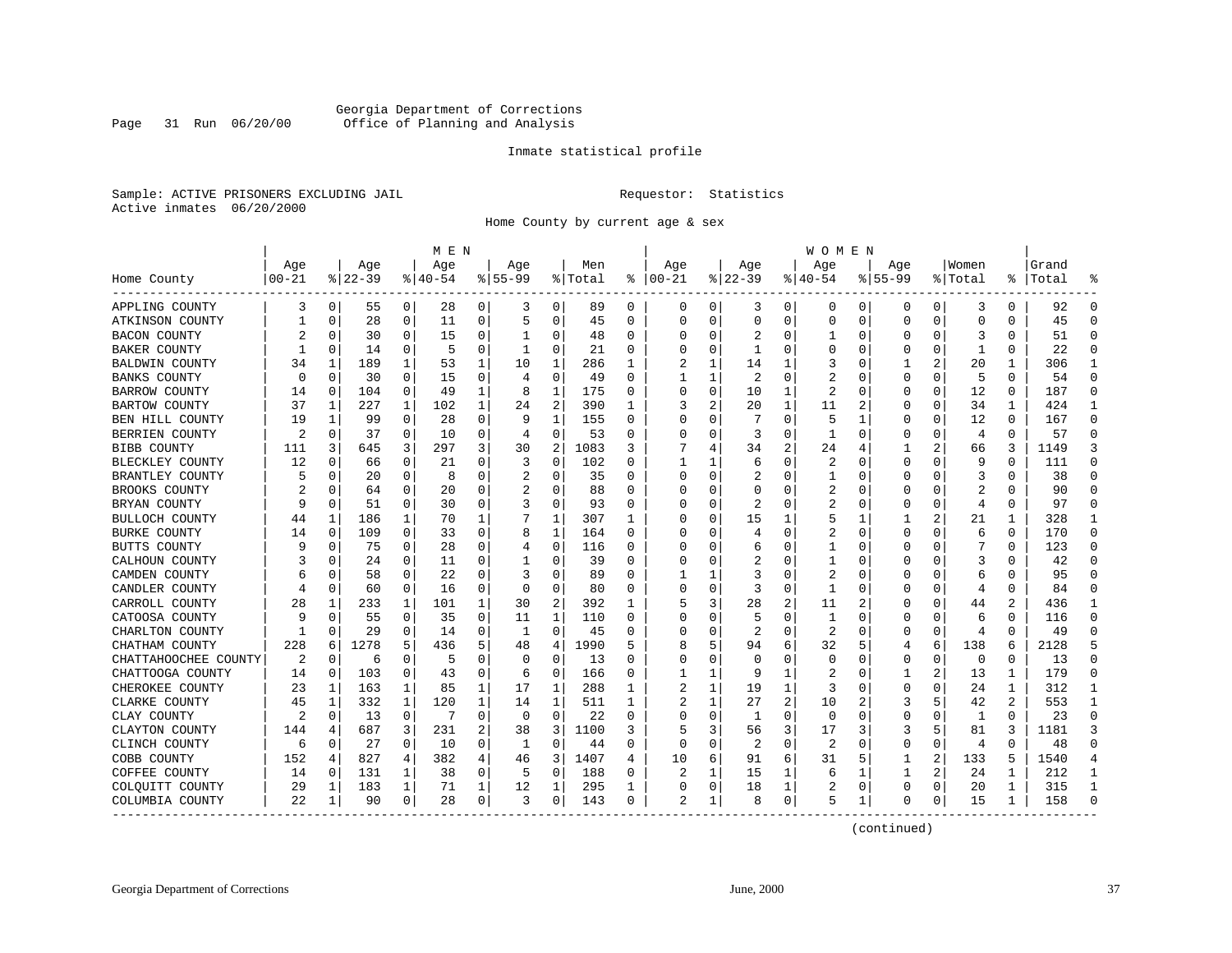#### Georgia Department of Corrections Page 32 Run 06/20/00 Office of Planning and Analysis

#### Inmate statistical profile

|  | Sample: ACTIVE PRISONERS EXCLUDING JAIL |  |
|--|-----------------------------------------|--|
|  | Active inmates 06/20/2000               |  |

L Bample: Active Prequestor: Statistics

Home County by current age & sex (CONTINUED)

|                  |          |             |          |              | M E N       |          |           |             |         |                  |          |          |              |          | W O M E N |          |             |                |          |          |           |              |
|------------------|----------|-------------|----------|--------------|-------------|----------|-----------|-------------|---------|------------------|----------|----------|--------------|----------|-----------|----------|-------------|----------------|----------|----------|-----------|--------------|
|                  | Age      |             | Age      |              | Age         |          | Age       |             | Men     |                  | Age      |          | Age          |          | Age       |          | Age         |                | Women    |          | Grand     |              |
| Home County      | $ 00-21$ |             | $ 22-39$ |              | $8140 - 54$ |          | $8 55-99$ |             | % Total | ៖                | $ 00-21$ |          | $ 22-39$     |          | $ 40-54$  |          | $8155 - 99$ |                | % Total  |          | %   Total |              |
| COOK COUNTY      | 12       | 0           | 80       | 0            | 36          | 0        | 3         | 0           | 131     | 0                | 0        | 0        | 9            | 1        | 2         | 0        | 0           | 0              | 11       | 0        | 142       | ſ            |
| COWETA COUNTY    | 42       | 1           | 241      | 1            | 83          | 1        | 8         | 1           | 374     | 1                | 3        | 2        | 27           | 2        | 3         | 0        | $\Omega$    | 0              | 33       | 1        | 407       |              |
| CRAWFORD COUNTY  | 1        | 0           | 15       | $\Omega$     | 2           | $\Omega$ | 0         | 0           | 18      | 0                | O        | 0        | $\Omega$     | 0        | 0         | 0        | O           | $\Omega$       | $\Omega$ | 0        | 18        | ſ            |
| CRISP COUNTY     | 21       | 1           | 129      | $\mathbf{1}$ | 49          | 1        |           | 1           | 207     | 1                |          | 2        |              |          |           | 0        |             | 2              | 14       | 1        | 221       |              |
| DADE COUNTY      |          | $\Omega$    | 26       | $\Omega$     | 15          | $\Omega$ |           | 1           | 49      | 0                |          | O        |              | 0        | Ω         | 0        | O           | O              | -1       | 0        | 50        | n            |
| DAWSON COUNTY    |          | $\Omega$    | 34       | 0            | 20          | 0        |           | 0           | 58      | 0                |          | 0        | 4            | O        |           | 0        |             | $\Omega$       | 4        | 0        | 62        |              |
| DECATUR COUNTY   | 33       | 1           | 171      | 1            | 51          | 1        | 8         | 1           | 263     | 1                | $\Omega$ | 0        | 11           | 1        |           |          | $\Omega$    | $\Omega$       | 15       | 1        | 278       |              |
| DEKALB COUNTY    | 272      | 7           | 1503     | 6            | 498         | 5        | 71        | 5           | 2344    | 6                | 11       | 7        | 64           | 4        | 26        | 4        |             | 8              | 106      | 4        | 2450      | F            |
| DODGE COUNTY     | 13       | $\mathbf 0$ | 99       | $\Omega$     | 43          | $\Omega$ | 4         | 0           | 159     | U                | 2        | 1        | 15           | 1        | 2         | O        | O           | $\Omega$       | 19       | 1        | 178       | O            |
| DOOLY COUNTY     | 15       | 0           | 61       | 0            | 17          | 0        | 0         | $\mathbf 0$ | 93      | 0                |          | 0        | 4            | O        | 0         | 0        | O           | 0              | 4        | 0        | 97        | <sup>0</sup> |
| DOUGHERTY COUNTY | 75       | 2           | 571      | 2            | 205         | 2        | 17        | 1           | 868     |                  |          | 2        | 35           |          | 16        | 3        |             |                | 55       | 2        | 923       |              |
| DOUGLAS COUNTY   | 51       | 1           | 212      | $\mathbf{1}$ | 90          | 1        | 15        | 1           | 368     | 1                |          | 2        | 14           |          | 6         |          | $\Omega$    | $\Omega$       | 23       | 1        | 391       |              |
| EARLY COUNTY     | 11       | $\Omega$    | 47       | $\Omega$     | 20          | 0        | 5         | $\Omega$    | 83      | U                |          | N        |              | O        | 0         | n        | O           | <sup>0</sup>   | 3        | 0        | 86        | O            |
| ECHOLS COUNTY.   | 2        | 0           | 2        | 0            | 2           | $\Omega$ |           | 0           |         | U                |          | O        |              | 0        | 0         | 0        |             | O              | O        | U        |           |              |
| EFFINGHAM COUNTY | 24       | 1           | 82       | 0            | 27          | O        |           | 0           | 135     | U                |          | 1        |              | O        |           | 0        |             | 2              | 9        | $\Omega$ | 144       | C            |
| ELBERT COUNTY    | 15       | $\mathbf 0$ | 92       | 0            | 40          | O        |           | 0           | 152     | U                |          | 0        | 6            | 0        |           |          | $\Omega$    | $\Omega$       | 10       | 0        | 162       | C            |
| EMANUEL COUNTY   |          | 0           | 102      | 0            | 30          | 0        |           | 0           | 145     | U                |          | 0        |              | 0        |           | n        | O           | 0              | 6        | 0        | 151       | n            |
| EVANS COUNTY     |          | 0           | 44       | 0            | 12          | 0        |           | 0           | 65      | O                | $\left($ | 0        | $\left($     | 0        |           |          | $\left($    | 0              | 4        | 0        | 69        | n            |
| FANNIN COUNTY    |          | 0           | 47       | 0            | 28          | 0        | 9         | 1           | 85      | $\left( \right)$ |          | 0        |              | 0        | 0         | 0        |             |                | 5        | 0        | 90        |              |
| FAYETTE COUNTY   | 5        | 0           | 58       | 0            | 15          | 0        | 6         | $\Omega$    | 84      | 0                |          | 0        | 6            | 0        |           | ſ        | n           | $\Omega$       |          | U        | 91        |              |
| FLOYD COUNTY     | 37       | 1           | 387      | 2            | 154         | 2        | 15        | 1           | 593     | $\overline{2}$   |          | 2        | 44           | 3        | 19        |          |             | 2              | 68       | 3        | 661       |              |
| FORSYTH COUNTY   |          | $\Omega$    | 68       | 0            | 31          | $\Omega$ | 6         | 0           | 113     | 0                |          | U        |              | 0        | 5         |          | 0           | $\Omega$       | 10       | 0        | 123       | n            |
| FRANKLIN COUNTY  | 13       | 0           | 55       | 0            | 22          | 0        | 4         | $\mathbf 0$ | 94      | 0                | 0        | $\Omega$ | 3            | O        | 1         | 0        |             | $\overline{2}$ | 5        | 0        | 99        | <sup>0</sup> |
| FULTON COUNTY    | 386      | 11          | 2980     | 13           | 1300        | 14       | 160       | 12          | 4826    | 13               | 14       | 9        | 115          |          | 63        | 10       | 8           | 13             | 200      | 8        | 5026      | 12           |
| GILMER COUNTY    |          | 0           | 50       | 0            | 31          | 0        | 11        | 1           | 100     | $\Omega$         | 0        | $\Omega$ | 2            | O        |           | 0        | O           | 0              | 3        | 0        | 103       | ſ            |
| GLASCOCK COUNTY  |          | 0           | 5        | 0            | -1          | 0        | $\Omega$  | 0           | 6       | 0                | O        | 0        | $\Omega$     | O        | 0         | 0        | 0           | 0              | 0        | 0        | 6         | $\Omega$     |
| GLYNN COUNTY     | 34       | 1           | 284      | 1            | 91          | 1        | 17        | 1           | 426     |                  |          | 1        | 19           |          | 8         |          |             | 2              | 29       | 1        | 455       |              |
| GORDON COUNTY    | 18       | 0           | 152      | 1            | 61          | 1        | 17        | 1           | 248     | 1                | 0        | $\Omega$ | 19           |          | 3         | 0        | 0           | 0              | 22       | 1        | 270       |              |
| GRADY COUNTY     | 23       | 1           | 117      | 0            | 47          | 1        | 6         | $\Omega$    | 193     | 1                |          |          | 8            | O        | 5         |          | $\Omega$    | O              | 14       | 1        | 207       |              |
| GREENE COUNTY    | 19       | 1           | 43       | $\Omega$     | -9          | $\Omega$ |           | 0           | 73      | 0                | 0        | $\Omega$ | $\mathbf{1}$ | O        | 2         | n        | O           | 0              | 3        | 0        | 76        | ∩            |
| GWINNETT COUNTY  | 84       | 2           | 517      | 2            | 206         | 2        | 36        | 3           | 843     | 2                | 2        | 1        | 39           | 2        | 16        | 3        |             | 3              | 59       | 2        | 902       |              |
| HABERSHAM COUNTY | 6        | 0           | 58       | 0            | 25          | 0        | 1         | 0           | 90      | 0                |          | 1        | 1            | 0        |           | 0        | $\Omega$    | $\Omega$       | 3        | $\Omega$ | 93        | Λ            |
| HALL COUNTY      | 37       | 1           | 282      | $\mathbf 1$  | 166         | 2        | 33        | 2           | 518     | 1                |          | 2        | 28           |          |           |          |             | 3              | 40       | 2        | 558       |              |
| HANCOCK COUNTY   |          | $\mathbf 0$ | 28       | 0            | 11          | 0        |           | 0           | 47      | 0                | O        | 0        |              | $\Omega$ |           | 0        |             | 2              | 3        | 0        | 50        | $\Omega$     |
| HARALSON COUNTY  | 9        | 0           | 53       | 0            | 23          | 0        | 5         | 0           | 90      | 0                | -1       | 1        | 8            | 0        | 0         | $\Omega$ | $\Omega$    | 0              | 9        | 0        | 99        | C            |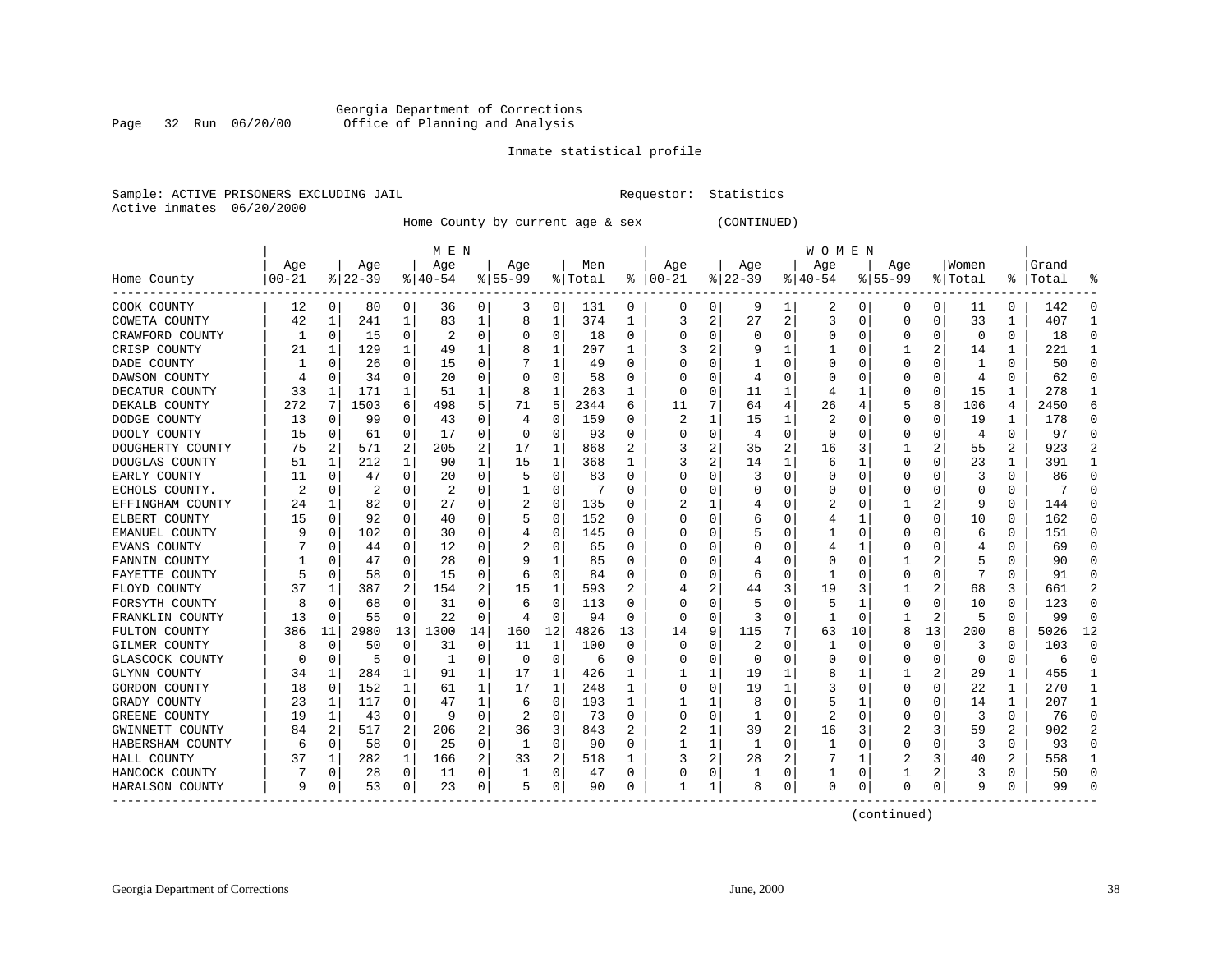#### Georgia Department of Corrections Office of Planning and Analysis

#### Inmate statistical profile

|  | Sample: ACTIVE PRISONERS EXCLUDING JAII |  |
|--|-----------------------------------------|--|
|  | Active inmates 06/20/2000               |  |

L Bample: Active Prequestor: Statistics

Home County by current age & sex (CONTINUED)

|                         |          |          |          |             | M E N    |             |           |          |         |          |          |          |              |          | <b>WOMEN</b> |          |             |          |         |   |       |              |
|-------------------------|----------|----------|----------|-------------|----------|-------------|-----------|----------|---------|----------|----------|----------|--------------|----------|--------------|----------|-------------|----------|---------|---|-------|--------------|
|                         | Age      |          | Age      |             | Age      |             | Age       |          | Men     |          | Age      |          | Age          |          | Age          |          | Age         |          | Women   |   | Grand |              |
| Home County             | $ 00-21$ |          | $ 22-39$ |             | $ 40-54$ |             | $8 55-99$ |          | % Total | ႜ        | $ 00-21$ |          | $ 22-39$     |          | $ 40-54$     |          | $8155 - 99$ |          | % Total | ႜ | Total |              |
| HARRIS COUNTY           | 10       | 0        | 45       | 0           | 19       | 0           | 2         | 0        | 76      | 0        | 0        | 0        | 4            | 0        | 0            | 0        | 0           | 0        | 4       | 0 | 80    | O            |
| HART COUNTY             | 3        | $\Omega$ | 52       | 0           | 16       | 0           | 2         | 0        | 73      | 0        |          | 1        | 3            | $\Omega$ | 2            | 0        | 0           | 0        | 6       | 0 | 79    | $\cap$       |
| HEARD COUNTY            | 2        | 0        | 31       | 0           | 12       | $\mathbf 0$ | 9         | 1        | 54      | 0        |          | $\Omega$ | 2            | 0        | 0            | 0        | U           | $\Omega$ | 2       | 0 | 56    | O            |
| HENRY COUNTY            | 25       | 1        | 151      | $\mathbf 1$ | 63       | 1           | 10        | 1        | 249     | 1        |          | 2        | 6            | 0        |              | 1        |             | 0        | 16      | 1 | 265   |              |
| HOUSTON COUNTY          | 44       | 1        | 253      | 1           | 106      | 1           | 14        | 1        | 417     | 1        |          | $\Omega$ | 19           | 1        | 6            | 1        |             | 2        | 26      | 1 | 443   | $\mathbf{1}$ |
| IRWIN COUNTY            | 10       | 0        | 46       | $\Omega$    | 17       | $\mathbf 0$ | 3         | 0        | 76      | $\Omega$ |          | 0        | 2            | 0        | 0            | 0        | U           | 0        | 2       | 0 | 78    | $\Omega$     |
| <b>JACKSON COUNTY</b>   | 21       | 1        | 96       | 0           | 65       | 1           | 11        | 1        | 193     | 1        |          | 1        | 9            | 1        | 3            | 0        | U           | 0        | 13      | 1 | 206   | 1            |
| <b>JASPER COUNTY</b>    |          | 0        | 44       | 0           | 14       | 0           | 2         | 0        | 68      | 0        |          | 0        | 0            | 0        |              | 0        | 0           | 0        |         | 0 | 69    | $\Omega$     |
| JEFF DAVIS COUNTY       |          | $\Omega$ | 37       | 0           | 24       | 0           |           | 0        | 67      | 0        |          |          |              | 0        | 2            | -0       | U           | O        | 5       | 0 | 72    | $\cap$       |
| <b>JEFFERSON COUNTY</b> | 18       | 0        | 83       | 0           | 33       | 0           |           | 0        | 137     | O        | n        | 0        | 11           | 1        |              |          | O           | 0        | 15      | 1 | 152   | $\Omega$     |
| <b>JENKINS COUNTY</b>   | 12       | 0        | 57       | 0           | 15       | 0           |           | 0        | 85      | O        |          | $\Omega$ | 6            | 0        | O            | $\Omega$ | O           | 0        | 6       | 0 | 91    | n            |
| JOHNSON COUNTY          |          | $\Omega$ | 24       | 0           |          | 0           |           | 0        | 34      | O        |          | 0        | 2            | 0        |              | 0        | 0           | 0        | 3       | 0 | 37    | $\cap$       |
| JONES COUNTY            |          | $\Omega$ | 21       | 0           | 10       | 0           |           | 0        | 39      | O        |          | $\Omega$ |              | O        | Ω            | 0        | O           |          | 3       | 0 | 42    | n            |
| LAMAR COUNTY            |          | $\Omega$ | 68       | 0           | 31       | 0           |           | 1        | 110     | 0        |          | 0        | 1            | 0        | 3            | $\Omega$ | U           | 0        | 4       | 0 | 114   | $\Omega$     |
| LANIER COUNTY           |          | $\Omega$ | 34       | 0           | 7        | 0           |           | 0        | 46      | 0        | n        | $\Omega$ | 4            | 0        |              | 0        | U           | 0        | 5       | 0 | 51    | $\Omega$     |
| LAURENS COUNTY          | 24       | 1        | 158      | 1           | 54       | 1           | 5         | 0        | 241     | 1        |          | 1        |              | 0        | 3            | 0        |             | 3        | 13      | 1 | 254   | -1           |
| LEE COUNTY              |          | 0        | 26       | 0           | 14       | 0           |           | 0        | 50      | 0        |          | 0        | 0            | 0        | 0            | C        | 0           | 0        | 0       | 0 | 50    | $\cap$       |
| LIBERTY COUNTY          | 25       | 1        | 137      | 1           | 34       | 0           |           | 1        | 203     |          |          | 0        | 10           | 1        |              |          | U           | 0        | 15      | 1 | 218   |              |
| LINCOLN COUNTY          |          | 0        | 20       | 0           | 10       | 0           |           | 0        | 33      | 0        |          | 0        | -1           | 0        | 0            | 0        | O           | 0        | -1      | 0 | 34    | $\Omega$     |
| LONG COUNTY             | 3        | $\Omega$ | 21       | 0           | 12       | 0           | 1         | 0        | 37      | 0        |          | $\Omega$ | 3            | 0        | 0            | 0        | 0           | 0        | 3       | 0 | 40    | n            |
| LOWNDES COUNTY          | 33       | 1        | 312      | $\mathbf 1$ | 108      | 1           | 15        | 1        | 468     |          |          | 1        | 22           | 1        | 11           | 2        |             | 2        | 35      | 1 | 503   |              |
| LUMPKIN COUNTY          |          | $\Omega$ | 44       | 0           | 21       | 0           | 6         | 0        | 74      | 0        |          | $\Omega$ | 4            | 0        |              | 0        | 0           | O        | 5       | 0 | 79    | $\Omega$     |
| MACON COUNTY            |          | $\Omega$ | 49       | 0           | 16       | $\Omega$    | $\Omega$  | $\Omega$ | 73      | O        |          | $\Omega$ | 2            | 0        | 2            | $\Omega$ | 0           | O        | 4       | 0 | 77    | $\Omega$     |
| MADISON COUNTY          |          | $\Omega$ | 56       | 0           | 25       | 0           | 10        | 1        | 96      | $\Omega$ |          | $\Omega$ | 6            | 0        |              | 0        |             |          | 9       | 0 | 105   | $\Omega$     |
| MARION COUNTY           |          | 0        | 21       | 0           | 11       | 0           | 1         | 0        | 41      | 0        |          | $\Omega$ | 0            | 0        |              | 0        | 0           | 0        |         | 0 | 42    | $\Omega$     |
| MCDUFFIE COUNTY         |          | $\Omega$ | 101      | 0           | 30       | 0           |           | 0        | 145     | 0        |          |          |              | 0        | 0            | C        | 0           |          | 8       | 0 | 153   | $\cap$       |
| MCINTOSH COUNTY         |          | $\Omega$ | 49       | 0           | 13       | 0           |           | 0        | 70      | 0        |          | $\Omega$ |              | 0        | 0            | C.       | U           | O        |         | 0 | 72    | n            |
| MERIWETHER COUNTY       | 28       | 1        | 94       | 0           | 48       | 1           | 8         | 1        | 178     | O        |          | $\Omega$ |              | O        | 3            | C        |             | 3        | 12      | 0 | 190   | n            |
| MILLER COUNTY           |          | $\Omega$ | 21       | $\Omega$    | 8        | 0           | O         | 0        | 30      | O        |          | 1        | 2            | O        | O            | $\Omega$ | U           | $\Omega$ | 3       | 0 | 33    | O            |
| MITCHELL COUNTY         | 18       | 0        | 119      | 1           | 51       | 1           | 6         | 0        | 194     |          | 3        | 2        | 10           | 1        | 3            | 0        | 0           | 0        | 16      | 1 | 210   |              |
| MONROE COUNTY           |          | $\Omega$ | 59       | 0           | 31       | 0           |           | 0        | 100     | $\Omega$ |          | $\Omega$ | $\mathbf{1}$ | $\Omega$ | 1            | 0        | $\Omega$    | 0        | 2       | 0 | 102   | $\bigcap$    |
| MONTGOMERY COUNTY       |          | $\Omega$ | 24       | 0           | 5        | 0           | O         | 0        | 32      | O        |          | 0        | 3            | O        | O            | 0        | U           | 0        | 3       | 0 | 35    | $\Omega$     |
| MORGAN COUNTY           |          | $\Omega$ | 40       | 0           | 20       | 0           | 4         | 0        | 73      | 0        |          | 0        |              | 0        | 0            | 0        | O           | 0        | 3       | 0 | 76    | $\Omega$     |
| MURRAY COUNTY           |          | $\Omega$ | 83       | 0           | 36       | 0           | 10        | 1        | 138     | 0        |          | 1        | 9            | 1        | 2            | 0        | 0           | 0        | 12      | 0 | 150   | $\Omega$     |
| MUSCOGEE COUNTY         | 146      |          | 749      | 3           | 313      | 3           | 30        | 2        | 1238    | 3        | 5        | 3        | 60           | 4        | 31           | 5        |             | 2        | 97      | 4 | 1335  |              |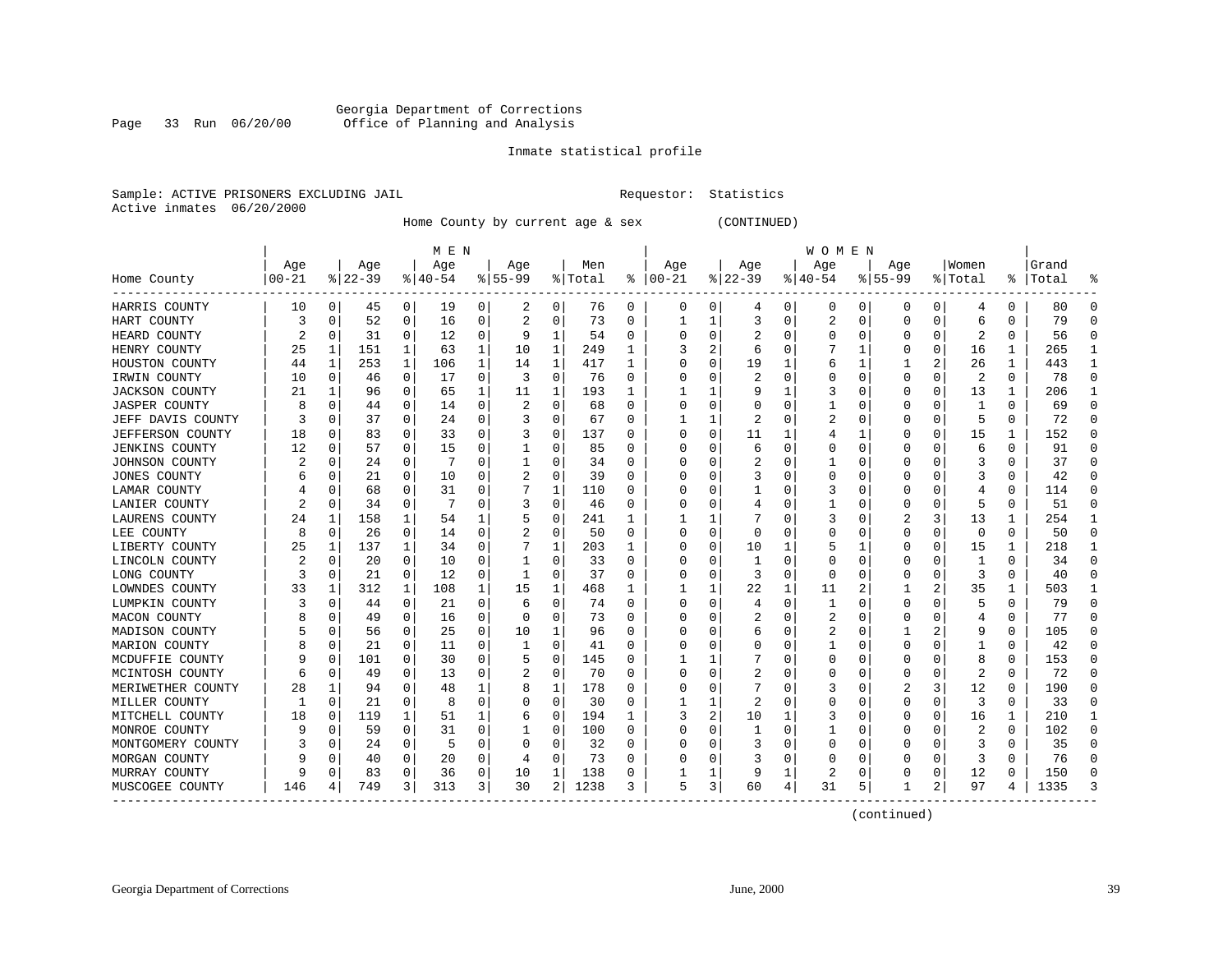#### Georgia Department of Corrections Office of Planning and Analysis

#### Inmate statistical profile

|  | Sample: ACTIVE PRISONERS EXCLUDING JAII |  |
|--|-----------------------------------------|--|
|  | Active inmates 06/20/2000               |  |

L Bample: Activities Requestor: Statistics

Home County by current age & sex (CONTINUED)

|                       |          |             |          |             | M E N    |   |           |          |         |   |          |          |          |          | W O M E N |             |             |          |         |              |           |                |
|-----------------------|----------|-------------|----------|-------------|----------|---|-----------|----------|---------|---|----------|----------|----------|----------|-----------|-------------|-------------|----------|---------|--------------|-----------|----------------|
|                       | Age      |             | Age      |             | Age      |   | Age       |          | Men     |   | Age      |          | Age      |          | Age       |             | Age         |          | Women   |              | Grand     |                |
| Home County           | $ 00-21$ |             | $ 22-39$ |             | $ 40-54$ |   | $8 55-99$ |          | % Total | ႜ | $ 00-21$ |          | $ 22-39$ |          | $ 40-54$  |             | $8155 - 99$ |          | % Total |              | %   Total |                |
| NEWTON COUNTY         | 19       | 1           | 215      | 1           | 67       | 1 | 14        | 1        | 315     | 1 | 1        | 1        | 13       | 1        | 3         | 0           | 3           | 5        | 20      | 1            | 335       |                |
| OCONEE COUNTY         | 3        | 0           | 19       | $\mathbf 0$ | 12       | 0 |           | 0        | 35      | 0 | 1        | 1        | 0        | 0        | 1         | 0           | 0           | 0        | 2       | 0            | 37        | $\Omega$       |
| OGLETHORPE COUNTY     |          | 0           | 28       | $\Omega$    | 6        | 0 | O         | 0        | 36      | 0 | O        | 0        | -1       | $\Omega$ | 0         | 0           | 0           | $\Omega$ | 1       | $\Omega$     | 37        | $\Omega$       |
| PAULDING COUNTY       |          | 0           | 85       | $\Omega$    | 46       | 0 | 10        | 1        | 146     | U |          | 0        | 8        | $\Omega$ |           | 1           | 1           | 2        | 14      | $\mathbf{1}$ | 160       |                |
| PEACH COUNTY          |          | $\Omega$    | 57       | 0           | 29       | 0 | $\Omega$  | 0        | 92      | U |          | $\Omega$ | 1        | O        |           | $\mathbf 0$ | $\Omega$    | $\Omega$ | 2       | $\Omega$     | 94        | $\Omega$       |
| PICKENS COUNTY        |          | $\Omega$    | 46       | 0           | 29       | 0 |           | 0        | 85      | 0 |          | 0        |          | 0        |           | 1           | 0           | $\Omega$ | 12      | 0            | 97        | $\Omega$       |
| PIERCE COUNTY         |          | 0           | 31       | 0           | 12       | 0 |           | 0        | 49      | 0 | O        | 0        | 0        | 0        | 0         | 0           | 0           | O        | 0       | 0            | 49        | $\Omega$       |
| PIKE COUNTY           | 3        | 0           | 11       | 0           | 14       | 0 |           | 0        | 31      | 0 |          | 0        |          | 0        | 0         | 0           | 0           | O        | 0       | 0            | 31        | ∩              |
| POLK COUNTY           | 17       | 0           | 108      | 0           | 47       | 1 | 8         | 1        | 180     | U |          | 0        | 6        | 0        | 0         | 0           | 0           | U        | 6       | $\Omega$     | 186       |                |
| PULASKI COUNTY        | 12       | 0           | 47       | 0           | 19       | 0 |           | 0        | 79      | U |          | 1        |          | 0        |           | 0           | O           | O        |         | 0            | 86        |                |
| PUTNAM COUNTY         | 11       | n           | 60       | 0           | 32       | 0 | 4         | 0        | 107     | U | O        | $\Omega$ |          | 0        | 2         | 0           |             |          | 6       | 0            | 113       |                |
| <b>OUITMAN COUNTY</b> | C        | $\Omega$    | 6        | 0           | 1        | 0 |           | 0        | 7       | U |          | 0        | C        | 0        | 1         | 0           | 1           | 2        | 2       | $\Omega$     | 9         |                |
| RABUN COUNTY          |          | $\Omega$    | 19       | 0           | 11       | 0 |           | $\Omega$ | 34      | U |          | 0        | -1       | 0        | 2         | $\mathbf 0$ | $\Omega$    | $\Omega$ | 3       | O            | 37        |                |
| RANDOLPH COUNTY       | 6        | $\Omega$    | 41       | 0           | 10       | 0 | 3         | 0        | 60      | 0 |          | 0        | $\Omega$ | $\Omega$ | -1        | 0           | 0           | 0        | -1      | 0            | 61        | ∩              |
| RICHMOND COUNTY       | 140      | 4           | 1025     | 4           | 389      | 4 | 31        | 2        | 1585    | 4 |          | 3        | 81       | 5        | 42        | 7           | 1           | 2        | 129     | 5            | 1714      | $\overline{4}$ |
| ROCKDALE COUNTY       | 17       | 0           | 130      | 1           | 64       | 1 | 13        | 1        | 224     | 1 |          | 1        | 9        | 1        | 6         | 1           | 0           | 0        | 16      | 1            | 240       | -1             |
| SCHLEY COUNTY         | 0        | 0           | 13       | 0           | 6        | 0 | 0         | 0        | 19      | 0 |          | 0        |          | 0        | 0         | 0           | 0           | 0        | 1       | 0            | 20        | ∩              |
| SCREVEN COUNTY        | 13       | 0           | 62       | 0           | 25       | 0 | 3         | $\Omega$ | 103     | 0 | 3        | 2        | 8        | 0        |           | 0           | 0           | O        | 12      | 0            | 115       |                |
| SEMINOLE COUNTY       | 9        | n           | 48       | 0           | 17       | 0 | 2         | 0        | 76      | 0 |          | 1        | 2        | 0        |           | 0           | 0           | O        | 5       | 0            | 81        |                |
| SPALDING COUNTY       | 57       | 2           | 334      | 1           | 116      | 1 | 20        | 1        | 527     | 1 | 6        | 4        | 26       | 2        |           | 1           |             | 3        | 41      | 2            | 568       |                |
| STEPHENS COUNTY       | 10       | 0           | 70       | 0           | 26       | 0 | 5         | 0        | 111     | 0 |          | 0        | 8        | 0        |           | 0           | 0           | 0        | 9       | $\Omega$     | 120       | $\Omega$       |
| STEWART COUNTY        | 3        | 0           | 15       | 0           | -9       | 0 |           | 0        | 28      | 0 |          | 1        |          | 0        |           | 0           | 0           | 0        | 2       | 0            | 30        | ∩              |
| SUMTER COUNTY         | 19       | 1           | 133      | 1           | 48       | 1 | 6         | 0        | 206     | 1 | C        | $\Omega$ | 8        | 0        | 4         | 1           | 0           | O        | 12      | $\Omega$     | 218       | -1             |
| TALBOT COUNTY         | 9        | $\Omega$    | 29       | 0           | 6        | 0 | O         | 0        | 44      | 0 |          | 1        |          | 0        |           | 0           | 0           | 0        | 4       | $\Omega$     | 48        | ∩              |
| TALIAFERRO COUNTY     |          | 0           | 8        | 0           | 2        | 0 | 0         | 0        | 11      | 0 |          | $\Omega$ | 0        | 0        |           | 0           | 0           | 0        | 1       | 0            | 12        | $\Omega$       |
| TATTNALL COUNTY       | 13       | 0           | 90       | 0           | 26       | 0 |           | $\Omega$ | 132     | 0 |          | 0        | 1        | 0        | 5         |             | 0           | 0        | 6       | 0            | 138       |                |
| TAYLOR COUNTY         | 11       | 0           | 48       | 0           | 16       | 0 | 3         | 0        | 78      | 0 |          | 1        |          | 0        | 0         | $\Omega$    | 0           | O        | 3       | 0            | 81        |                |
| TELFAIR COUNTY        | 8        | n           | 89       | 0           | 28       | 0 |           | $\Omega$ | 127     | U |          | 1        | 8        | O        | 2         | $\Omega$    | O           | 0        | 11      | 0            | 138       | n              |
| TERRELL COUNTY        | 9        | $\Omega$    | 58       | 0           | 16       | 0 |           | 0        | 84      | 0 | O        | $\Omega$ |          | O        | 0         | $\Omega$    | 0           | $\Omega$ | 2       | 0            | 86        | ∩              |
| THOMAS COUNTY         | 24       | 1           | 181      | 1           | 64       | 1 | 6         | 0        | 275     | 1 | 0        | 0        | 14       | 1        | 3         | 0           | 0           | 0        | 17      | 1            | 292       | -1             |
| TIFT COUNTY           | 17       | $\mathbf 0$ | 170      | 1           | 78       | 1 | 12        | 1        | 277     | 1 |          | 1        | 8        | $\Omega$ | 1         | $\mathbf 0$ | 1           | 2        | 11      | $\Omega$     | 288       | $\mathbf{1}$   |
| TOOMBS COUNTY         | 26       | 1           | 135      | 1           | 59       | 1 | 8         | 1        | 228     | 1 | 2        | 1        | 12       | 1        | 2         | 0           | 0           | $\Omega$ | 16      | 1            | 244       | -1             |
| TOWNS COUNTY          | 2        | 0           | 8        | 0           | 3        | 0 |           | 0        | 15      | 0 | C        | 0        | $\Omega$ | 0        |           | 0           | 0           | 0        | -1      | 0            | 16        | $\Omega$       |
| TREUTLEN COUNTY       | 5        | 0           | 29       | 0           | 11       | 0 |           | 0        | 46      | 0 | 0        | 0        | 0        | 0        |           | 0           | 0           | 0        |         | 0            | 47        | ∩              |
| TROUP COUNTY          | 64       | 2           | 353      | 2           | 106      | 1 | 15        | 1        | 538     | 1 | 3        | 2        | 30       | 2        | 11        | 2           | 0           | 0        | 44      | 2            | 582       |                |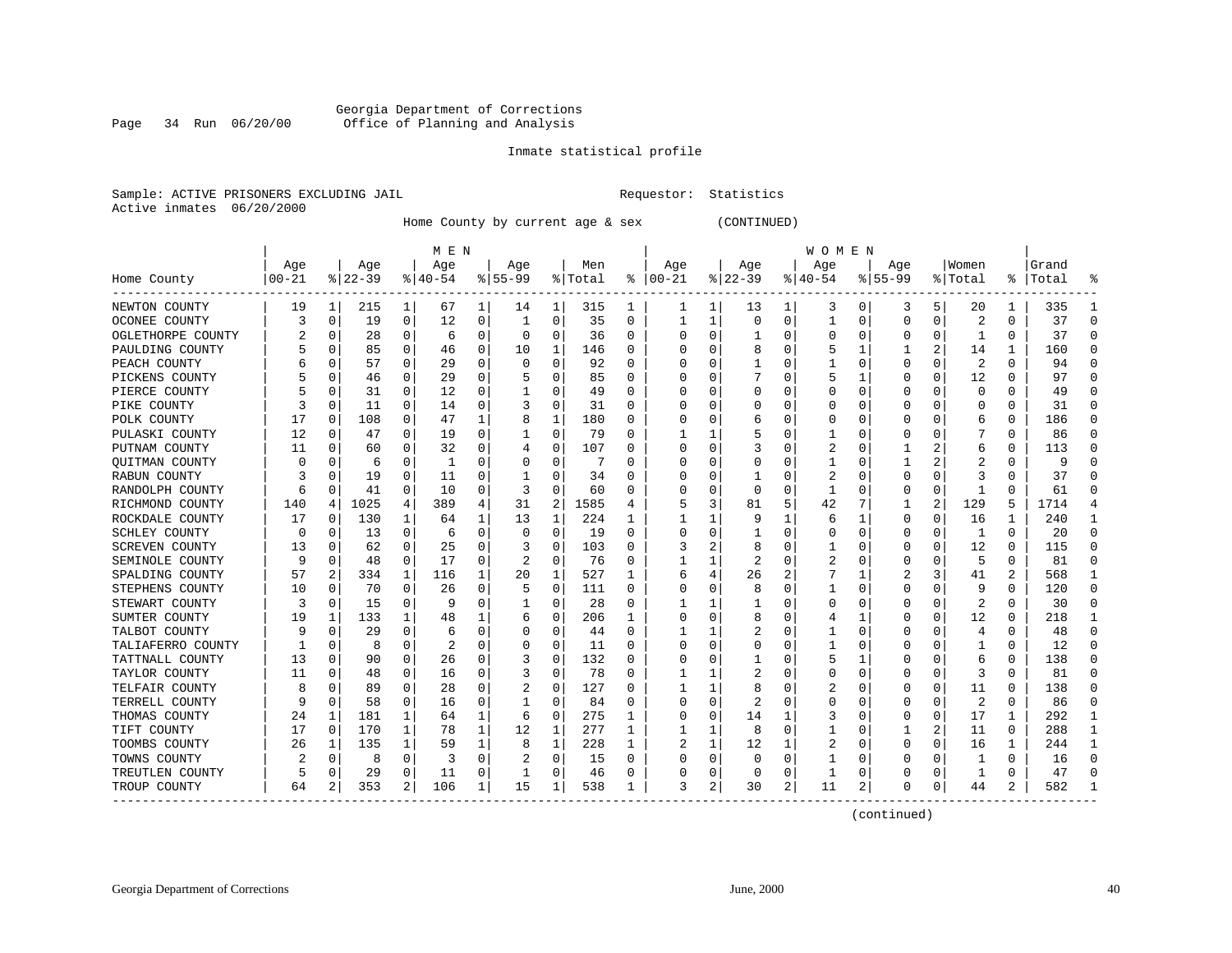#### Georgia Department of Corrections Page 35 Run 06/20/00 Office of Planning and Analysis

### Inmate statistical profile

|  | Sample: ACTIVE PRISONERS EXCLUDING JAI |  |
|--|----------------------------------------|--|
|  | Active inmates 06/20/2000              |  |

IL Requestor: Statistics

Home County by current age & sex (CONTINUED)

|                     |       |              |                    |          | M E N       |          |                    |      |         |              |            |      |           |      | WOMEN    |      |             |                |          |              |           |              |
|---------------------|-------|--------------|--------------------|----------|-------------|----------|--------------------|------|---------|--------------|------------|------|-----------|------|----------|------|-------------|----------------|----------|--------------|-----------|--------------|
|                     | Age   |              | Age                |          | Age         |          | Age                |      | Men     |              | Age        |      | Age       |      | Age      |      | Age         |                | Women    |              | Grand     |              |
| Home County         | 00-21 |              | $ 22-39 $          |          | $8140 - 54$ |          | $8 55-99$          |      | % Total | ႜၟ           | $ 00 - 21$ |      | $ 22-39 $ |      | $ 40-54$ |      | $8155 - 99$ |                | % Total  | ⊱            | Total     | ႜ            |
| TURNER COUNTY       |       | 0            | 43                 | 0        | 18          |          | 2                  | 0    | 69      | 0            | 0          | O    | 3         | 0    | 0        | 0    | O           | 0 <sup>1</sup> | 3        |              | 72        | O            |
| TWIGGS COUNTY       |       | <sup>0</sup> | 20                 | $\Omega$ |             |          | $\left($           | 0    | 33      | <sup>0</sup> |            |      | 0         | 0    | U        | 0    |             | 0              |          |              | 33        | $\Omega$     |
| UNION COUNTY        |       |              | 28                 | $\Omega$ |             |          |                    | 0    | 40      | $\Omega$     |            | U    | $\cap$    | U    |          | O    |             | 0              |          | U            | 41        | $\Omega$     |
| <b>UPSON COUNTY</b> | 15    | $\Omega$     | 110                | $\Omega$ | 44          |          |                    |      | 176     | <sup>0</sup> |            |      |           |      |          | 0    |             | 2              | 10       | 0            | 186       | $\Omega$     |
| WALKER COUNTY       | 20    | 1            | 127                |          | 48          |          | 6                  | 0    | 201     |              | O          | O    | 14        |      |          |      |             | $\overline{2}$ | 20       |              | 221       |              |
| WALTON COUNTY       | 18    | $\Omega$     | 175                |          | 55          |          | 12                 |      | 260     |              | U          | U    | 11        |      |          | 0    |             | $\Omega$       | 13       |              | 273       |              |
| WARE COUNTY         | 32    |              | 236                | 1        | 105         |          | 9                  |      | 382     |              |            |      | 10        |      |          |      |             | $\Omega$       | 15       |              | 397       | 1            |
| WARREN COUNTY       | 6     | $\Omega$     | 18                 | $\Omega$ | 18          |          |                    | 0    | 46      | $\Omega$     |            |      |           |      |          | 0    |             | $\Omega$       | 2        | <sup>0</sup> | 48        | $\Omega$     |
| WASHINGTON COUNTY   | 18    |              | 80                 | $\Omega$ | 29          |          |                    | 0    | 128     | $\Omega$     |            |      |           |      |          | 0    |             | $\Omega$       | 8        | 0            | 136       | $\Omega$     |
| WAYNE COUNTY        |       |              | 83                 | $\Omega$ | 31          |          |                    | 0    | 126     | <sup>0</sup> |            | O    |           |      |          | U    |             | 2              | 6        | <sup>0</sup> | 132       | <sup>0</sup> |
| WEBSTER COUNTY      |       |              | 5                  | 0        | 2           |          |                    | U    | 8       | $\Omega$     |            | U    | C         | N    |          | U    |             | $\Omega$       | U        | <sup>0</sup> | 8         | $\Omega$     |
| WHEELER COUNTY      |       | $\Omega$     | 12                 | $\Omega$ | 10          |          |                    | N    | 28      | <sup>n</sup> |            |      | $\cap$    |      | U        | U    |             | $\Omega$       | U        | U            | 28        | <sup>n</sup> |
| WHITE COUNTY        |       | $\Omega$     | 30                 | $\Omega$ | 16          |          | ζ                  | O    | 56      | ∩            |            | O    |           |      |          | U    |             | $\Omega$       |          |              | 60        | <sup>0</sup> |
| WHITFIELD COUNTY    | 36    | 1            | 284                | 1        | 135         |          | 23                 | 2    | 478     |              |            | 2    | 27        | 2    |          |      |             | $\Omega$       | 35       | -1           | 513       |              |
| WILCOX COUNTY       | 2     | $\Omega$     | 26                 | $\Omega$ | 14          |          | 6                  | O    | 48      | $\Omega$     | U          | U    | 6         |      | U        | U    |             | $\Omega$       | 6        |              | 54        | $\Omega$     |
| WILKES COUNTY       |       |              | 36                 | $\Omega$ | 15          |          |                    | 0    | 62      | <sup>0</sup> |            |      | 3         |      | 0        | 0    |             | $\Omega$       |          |              | 65        | 0            |
| WILKINSON COUNTY    |       | $\Omega$     | 38                 | $\Omega$ | 12          | $\Omega$ |                    | 0    | 54      | $\Omega$     |            | O    | 3         | 0    | 0        | 0    |             | $\Omega$       |          | 0            | 57        | $\Omega$     |
| WORTH COUNTY        |       | $\Omega$     | 78                 | $\Omega$ | 26          | $\Omega$ | 5                  | 0    | 114     | $\Omega$     |            |      |           | U    | U        | U    |             | $\Omega$       |          | 0            | 119       | $\Omega$     |
| OUT OF STATE        | O     | 0            | 15                 |          | 67          |          | 20                 |      | 102     | $\Omega$     | O          | 0    | C         | 0    | U        | 0    |             | 0              | U        |              | 102       | $\Omega$     |
| Total reported      |       |              | 3629 100 23493 100 |          | 9349 100    |          | 1337 100 37808 100 |      |         |              | 161 100    |      | 1630 100  |      | 627 100  |      | 62 100      |                | 2480 100 |              | 40288 100 |              |
| Percent reported    |       | 93.7         |                    | 92.4     |             | 92.0     |                    | 90.8 |         | 92.4         |            | 93.1 |           | 93.2 |          | 92.8 |             | 93.9           |          | 93.1         |           | 92.4         |
| <b>UNKNOWN</b>      | 245   |              | 1937               |          | 814         |          | 135                |      | 3131    |              | 12         |      | 119       |      | 49       |      |             |                | 184      |              | 3315      |              |
| Total               | 3874  |              | 25430              |          | 10163       |          | 1472               |      | 40939   |              | 173        |      | 1749      |      | 676      |      | 66          |                | 2664     |              | 43603     |              |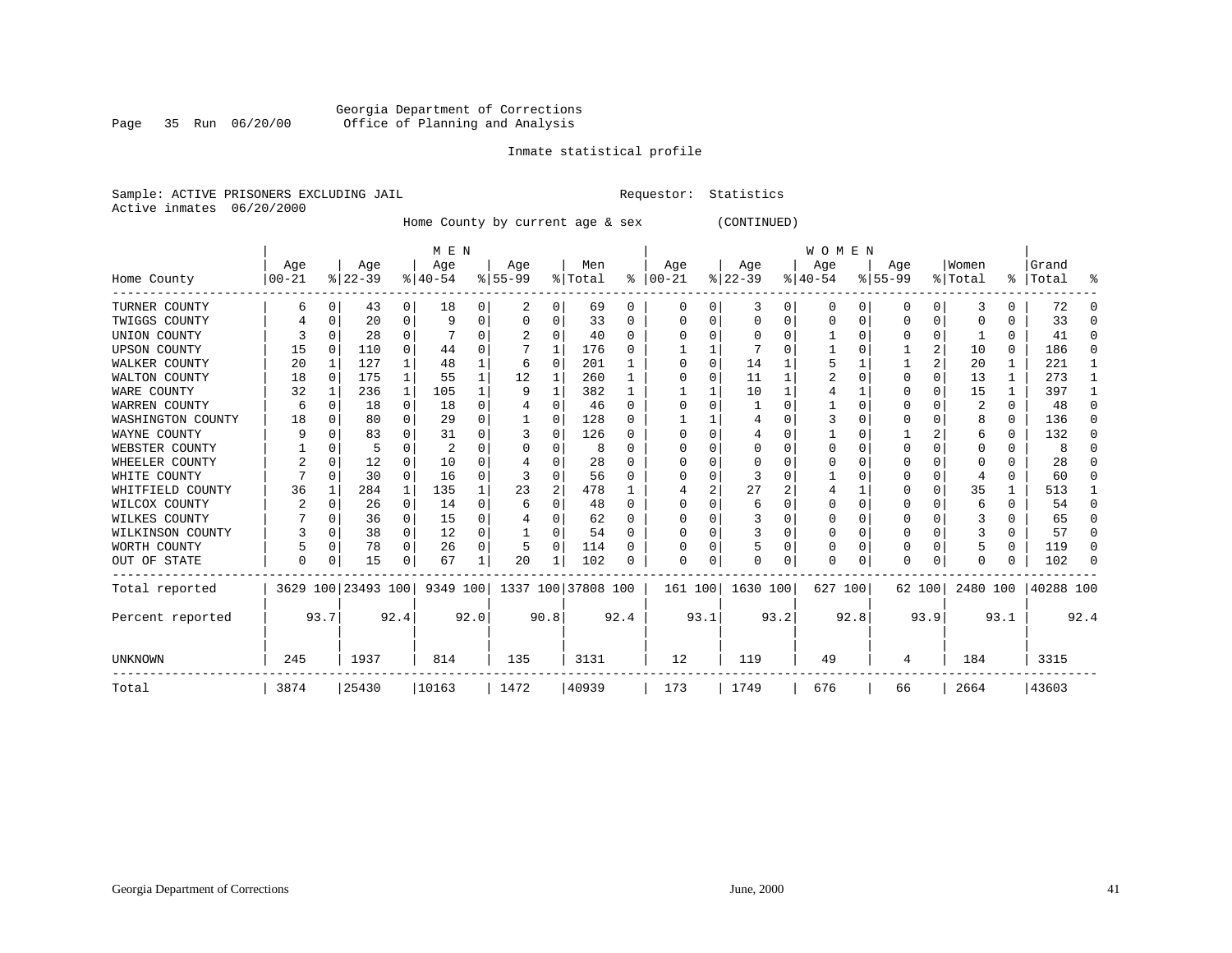Georgia Department of Corrections Office of Planning and Analysis

Inmate statistical profile

Sample: ACTIVE PRISONERS EXCLUDING JAIL **Requestor:** Statistics

Active inmates 06/20/2000

Prison Sentence In Years by current age & sex

|                                    |                   |             |                 |             | M E N           |                |                  |                |                                                 |              |                      |              |                  |                | W O M E N       |             |                    |             |                  |              |                    |                |
|------------------------------------|-------------------|-------------|-----------------|-------------|-----------------|----------------|------------------|----------------|-------------------------------------------------|--------------|----------------------|--------------|------------------|----------------|-----------------|-------------|--------------------|-------------|------------------|--------------|--------------------|----------------|
| Sentence In Years                  | Age<br>$ 00 - 21$ |             | Age<br>$ 22-39$ |             | Age<br>$ 40-54$ |                | Age<br>$8 55-99$ |                | Men<br>% Total                                  |              | Age<br>$8   00 - 21$ |              | Age<br>$8 22-39$ |                | Age<br>$ 40-54$ |             | Age<br>$8155 - 99$ |             | Women<br>% Total |              | Grand<br>%   Total | ႜ              |
| -------<br>$0 - 1$                 | 40                |             | 234             | 1           | 59              | 1              | 4                | 0              | 337                                             | 1            | 2                    | 1            | 26               | 2              | 12              |             | $\Omega$           | $\Omega$    | 40               | 2            | 377                | 1              |
| $1.1 - 2$                          | 132               | 4           | 551             | 2           | 153             | 2              | 17               | $\mathbf{1}$   | 853                                             | 2            | 8                    | 5            | 76               | $\overline{4}$ | 26              | 4           | 0                  | $\mathbf 0$ | 110              | 4            | 963                | $\overline{2}$ |
| $2.1 - 3$                          | 308               | 8           | 1135            | 5           | 376             | $\overline{4}$ | 34               | 2              | 1853                                            | 5            | 19                   | 11           | 129              | 8              | 41              | 6           | 1                  | 2           | 190              | 7            | 2043               | 5              |
| $3.1 - 4$                          | 341               | 9           | 1229            | 5           | 483             | 5              | 51               | 4              | 2104                                            | 5            | 18                   | 11           | 167              | 10             | 58              | 9           | 2                  | 3           | 245              | 9            | 2349               | 5              |
| $4.1 - 5$                          | 216               | 6           | 915             | 4           | 307             | 3              | 32               | 2              | 1470                                            | 4            | 14                   | 8            | 111              | 7              | 40              | 6           | 3                  | 5           | 168              | 6            | 1638               | $\overline{4}$ |
| $5.1 - 6$                          | 616               | 16          | 2828            | 11          | 1001            | 10             | 118              | 8              | 4563                                            | 11           | 31                   | 19           | 316              | 19             | 106             | 16          | 9                  | 14          | 462              | 18           | 5025               | 12             |
| $6.1 - 7$                          | 181               | 5           | 833             | 3           | 283             | 3              | 22               | 2              | 1319                                            | 3            | 11                   | 7            | 85               | 5              | 25              | 4           | 1                  | 2           | 122              | 5            | 1441               | 3              |
| $7.1 - 8$                          | 130               | 3           | 921             | 4           | 299             | 3              | 44               | 3              | 1394                                            | 3            | 6                    | 4            | 66               | $\overline{4}$ | 29              | 4           | 0                  | $\mathbf 0$ | 101              | 4            | 1495               | 3              |
| $8.1 - 9$                          | 129               | 3           | 997             | 4           | 306             | 3              | 41               | 3              | 1473                                            | 4            | 9                    | 5            | 58               | 3              | 26              | 4           | 2                  | 3           | 95               | 4            | 1568               | 4              |
| $9.1 - 10$                         | 19                | 1           | 333             | 1           | 102             | $\mathbf{1}$   | 9                | 1              | 463                                             | $\mathbf{1}$ | $\mathbf 0$          | $\Omega$     | 23               | $\mathbf{1}$   | 9               | 1           | $\mathbf 1$        | 2           | 33               | $\mathbf{1}$ | 496                | $\mathbf{1}$   |
| $10.1 - 12$                        | 875               | 23          | 4084            | 16          | 1213            | 12             | 192              | 13             | 6364                                            | 16           | 26                   | 16           | 236              | 14             | 73              | 11          | 5                  | 8           | 340              | 13           | 6704               | 16             |
| $12.1 - 15$                        | 158               | 4           | 1675            | 7           | 525             | 5              | 74               | 5              | 2432                                            | 6            | 4                    | 2            | 77               | 5              | 36              | 5           | 3                  | 5           | 120              | 5            | 2552               | 6              |
| $15.1 - 20$                        | 219               | 6           | 2708            | 11          | 1022            | 10             | 141              | 10             | 4090                                            | 10           | 2                    | $\mathbf{1}$ | 99               | 6              | 52              | 8           | 6                  | 9           | 159              | 6            | 4249               | 10             |
| 20.1-OVER                          | 203               | 5           | 3477            | 14          | 1772            | 18             | 267              | 18             | 5719                                            | 14           | 7                    | 4            | 104              | 6              | 53              | 8           | 6                  | 9           | 170              | 7            | 5889               | 14             |
| LIFE                               | 198               | 5           | 3027            | 12          | 2021            | 20             | 392              | 27             | 5638                                            | 14           | 10                   | 6            | 129              | 8              | 74              | 11          | 26                 | 40          | 239              | 9            | 5877               | 14             |
| <b>DEATH</b>                       | 3                 | $\mathbf 0$ | 65              | 0           | 48              | 0              | 9                | 1              | 125                                             | 0            | 0                    | 0            | 1                | $\Omega$       | 0               | $\mathbf 0$ | 0                  | 0           | 1                | 0            | 126                | $\mathbf 0$    |
| LIFE W/O PAROLE                    | 3                 | $\Omega$    | 115             | $\mathbf 0$ | 62              | $\mathbf{1}$   | 10               | $\mathbf{1}$   | 190                                             | $\Omega$     | $\Omega$             | $\Omega$     | 2                | $\Omega$       | 0               | $\Omega$    | $\Omega$           | $\Omega$    | 2                | $\Omega$     | 192                | $\Omega$       |
| YOUTHFUL OFFENDERS                 | 0                 | 0           | $\overline{2}$  | 0           | 0               | 0              | 0                | $\overline{0}$ | $\overline{c}$                                  | 0            | 0                    | 0            | 0                | 0              | 0               | 0           | $\mathbf 0$        | 0           | 0                | 0            | 2                  | 0              |
| Total reported                     |                   |             |                 |             |                 |                |                  |                | 3771 100 25129 100 10032 100 1457 100 40389 100 |              | 167 100              |              | 1705 100         |                | 660 100         |             |                    | 65 100      | 2597 100         |              | 42986 100          |                |
| Percent reported                   |                   | 97.3        |                 | 98.8        |                 | 98.7           |                  | 99.0           |                                                 | 98.7         |                      | 96.5         |                  | 97.5           |                 | 97.6        |                    | 98.5        |                  | 97.5         |                    | 98.6           |
| NOT REPORTED                       | 103               |             | 301             |             | 131             |                | 15               |                | 550                                             |              | 6                    |              | 44               |                | 16              |             | 1                  |             | 67               |              | 617                |                |
| Total                              | 3874              |             | 25430           |             | 10163           |                | 1472             |                | 40939                                           |              | 173                  |              | 1749             |                | 676             |             | 66                 |             | 2664             |              | 43603              |                |
|                                    |                   |             |                 |             |                 |                |                  |                |                                                 |              |                      |              |                  |                |                 |             |                    |             |                  |              |                    |                |
| AVG EXCLUDING<br>LIFE, DEATH, YO   | 7.94              |             | 11.25           |             | 12.68           |                | 14.15            |                | 11.32                                           |              | 6.42                 |              | 7.70             |                | 8.54            |             | 10.53              |             | 7.87             |              | 11.10              |                |
| AVG INCLUDING<br>LIFE=21, YO=3 YRS | 8.62              |             | 12.39           |             | 14.30           |                | 15.93            |                | 12.64                                           |              | 7.30                 |              | 8.70             |                | 9.94            |             | 14.72              |             | 9.07             |              | 12.42              |                |
|                                    |                   |             |                 |             |                 |                |                  |                |                                                 |              |                      |              |                  |                |                 |             |                    |             |                  |              |                    |                |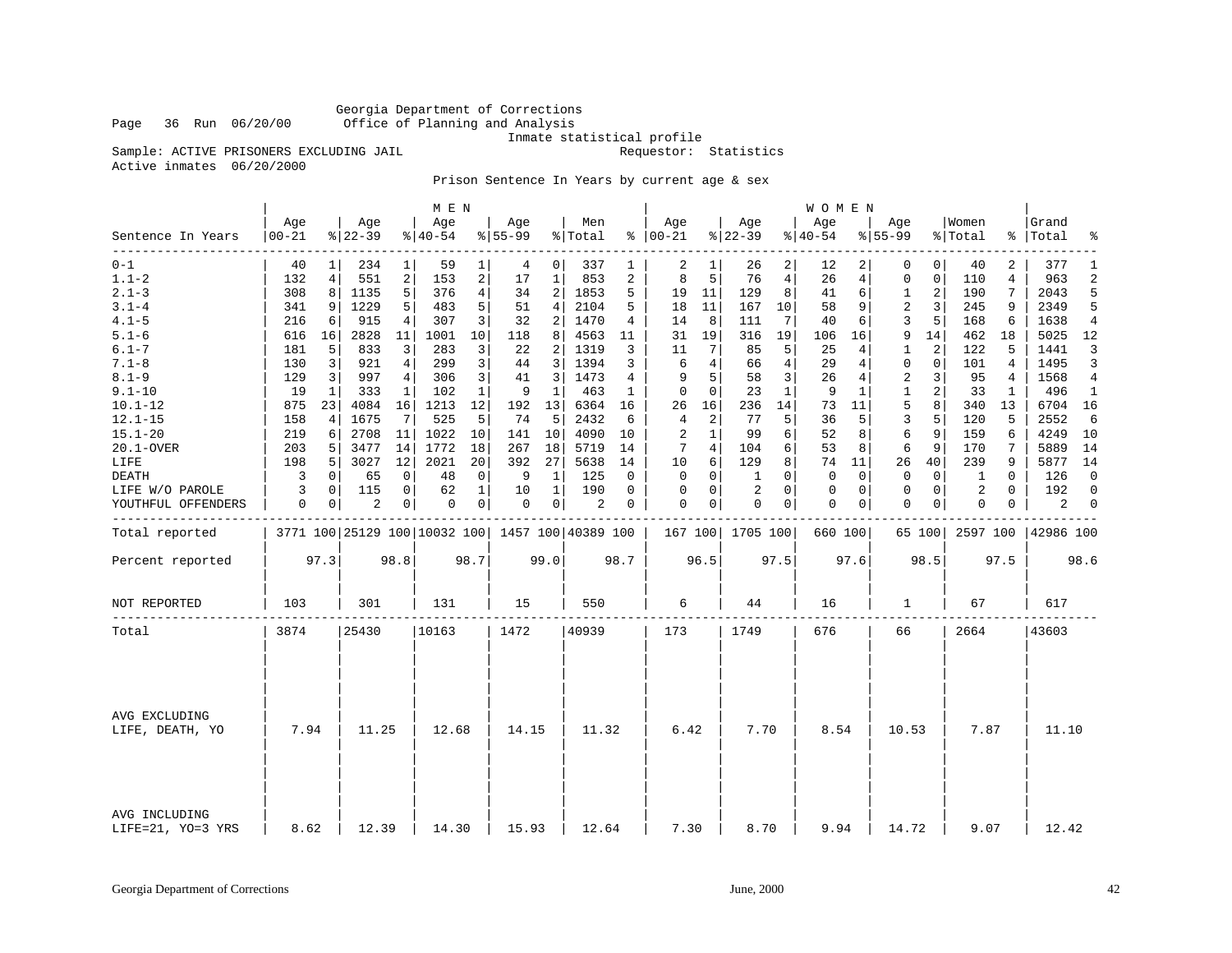#### Georgia Department of Corrections<br>Page 37 Run 06/20/00 office of Planning and Analysis Page 37 Run 06/20/00 Office of Planning and Analysis

#### Inmate statistical profile

Sample: ACTIVE PRISONERS EXCLUDING JAIL **Requestor:** Statistics Active inmates 06/20/2000

Probation To Follow Prison by current age & sex

| Prob After Prison                   | Age<br>$ 00-21 $ | Age<br>$8122 - 39$           |            | M E N<br>Age<br>$8140 - 54$ |          | Age<br>$8155 - 99$ | Men<br>% Total       | ွေ       | Aqe<br>$00 - 21$ |          | Aqe<br>$ 22 - 39 $ |          | W O M E N<br>Aqe<br>$8 40-54$ |          | Age<br>$8155 - 99$ |          | Women<br>% Total |       | Grand<br>%   Total %  |       |
|-------------------------------------|------------------|------------------------------|------------|-----------------------------|----------|--------------------|----------------------|----------|------------------|----------|--------------------|----------|-------------------------------|----------|--------------------|----------|------------------|-------|-----------------------|-------|
| PROBATION TO FOLLOW<br>NO PROBATION | 1583<br>2291     | 7056<br>41  <br>59 18374     | 28<br>72 l | 2591<br>7572                | 25<br>75 | 410<br>1062        | 28 11640<br>72 29299 | 28<br>72 | 75<br>98         | 43<br>57 | 533<br>1216        | 30<br>70 | 214<br>462                    | 32<br>68 | 18<br>48           | 27<br>73 | 840<br>1824      | 68    | 32 12480 29<br> 31123 | 71    |
| Total reported                      |                  | 3874 100 25430 100 10163 100 |            |                             |          |                    | 1472 100 40939 100   |          | 173 100          |          | 1749 100           |          | 676 100                       |          |                    | 66 100   | 2664 100         |       | 43603 100             |       |
| Percent reported                    |                  | 100.0                        | 100.0      |                             | 100.0    | 100.0              |                      | 100.0    |                  | 100.0    |                    | 100.0    |                               | 100.0    |                    | 100.0    |                  | 100.0 |                       | 100.0 |
| NOT REPORTED                        | $\mathbf 0$      | 0                            |            | $\mathbf 0$                 |          | $\mathbf 0$        | 0                    |          | $\mathbf 0$      |          | $\mathbf{0}$       |          | $\mathbf 0$                   |          | $\Omega$           |          | 0                |       | $\mathbf 0$           |       |
| Total                               | 3874             | 25430                        |            | 10163                       |          | 1472               | 40939                |          | 173              |          | 1749               |          | 676                           |          | 66                 |          | 2664             |       | 43603                 |       |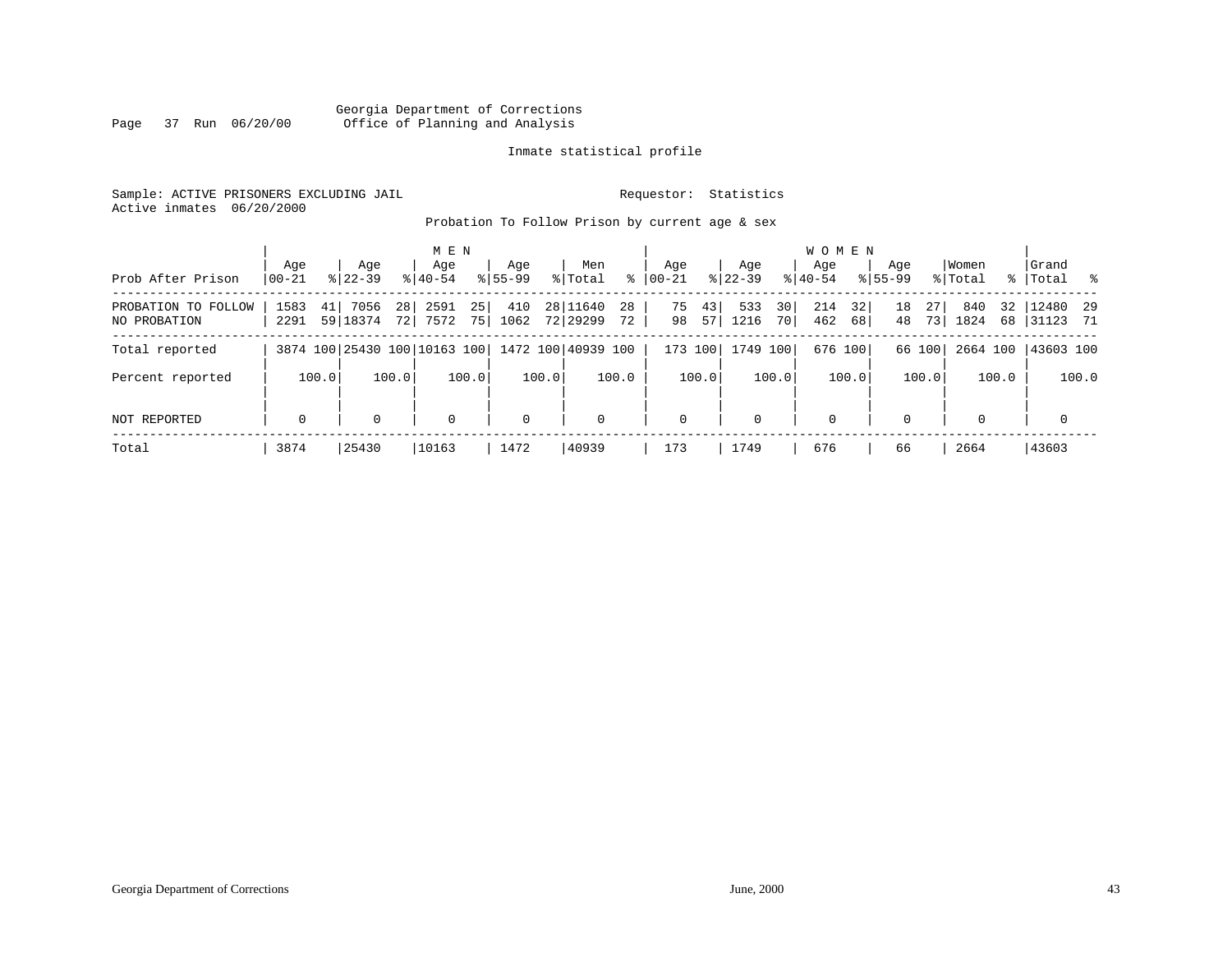#### Georgia Department of Corrections Page 38 Run 06/20/00 Office of Planning and Analysis

#### Inmate statistical profile

Sample: ACTIVE PRISONERS EXCLUDING JAIL **Requestor:** Statistics Active inmates 06/20/2000

Admission Type by current age & sex

|                        |           |              |                              |          | M E N          |          |           |                |                    |          |            |          |          |      | <b>WOMEN</b> |          |             |          |                |          |           |                |
|------------------------|-----------|--------------|------------------------------|----------|----------------|----------|-----------|----------------|--------------------|----------|------------|----------|----------|------|--------------|----------|-------------|----------|----------------|----------|-----------|----------------|
|                        | Age       |              | Age                          |          | Age            |          | Age       |                | Men                |          | Age        |          | Age      |      | Age          |          | Age         |          | Women          |          | Grand     |                |
| Admission Type         | $00 - 21$ |              | $8 22-39$                    |          | $8 40-54$      |          | $8 55-99$ |                | % Total            |          | $% 100-21$ |          | $ 22-39$ |      | $8 40-54$    |          | $8155 - 99$ |          | % Total        |          | %   Total | ু              |
| COMMITTED FROM COURT   | 3109      |              | 82 15975                     | 64       | 6565           | 65       | 1090      |                | 75 26739           | 66       | 136        | 81       | 1071     | 63   | 425          | 64       | 55          | 85       | 1687           | 65       | 28426     | 66             |
| RETURN APPEAL/BOND     | $\Omega$  | $\Omega$     | 5                            | $\Omega$ | 3              | 0        | 0         | 0              | 8                  | 0        |            | 1        | 0        | 0    | O            | 0        | 0           | 0        |                | 0        | a         | $\Omega$       |
| PAROLE REV/NEW SENT    | 146       | 4            | 4418                         | 18       | 1745           | 17       | 165       | 11             | 6474               | 16       |            |          | 197      | 12   | 103          | 16       | 4           | 6        | 305            | 12       | 6779      | 16             |
| PAR REV/NO NEW SENT    | 34        | 1            | 789                          | 3        | 349            | 3        | 35        | $\overline{2}$ | 1207               | 3        |            |          | 68       | 4    | 23           | 3        |             | 3        | 94             | 4        | 1301      | 3              |
| PROB VIOL/TOTAL REV    | O         | $\Omega$     | 0                            | $\Omega$ | -1             | $\Omega$ | $\Omega$  | $\Omega$       | -1                 | $\Omega$ | O          | $\Omega$ | $\Omega$ | 0    | $\Omega$     | $\Omega$ | 0           | $\Omega$ | $\Omega$       | 0        |           | $\Omega$       |
| PROB VIOL/PARTIAL      | 196       | 5            | 1050                         | 4        | 340            | 3        | 42        | 3              | 1628               | 4        | 11         | 7        | 140      | 8    | 45           | 7        | 2           | 3        | 198            | 8        | 1826      | $\overline{4}$ |
| FM OTHER CUST<br>ADMIT | $\Omega$  | <sup>0</sup> | 14                           | $\Omega$ | 6              | O        | 4         | $\Omega$       | 24                 | O        | $\Omega$   | $\Omega$ | $\Omega$ | U    | $\Omega$     | $\Omega$ | 0           | $\Omega$ | 0              | $\Omega$ | 24        | ∩              |
| SHOCK INCARCERATION    | 0         | $\Omega$     | 0                            | $\Omega$ | $\Omega$       | $\Omega$ | 0         | $\Omega$       |                    | $\Omega$ | $\Omega$   | $\Omega$ | 0        | O    |              | O        | 0           | $\Omega$ | $\Omega$       | $\Omega$ |           |                |
| PROB REV/REMAINDER     | 266       | 7            | 2414                         | 10       | 791            | 8        | 87        | 6              | 3558               | 9        | 17         | 10       | 226      | 13   | 62           | 9        | 2           | 3        | 307            | 12       | 3865      |                |
| NEW SENT/PAR REV PND   | O         | $\Omega$     | 53                           | $\Omega$ | 20             | $\Omega$ | 2         | $\Omega$       | 75                 | $\Omega$ | $\Omega$   | $\Omega$ |          | O    | 3            | $\Omega$ | 0           | $\Omega$ | $\overline{4}$ | $\Omega$ | 79        |                |
| LIFE W/O PAROLE        |           | $\Omega$     | 76                           | $\Omega$ | 35             | $\Omega$ |           | $\Omega$       | 121                | U        | O          | $\Omega$ | 0        | U    | n            | U        | 0           | 0        | $\Omega$       | 0        | 121       |                |
| PAROLE REV BOOT CAMP   |           | 0            | 14                           | $\Omega$ | $\overline{2}$ | U        | $\Omega$  | U              | 16                 | U        | O          |          | O        | U    |              | U        | U           | 0        | $\Omega$       | 0        | 16        |                |
| PAR REV/RSN UNKNOWN    |           | $\Omega$     | 27                           | $\Omega$ | 56             |          | 20        | 1              | 103                | U        |            |          | O        | U    |              | U        | U           | 0        | $\Omega$       | 0        | 103       | n              |
| PROBATION/PAROLE REV   |           | $\Omega$     | U                            | U        | $\Omega$       | U        | O         | O              | $\Omega$           | ∩        |            |          | O        | U    |              | O        | U           | 0        | $\Omega$       | $\Omega$ |           |                |
| PB PAROLE RESCINDED    |           | $\Omega$     | б                            | U        |                |          | O         | U              |                    |          |            |          | O        | U    |              | $\Omega$ | U           | 0        | $\cap$         | 0        |           |                |
| PROB REVOCATION/SC     |           | 0            | 6                            | $\Omega$ |                |          | U         | 0              | 15                 | O        |            |          |          |      |              | O        | U           | 0        | 4              | 0        | 19        | ∩              |
| PAR REV/REVOC CENTER   |           | 0            | 243                          | 1        | 106            |          | 4         | 0              | 354                |          | ∩          | $\Omega$ | O        | U    |              | $\Omega$ | U           | 0        | O              | 0        | 354       |                |
| INFORMATION ONLY       |           | $\Omega$     | U                            | $\Omega$ | $\Omega$       | O        | U         | U              | $\Omega$           | U        | O          | $\Omega$ |          | U    |              | $\Omega$ | U           | 0        | $\Omega$       | 0        |           | ∩              |
| INCOMPLETE SENT PKG    |           | 0            | U                            | $\Omega$ | ∩              |          |           | 0              | $\Omega$           | U        |            | O        |          | U    |              | $\Omega$ |             | 0        | C              | $\Omega$ |           |                |
| HANCOCK REVOC CENTER   |           | $\Omega$     | 6                            | $\Omega$ | $\Omega$       | O        | 0         | $\Omega$       | 6                  | O        |            | O        |          | 0    |              | $\Omega$ | 0           | 0        | O              | 0        | 6         | $\cap$         |
| WHITWORTH DETENTION    |           | $\Omega$     | 38                           | $\Omega$ | 11             | 0        |           | $\Omega$       | 52                 | 0        |            | $\Omega$ | 0        | 0    |              | $\Omega$ | 0           | 0        | O              | 0        | 52        | ∩              |
| DCYS AT RISK           | 11        | 0            |                              | $\Omega$ | $\Omega$       | $\Omega$ |           | $\Omega$       | 12                 | 0        |            | $\Omega$ | 0        | U    |              | 0        | 0           | 0        | 0              | 0        | 12        | ∩              |
| OTHER                  | 0         | 0            | U                            | U        | ∩              | 0        | U         | 0              | $\Omega$           | U        | $\Omega$   | $\Omega$ | O        | 0    | ∩            | U        | U           | 0        | $\Omega$       | U        |           |                |
| Total reported         |           |              | 3772 100 25135 100 10036 100 |          |                |          |           |                | 1457 100 40400 100 |          | 168 100    |          | 1706 100 |      | 661 100      |          |             | 65 100   | 2600 100       |          | 43000 100 |                |
| Percent reported       |           | 97.4         |                              | 98.8     |                | 98.8     |           | 99.0           |                    | 98.7     |            | 97.1     |          | 97.5 |              | 97.8     |             | 98.5     |                | 97.6     |           | 98.6           |
| UNKNOWN                | 102       |              | 295                          |          | 127            |          | 15        |                | 539                |          | 5          |          | 43       |      | 15           |          | 1           |          | 64             |          | 603       |                |
| Total                  | 3874      |              | 25430                        |          | 10163          |          | 1472      |                | 40939              |          | 173        |          | 1749     |      | 676          |          | 66          |          | 2664           |          | 43603     |                |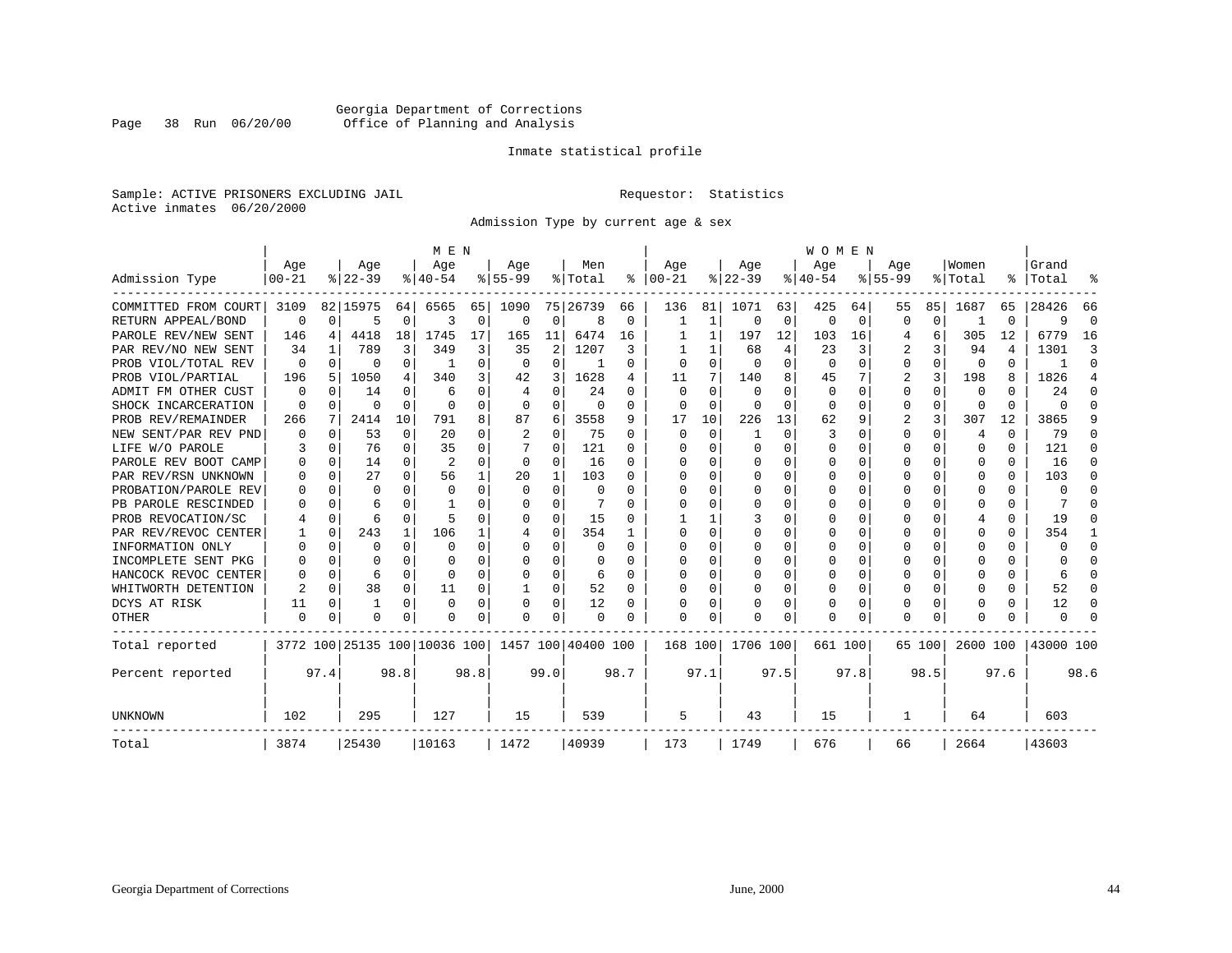#### Georgia Department of Corrections Page 39 Run 06/20/00 Office of Planning and Analysis

### Inmate statistical profile

| Sample: ACTIVE PRISONERS EXCLUDING JAIL<br>Active inmates | 06/20/2000 |                              |             |             |                                   |   | Requestor:  |                  | Statistics  |                |                |           |             |                |          |                |           |   |
|-----------------------------------------------------------|------------|------------------------------|-------------|-------------|-----------------------------------|---|-------------|------------------|-------------|----------------|----------------|-----------|-------------|----------------|----------|----------------|-----------|---|
|                                                           |            |                              |             |             | Release Type by current age & sex |   |             |                  |             |                |                |           |             |                |          |                |           |   |
|                                                           |            |                              | M E N       |             |                                   |   |             |                  |             |                |                | W O M E N |             |                |          |                |           |   |
|                                                           | Age        | Age                          | Aqe         | Aqe         | Men                               |   | Aqe         |                  | Aqe         |                | Aqe            |           | Aqe         |                | Women    |                | Grand     |   |
| Release Type                                              | 00-21      | $8122 - 39$                  | $8140 - 54$ | $8155 - 99$ | % Total                           | ፠ | $ 00-21$    |                  | $8$   22-39 | $ 40-54 $      |                |           | $8155 - 99$ |                | % Total  | $\approx$      | Total     | ွ |
| PAROLE                                                    | 102        | 295<br>3 I                   | 127         | 15          | 539                               |   | 5           |                  | 43          | 2              | 15             |           |             | $\overline{2}$ | 64       | $\overline{a}$ | 603       |   |
| SENTENCE EXPIRED                                          |            | $\Omega$<br>$\Omega$         | 0           | $\Omega$    | $\Omega$                          |   | $\mathbf 0$ | $\Omega$         | $\mathbf 0$ | $\overline{0}$ | $\overline{0}$ | $\circ$   | $\mathbf 0$ | $\overline{0}$ | $\Omega$ |                |           |   |
| Active                                                    |            | 3874 100 25430 100 10162 100 |             |             | 1472 100 40938 100                |   |             | 173 100 1749 100 |             |                | 676 100        |           |             | 66 100         | 2664 100 |                | 43602 100 |   |
| Total                                                     | 3874       | 25430                        | 10163       | 1472        | 40939                             |   | 173         |                  | 1749        |                | 676            |           | 66          |                | 2664     |                | 43603     |   |

 $1\,$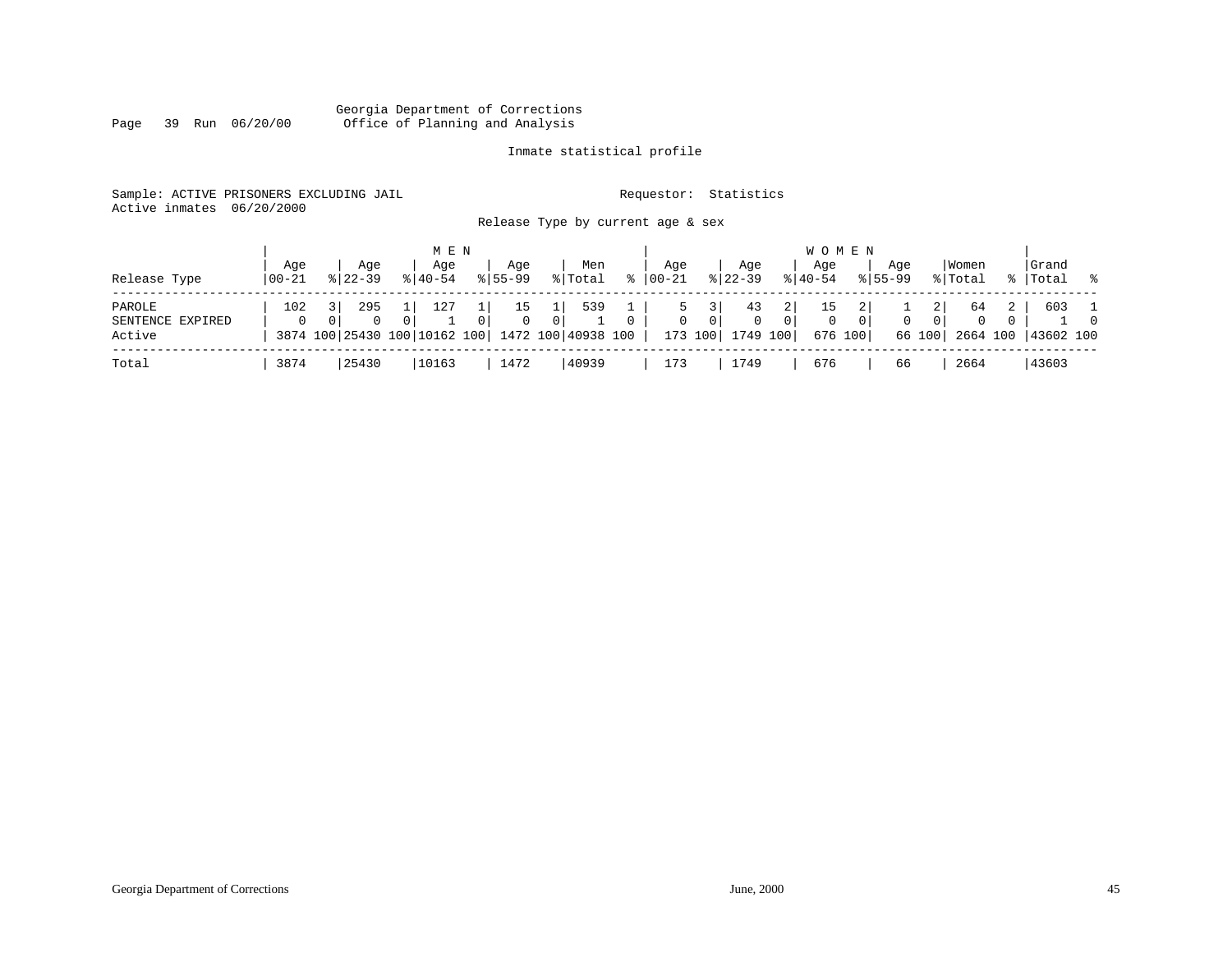#### Georgia Department of Corrections<br>Page 40 Run 06/20/00 Office of Planning and Analysis Page 40 Run 06/20/00 Office of Planning and Analysis

#### Inmate statistical profile

Sample: ACTIVE PRISONERS EXCLUDING JAIL **Requestor:** Statistics Active inmates 06/20/2000

Inst By Group by current age & sex

|                      |          |              |           |                | M E N                        |                |           |          |                    |       |             |          |           |       | <b>WOMEN</b> |          |             |        |          |          |           |          |
|----------------------|----------|--------------|-----------|----------------|------------------------------|----------------|-----------|----------|--------------------|-------|-------------|----------|-----------|-------|--------------|----------|-------------|--------|----------|----------|-----------|----------|
|                      | Age      |              | Age       |                | Age                          |                | Age       |          | Men                |       | Age         |          | Age       |       | Aqe          |          | Age         |        | Women    |          | Grand     |          |
| Inst By Group        | $ 00-21$ |              | $ 22-39 $ |                | $8 40-54$                    |                | $ 55-99 $ |          | % Total            | ႜ     | $00 - 21$   |          | $ 22-39 $ |       | $ 40-54 $    |          | $8155 - 99$ |        | % Total  | %        | Total     |          |
| County jails         | 0        |              | $\Omega$  | 0              | $\Omega$                     | 0              |           |          |                    |       | 0           |          |           | 0     | $\Omega$     |          | $\Omega$    |        |          |          |           |          |
| Transitional centers | 14       | $\Omega$     | 464       | $\overline{2}$ | 233                          | $\overline{a}$ | 15        |          | 726                |       | 5           | 3        | 136       | 8     | 48           |          | 3           | 5      | 192      |          | 918       |          |
| County camps         | 451      | 12           | 2724      | 11             | 606                          | б.             | 24        |          | 3805               |       | $\Omega$    |          |           |       | $\mathbf 0$  |          | 0           |        | $\Omega$ | 0        | 3805      | 9        |
| Inmate boot camps    | 229      |              | 609       |                | $\Omega$                     |                | $\Omega$  | $\Omega$ | 838                |       | $\Omega$    |          | $\Omega$  |       | 0            | $\Omega$ | $\Omega$    |        | $\Omega$ |          | 838       | 2        |
| State prisons        | 2869     |              | 74 19496  |                | 8458                         | 83             | 1349      | 92       | 32172              | 79    | 168         | 97       | 1613      | 92    | 628          | 93       | 63          | 95     | 2472     | 93       | 34644     | 79       |
| Private prisons      | 311      | $\mathsf{R}$ | 2130      | 8              | 864                          | 9              | 84        | 6        | 3389               | 8     | 0           | $\Omega$ | $\Omega$  | 0     | 0            |          | 0           |        | $\Omega$ | $\Omega$ | 3389      | 8        |
| Other                | $\Omega$ | $\Omega$     | 7         | 0              |                              | 0              | $\Omega$  | $\Omega$ | 8                  |       | $\mathbf 0$ | $\Omega$ | 0         | 0     | $\mathbf 0$  | $\Omega$ | $\mathbf 0$ |        | $\Omega$ | 0        | 8         | $\Omega$ |
| Total reported       |          |              |           |                | 3874 100 25430 100 10162 100 |                |           |          | 1472 100 40938 100 |       | 173         | 100      | 1749 100  |       |              | 676 100  |             | 66 100 | 2664 100 |          | 43602 100 |          |
| Percent reported     |          | 100.0        |           | 100.0          |                              | 100.0          |           | 100.0    |                    | 100.0 |             | 100.0    |           | 100.0 |              | 100.0    |             | 100.0  |          | 100.0    |           | 100.0    |
| Not reported         | 0        |              | $\Omega$  |                |                              |                | $\Omega$  |          |                    |       | $\Omega$    |          | $\Omega$  |       | $\mathbf 0$  |          | $\Omega$    |        | $\Omega$ |          |           |          |
| Total                | 3874     |              | 25430     |                | 10163                        |                | 1472      |          | 40939              |       | 173         |          | 1749      |       | 676          |          | 66          |        | 2664     |          | 43603     |          |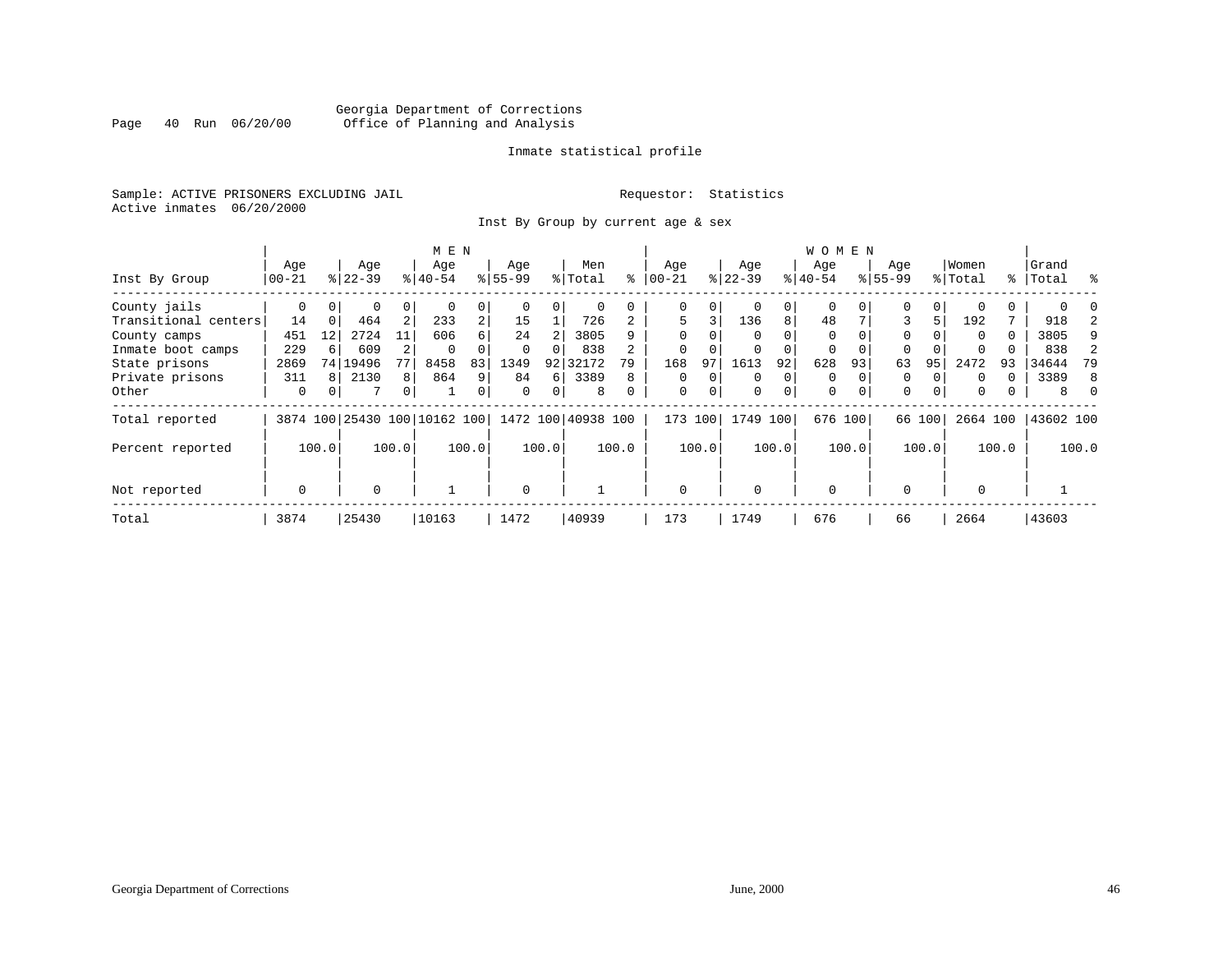#### Georgia Department of Corrections<br>Page 41 Run 06/20/00 Office of Planning and Analysis Page 41 Run 06/20/00 Office of Planning and Analysis

#### Inmate statistical profile

Sample: ACTIVE PRISONERS EXCLUDING JAIL **Requestor:** Statistics Active inmates 06/20/2000

Institution by current age & sex

| Age<br>Age<br>Age<br>Institution<br>$00 - 21$<br>$8 22-39$<br>$8 40-54$<br>Albany Trans Ctr<br>6<br>$\overline{0}$<br>100<br>0<br>42<br>158<br>$\mathbf{1}$<br>80<br>Atlanta Trans Ctr(M)<br>$\mathbf 0$<br>4<br>90<br>$\Omega$<br>37<br>Macon Trans Ctr<br>$\Omega$<br>0<br>$\Omega$<br>$\Omega$<br>Metro Trans Ctr (W)<br>0<br>$\mathbf{1}$<br>U<br>115<br>Savannah Trans Ctr<br>$\Omega$<br>0<br>74<br>4<br>$\Omega$<br>$\Omega$<br>Savannah Womens TC<br>$\Omega$<br>$\Omega$<br>$\Omega$<br>$\mathbf 0$<br>7<br>Central State Hosp<br>0<br>1<br>Bulloch County<br>$\Omega$<br>92<br>$\Omega$<br>23<br>16<br>Carroll County<br>134<br>$\mathbf{1}$<br>33<br>30<br>1<br>78<br>9<br>Clarke County<br>6<br>$\mathbf 0$<br>$\Omega$<br>126<br>$\Omega$<br>30<br>Colquitt County<br>30<br>1<br>128<br>$\mathbf{1}$<br>37<br>Coweta County<br>13<br>$\mathbf 0$<br>68<br>$\mathbf 0$<br>20<br>Decatur County<br>14<br>$\mathbf 0$<br>37<br>$\Omega$<br>Effingham County<br>8<br>$\mathbf 0$<br>10 | Men<br>Aqe<br>$8155 - 99$<br>% Total<br>နွ                   | Aqe<br>Aqe<br>Women<br>Grand<br>Age<br>Aqe<br>$ 22-39$<br>$8155 - 99$<br>$ 00-21$<br>$ 40-54$<br>% Total<br>%   Total                                   |
|-------------------------------------------------------------------------------------------------------------------------------------------------------------------------------------------------------------------------------------------------------------------------------------------------------------------------------------------------------------------------------------------------------------------------------------------------------------------------------------------------------------------------------------------------------------------------------------------------------------------------------------------------------------------------------------------------------------------------------------------------------------------------------------------------------------------------------------------------------------------------------------------------------------------------------------------------------------------------------------------------|--------------------------------------------------------------|---------------------------------------------------------------------------------------------------------------------------------------------------------|
|                                                                                                                                                                                                                                                                                                                                                                                                                                                                                                                                                                                                                                                                                                                                                                                                                                                                                                                                                                                                 |                                                              |                                                                                                                                                         |
|                                                                                                                                                                                                                                                                                                                                                                                                                                                                                                                                                                                                                                                                                                                                                                                                                                                                                                                                                                                                 |                                                              |                                                                                                                                                         |
|                                                                                                                                                                                                                                                                                                                                                                                                                                                                                                                                                                                                                                                                                                                                                                                                                                                                                                                                                                                                 | 0<br>0<br>150<br>0<br>2                                      | $\mathbf{0}$<br>0<br>0<br>150<br>$\Omega$<br>$\Omega$<br>0<br>0<br>0<br>0<br>0<br>0                                                                     |
|                                                                                                                                                                                                                                                                                                                                                                                                                                                                                                                                                                                                                                                                                                                                                                                                                                                                                                                                                                                                 | $\mathbf{1}$<br>7<br>$\mathbf 0$<br>249<br>$\mathbf{1}$      | $\Omega$<br>249<br>$\Omega$<br>$\Omega$<br>$\mathbf 0$<br>$\mathbf 0$<br>$\Omega$<br>$\mathbf 0$<br>$\Omega$<br>$\mathbf 0$<br>$\Omega$<br>$\mathbf{1}$ |
|                                                                                                                                                                                                                                                                                                                                                                                                                                                                                                                                                                                                                                                                                                                                                                                                                                                                                                                                                                                                 | $\mathbf 0$<br>129<br>0<br>2<br>0                            | $\mathbf 0$<br>$\Omega$<br>129<br>$\Omega$<br>$\Omega$<br>$\mathbf{0}$<br>$\Omega$<br>$\Omega$<br>$\mathbf 0$<br>0<br>$\mathbf 0$<br>$\Omega$           |
|                                                                                                                                                                                                                                                                                                                                                                                                                                                                                                                                                                                                                                                                                                                                                                                                                                                                                                                                                                                                 | $\mathbf 0$<br>$\mathbf 0$<br>$\Omega$<br>-1<br>O            | 5<br>$\overline{a}$<br>3<br>5<br>123<br>124<br>$\Omega$<br>3<br>89<br>28<br>4<br>5                                                                      |
|                                                                                                                                                                                                                                                                                                                                                                                                                                                                                                                                                                                                                                                                                                                                                                                                                                                                                                                                                                                                 | $\Omega$<br>1<br>197<br>$\Omega$<br>4                        | $\Omega$<br>$\Omega$<br>$\Omega$<br>$\Omega$<br>197<br>$\Omega$<br>$\Omega$<br>$\Omega$<br>$\Omega$<br>$\Omega$<br>$\Omega$<br>$\Omega$                 |
|                                                                                                                                                                                                                                                                                                                                                                                                                                                                                                                                                                                                                                                                                                                                                                                                                                                                                                                                                                                                 | $\Omega$<br>$\Omega$<br>$\Omega$<br>$\Omega$<br>0            | 3<br>$\mathbf{1}$<br>47<br>3<br>$\mathbf 0$<br>$\Omega$<br>69<br>3<br>69<br>$\overline{2}$<br>20<br>$\Omega$                                            |
|                                                                                                                                                                                                                                                                                                                                                                                                                                                                                                                                                                                                                                                                                                                                                                                                                                                                                                                                                                                                 | 0<br>0<br>8<br>0<br>0                                        | $\Omega$<br>$\mathbf 0$<br>$\mathbf 0$<br>$\Omega$<br>$\Omega$<br>$\cap$<br>$\Omega$<br>$\mathbf 0$<br>$\Omega$<br>$\mathbf 0$<br>8<br>$\Omega$         |
|                                                                                                                                                                                                                                                                                                                                                                                                                                                                                                                                                                                                                                                                                                                                                                                                                                                                                                                                                                                                 | $\mathbf 0$<br>$\Omega$<br>$\Omega$<br>131<br>$\Omega$       | 0<br>$\Omega$<br>$\Omega$<br>$\Omega$<br>131<br>0<br>$\Omega$<br>$\Omega$<br>$\Omega$<br>$\Omega$<br>$\Omega$                                           |
|                                                                                                                                                                                                                                                                                                                                                                                                                                                                                                                                                                                                                                                                                                                                                                                                                                                                                                                                                                                                 | $\Omega$<br>200<br>$\Omega$<br>3<br>$\Omega$                 | $\Omega$<br>200<br>$\cap$<br>0<br>$\Omega$<br>0<br>$\Omega$<br>$\Omega$<br>$\Omega$<br>$\Omega$<br>$\Omega$<br>$\Omega$                                 |
|                                                                                                                                                                                                                                                                                                                                                                                                                                                                                                                                                                                                                                                                                                                                                                                                                                                                                                                                                                                                 | $\mathbf 0$<br>$\Omega$<br>$\Omega$<br>93<br>$\Omega$        | 0<br>$\Omega$<br>93<br>$\Omega$<br>$\Omega$<br>0<br>$\Omega$<br>$\Omega$<br>$\Omega$<br>$\Omega$<br>C                                                   |
|                                                                                                                                                                                                                                                                                                                                                                                                                                                                                                                                                                                                                                                                                                                                                                                                                                                                                                                                                                                                 | $\Omega$<br>$\Omega$<br>$\Omega$<br>186<br>$\Omega$          | $\Omega$<br>$\Omega$<br>$\Omega$<br>186<br>0<br>$\Omega$<br>$\Omega$<br>$\Omega$<br>$\Omega$<br>$\Omega$<br>$\Omega$<br>∩                               |
|                                                                                                                                                                                                                                                                                                                                                                                                                                                                                                                                                                                                                                                                                                                                                                                                                                                                                                                                                                                                 | $\mathbf 0$<br>$\Omega$<br>181<br>3<br>$\Omega$              | $\Omega$<br>$\Omega$<br>$\Omega$<br>$\mathbf 0$<br>181<br>$\Omega$<br>$\Omega$<br>$\Omega$<br>$\Omega$<br><sup>0</sup><br>$\Omega$<br>$\Omega$          |
|                                                                                                                                                                                                                                                                                                                                                                                                                                                                                                                                                                                                                                                                                                                                                                                                                                                                                                                                                                                                 | $\mathbf 0$<br>$\mathbf 1$<br>$\mathbf 0$<br>103<br>$\Omega$ | $\Omega$<br>0<br>$\mathbf 0$<br>$\mathbf 0$<br>$\Omega$<br>103<br>$\Omega$<br>$\Omega$<br>0<br>$\Omega$<br>0                                            |
|                                                                                                                                                                                                                                                                                                                                                                                                                                                                                                                                                                                                                                                                                                                                                                                                                                                                                                                                                                                                 | $\overline{c}$<br>$\mathbf 0$<br>57<br>0<br>$\Omega$         | 57<br>$\Omega$<br>$\Omega$<br>$\Omega$<br>O<br>$\Omega$<br>0<br>$\Omega$<br>$\Omega$<br>$\Omega$<br>$\Omega$<br>U                                       |
| Floyd County<br>19<br>156<br>$\mathbf 1$<br>38<br>0                                                                                                                                                                                                                                                                                                                                                                                                                                                                                                                                                                                                                                                                                                                                                                                                                                                                                                                                             | 0<br>$\Omega$<br>0<br>213<br>1                               | $\Omega$<br>0<br>$\Omega$<br>$\Omega$<br>213<br>$\Omega$<br>∩<br>$\Omega$<br>$\Omega$<br>0<br>0<br>0                                                    |
| Gwinnett County<br>17<br>0<br>16<br>0<br>81                                                                                                                                                                                                                                                                                                                                                                                                                                                                                                                                                                                                                                                                                                                                                                                                                                                                                                                                                     | 0<br>0<br>3<br>117<br>$\Omega$                               | 0<br>$\Omega$<br>117<br>$\Omega$<br>$\Omega$<br>$\Omega$<br>$\Omega$<br>0<br>$\Omega$<br>$\mathbf 0$<br>$\Omega$                                        |
| 22<br>184<br>$\mathbf{1}$<br>27<br>Hall County<br>$\mathbf{1}$                                                                                                                                                                                                                                                                                                                                                                                                                                                                                                                                                                                                                                                                                                                                                                                                                                                                                                                                  | $\Omega$<br>$\mathbf{1}$<br>$\Omega$<br>234<br>$\mathbf{1}$  | 234<br>$\Omega$<br>0<br>$\Omega$<br>$\Omega$<br>$\Omega$<br>$\Omega$<br>$\Omega$<br>$\Omega$<br>$\Omega$<br>$\mathbf{1}$<br>∩                           |
| $\Omega$<br>$\Omega$<br>29<br>7<br>Harris County<br>8                                                                                                                                                                                                                                                                                                                                                                                                                                                                                                                                                                                                                                                                                                                                                                                                                                                                                                                                           | $\Omega$<br>44<br>$\Omega$<br>$\Omega$<br>$\Omega$           | 0<br>44<br>$\Omega$<br>$\Omega$<br>$\Omega$<br>$\Omega$<br>$\Omega$<br>$\Omega$<br>$\Omega$<br>$\Omega$<br>$\Omega$<br>∩                                |
| $\mathbf{1}$<br>129<br>28<br>Jackson County<br>13<br>0                                                                                                                                                                                                                                                                                                                                                                                                                                                                                                                                                                                                                                                                                                                                                                                                                                                                                                                                          | $\Omega$<br>$\mathbf 1$<br>$\mathbf 0$<br>171<br>$\Omega$    | $\Omega$<br>0<br>$\mathbf 0$<br>$\Omega$<br>$\Omega$<br>$\mathbf 0$<br>$\Omega$<br>171<br>$\Omega$<br>O                                                 |
| 18<br>137<br>$\mathbf{1}$<br>26<br>Jefferson County<br>0                                                                                                                                                                                                                                                                                                                                                                                                                                                                                                                                                                                                                                                                                                                                                                                                                                                                                                                                        | 182<br>$\mathbf{1}$<br>$\Omega$<br>0<br>$\Omega$             | 182<br>$\Omega$<br>$\Omega$<br>$\Omega$<br>$\Omega$<br>0<br>$\Omega$<br>$\Omega$<br>$\Omega$<br>$\Omega$<br>$\Omega$<br>U                               |
| $\Omega$<br>Mitchell County<br>10<br>47<br>9<br>0                                                                                                                                                                                                                                                                                                                                                                                                                                                                                                                                                                                                                                                                                                                                                                                                                                                                                                                                               | $\mathbf 0$<br>0<br>$\Omega$<br>66<br>$\Omega$               | 0<br>$\Omega$<br>0<br>$\Omega$<br>$\Omega$<br>$\Omega$<br>$\Omega$<br>66<br>$\Omega$<br><sup>0</sup><br>$\Omega$<br>$\Omega$                            |
| $\mathbf{1}$<br>Muscogee County<br>50<br>316<br>1<br>64                                                                                                                                                                                                                                                                                                                                                                                                                                                                                                                                                                                                                                                                                                                                                                                                                                                                                                                                         | $\mathbf 0$<br>433<br>1<br>3<br>1                            | 0<br>$\Omega$<br>$\Omega$<br>$\mathbf 0$<br>$\Omega$<br>433<br>$\Omega$<br>O<br>0<br>0<br>-1                                                            |
| Richmond County<br>20<br>133<br>$\mathbf{1}$<br>38<br>1                                                                                                                                                                                                                                                                                                                                                                                                                                                                                                                                                                                                                                                                                                                                                                                                                                                                                                                                         | $\mathbf 0$<br>$\Omega$<br>1<br>192<br>$\Omega$              | $\Omega$<br>192<br>0<br>$\Omega$<br>$\Omega$<br>$\Omega$<br>$\Omega$<br>$\Omega$<br>$\Omega$<br>$\cap$<br>$\Omega$<br>0                                 |
| $\mathbf 0$<br>18<br>15<br>89<br>Screven County<br>0                                                                                                                                                                                                                                                                                                                                                                                                                                                                                                                                                                                                                                                                                                                                                                                                                                                                                                                                            | $\mathbf 0$<br>$\mathbf 0$<br>0<br>122<br>0                  | $\Omega$<br>$\mathbf 0$<br>122<br>0<br>$\Omega$<br>$\Omega$<br>$\mathbf 0$<br>$\Omega$<br>$\Omega$<br>$\Omega$<br>$\Omega$<br>$\Omega$                  |
| $\mathbf 0$<br>22<br>Spalding County<br>$\mathbf 0$<br>109<br>17                                                                                                                                                                                                                                                                                                                                                                                                                                                                                                                                                                                                                                                                                                                                                                                                                                                                                                                                | $\mathbf 0$<br>$\mathbf 0$<br>$\Omega$<br>148<br>$\Omega$    | 148<br>$\Omega$<br>$\Omega$<br>$\Omega$<br>0<br>$\mathbf 0$<br>$\Omega$<br>0<br>$\mathbf 0$<br>$\Omega$<br>$\Omega$                                     |
| 7<br>28<br>$\Omega$<br>$\overline{2}$<br>Stewart County<br>$\Omega$                                                                                                                                                                                                                                                                                                                                                                                                                                                                                                                                                                                                                                                                                                                                                                                                                                                                                                                             | $\Omega$<br>38<br>$\Omega$<br>$\mathbf{1}$<br>$\Omega$       | $\Omega$<br>$\Omega$<br>38<br>$\Omega$<br>$\Omega$<br>$\Omega$<br>$\Omega$<br>0<br>$\Omega$<br>$\Omega$<br>$\Omega$<br>$\Omega$                         |
| 229<br>$\mathbf{1}$<br>Sumter County<br>53<br>1<br>48                                                                                                                                                                                                                                                                                                                                                                                                                                                                                                                                                                                                                                                                                                                                                                                                                                                                                                                                           | $\Omega$<br>$\Omega$<br>331<br>1<br>1                        | 0<br>331<br>$\cap$<br>0<br>$\Omega$<br>0<br>$\Omega$<br>$\Omega$<br>$\Omega$<br>$\Omega$<br>$\mathbf{1}$<br>$\Omega$                                    |
| Terrell County<br>62<br>$\Omega$<br>6<br>0<br>14                                                                                                                                                                                                                                                                                                                                                                                                                                                                                                                                                                                                                                                                                                                                                                                                                                                                                                                                                | $\mathbf 0$<br>0<br>1<br>83<br>$\Omega$                      | $\Omega$<br>$\Omega$<br>O<br>$\mathbf 0$<br>$\Omega$<br>$\Omega$<br>$\Omega$<br>$\Omega$<br>83<br>$\Omega$<br>C                                         |
| $\Omega$<br>22<br>Thomas County<br>96<br>15<br>$\Omega$                                                                                                                                                                                                                                                                                                                                                                                                                                                                                                                                                                                                                                                                                                                                                                                                                                                                                                                                         | $\Omega$<br>1<br>$\Omega$<br>134<br>0                        | 0<br>134<br>$\cap$<br>$\Omega$<br>$\Omega$<br>$\Omega$<br>$\Omega$<br>$\Omega$<br>$\Omega$<br>∩<br>$\Omega$<br>$\Omega$                                 |
| 79<br>$\Omega$<br>Troup County<br>14<br>25<br>0                                                                                                                                                                                                                                                                                                                                                                                                                                                                                                                                                                                                                                                                                                                                                                                                                                                                                                                                                 | $\mathbf 0$<br>$\Omega$<br>1<br>119<br>0                     | $\Omega$<br>0<br>119<br>$\Omega$<br>0<br>$\Omega$<br>$\Omega$<br>$\mathbf 0$<br>$\Omega$<br>$\Omega$<br>$\Omega$                                        |
| $\mathbf{1}$<br>40<br>Clayton County<br>30<br>$\mathbf 1$<br>157                                                                                                                                                                                                                                                                                                                                                                                                                                                                                                                                                                                                                                                                                                                                                                                                                                                                                                                                | $\mathbf 0$<br>$\Omega$<br>$\mathbf 0$<br>227<br>1           | $\mathbf 0$<br>227<br>0<br>0<br>0<br>0<br>$\Omega$<br>$\Omega$<br>$\Omega$<br>$\mathbf{1}$                                                              |
| 3<br>272<br>Ware Prison<br>121<br>3<br>860                                                                                                                                                                                                                                                                                                                                                                                                                                                                                                                                                                                                                                                                                                                                                                                                                                                                                                                                                      | 3<br>22<br>$\mathbf{1}$<br>1275<br>3                         | 1275<br>3<br>0<br>0<br>$\Omega$<br>$\mathbf 0$<br>$\cap$<br>$\Omega$<br>$\Omega$<br>0<br>$\Omega$<br>$\Omega$                                           |
| Lowndes Prison<br>34<br>195<br>$\mathbf{1}$<br>$\mathbf 1$<br>61                                                                                                                                                                                                                                                                                                                                                                                                                                                                                                                                                                                                                                                                                                                                                                                                                                                                                                                                | $\mathbf 1$<br>$\mathbf 0$<br>296<br>6<br>1                  | $\Omega$<br>$\Omega$<br>296<br>$\cap$<br>0<br>0<br>$\Omega$<br>$\Omega$<br>$\mathbf{1}$<br>$\Omega$<br>$\Omega$<br>$\Omega$                             |
| Dodge Prison<br>585<br>2<br>310<br>40<br>1                                                                                                                                                                                                                                                                                                                                                                                                                                                                                                                                                                                                                                                                                                                                                                                                                                                                                                                                                      | 3<br>24<br>2<br>959<br>2                                     | $\overline{2}$<br>$\Omega$<br>$\Omega$<br>959<br>$\Omega$<br>$\Omega$<br>$\Omega$<br>0<br>$\Omega$<br>$\Omega$<br>$\Omega$<br>∩                         |
| Phillips Prison<br>2<br>85<br>2<br>617<br>245                                                                                                                                                                                                                                                                                                                                                                                                                                                                                                                                                                                                                                                                                                                                                                                                                                                                                                                                                   | $\overline{a}$<br>3<br>988<br>41<br>2                        | 988<br>$\mathcal{D}$<br>0<br>0<br>0<br>$\mathbf 0$<br>$\Omega$<br>$\Omega$<br>$\Omega$<br>$\Omega$<br><sup>0</sup><br>$\Omega$                          |
| Walker Prison<br>29<br>256<br>$\mathbf 1$<br>114<br>1                                                                                                                                                                                                                                                                                                                                                                                                                                                                                                                                                                                                                                                                                                                                                                                                                                                                                                                                           | 1<br>14<br>1<br>413<br>1                                     |                                                                                                                                                         |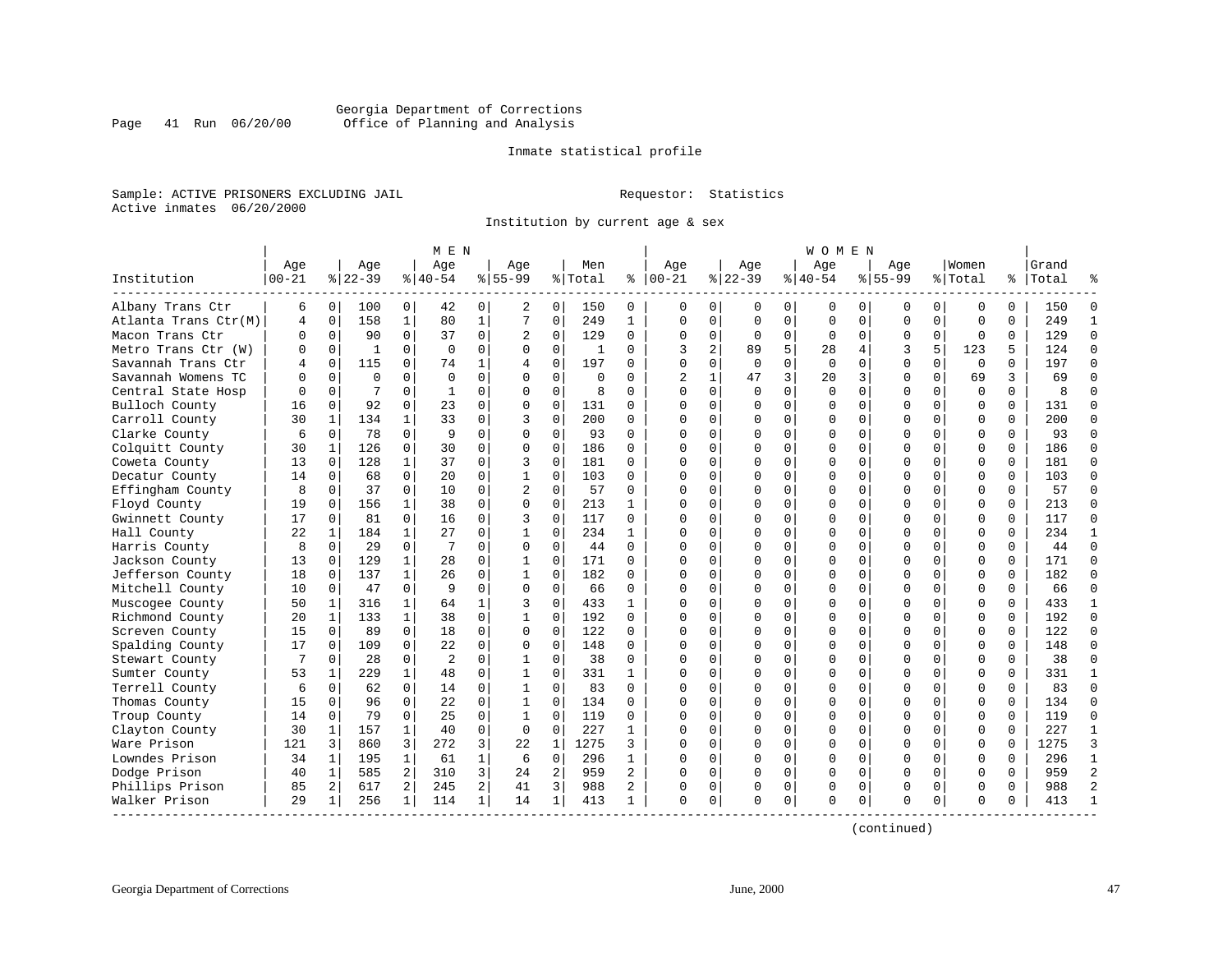#### Georgia Department of Corrections Page 42 Run 06/20/00 Office of Planning and Analysis

#### Inmate statistical profile

|  | Sample: ACTIVE PRISONERS EXCLUDING JAIL |  |
|--|-----------------------------------------|--|
|  | Active inmates 06/20/2000               |  |

L Bample: Activities Requestor: Statistics

Institution by current age & sex (CONTINUED)

|                      |            |                |          |                | M E N    |                |              |                |          |                |              |             |          |             | W O M E N |          |           |          |          |          |       |              |
|----------------------|------------|----------------|----------|----------------|----------|----------------|--------------|----------------|----------|----------------|--------------|-------------|----------|-------------|-----------|----------|-----------|----------|----------|----------|-------|--------------|
|                      | Age        |                | Age      |                | Aqe      |                | Aqe          |                | Men      |                | Age          |             | Age      |             | Aqe       |          | Aqe       |          | Women    |          | Grand |              |
| Institution          | $ 00 - 21$ |                | $ 22-39$ |                | $ 40-54$ |                | $8 55-99$    |                | % Total  | ႜ              | $ 00-21$     |             | $ 22-39$ |             | $ 40-54$  |          | $8 55-99$ |          | % Total  | ွေ       | Total |              |
| Wayne Prison         | 9          | $\Omega$       | 109      | 0              | 74       | 1              |              | 0              | 199      | 0              | $\Omega$     | 0           | O        | 0           | 0         | 0        | $\Omega$  | 0        | U        | 0        | 199   | Ω            |
| Arrendale Prison     | 543        | 14             | 518      | 2              | 131      | $\mathbf 1$    | 13           | 1              | 1205     | 3              | $\Omega$     | 0           | $\Omega$ | 0           | $\Omega$  | $\Omega$ | $\Omega$  | $\Omega$ | $\Omega$ | O        | 1205  | κ            |
| Montgomery Prison    | 46         | -1             | 239      | $\mathbf{1}$   | 92       | $\mathbf{1}$   |              | $\Omega$       | 384      | $\mathbf{1}$   | $\Omega$     | 0           | ∩        | $\Omega$    | $\Omega$  | U        | $\Omega$  | $\Omega$ | $\Omega$ | $\Omega$ | 384   |              |
| Lee Prison           | 49         | $\mathbf{1}$   | 444      | $\overline{2}$ | 165      | $\overline{a}$ | 16           | $\mathbf{1}$   | 674      | $\overline{a}$ | ∩            | $\Omega$    | $\Omega$ | $\Omega$    | $\Omega$  | $\cap$   | $\Omega$  | $\Omega$ | $\Omega$ | $\Omega$ | 674   |              |
| Putnam Prison        | 21         | $\mathbf{1}$   | 86       | $\Omega$       | 31       | $\Omega$       | $\Omega$     | $\Omega$       | 138      | $\Omega$       | Ω            | 0           |          | $\Omega$    | O         | $\Omega$ |           | $\Omega$ | $\Omega$ | $\Omega$ | 138   | U            |
| Georgia State Prison | 38         | $\mathbf{1}$   | 802      | 3              | 344      | 3              | 26           | 2              | 1210     | 3              | O            | 0           |          | $\Omega$    | O         | $\Omega$ |           | $\Omega$ | $\Omega$ | $\Omega$ | 1210  |              |
| Mens Prison          | 5          | $\Omega$       | 154      | $\mathbf{1}$   | 218      | $\overline{a}$ | 261          | 18             | 638      | $\overline{a}$ | $\cap$       | 0           |          | $\Omega$    | O         | O        | ∩         | 0        | 0        | 0        | 638   | $\mathbf{1}$ |
| Jackson Prison-Diag  | 186        | 5              | 962      | $\overline{4}$ | 438      | 4              | 62           | 4              | 1648     | 4              | $\cap$       | 0           |          | $\Omega$    | O         | O        | $\Omega$  | $\Omega$ | $\Omega$ | $\Omega$ | 1648  |              |
| Jackson Prison-Perm  | 4          | $\Omega$       | 145      |                | 87       | $\mathbf{1}$   | 10           | 1              | 246      | 1              | Λ            | 0           |          | $\Omega$    | 0         | O        | $\Omega$  | 0        | 0        | 0        | 246   | -1           |
| Coastal Prison       | 171        | 4              | 889      | 3              | 374      | 4              | 41           | 3              | 1475     | 4              | Λ            | 0           |          | $\Omega$    | 0         | O        |           | 0        | $\Omega$ | U        | 1475  |              |
| Scott Prison         | 71         |                | 731      | 3              | 303      | 3              | 39           | 3              | 1144     | ς              | Λ            | 0           |          | $\Omega$    | O         | U        | $\Omega$  | $\Omega$ | $\Omega$ | $\cap$   | 1144  |              |
| Rivers Prison        | 53         | $\mathbf{1}$   | 668      | 3              | 334      | 3              | 33           | 2              | 1088     | ς              | Λ            | 0           |          | $\Omega$    | O         | U        | $\Omega$  | $\Omega$ | $\Omega$ | $\Omega$ | 1088  |              |
| Rutledge Prison      | 20         | $\mathbf{1}$   | 293      | $\mathbf{1}$   | 221      | 2              | 53           | $\overline{4}$ | 587      | $\mathbf{1}$   | Ω            | 0           |          | $\Omega$    | O         | O        | $\Omega$  | $\Omega$ | $\Omega$ | $\Omega$ | 587   |              |
| Central Prison       | 23         | $\mathbf{1}$   | 424      | 2              | 290      | 3              | 45           | 3              | 782      | $\overline{2}$ | Λ            | 0           |          | $\mathbf 0$ | ი         | O        |           | $\Omega$ | $\Omega$ | $\Omega$ | 782   |              |
| Augusta Med Prison   | 91         | 2              | 580      | 2              | 353      | 3              | 82           | 6              | 1106     | ς              | $\Omega$     | 0           |          | $\Omega$    | O         | O        | $\Omega$  | $\Omega$ | 1        | $\Omega$ | 1107  |              |
| Rogers Prison        | 175        | 5              | 850      | 3              | 207      | 2              | 9            | $\mathbf{1}$   | 1241     | ς              | $\cap$       | 0           |          | $\Omega$    | O         | U        | $\Omega$  | $\Omega$ | $\Omega$ | $\Omega$ | 1241  |              |
| Burruss Prison       | 31         | $\mathbf{1}$   | 198      | $\mathbf{1}$   | 58       | $\mathbf{1}$   |              | 1              | 296      | 1              | $\Omega$     | 0           |          | $\Omega$    | O         | O        | $\Omega$  | $\Omega$ | $\Omega$ | $\Omega$ | 296   | $\mathbf{1}$ |
| Bostick Prison       | 13         | $\Omega$       | 219      | $\mathbf{1}$   | 235      | 2              | 136          | 9              | 603      | $\mathbf{1}$   | $\Omega$     | 0           |          | $\Omega$    | $\Omega$  | $\Omega$ |           | $\Omega$ | $\Omega$ | O        | 603   | $\mathbf{1}$ |
| Valdosta Prison      | 42         | $\mathbf{1}$   | 578      | $\overline{2}$ | 204      | $\overline{2}$ | 2.4          | 2              | 848      | $\overline{2}$ | <sup>0</sup> | 0           |          | $\Omega$    | O         | U        | $\Omega$  | $\Omega$ | $\Omega$ | U        | 848   |              |
| Hays Prison          | 132        | 3              | 723      | 3              | 326      | 3              | 40           | 3              | 1221     | ς              | ∩            | 0           | ∩        | $\Omega$    | O         | U        | $\Omega$  | $\Omega$ | $\Omega$ | $\Omega$ | 1221  |              |
| Hancock Prison       | 94         | 2              | 916      | 4              | 339      | 3              | 39           | $\overline{3}$ | 1388     | 3              | Ω            | 0           |          | $\mathbf 0$ | 0         | O        | $\Omega$  | $\Omega$ | $\Omega$ | $\Omega$ | 1388  |              |
| Telfair Prison       | 80         | $\overline{a}$ | 730      | 3              | 239      | $\overline{a}$ | 17           | $\mathbf{1}$   | 1066     | 3              | Ω            | 0           |          | $\Omega$    | 0         | O        |           | $\Omega$ | 0        | $\Omega$ | 1066  |              |
| Autry Prison         | 72         | 2              | 810      | 3              | 385      | $\overline{4}$ | 60           | 4              | 1327     | 3              | $\cap$       | 0           |          | $\Omega$    | U         | O        | $\Omega$  | $\Omega$ | $\Omega$ | $\Omega$ | 1327  | ζ            |
| Washington Mens Pris | 26         | $\mathbf{1}$   | 88       | $\Omega$       | 33       | $\Omega$       | $\mathbf{1}$ | $\Omega$       | 148      | U              | $\cap$       | 0           |          | $\Omega$    | O         | O        | $\Omega$  | $\Omega$ | 0        | $\Omega$ | 148   | $\cap$       |
| Wilcox Prison        | 70         | 2              | 733      | 3              | 382      | 4              | 51           | 3              | 1236     | 3              | $\cap$       | 0           |          | $\Omega$    | O         | O        | $\Omega$  | $\Omega$ | $\Omega$ | $\Omega$ | 1236  |              |
| Calhoun Prison       | 89         | 2              | 772      | 3              | 326      | 3              | 42           | 3              | 1229     | ς              | $\cap$       | 0           |          | $\Omega$    | O         |          |           | $\Omega$ | $\Omega$ | $\cap$   | 1229  |              |
| Dooly Prison         | 74         |                | 662      | 3              | 336      | 3              | 32           | $\overline{2}$ | 1104     | 3              | $\Omega$     | 0           |          | $\Omega$    | O         | U        | $\Omega$  | $\Omega$ | $\Omega$ | $\Omega$ | 1104  |              |
| Macon Prison         | 103        | 3              | 901      | 4              | 310      | 3              | 48           | २              | 1362     | 3              | ∩            | 0           |          | $\Omega$    | O         | U        | ∩         | $\cap$   | $\cap$   | $\cap$   | 1362  |              |
| Smith Prison         | 78         | 2              | 791      | 3              | 238      | 2              | 18           | $\mathbf{1}$   | 1125     | 3              | <sup>0</sup> | 0           | $\Omega$ | $\Omega$    | O         | O        | $\Omega$  | $\Omega$ | $\Omega$ | $\Omega$ | 1125  |              |
| Homerville Prison    | $\Omega$   | $\Omega$       | 145      |                | 53       | $\mathbf{1}$   | 1            | $\Omega$       | 199      | 0              | $\Omega$     | $\Omega$    | $\Omega$ | $\Omega$    | $\Omega$  | $\Omega$ | $\Omega$  | $\Omega$ | $\Omega$ | $\Omega$ | 199   | U            |
| Washingtn Women Pris | $\Omega$   | 0              | $\Omega$ | $\Omega$       | $\Omega$ | $\Omega$       | $\Omega$     | $\Omega$       | $\Omega$ | $\Omega$       | 42           | 24          | 513      | 29          | 219       | 32       | 21        | 32       | 795      | 30       | 795   |              |
| Baldwin Prison       | 77         | 2              | 439      | $\overline{2}$ | 172      | $\overline{a}$ | 11           | 1              | 699      | $\overline{a}$ | $\Omega$     | $\Omega$    | $\Omega$ | $\Omega$    | $\Omega$  | $\Omega$ | $\Omega$  | $\Omega$ | $\Omega$ | $\Omega$ | 699   |              |
| Metro Womens Prison  | $\Omega$   | 0              | $\Omega$ | $\Omega$       | $\Omega$ | $\Omega$       | $\Omega$     | $\Omega$       | 0        | 0              | 48           | 28          | 423      | 24          | 173       | 26       | 22        | 33       | 666      | 25       | 666   |              |
| Pulaski Womens Pris  | 0          | $\Omega$       | $\Omega$ | $\Omega$       | $\Omega$ | 0              | $\Omega$     | $\Omega$       | 0        | 0              | 78           | 45          | 676      | 39          | 236       | 35       | 20        | 30       | 1010     | 38       | 1010  |              |
| Pelham PreTrans Unit | 8          | 0              | 115      | $\Omega$       | 64       | 1              | 6            | 0              | 193      | U              | $\Omega$     | $\mathbf 0$ |          | 0           | 0         | 0        | ∩         | 0        | O        | 0        | 193   |              |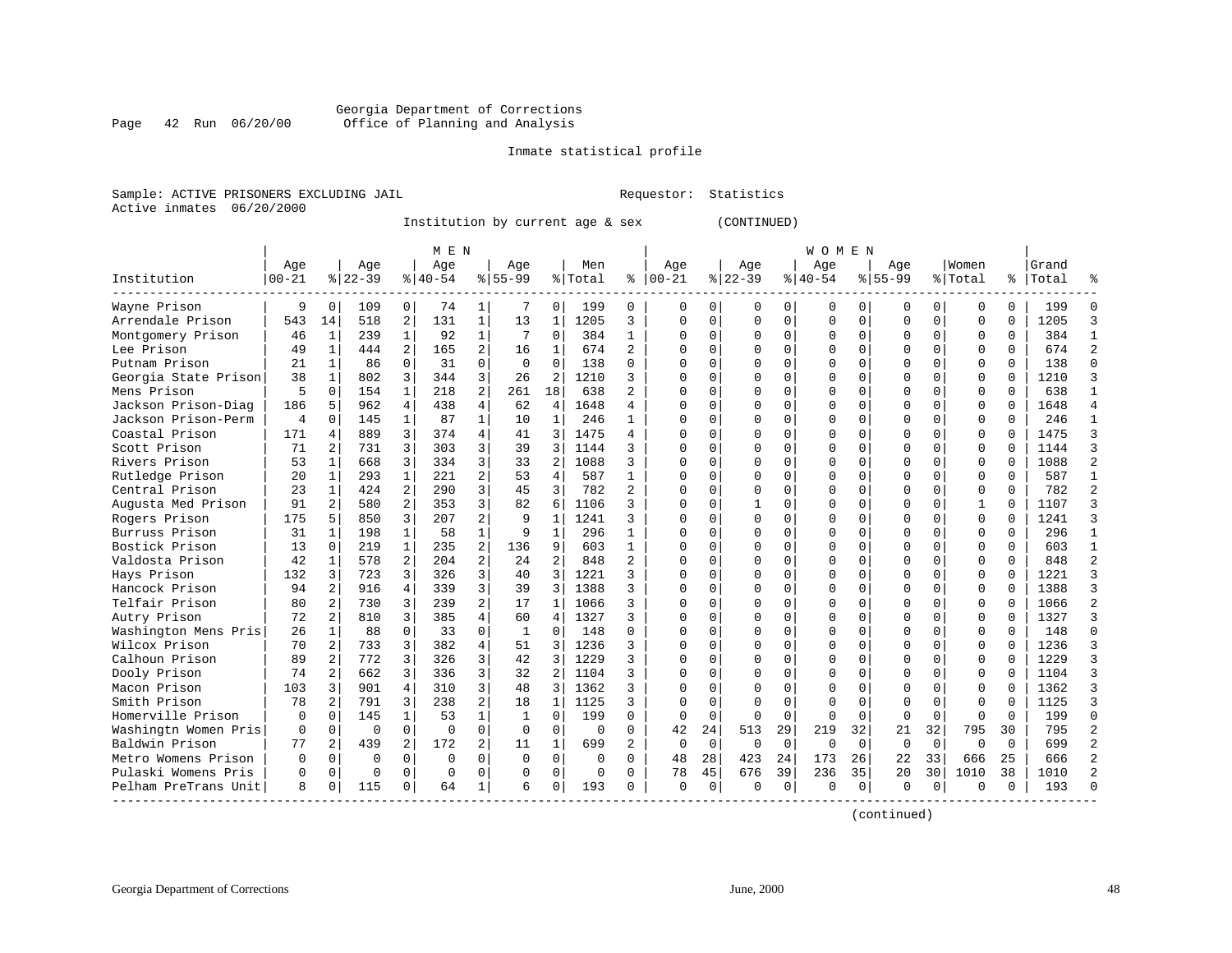#### Georgia Department of Corrections<br>Page 43 Run 06/20/00 Office of Planning and Analysis Page 43 Run 06/20/00 Office of Planning and Analysis

#### Inmate statistical profile

Sample: ACTIVE PRISONERS EXCLUDING JAIL **Requestor:** Statistics Active inmates 06/20/2000

Institution by current age & sex (CONTINUED)

|                      |          |       |           |       | M E N                        |                |              |   |                    |          |            |       |           |       | WOMEN     |          |             |        |          |       |           |       |
|----------------------|----------|-------|-----------|-------|------------------------------|----------------|--------------|---|--------------------|----------|------------|-------|-----------|-------|-----------|----------|-------------|--------|----------|-------|-----------|-------|
|                      | Age      |       | Age       |       | Age                          |                | Age          |   | Men                |          | Age        |       | Age       |       | Age       |          | Age         |        | Women    |       | Grand     |       |
| Institution          | $ 00-21$ |       | $ 22-39 $ |       | $8 40-54$                    |                | $ 55-99 $    |   | % Total            | ∻        | $ 00 - 21$ |       | $ 22-39 $ |       | $ 40-54 $ |          | $8155 - 99$ |        | % Total  |       | %   Total | ႜ     |
| Milan Prison         | 43       |       | 146       |       | 61                           |                |              | 0 | 251                |          |            |       |           |       |           |          |             |        |          |       | 251       |       |
| West Central Prison  | 23       |       | 123       | 0     | 33                           | 0              |              | U | 181                | $\Omega$ |            |       |           |       |           |          |             | 0      |          |       | 181       |       |
| D Ray James Prison   | 123      |       | 896       | 4     | 343                          | 3              | 29           |   | 1391               |          |            |       |           |       |           |          |             |        | $\Omega$ |       | 1391      | 3     |
| Coffee Corr Facility | 98       |       | 606       | 2     | 271                          | 3 <sub>1</sub> | 25           |   | 1000               |          |            |       |           |       |           |          |             |        |          |       | 1000      | 2     |
| Wheeler Corr Facilty | 90       |       | 628       |       | 250                          | 2              | 30           | 2 | 998                |          |            |       |           |       |           |          |             |        |          |       | 998       | 2     |
| Transfer Inst Unkn   | $\Omega$ |       |           |       |                              |                | <sup>0</sup> |   |                    |          |            |       |           |       |           |          |             |        |          |       |           |       |
| Montgomery BC        | 23       |       | 46        |       |                              |                |              |   | 69                 |          |            |       |           |       |           |          |             |        |          |       | 69        |       |
| Scott BC             | 25       |       | 54        |       |                              |                | $\Omega$     |   | 79                 | $\Omega$ |            |       |           |       |           |          |             |        |          |       | 79        |       |
| Burruss BC           | 38       |       | 105       |       |                              |                | $\Omega$     | O | 143                | $\Omega$ |            |       |           |       |           |          |             |        |          | 0     | 143       |       |
| Hays BC              | 50       |       | 158       |       |                              |                | $\Omega$     | 0 | 208                |          |            |       |           |       |           |          |             |        |          |       | 208       |       |
| Baldwin BC           | 62       |       | 175       |       |                              |                | $\Omega$     | 0 | 237                |          |            |       |           |       |           |          | 0           |        | $\Omega$ | 0     | 237       |       |
| Treutlen BC          | 31       |       | 71        | 0     |                              |                | 0            | 0 | 102                | 0        |            |       |           |       | $\Omega$  | $\Omega$ | 0           |        | $\Omega$ | 0     | 102       |       |
| Total reported       |          |       |           |       | 3874 100 25430 100 10163 100 |                |              |   | 1472 100 40939 100 |          | 173 100    |       | 1749 100  |       | 676 100   |          |             | 66 100 | 2664 100 |       | 43603 100 |       |
| Percent reported     |          | 100.0 |           | 100.0 |                              | 100.0          | 100.0        |   |                    | 100.0    |            | 100.0 |           | 100.0 |           | 100.0    |             | 100.0  |          | 100.0 |           | 100.0 |
| Not Reported         | O        |       | U         |       | O                            |                | 0            |   | $\Omega$           |          | $\Omega$   |       | $\Omega$  |       | $\Omega$  |          | $\Omega$    |        | $\Omega$ |       |           |       |
| Total                | 3874     |       | 25430     |       | 10163                        |                | 1472         |   | 40939              |          | 173        |       | 1749      |       | 676       |          | 66          |        | 2664     |       | 43603     |       |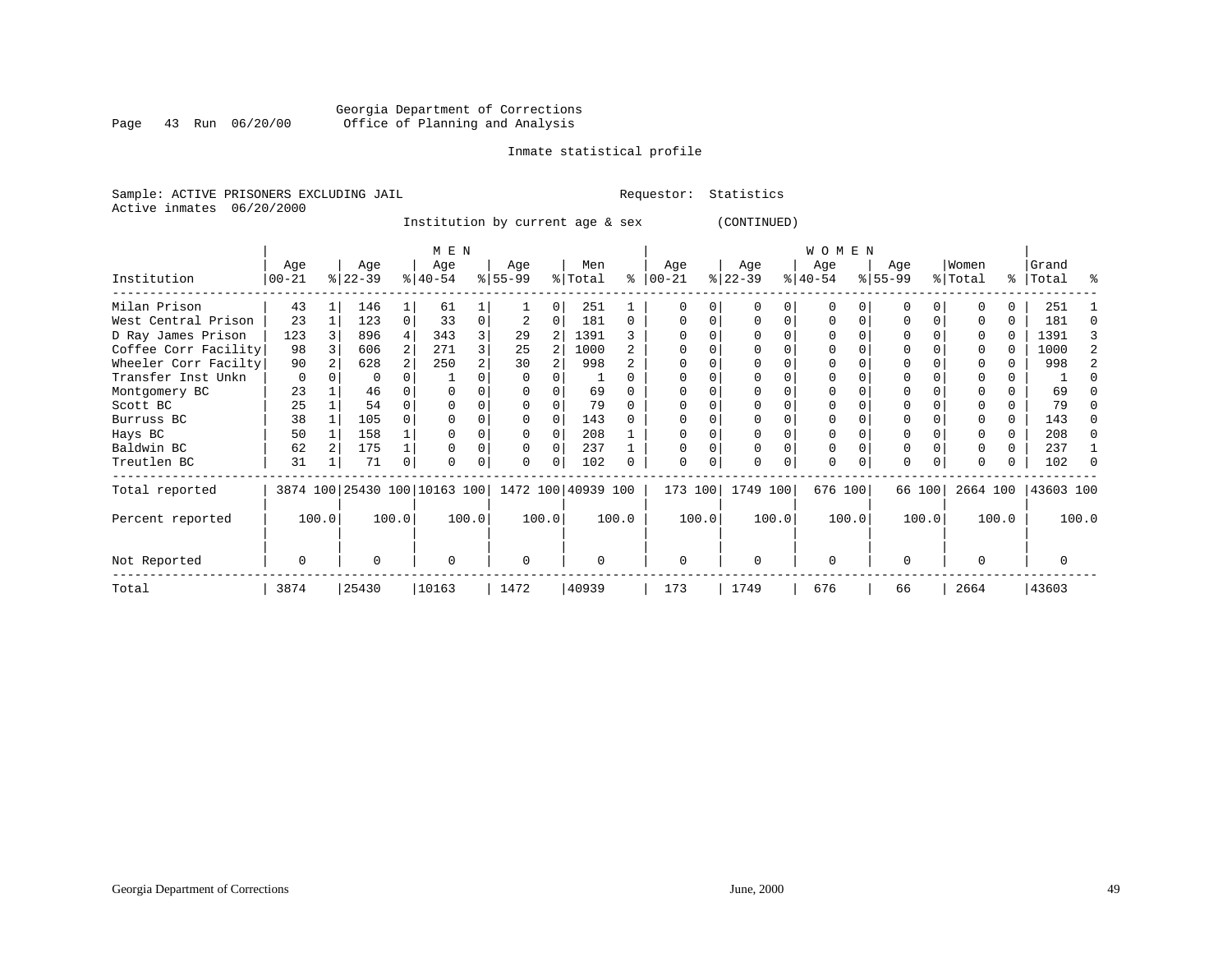#### Georgia Department of Corrections<br>Page 44 Run 06/20/00 Office of Planning and Analysis Page 44 Run 06/20/00 Office of Planning and Analysis

#### Inmate statistical profile

Sample: ACTIVE PRISONERS EXCLUDING JAIL **Requestor:** Statistics Active inmates 06/20/2000

Misdemeanors And Felonies by current age & sex

| Crime Type            | Age<br>$ 00-21$ |          | Age<br>$8122 - 39$                 |          | M E N<br>Age<br>$8140 - 54$ |                | Age<br>$8155 - 99$ |                | Men<br>% Total            | ွေ           | Age<br>$00 - 21$ |              | Age<br>$ 22 - 39 $ |              | <b>WOMEN</b><br>Aqe<br>$8140 - 54$ |                         | Age<br>$8155 - 99$ |                    | Women<br>% Total |          | Grand<br>%   Total | း ေ            |
|-----------------------|-----------------|----------|------------------------------------|----------|-----------------------------|----------------|--------------------|----------------|---------------------------|--------------|------------------|--------------|--------------------|--------------|------------------------------------|-------------------------|--------------------|--------------------|------------------|----------|--------------------|----------------|
| MISDEMEANOR<br>FELONY | 13              | $\Omega$ | 60<br>3758 100 25070 100 10009 100 | $\Omega$ | 23                          | $\overline{0}$ | $\overline{4}$     | 0 <sup>1</sup> | 100<br>1453 100 40290 100 | $\mathbf{0}$ | $\Omega$         | 0<br>167 100 | 1698 100           | $\mathbf{0}$ | 2                                  | $\mathbf{0}$<br>658 100 | $\Omega$           | $\Omega$<br>65 100 | 9<br>2588 100    | $\Omega$ | 109<br>142878 100  | $\overline{0}$ |
| Total reported        |                 |          | 3771 100 25130 100 10032 100       |          |                             |                |                    |                | 1457 100 40390 100        |              | 167              | 100          | 1705 100           |              |                                    | 660 100                 |                    | 65 100             | 2597 100         |          | 42987 100          |                |
| Percent reported      |                 | 97.3     |                                    | 98.8     |                             | 98.7           |                    | 99.0           |                           | 98.7         |                  | 96.5         |                    | 97.5         |                                    | 97.6                    |                    | 98.5               |                  | 97.5     |                    | 98.6           |
| NOT REPORTED          | 103             |          | 300                                |          | 131                         |                | 15                 |                | 549                       |              | 6                |              | 44                 |              | 16                                 |                         |                    |                    | 67               |          | 616                |                |
| Total                 | 3874            |          | 25430                              |          | 10163                       |                | 1472               |                | 40939                     |              | 173              |              | 1749               |              | 676                                |                         | 66                 |                    | 2664             |          | 43603              |                |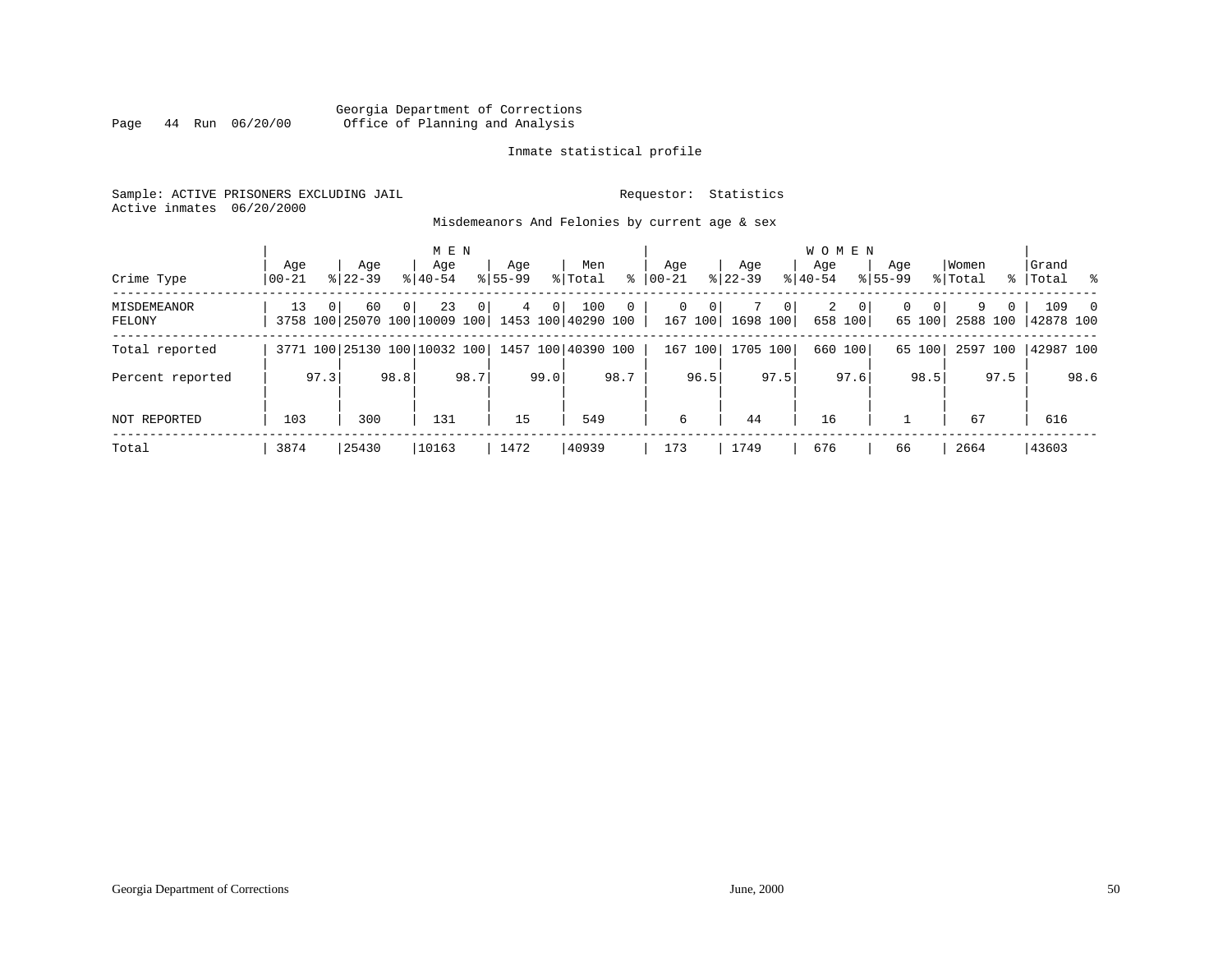#### Georgia Department of Corrections Page 45 Run 06/20/00 Office of Planning and Analysis

#### Inmate statistical profile

Sample: ACTIVE PRISONERS EXCLUDING JAIL **Requestor:** Statistics Active inmates 06/20/2000

Crimes By Group by current age & sex

|                      |           |          |                              |      | M E N       |          |              |                |                    |             |             |          |             |          | <b>WOMEN</b> |             |             |                |                |              |           |                |
|----------------------|-----------|----------|------------------------------|------|-------------|----------|--------------|----------------|--------------------|-------------|-------------|----------|-------------|----------|--------------|-------------|-------------|----------------|----------------|--------------|-----------|----------------|
|                      | Age       |          | Age                          |      | Age         |          | Age          |                | Men                |             | Age         |          | Age         |          | Age          |             | Age         |                | Women          |              | Grand     |                |
| Crimes By Group      | $00 - 21$ |          | $8 22-39$                    |      | $8140 - 54$ |          | $8155 - 99$  |                | % Total            | ႜ           | $ 00-21$    |          | $8122 - 39$ |          | $ 40-54$     |             | $8155 - 99$ |                | % Total        | ະ            | Total     |                |
| HOMICIDE             | 253       | 7        | 2910                         | 12   | 1620        | 16       | 404          | 28             | 5187               | 13          | 20          | 12       | 214         | 13       | 114          | 17          | 34          | 52             | 382            | 15           | 5569      | 13             |
| ABORTION             | 0         | 0        | 0                            | 0    | $\Omega$    | 0        | 0            | 0              | $\mathbf 0$        | $\mathbf 0$ | $\mathbf 0$ | 0        | 0           | 0        | $\Omega$     | $\mathbf 0$ | 0           | 0              | $\Omega$       | 0            | $\Omega$  | $\mathbf 0$    |
| BODILY INJRY&REL OFF | 538       | 14       | 3608                         | 14   | 1304        | 13       | 171          | 12             | 5621               | 14          | 17          | 10       | 181         | 11       | 73           | 11          | 4           | 6              | 275            | 11           | 5896      | 14             |
| ARSON & REL OFF      | 22        | 1        | 191                          | 1    | 65          | 1        | 9            | 1              | 287                | 1           | $\Omega$    | $\Omega$ | 17          |          | 9            | 1           |             | 2              | 27             |              | 314       | 1              |
| DAMAGE OF PROPERTY   | 19        | 1        | 61                           | 0    | 22          | $\Omega$ | 4            | 0              | 106                | $\Omega$    |             |          | 4           | 0        |              | $\Omega$    | 0           | $\Omega$       | 6              | $\Omega$     | 112       | $\mathbf{0}$   |
| BURGLARY & REL OFF   | 547       | 15       | 3095                         | 12   | 992         | 10       | 42           | 3              | 4676               | 12          | 18          | 11       | 114         | 7        | 36           | 5           | 0           | 0              | 168            | 6            | 4844      | 11             |
| FORGERY & REL OFF    | 48        | 1        | 692                          | 3    | 298         | 3        | 12           | $\mathbf{1}$   | 1050               | 3           | 14          | 8        | 267         | 16       | 81           | 12          | 4           | 6              | 366            | 14           | 1416      | 3              |
| THEFT                | 309       | 8        | 1631                         | 6    | 623         | 6        | 59           | 4              | 2622               | 6           | 16          | 10       | 204         | 12       | 106          | 16          | 3           | 5              | 329            | 13           | 2951      | 7              |
| <b>ROBBERY</b>       | 1178      | 31       | 4285                         | 17   | 1065        | 11       | 56           | 4              | 6584               | 16          | 48          | 29       | 140         | 8        | 38           | 6           | 1           | $\overline{2}$ | 227            | 9            | 6811      | 16             |
| SEXUAL OFFENSES      | 272       | 7        | 2786                         | 11   | 1805        | 18       | 477          | 33             | 5340               | 13          | 5           | 3        | 41          | 2        | 20           | 3           | 0           | 0              | 66             | 3            | 5406      | 13             |
| OBSCENITY CRIMES     | O         | $\Omega$ | O                            | O    | 2           | O        | O            | $\Omega$       | 2                  | O           | $\Omega$    | $\Omega$ | $\Omega$    | $\Omega$ | <sup>0</sup> | $\Omega$    | U           | 0              | $\Omega$       | <sup>0</sup> |           | $\Omega$       |
| TREASON & REL OFF    | O         | 0        | 2                            | 0    | -1          | O        | U            | $\Omega$       | 3                  | O           | O           | $\Omega$ | 0           | $\Omega$ | <sup>0</sup> | $\Omega$    | U           | 0              | $\Omega$       | 0            | 3         | $\Omega$       |
| CRIMES INVOLVNG GOVT | 68        | 2        | 577                          | 2    | 139         | 1        |              | 0              | 791                |             | 3           | 2        | 31          | 2        | 17           | 3           | Ω           | 0              | 51             | 2            | 842       | $\overline{2}$ |
| FALSIFICATIONS       | $\Omega$  | $\Omega$ | 29                           | 0    | 7           | 0        | $\mathbf{1}$ | U              | 37                 | O           | $\Omega$    | O        | -1          | O        | 1            | $\Omega$    | U           | 0              | $\overline{2}$ | 0            | 39        | $\Omega$       |
| OBSTRUCT LAW ENFORCE | 10        | 0        | 80                           | 0    | 25          | O        | 2            | $\Omega$       | 117                | O           |             |          | 4           | U        | 2            | O           | O           | U              | 7              | O            | 124       | $\Omega$       |
| DISORDERLY CONDUCT   | 4         | $\Omega$ | 28                           | U    | 5           | U        | U            | U              | 37                 | n           |             |          | O           | U        |              | O           |             | U              | -1             |              | 38        | ∩              |
| GAMBLING & REL OFF   |           | $\Omega$ | 3                            | 0    | $\cap$      | O        | 1            | 0              | 5                  | U           | ∩           | $\Omega$ | -1          | N        | O            | ∩           | U           | 0              | -1             | 0            | 6         | ∩              |
| CRUELTY TO CHILDREN  | 14        | 0        | 170                          | 1    | 53          | 1        | 12           | 1              | 249                | 1           | 4           | 2        | 63          | 4        | 8            | 1           | O           | 0              | 75             | 3            | 324       | 1              |
| CRIMES WITH GUNS     | 6         | 0        | 135                          | 1    | 48          | $\Omega$ | 6            | $\Omega$       | 195                | U           | ∩           | ∩        | 2           | N        |              | $\Omega$    | Ω           | 0              | 2              | <sup>0</sup> | 197       | $\Omega$       |
| INVASION PRIVACY     |           | 0        | 9                            | 0    | 8           | U        | -1           | 0              | 21                 | U           | ∩           | $\Omega$ | 0           | O        |              | O           | O           | 0              | ∩              | O            | 21        | $\Omega$       |
| RACKETEERING         |           | $\Omega$ | 6                            | 0    | 8           | U        | -1           | 0              | 16                 | O           | O           | $\Omega$ | 2           | O        |              | $\Omega$    | Ω           | 0              | 3              | n            | 19        | $\Omega$       |
| DRUG ABUSE OFFENSES  | 412       | 11       | 3716                         | 15   | 1419        | 14       | 112          | 8              | 5659               | 14          | 15          | 9        | 343         | 20       | 116          | 18          | 16          | 25             | 490            | 19           | 6149      | 14             |
| DRUG TRAFFICKING     | 24        | 1        | 647                          | 3    | 203         | 2        | 32           | 2              | 906                | 2           | 2           |          | 44          | 3        | 24           | 4           | 1           | 2              | 71             | 3            | 977       | $\overline{2}$ |
| AUTO CRIMES          | 2         | 0        | 305                          | 1    | 267         | 3        | 36           | $\overline{c}$ | 610                | 2           | $\Omega$    | $\Omega$ | 12          | 1        | 8            | 1           |             | 2              | 21             |              | 631       | $\mathbf{1}$   |
| REVENUE & CONTRABAND |           | 0        | 0                            | 0    | $\Omega$    | 0        | O            | $\Omega$       | $\Omega$           | U           | $\Omega$    | ∩        | 0           | 0        | <sup>0</sup> | $\Omega$    | 0           | 0              | $\Omega$       | 0            | $\Omega$  | $\Omega$       |
| CRIMES OF OTH STATES | $\Omega$  | 0        | 1                            | 0    | -1          | $\Omega$ | 0            | 0              | 2                  | U           | $\Omega$    | $\Omega$ | 0           | O        | <sup>0</sup> | $\Omega$    | 0           | 0              | $\Omega$       | 0            | 2         | $\Omega$       |
| MISC. FELONIES       | 25        | 1        | 94                           | 0    | 25          | 0        | 7            | 0              | 151                | O           |             |          | 13          | 1        | 3            | $\Omega$    | 0           | 0              | 18             |              | 169       | $\Omega$       |
| <b>MISDEMEANORS</b>  | 13        | 0        | 60                           | 0    | 23          | 0        | 4            | 0              | 100                | $\Omega$    | $\Omega$    | 0        |             | 0        | 2            | $\Omega$    | 0           | 0              |                | O            | 109       | $\Omega$       |
| Total reported       |           |          | 3769 100 25121 100 10028 100 |      |             |          |              |                | 1456 100 40374 100 |             | 167 100     |          | 1705 100    |          | 660 100      |             |             | 65 100         | 2597 100       |              | 42971 100 |                |
| Percent reported     |           | 97.3     |                              | 98.8 |             | 98.7     |              | 98.9           |                    | 98.6        |             | 96.5     |             | 97.5     |              | 97.6        |             | 98.5           |                | 97.5         |           | 98.6           |
| NOT REPORTED         | 105       |          | 309                          |      | 135         |          | 16           |                | 565                |             | 6           |          | 44          |          | 16           |             | -1.         |                | 67             |              | 632       |                |
| Total                | 3874      |          | 25430                        |      | 10163       |          | 1472         |                | 40939              |             | 173         |          | 1749        |          | 676          |             | 66          |                | 2664           |              | 43603     |                |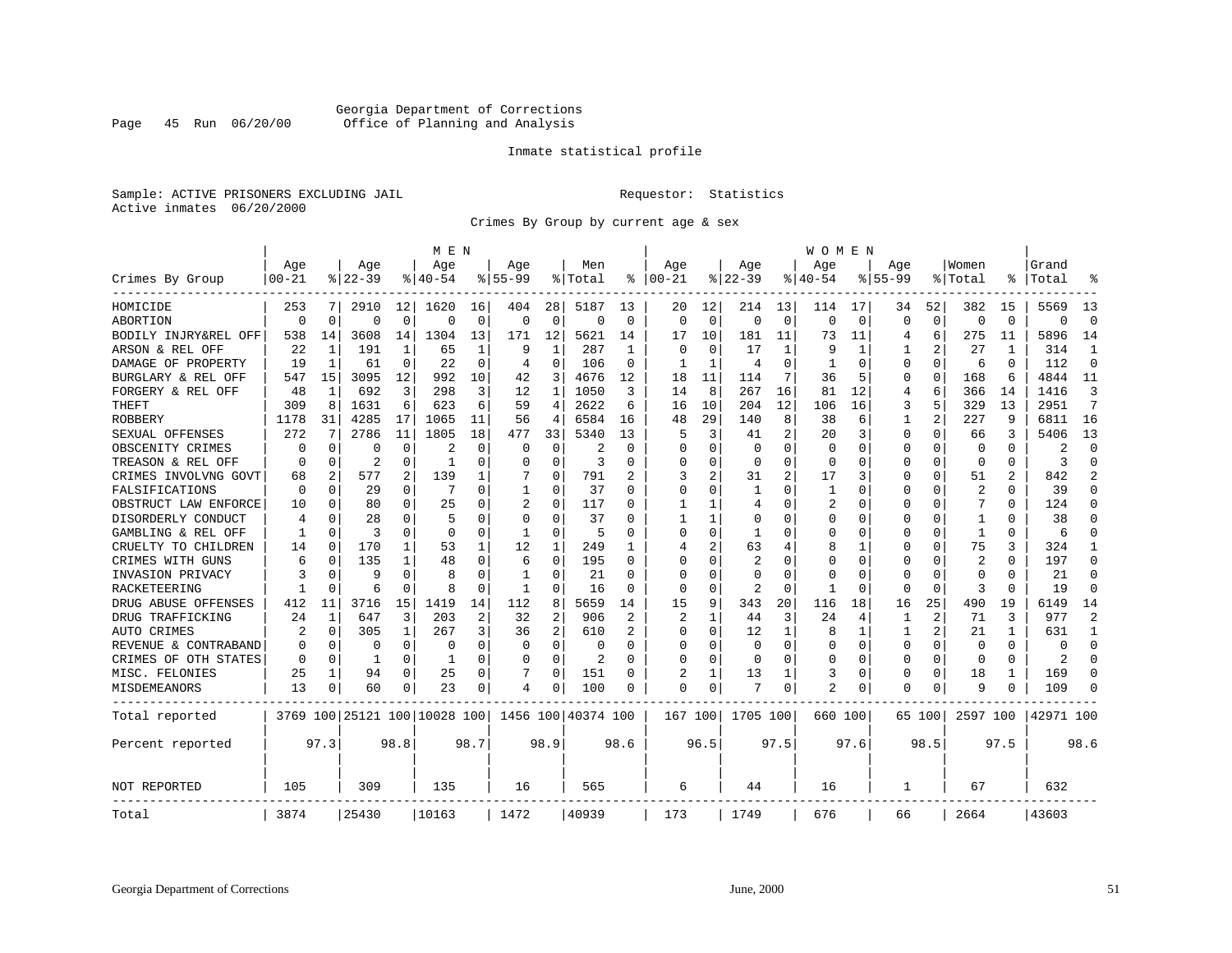#### Georgia Department of Corrections Page 46 Run 06/20/00 Office of Planning and Analysis

#### Inmate statistical profile

Sample: ACTIVE PRISONERS EXCLUDING JAIL **Requestor:** Statistics Active inmates 06/20/2000

Most Serious Offense by current age & sex

|                            |                |              |                |             | M E N          |             |              |             |                |          |               |             |             |              | <b>WOMEN</b> |              |          |              |                |          |           |          |
|----------------------------|----------------|--------------|----------------|-------------|----------------|-------------|--------------|-------------|----------------|----------|---------------|-------------|-------------|--------------|--------------|--------------|----------|--------------|----------------|----------|-----------|----------|
|                            | Age            |              | Age            |             | Age            |             | Age          |             | Men            |          | Age           |             | Age         |              | Age          |              | Age      |              | Women          |          | Grand     |          |
| Most Serious Offense 00-21 |                |              | $ 22-39 $      |             | $ 40-54 $      |             | $8 55-99$    |             | % Total        |          | $8   00 - 21$ |             | $ 22-39 $   |              | $ 40-54 $    |              | $ 55-99$ |              | % Total        |          | %   Total |          |
| Misdemeanors               |                |              |                |             |                |             |              |             |                |          |               |             |             |              |              |              |          |              |                |          |           |          |
| stalking                   | $\mathbf 0$    | $\mathbf 0$  | 3              | $\mathbf 0$ | 1              | $\mathbf 0$ | $\mathbf 0$  | $\mathbf 0$ | 4              | 0        | 0             | $\mathbf 0$ | $\mathbf 0$ | 0            | $\mathbf 0$  | 0            | 0        | $\mathbf 0$  | $\Omega$       | $\Omega$ |           | $\Omega$ |
| assault & battery          | $\Omega$       | $\mathbf 0$  | $\mathbf 0$    | $\mathbf 0$ | 1              | 0           | $\Omega$     | $\mathbf 0$ | 1              | $\Omega$ | $\Omega$      | $\Omega$    | $\Omega$    | $\Omega$     | $\Omega$     | $\Omega$     | $\Omega$ | $\mathbf 0$  | $\Omega$       | $\Omega$ |           | $\Omega$ |
| aggravated assault         | $\mathbf 0$    | $\mathbf{0}$ | 1              | $\mathbf 0$ | $\mathbf 0$    | 0           | $\mathbf 0$  | 0           | 1              | 0        | 0             | $\Omega$    | 0           | $\mathbf 0$  | 0            | $\mathbf{0}$ | 0        | $\mathbf{0}$ | $\Omega$       | 0        |           | $\Omega$ |
| simple assault             |                | $\mathbf 0$  | $\mathbf{1}$   | $\Omega$    | $\mathbf{1}$   | $\mathbf 0$ | $\Omega$     | $\mathbf 0$ | 3              | $\Omega$ | $\Omega$      | $\Omega$    |             | $\Omega$     | $\Omega$     | $\mathbf 0$  | $\Omega$ | $\Omega$     |                | $\Omega$ |           | $\Omega$ |
| simple battery             |                | $\mathbf 0$  | 13             | $\Omega$    |                | $\Omega$    | $\Omega$     | $\Omega$    | 16             | 0        | $\Omega$      |             | $\Omega$    | $\Omega$     | $\Omega$     | $\Omega$     | O        | $\Omega$     | $\Omega$       | $\Omega$ | 16        | $\Omega$ |
| reckless conduct           |                | $\Omega$     | $\overline{2}$ | $\Omega$    | $\Omega$       | $\Omega$    | -1           | $\Omega$    | 3              | $\Omega$ |               |             |             | $\Omega$     |              | $\Omega$     |          | $\Omega$     | ∩              | $\Omega$ |           | $\Omega$ |
| receiving stolen goo       | 0              | 0            | 1              | $\Omega$    | $\Omega$       | $\Omega$    | $\Omega$     | $\Omega$    |                | $\Omega$ | ∩             |             |             | <sup>n</sup> |              | $\Omega$     |          | $\cap$       | ∩              | $\Omega$ |           | $\Omega$ |
| theft by taking            |                | $\Omega$     | $\overline{2}$ | $\cap$      |                | $\Omega$    | $\Omega$     | $\Omega$    | $\overline{4}$ | $\cap$   | ∩             |             | n           | 0            |              | $\cap$       |          | $\cap$       | ∩              | $\Omega$ |           | $\cap$   |
| robbery                    |                | $\Omega$     | $\mathbf{1}$   | $\Omega$    | $\Omega$       | $\Omega$    | $\Omega$     | $\Omega$    | $\mathbf{1}$   | $\cap$   | ∩             |             | $\Omega$    | 0            |              | $\Omega$     | ∩        | $\cap$       | ∩              | $\Omega$ |           | $\cap$   |
| bad checks                 |                | $\Omega$     | $\mathbf{1}$   | $\Omega$    | $\Omega$       | $\Omega$    | $\Omega$     | $\Omega$    | $\mathbf{1}$   | $\Omega$ | $\Omega$      |             |             | $\Omega$     |              | $\Omega$     | ∩        | $\cap$       |                | $\Omega$ |           | $\cap$   |
| fraudulent checks          |                | $\Omega$     | $\Omega$       | $\Omega$    | $\Omega$       | $\Omega$    | $\Omega$     | $\Omega$    | $\mathbf 0$    | $\Omega$ | $\Omega$      |             |             | $\Omega$     |              | $\Omega$     | ∩        | $\cap$       |                | $\Omega$ |           | $\cap$   |
| poss of narcotics          |                | $\Omega$     | 1              | $\Omega$    | $\Omega$       | $\Omega$    | $\Omega$     | $\Omega$    |                | $\Omega$ |               |             | ∩           | $\Omega$     |              | $\Omega$     | ∩        | $\Omega$     | $\Omega$       | $\Omega$ |           | $\Omega$ |
| poss of marijuana          |                | $\Omega$     | 4              | $\Omega$    | -1             | $\Omega$    | $\Omega$     | $\Omega$    | 5              | $\Omega$ |               |             | $\Omega$    | $\Omega$     |              | $\Omega$     | U        | $\Omega$     | $\Omega$       | $\Omega$ |           | $\Omega$ |
| viol motor yeh law         |                | $\Omega$     | 3              | $\Omega$    | 3              | $\Omega$    | $\Omega$     | $\Omega$    | 7              | $\Omega$ | $\Omega$      |             | $\Omega$    | $\Omega$     |              | $\Omega$     | O        | $\Omega$     | $\Omega$       | $\Omega$ |           | $\Omega$ |
| d.u.i.                     | O              | $\Omega$     | 7              | $\Omega$    | 6              | $\Omega$    | $\mathbf{1}$ | $\Omega$    | 14             | $\Omega$ |               | $\Omega$    |             | $\Omega$     |              | $\Omega$     | $\Omega$ | $\Omega$     | 2              | $\Omega$ | 16        | $\Omega$ |
| obstr of law enf off       | $\overline{c}$ | $\mathbf 0$  | 4              | $\Omega$    | $\Omega$       | $\mathbf 0$ | $\mathbf{1}$ | $\mathbf 0$ | 7              | $\Omega$ |               | $\Omega$    | $\Omega$    | $\Omega$     |              | $\Omega$     | $\Omega$ | $\Omega$     | $\Omega$       | $\Omega$ |           | $\Omega$ |
| impersonating anothe       | $\Omega$       | 0            | 1              | $\Omega$    | $\Omega$       | 0           | $\Omega$     | $\Omega$    | $\mathbf{1}$   | $\Omega$ | $\Omega$      | $\Omega$    | $\Omega$    | $\Omega$     |              | $\Omega$     | $\Omega$ | $\Omega$     | $\Omega$       | $\Omega$ |           | $\cap$   |
| criminal trespassing       | $\Omega$       | $\Omega$     | 5              | $\Omega$    | $\overline{2}$ | $\Omega$    | $\Omega$     | $\Omega$    | 7              | $\Omega$ | $\Omega$      | $\Omega$    |             | $\Omega$     |              | $\Omega$     | $\Omega$ | $\Omega$     | $\overline{2}$ | $\Omega$ |           | $\cap$   |
| criminal damage            | U              | $\Omega$     | $\Omega$       | $\Omega$    | $\mathbf{1}$   | $\Omega$    | $\Omega$     | $\Omega$    | 1              | $\Omega$ | $\Omega$      | 0           | $\Omega$    | $\Omega$     | $\Omega$     | $\Omega$     | O        | $\Omega$     | $\Omega$       | $\Omega$ |           | $\cap$   |
| viol ga cntrl subst        | $\Omega$       | $\Omega$     | $\mathbf{1}$   | $\Omega$    | $\Omega$       | $\Omega$    | $\Omega$     | $\Omega$    | $\mathbf{1}$   | $\Omega$ | $\Omega$      |             | $\Omega$    | $\Omega$     | ∩            | $\Omega$     | $\Omega$ | $\Omega$     | ∩              | $\Omega$ |           | $\Omega$ |
| sexual battery             | $\Omega$       | $\Omega$     | $\overline{2}$ | $\Omega$    | $\mathbf{1}$   | $\Omega$    | $\Omega$     | $\Omega$    | 3              | $\Omega$ | $\Omega$      | $\Omega$    | $\Omega$    | $\Omega$     | $\Omega$     | $\Omega$     | O        | $\Omega$     | ∩              | $\Omega$ |           | $\Omega$ |
| cpwl & concealed wea       | 2              | $\Omega$     | $\Omega$       | $\Omega$    | $\mathbf{1}$   | $\mathbf 0$ | $\Omega$     | $\Omega$    | 3              | $\Omega$ | $\Omega$      | $\Omega$    | $\Omega$    | $\Omega$     | $\Omega$     | $\Omega$     | O        | $\Omega$     | $\Omega$       | $\Omega$ |           | $\Omega$ |
| shoplifting                | $\overline{a}$ | $\Omega$     | $\Omega$       | $\Omega$    | 2              | $\mathbf 0$ | $\mathbf{1}$ | $\Omega$    | 5              | $\Omega$ | $\Omega$      | $\Omega$    |             | $\Omega$     | $\Omega$     | $\Omega$     | O        | $\Omega$     |                | $\Omega$ |           | $\Omega$ |
| pointing gun at anot       | $\Omega$       | $\mathbf 0$  | 1              | $\Omega$    | $\Omega$       | $\mathbf 0$ | $\Omega$     | $\mathbf 0$ |                | $\Omega$ | $\Omega$      | $\Omega$    | $\Omega$    | $\Omega$     | $\Omega$     | $\Omega$     | $\Omega$ | $\Omega$     | $\Omega$       | $\Omega$ |           | $\Omega$ |
| inciting to riot           | 1              | 0            | $\Omega$       | $\Omega$    | $\Omega$       | $\mathbf 0$ | $\Omega$     | $\mathbf 0$ |                | $\Omega$ | $\Omega$      | 0           | $\Omega$    | $\Omega$     | $\Omega$     | $\Omega$     | O        | $\Omega$     | ∩              | $\Omega$ |           | $\cap$   |
| theft by deception <       | 0              | 0            | 1              | 0           | $\Omega$       | 0           | 0            | 0           |                | 0        | 0             | 0           | 0           | 0            | 0            | 0            | O        | 0            | ∩              | $\Omega$ |           |          |
| FELONIES                   |                |              |                |             |                |             |              |             |                |          |               |             |             |              |              |              |          |              |                |          |           |          |
|                            |                |              |                |             |                |             |              |             |                |          |               |             |             |              |              |              |          |              |                |          |           |          |
|                            |                |              |                |             |                |             |              |             |                |          |               |             |             |              |              |              |          |              |                |          |           |          |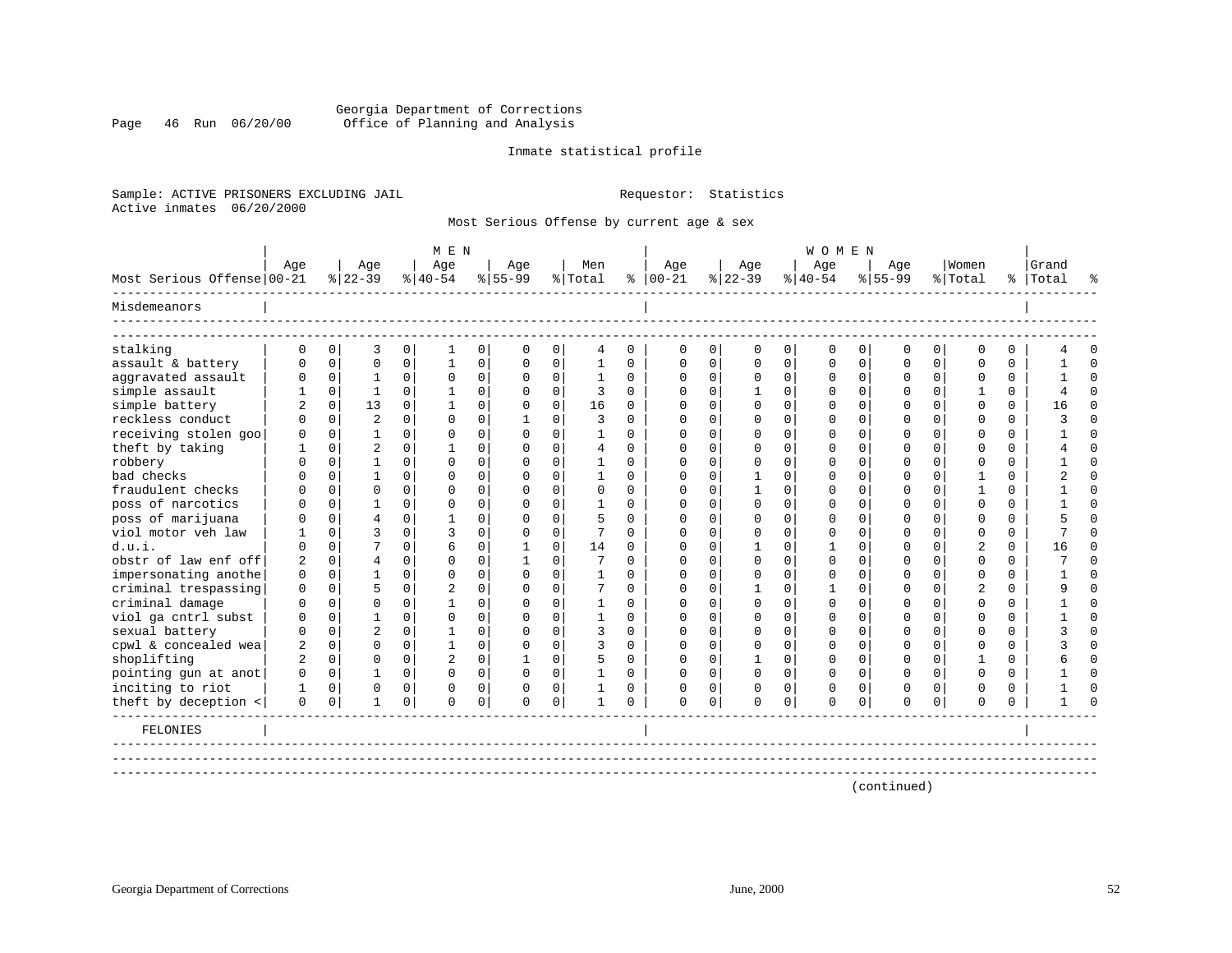#### Georgia Department of Corrections Page 47 Run 06/20/00 Office of Planning and Analysis

Active inmates 06/20/2000

Inmate statistical profile

|                            |              |                |                  |                |                           |                |                  |              | MOSt Serious Ullense by current age & Sex |              |                      |          |                    | (CONTINUED) |                           |          |                    |          |                  |          |
|----------------------------|--------------|----------------|------------------|----------------|---------------------------|----------------|------------------|--------------|-------------------------------------------|--------------|----------------------|----------|--------------------|-------------|---------------------------|----------|--------------------|----------|------------------|----------|
| Most Serious Offense 00-21 | Age          |                | Age<br>$ 22-39 $ |                | M E N<br>Age<br>$ 40-54 $ |                | Age<br>$8 55-99$ |              | Men<br>% Total                            |              | Age<br>$8   00 - 21$ |          | Age<br>$ 22 - 39 $ |             | WOMEN<br>Age<br>$8 40-54$ |          | Age<br>$8155 - 99$ |          | Women<br>% Total | ⊱        |
| FELONIES                   |              |                |                  |                |                           |                |                  |              |                                           |              |                      |          |                    |             |                           |          |                    |          |                  |          |
| veh homicide tit 40        | $\Omega$     | $\Omega$       |                  | 0              |                           | 0              | 0                | 0            |                                           | 0            | 0                    | $\Omega$ | 0                  | 0           | 0                         | 0        | 0                  | 0        | 0                | U        |
| misc misdemeanor           |              | 0              |                  | 0              |                           |                |                  | 0            | б                                         | 0            |                      | $\Omega$ |                    |             |                           | $\Omega$ | U                  | 0        |                  | $\Omega$ |
| MISC. HOMICIDE OFFEN       |              | $\Omega$       |                  | $\mathbf{0}$   |                           | 0              | 0                | $\Omega$     | 5                                         | 0            | 0                    | $\Omega$ |                    |             | 0                         | 0        | 0                  | 0        | ∩                | $\Omega$ |
| <b>MURDER</b>              | 161          | 4 <sup>1</sup> | 2002             | 8              | 1269                      | 13             | 309              | 21           | 3741                                      | 9            | 10                   | 6        | 113                |             | 60                        | 9        | 25                 | 38       | 208              | 8        |
| VOLUNTARY MANSLAUGHT       | 57           | 2              | 670              | 3              | 269                       | 3              | 71               | 5            | 1067                                      | 3            | 9                    | 5        | 73                 |             | 45                        | 7        |                    | 11       | 134              | 5        |
| INVOLUNTARY MANSLAUG       | 17           | $\Omega$       | 84               | $\Omega$       | 18                        | 0              | 8                | $\mathbf{1}$ | 127                                       | O.           | <sup>0</sup>         | $\cap$   | 13                 |             | 2                         | $\Omega$ | U                  | $\Omega$ | 15               | 1        |
| RECKLESS ABANDONMENT       | $\Omega$     | $\Omega$       | $\Omega$         | $\Omega$       | $\Omega$                  | 0              | 0                | $\Omega$     | $\Omega$                                  | 0            |                      |          |                    |             |                           | 0        |                    | 0        |                  | 0        |
| FETICIDE                   | $\Omega$     | $\Omega$       |                  | $\Omega$       |                           | 0              | 0                | $\Omega$     | 4                                         | 0            | n                    | $\Omega$ | <sup>0</sup>       |             | <sup>0</sup>              | $\Omega$ | U                  | 0        | $\Omega$         | O.       |
| VEHICULAR HOMICIDE         | 18           | 0              | 147              | 1              | 61                        | $\mathbf{1}$   | 14               | 1            | 240                                       |              |                      | $\Omega$ | 15                 |             | 6                         | 1        |                    | 3        | 23               | 1        |
| HOMICIDE BY PILOT, DU      | $\Omega$     | $\Omega$       |                  | $\Omega$       |                           | 0              | O                | $\Omega$     | 3                                         | 0            | O                    | $\Omega$ | O                  |             |                           | $\Omega$ | U                  | 0        |                  | $\Omega$ |
| CONCEAL DEATH OF ANO       | <sup>0</sup> | $\Omega$       |                  | 0              |                           |                |                  |              |                                           | 0            |                      |          |                    |             | U                         | O.       |                    | 0        | n                |          |
| CRIMINAL ATTEMPT MUR       |              | $\Omega$       |                  | $\Omega$       |                           |                |                  | <sup>0</sup> | 4                                         | O.           |                      | $\Omega$ |                    |             |                           | 0        |                    | 0        |                  | U        |
| MISC. ASSAULT/BATTER       | -1           | $\Omega$       | 17               | $\Omega$       | 9                         | $\Omega$       |                  | $\Omega$     | 28                                        | 0            | 0                    | $\Omega$ | 0                  | U           | $\Omega$                  | $\Omega$ | O                  | $\Omega$ | n                | U        |
| AGGRAVATED ASSAULT         | 340          | 9              | 2246             | 9              | 788                       | 8              | 111              | 8            | 3485                                      | 9            | 13                   | 8        | 127                |             | 51                        | 8        |                    | 6        | 195              | ጸ        |
| CRMNL ATTEMPT AGG AS       | $\Omega$     | $\Omega$       | 3                | $\Omega$       | 2                         | O.             | $\Omega$         | $\Omega$     | 5                                         | O.           | <sup>0</sup>         | $\Omega$ | $\Omega$           |             | <sup>0</sup>              | O.       | U                  | 0        | $\Omega$         | O.       |
| AGGRAVATED BATTERY         | 48           | 1              | 267              | 1              | 104                       |                | 16               |              | 435                                       |              |                      |          | 18                 |             |                           |          | U                  | 0        | 28               |          |
| TERRORIST THREATS &        | 27           | $\mathbf{1}$   | 152              | $\mathbf{1}$   | 70                        |                | 8                | 1            | 257                                       |              | 0                    | $\Omega$ |                    |             |                           |          | O                  | 0        | q                |          |
| FALSE IMPRISONMENT         | 8            | $\Omega$       | 61               | $\Omega$       | 19                        | 0              | 2                | $\Omega$     | 90                                        | <sup>0</sup> |                      | $\Omega$ | 2                  |             |                           | $\Omega$ | O                  | 0        | 3                | 0        |
| KIDNAPPING                 | 92           | $\overline{2}$ | 615              | $\overline{2}$ | 224                       | $\overline{a}$ | 22               | 2            | 953                                       | 2            |                      |          | 15                 |             | 5                         |          | 0                  | 0        | 21               |          |
| INTERFERENCE WITH CU       | $\Omega$     | $\Omega$       | $\overline{2}$   | $\Omega$       | $\Omega$                  | U              | <sup>0</sup>     | $\Omega$     | 2                                         | 0            |                      | $\cap$   |                    |             |                           |          | U                  | 0        | <sup>n</sup>     | U        |
| AGG ASSLT ON POLICE        | 13           | $\Omega$       | 160              |                | 53                        |                | 8                | 1            | 234                                       |              |                      | $\Omega$ | 6                  |             |                           | U        |                    | 0        | 9                | U        |
| AGG BATRY PEACE OFFI       | $\Omega$     | $\Omega$       | 8                | $\Omega$       |                           | 0              | 0                | $\Omega$     | 9                                         | 0            |                      | $\cap$   |                    | U           | O                         | $\Omega$ | O                  | 0        | <sup>0</sup>     | U        |
| SIMPLE BATTERY MISD        |              | $\Omega$       |                  | $\Omega$       |                           | 0              | 0                | $\Omega$     |                                           | 0            |                      | $\Omega$ |                    |             |                           | $\Omega$ | 0                  | 0        | O                | U        |
| RECK COND-HIV INFCTD       |              | 0              |                  | 0              |                           |                | O                | <sup>0</sup> | 8                                         | 0            |                      |          |                    |             |                           | O.       |                    | 0        |                  | 0        |
| AGGRAVATED STALKING        |              | $\Omega$       | 69               | $\Omega$       | 25                        |                |                  | $\Omega$     | 104                                       | U            |                      |          |                    |             |                           | 0        | U                  | 0        | ζ                |          |

Sample: ACTIVE PRISONERS EXCLUDING JAIL **Requestor:** Statistics

Most Serious Offense by current age & sex (CONTINUED)

 | Age | Age | Age | Age | Men | Age | Age | Age | Age |Women |Grand Most Serious Offense|00-21 %|22-39 %|40-54 %|55-99 %|Total % |00-21 %|22-39 %|40-54 %|55-99 %|Total % |Total % ------------------------------------------------------------------------------------------------------------------------------------ FELONIES | | | -----------------------------------------------------------------------------------------------------------------------------------------------------------------------------------------------------------------------------------------------------------------------veh homicide tit 40 | 0 0| 1 0| 0 0| 0 0| 1 0 | 0 0| 0 0| 0 0| 0 0| 0 0 | 1 0 misc misdemeanor | 1 0| 4 0| 1 0| 0 0| 6 0 | 0 0| 1 0| 0 0| 0 0| 1 0 | 7 0 MISC. HOMICIDE OFFEN| 1 0| 3 0| 1 0| 0 0| 5 0 | 0 0| 0 0| 0 0| 0 0| 0 0 | 5 0 MURDER | 161 4| 2002 8| 1269 13| 309 21| 3741 9 | 10 6| 113 7| 60 9| 25 38| 208 8 | 3949 9 VOLUNTARY MANSLAUGHT| 57 2| 670 3| 269 3| 71 5| 1067 3 | 9 5| 73 4| 45 7| 7 11| 134 5 | 1201 3 INVOLUNTARY MANSLAUG| 17 0| 84 0| 18 0| 8 1| 127 0 | 0 0| 13 1| 2 0| 0 0| 15 1 | 142 0 RECKLESS ABANDONMENT| 0 0| 0 0| 0 0| 0 0| 0 0 | 1 1| 0 0| 0 0| 0 0| 1 0 | 1 0 FETICIDE | 0 0| 3 0| 1 0| 0 0| 4 0 | 0 0| 0 0| 0 0| 0 0| 0 0 | 4 0 VEHICULAR HOMICIDE | 18 0| 147 1| 61 1| 14 1| 240 1 | 0 0| 15 1| 6 1| 2 3| 23 1 | 263 1 HOMICIDE BY PILOT,DU| 0 0| 2 0| 1 0| 0 0| 3 0 | 0 0| 0 0| 1 0| 0 0| 1 0 | 4 0 CONCEAL DEATH OF ANO| 0 0| 0 0| 0 0| 1 0| 1 0 | 0 0| 0 0| 0 0| 0 0| 0 0 | 1 0 CRIMINAL ATTEMPT MUR| 0 0| 2 0| 1 0| 1 0| 4 0 | 0 0| 0 0| 0 0| 0 0| 0 0 | 4 0 MISC. ASSAULT/BATTER| 1 0| 17 0| 9 0| 1 0| 28 0 | 0 0| 0 0| 0 0| 0 0| 0 0 | 28 0 AGGRAVATED ASSAULT | 340 9| 2246 9| 788 8| 111 8| 3485 9 | 13 8| 127 7| 51 8| 4 6| 195 8 | 3680 9 CRMNL ATTEMPT AGG AS| 0 0| 3 0| 2 0| 0 0| 5 0 | 0 0| 0 0| 0 0| 0 0| 0 0 | 5 0 AGGRAVATED BATTERY | 48 1| 267 1| 104 1| 16 1| 435 1 | 2 1| 18 1| 8 1| 0 0| 28 1 | 463 1 TERRORIST THREATS & | 27 1| 152 1| 70 1| 8 1| 257 1 | 0 0| 4 0| 5 1| 0 0| 9 0 | 266 1 FALSE IMPRISONMENT | 8 0| 61 0| 19 0| 2 0| 90 0 | 0 0| 2 0| 1 0| 0 0| 3 0 | 93 0 KIDNAPPING | 92 2| 615 2| 224 2| 22 2| 953 2 | 1 1| 15 1| 5 1| 0 0| 21 1 | 974 2 INTERFERENCE WITH CU| 0 0| 2 0| 0 0| 0 0| 2 0 | 0 0| 0 0| 0 0| 0 0| 0 0 | 2 0 AGG ASSLT ON POLICE | 13 0| 160 1| 53 1| 8 1| 234 1 | 0 0| 6 0| 3 0| 0 0| 9 0 | 243 1 AGG BATRY PEACE OFFI| 0 0| 8 0| 1 0| 0 0| 9 0 | 0 0| 0 0| 0 0| 0 0| 0 0 | 9 0 SIMPLE BATTERY MISD | 0 0| 0 0| 3 0| 0 0| 3 0 | 0 0| 0 0| 0 0| 0 0| 0 0 | 3 0 RECK COND-HIV INFCTD| 1 0| 3 0| 4 0| 0 0| 8 0 | 0 0| 7 0| 0 0| 0 0| 7 0 | 15 0 AGGRAVATED STALKING | 7 0| 69 0| 25 0| 3 0| 104 0 | 1 1| 2 0| 0 0| 0 0| 3 0 | 107 0 CRIMINAL ATTEMPT KID| 1 0| 5 0| 2 0| 0 0| 8 0 | 0 0| 0 0| 0 0| 0 0| 0 0 | 8 0 MISC. ARSON | 0 0| 1 0| 2 0| 1 0| 4 0 | 0 0| 0 0| 1 0| 0 0| 1 0 | 5 0 FIRST DEGREE ARSON | 14 0 | 162 1 | 52 1 | 8 1 | 236 1 | 0 0 | 15 1 | 8 1 | 1 2 | 24 1 | 260 1<br>SECOND DEGREE ARSON | 7 0 | 27 0 | 10 0 | 0 0 | 44 0 | 0 0 | 1 0 | 0 0 | 0 0 | 1 0 | 45 0 SECOND DEGREE ARSON | 7 0 | 27 0 | 10 0 | 0 0 | 44 0 | 0 0 | 1 0 | 0 0 | 0 0 | 1 0 | 45 0<br>THIRD DEGREE ARSON | 1 0 | 0 0 | 0 0 | 0 0 | 1 0 | 0 0 | 1 0 | 0 0 | 0 0 | 1 0 | 2 0 THIRD DEGREE ARSON | 1 0 | 0 0 | 0 0 | 0 0 | 1 0 | 0 0 | 1 0 | 0 0 | 0 0 | 1 0 | 2 0<br>CRIMINAL POSS EXPLOS | 0 0 | 1 0 | 1 0 | 0 0 | 2 0 | 0 0 | 0 0 | 0 0 | 0 0 | 0 0 | 2 0 CRIMINAL POSS EXPLOS| 0 0| 1 0| 1 0| 0 0| 2 0 | 0 0| 0 0| 0 0| 0 0| 0 0 | 2 0

------------------------------------------------------------------------------------------------------------------------------------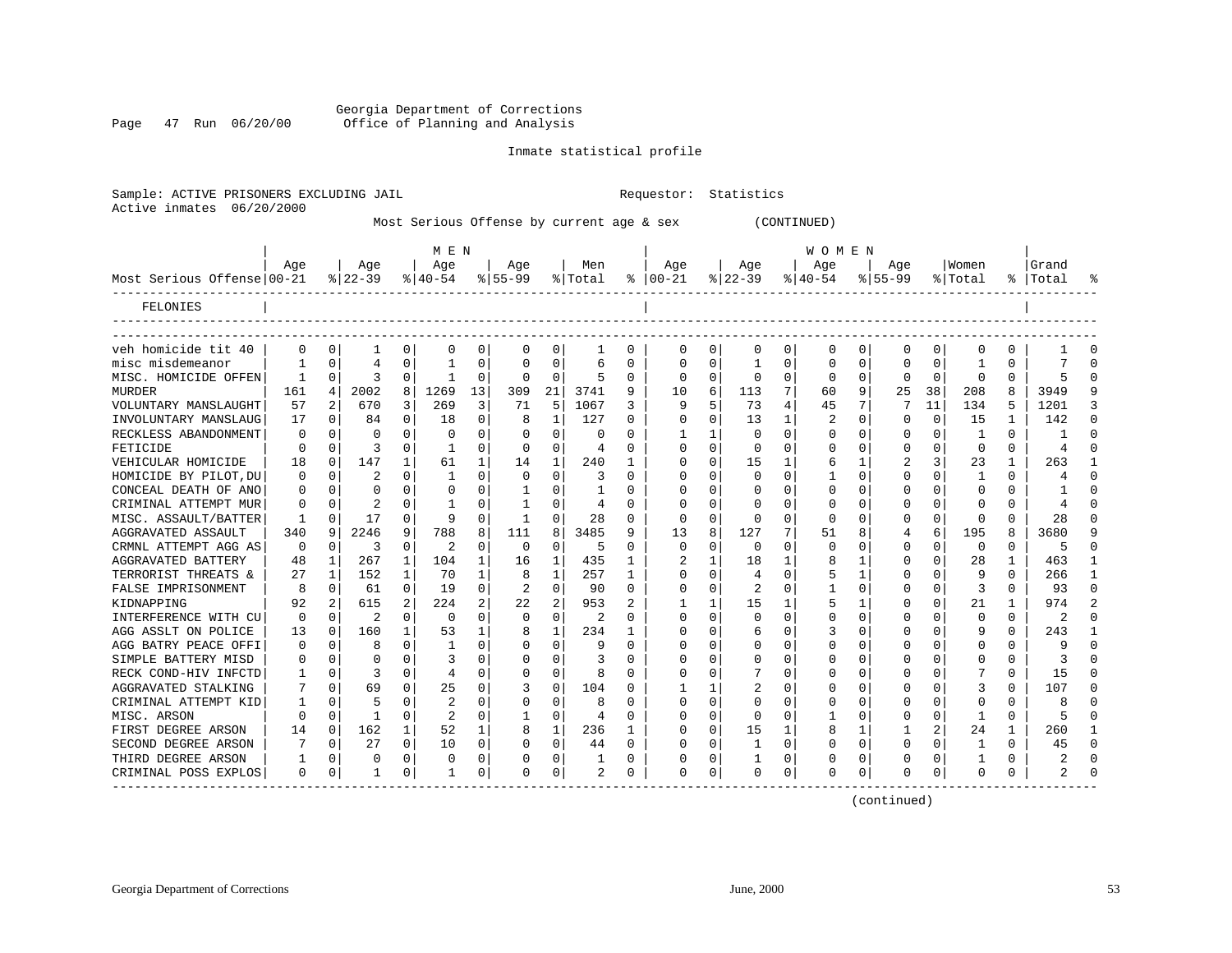#### Georgia Department of Corrections Page 48 Run 06/20/00 Office of Planning and Analysis

#### Inmate statistical profile

| Sample: ACTIVE PRISONERS EXCLUDING JAIL | Requestor: Statistics |  |
|-----------------------------------------|-----------------------|--|
| Active inmates 06/20/2000               |                       |  |

#### Most Serious Offense by current age & sex (CONTINUED)

|                            | M E N    |                |                |              |                |          |           |          |                |              | W O M E N     |          |          |    |          |          |          |          |                |              |           |          |
|----------------------------|----------|----------------|----------------|--------------|----------------|----------|-----------|----------|----------------|--------------|---------------|----------|----------|----|----------|----------|----------|----------|----------------|--------------|-----------|----------|
|                            | Age      |                | Age            |              | Age            |          | Age       |          | Men            |              | Age           |          | Age      |    | Aqe      |          | Age      |          | Women          |              | Grand     |          |
| Most Serious Offense 00-21 |          |                | $8 22-39$      |              | $8 40-54$      |          | $8 55-99$ |          | % Total        |              | $8   00 - 21$ |          | $ 22-39$ |    | $ 40-54$ |          | $ 55-99$ |          | % Total        |              | %   Total | ៖        |
| MISC. CRIMINAL DAMAG       | 0        | 0 <sup>1</sup> | 2              | 0            | 0              | 0        | 0         | 0        | 2              | 0            | 0             | 0        | 0        | 0  | 0        | 0        | 0        | 0        | 0              | $\Omega$     | 2         | $\Omega$ |
| CRIM. DAMAGE 1ST DEG       | 3        | 0              | 16             | 0            | 5              | 0        | 0         | 0        | 24             | O            | $\Omega$      | 0        | 1        | 0  | O        | 0        | C        | 0        | 1              | $\Omega$     | 25        | $\Omega$ |
| CRIM. DAMAGE 2ND DEG       | 12       | $\Omega$       | 41             | 0            | 15             | 0        |           | 0        | 71             | O            |               |          |          | 0  |          | $\Omega$ |          | $\Omega$ | 4              | $\Omega$     | 75        | ∩        |
| VANDALISM TO CHURCH        |          | $\cap$         | U              | U            | $\cap$         | 0        | O         | U        |                | U            | ∩             | ∩        |          | 0  |          | $\Omega$ | Ω        | $\Omega$ |                | $\Omega$     |           |          |
| ALTER I.D.                 | 3        | $\Omega$       | 2              | <sup>0</sup> | $\overline{c}$ | $\Omega$ | -1        | 0        | 8              | O            | $\Omega$      | $\Omega$ | $\Omega$ | 0  | $\left($ | $\Omega$ | 0        | $\Omega$ | $\Omega$       | $\Omega$     | 8         | U        |
| <b>BURGLARY</b>            | 537      | 14             | 3066           | 12           | 969            | 10       | 41        | 3        | 4613           | 11           | 18            | 11       | 113      | 7  | 36       | 5        | C        | 0        | 167            | 6            | 4780      | 11       |
| POSS BURGLAR TOOLS         |          | 0              | 15             | 0            | 8              | 0        | -1        | $\Omega$ | 25             | $\Omega$     | $\Omega$      | $\Omega$ | -1       | 0  | $\Omega$ | $\Omega$ | C        | $\Omega$ | 1              | $\Omega$     | 26        | $\Omega$ |
| CRMNL ATMPT COMMIT B       |          | $\Omega$       | 14             | 0            | 15             | 0        | U         | 0        | 38             | $\Omega$     | $\Omega$      | $\Omega$ | $\Omega$ | 0  | O        | $\Omega$ | C        | $\Omega$ | $\Omega$       | $\Omega$     | 38        | $\Omega$ |
| MISC. FORGERY              |          | 0              | 3              | 0            | 2              | 0        | U         | 0        | 5              | 0            | $\Omega$      | $\Omega$ | -1       | 0  | O        | 0        | C        | 0        |                | $\Omega$     | 6         | 0        |
| FORGERY 1ST DEGREE         |          | 1              | 623            | 2            | 272            | 3        | 9         | 1        | 945            | 2            | 14            | 8        | 238      | 14 | 68       | 10       | 2        | 3        | 322            | 12           | 1267      | 3        |
| FORGERY 2ND DEGREE         |          | $\Omega$       | 11             | U            | 4              | 0        | U         | $\Omega$ | 16             | U            | O             |          | 6        | 0  |          | $\Omega$ | Ω        | $\Omega$ | 8              | ∩            | 24        | $\cap$   |
| <b>BAD CHECKS</b>          |          | $\Omega$       | $\overline{c}$ | 0            |                | 0        | U         | 0        | 3              | U            | ∩             | ∩        | 3        | U  | ∩        | $\Omega$ | O        | $\Omega$ | 3              | $\Omega$     | 6         | $\cap$   |
| THEFT CREDIT CARD          |          | $\Omega$       | 10             | 0            | 4              | $\Omega$ | U         | $\Omega$ | 15             | O            |               | $\Omega$ | -1       | U  | 2        | $\Omega$ | C        | $\Omega$ | 3              | $\Omega$     | 18        | $\Omega$ |
| FRAUDULENT CREDIT CA       |          | 0              | 36             | 0            | 6              | $\Omega$ |           | $\Omega$ | 46             | 0            | 0             | $\Omega$ | 11       |    |          | 1        | C        | $\Omega$ | 15             |              | 61        | $\Omega$ |
| RECV GDS, SRVS FRAUD       |          | $\Omega$       | 0              | 0            | 0              | 0        |           | 0        | $\Omega$       | O            | $\Omega$      | $\Omega$ | 1        | 0  |          | $\Omega$ | Ω        | $\Omega$ | 1              | $\Omega$     | -1        | $\cap$   |
| TELECOMMUNICATIONS F       |          | $\Omega$       | 2              | U            |                | 0        | U         | 0        | 3              | O            | $\Omega$      | $\Omega$ | 0        | 0  | $\Omega$ | $\Omega$ | C        | $\Omega$ | $\Omega$       | $\Omega$     |           | U        |
| MISC. FRAUD                |          | 0              | 5              | 0            | 8              | 0        | 3         | 0        | 17             | O            | O             | $\Omega$ | 6        | 0  | 5        | 1        | 2        | 3        | 13             | 1            | 30        | $\Omega$ |
| THEFT BY TAKING            | 85       | 2              | 498            | 2            | 178            | 2        | 29        | 2        | 790            | 2            |               |          | 56       | 3  | 29       | 4        | C        | 0        | 91             | 4            | 881       |          |
| THEFT BY DECEPTION         |          | $\Omega$       | 21             | U            | 14             | 0        | .5        | O        | 42             | U            | O             |          |          | U  |          | $\Omega$ | C        | O        | 5              | $\Omega$     | 47        | $\cap$   |
| THEFT BY EXTORTION         |          | $\Omega$       | 1              | U            | -1             | 0        | U         | U        | 2              | U            | ∩             | $\Omega$ | n        | U  | ∩        | $\Omega$ | C        | $\Omega$ | $\Omega$       | $\Omega$     |           | ∩        |
| THEFT OF LOST PROPER       |          | $\Omega$       | $\Omega$       | 0            | $\overline{c}$ | $\Omega$ | U         | $\Omega$ | $\overline{2}$ | O            |               | $\Omega$ | n        | U  |          | $\Omega$ | C        | $\Omega$ | $\Omega$       | $\Omega$     |           | $\Omega$ |
| THEFT BY REC STOLEN        | 145      | 4              | 585            | 2            | 166            | 2        | 9         | 1        | 905            | 2            |               |          | 23       |    |          | 1        | O        | $\Omega$ | 29             |              | 934       |          |
| THEFT OF SERVICES          |          | 0              | 5              | 0            | 2              | 0        |           | 0        |                | $\Omega$     | $\Omega$      | $\Omega$ | 0        | U  |          | 0        | Ω        | $\Omega$ | $\Omega$       | $\Omega$     |           | $\Omega$ |
| THEFT BY CONVERSION        |          | $\Omega$       | 23             | 0            | 11             | 0        | 1         | 0        | 37             | <sup>0</sup> | $\Omega$      | $\Omega$ | 4        | 0  |          | $\Omega$ |          | 2        | 6              | $\Omega$     | 43        | $\Omega$ |
| THEFT OF MOTOR VEH.        | 28       | 1              | 113            | 0            | 24             | 0        | $\Omega$  | 0        | 165            | O            | ∩             | 0        | 5        | 0  |          | 0        | C        | 0        | 5              | $\Omega$     | 170       | $\Omega$ |
| THEFT BRING PROP IN        | $\Omega$ | 0              | 12             | U            | 2              | 0        | 2         | 0        | 16             | O            | O             |          | 0        | 0  | O        | $\Omega$ | C        | 0        | O              | O            | 16        | O        |
| THEFT RECV PROP OUT        | O        | $\Omega$       | 2              | U            | $\cap$         | 0        | -1        | 0        | 3              | U            | ∩             |          | n        | 0  | O        | $\Omega$ | C        | $\Omega$ | ∩              | $\Omega$     | ζ         | $\cap$   |
| THEFT BY SHOPLIFTING       | 10       | $\Omega$       | 272            | 1            | 199            | 2        | 12        | 1        | 493            | 1            |               | 5        | 108      | 6  | 70       | 11       |          | 3        | 189            |              | 682       | 2        |
| ENTERING VEHICLE           | 37       | 1              | 99             | 0            | 24             | 0        | 0         | 0        | 160            | $\Omega$     | $\Omega$      | $\Omega$ | 4        | 0  | 0        | $\Omega$ | O        | 0        | 4              | <sup>0</sup> | 164       | $\Omega$ |
| ROBBERY                    | 477      | 13             | 1695           | 7            | 389            | 4        | 19        | 1        | 2580           | 6            | 35            | 21       | 92       | 5  | 26       | 4        |          | 2        | 154            |              | 2734      | 6        |
| ARMED ROBBERY              | 637      | 17             | 2402           | 10           | 660            | 7        | 37        | 3        | 3736           | 9            | 11            | 7        | 41       | 2  | 12       | 2        | C        | $\Omega$ | 64             | 2            | 3800      | 9        |
| HIJACKING MOTOR VEHI       | 11       | $\Omega$       | 25             | 0            | $\Omega$       | 0        | $\Omega$  | 0        | 36             | $\Omega$     | 1             | 1        | 0        | 0  | $\Omega$ | $\Omega$ | 0        | $\Omega$ | 1              | $\Omega$     | 37        | $\Omega$ |
| CRIMINAL ATTEMPT ROB       | 10       | $\Omega$       | 34             | $\Omega$     |                | 0        | $\Omega$  | $\Omega$ | 52             | $\Omega$     | $\Omega$      | $\Omega$ | 2        | 0  | O        | $\Omega$ | 0        | $\Omega$ | $\overline{2}$ | $\Omega$     | 54        | $\Omega$ |
| CRMNL ATMPT ARMED RO       | 43       | 1              | 129            | 1            | 8              | 0        | $\Omega$  | 0        | 180            | 0            |               |          | 5        | 0  | O        | 0        | C        | 0        | 6              | $\Omega$     | 186       | $\Omega$ |
| MISC. SEXUAL               | 0        | 0              | 10             | 0            | 7              | 0        | 0         | 0        | 17             | 0            | 0             | 0        |          | 0  |          | 0        | O        | 0        | 2              | 0            | 19        |          |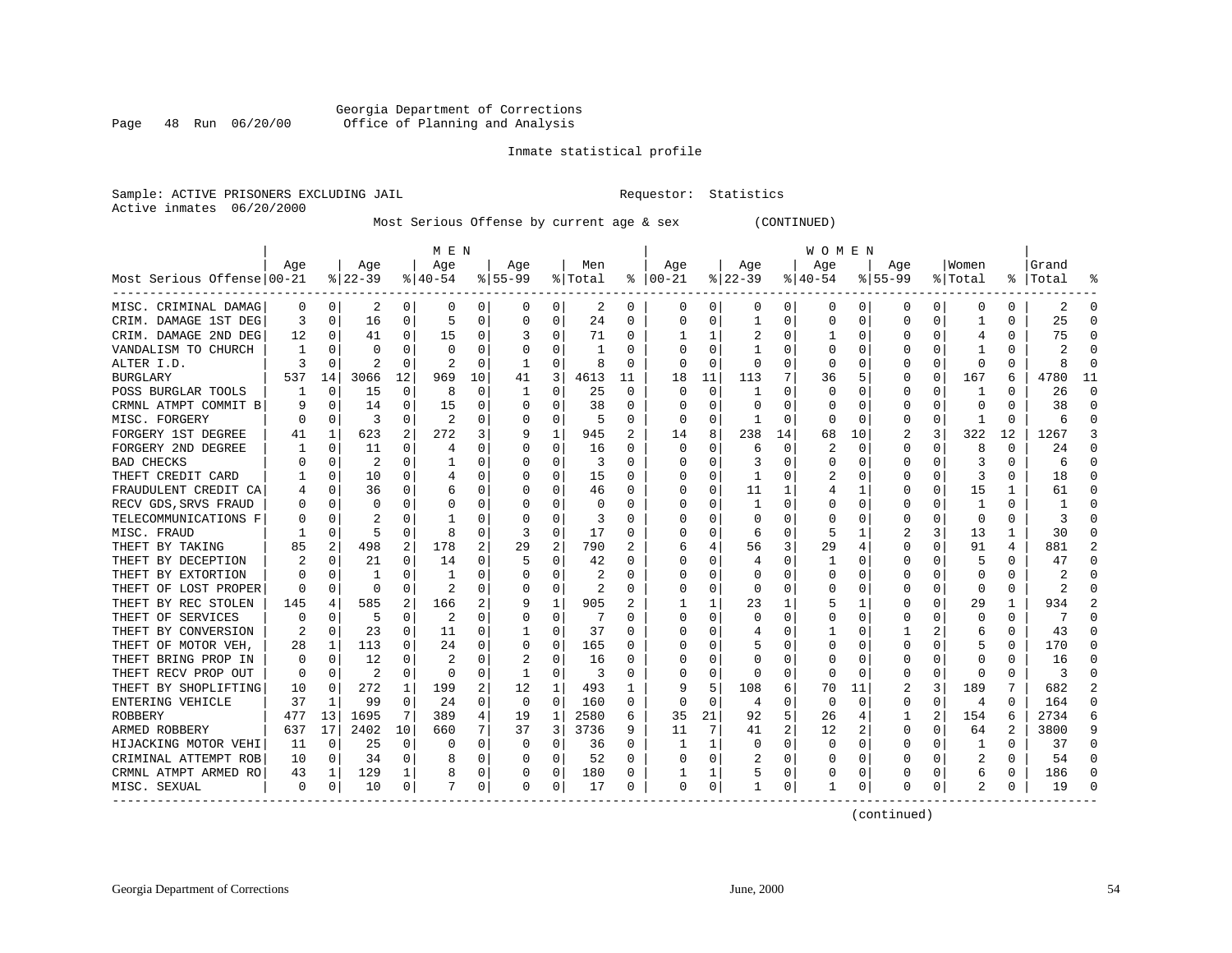#### Georgia Department of Corrections<br>Page 49 Run 06/20/00 Office of Planning and Analysis Page 49 Run 06/20/00 Office of Planning and Analysis

#### Inmate statistical profile

|  | Sample: ACTIVE PRISONERS EXCLUDING JAI |  |
|--|----------------------------------------|--|
|  | Active inmates 06/20/2000              |  |

IL Requestor: Statistics

Most Serious Offense by current age & sex (CONTINUED)

|                                        | M E N    |             |                |             |                |             |           |                |                |              | <b>WOMEN</b>  |                |              |   |          |          |          |          |                |                |           |                |
|----------------------------------------|----------|-------------|----------------|-------------|----------------|-------------|-----------|----------------|----------------|--------------|---------------|----------------|--------------|---|----------|----------|----------|----------|----------------|----------------|-----------|----------------|
|                                        | Aqe      |             | Age            |             | Age            |             | Age       |                | Men            |              | Age           |                | Age          |   | Aqe      |          | Aqe      |          | Women          |                | Grand     |                |
| Most Serious Offense 00-21             |          |             | $8 22-39$      |             | $8 40-54$      |             | $8 55-99$ |                | % Total        |              | $8   00 - 21$ |                | $ 22-39 $    |   | $ 40-54$ |          | $ 55-99$ |          | % Total        |                | %   Total | ៖              |
| RAPE                                   | 62       | 2           | 887            | 4           | 602            | 6           | 75        | 5              | 1626           | 4            | 0             | 0              | -1           | 0 | 3        | 0        | 0        | 0        | 4              | 0              | 1630      | 4              |
| SODOMY                                 | 3        | 0           | 17             | 0           | 13             | 0           | 6         | 0              | 39             | $\Omega$     | $\Omega$      | $\Omega$       | $\mathbf 0$  | 0 | $\Omega$ | $\Omega$ | 0        | 0        | $\Omega$       | $\Omega$       | 39        | $\Omega$       |
| AGGRAVATED SODOMY                      |          | $\mathbf 0$ | 113            | $\Omega$    | 88             | 1           | 32        | $\overline{2}$ | 240            | $\mathbf{1}$ | <sup>0</sup>  | O              | $\mathbf{1}$ | 0 |          | $\Omega$ | Ω        | $\Omega$ | $\overline{4}$ | $\Omega$       | 244       | 1              |
| <b>INCEST</b>                          |          | $\Omega$    | 23             | 0           | 38             | $\Omega$    |           | $\Omega$       | 70             | $\Omega$     |               | 0              | 0            | 0 |          | $\Omega$ | Ω        | 0        | $\Omega$       | 0              | 70        | $\Omega$       |
| BIGAMY                                 |          | 0           | 1              | 0           | $\mathbf 0$    | 0           | 0         | 0              | 1              | 0            |               | $\Omega$       | 0            | 0 |          | 0        |          | 0        | $\Omega$       | 0              |           | $\Omega$       |
| AGGRAVATED SEXUAL BA                   |          | $\mathbf 0$ | 35             | 0           | 25             | 0           |           | $\mathsf 0$    | 67             | $\Omega$     |               | O              |              | U |          | $\Omega$ |          | 0        |                | $\Omega$       | 68        | $\Omega$       |
| STATUATORY RAPE                        | 73       | 2           | 283            | $\mathbf 1$ | 33             | $\mathbf 0$ | 9         | $\mathbf{1}$   | 398            | 1            |               |                | 3            | U |          | $\Omega$ | U        | 0        | $\overline{4}$ | $\Omega$       | 402       | 1              |
| CHILD MOLESTATION                      | 94       | 2           | 889            | 4           | 629            | 6           | 229       | 16             | 1841           | 5            | 3             | $\overline{a}$ | 17           | 1 |          | 1        | U        | 0        | 28             | 1              | 1869      | $\overline{4}$ |
| ENTICING CHILD-INDEC                   | -1       | $\mathbf 0$ | 22             | 0           | 7              | 0           | 5         | 0              | 35             | $\Omega$     |               | $\Omega$       | 2            | O |          | 0        | Ω        | U        | 2              | O              | 37        | $\Omega$       |
| AGGRAV. CHILD MOLEST                   | 24       | 1           | 459            | 2           | 352            | 4           | 108       | 7              | 943            |              |               |                | 15           | 1 |          | 1        |          | 0        | 21             |                | 964       | $\overline{2}$ |
| SEXL/ASSLT/AGN/PERS/                   | $\Omega$ | 0           | 5              | U           | 0              | 0           | 0         | 0              | 5              | $\Omega$     | <sup>0</sup>  | O              | $\Omega$     | U |          | $\Omega$ | U        | U        | $\Omega$       | 0              | 5         | $\Omega$       |
| CRIMINAL ATTPT RAPE                    | 3        | 0           | 40             | $\Omega$    | q              | 0           |           | 0              | 54             | $\Omega$     | O             | O              | 0            | U |          | $\Omega$ | U        | 0        | $\Omega$       | 0              | 54        | $\Omega$       |
| CRIMINAL ATTPT SODOM                   |          | 0           | 1              | 0           | 0              | 0           | O         | $\mathbf 0$    | 1              | $\Omega$     |               | $\Omega$       | 0            | U |          | 0        |          | 0        | $\Omega$       | O              |           | $\Omega$       |
| CRIMINAL ATTPT AGG S                   |          | $\mathbf 0$ | 1              | O           | 2              | 0           |           | 0              | 3              | $\Omega$     |               | O              | C            | U |          | $\Omega$ |          | 0        | $\Omega$       | $\Omega$       |           | $\Omega$       |
| MISC. OBSCENITY                        |          | 0           | 0              | 0           | $\overline{2}$ | 0           | O         | 0              | 2              | $\Omega$     |               | 0              | 0            | 0 |          | $\Omega$ | U        | 0        | ∩              | 0              |           | $\Omega$       |
| MISC. PUBLIC ORDER                     |          | $\mathbf 0$ | 1              | U           | -1             | 0           | O         | 0              | $\overline{c}$ | $\Omega$     | O             | O              | O            | U |          | $\Omega$ | U        | 0        | $\Omega$       | 0              |           | $\Omega$       |
| FALSE SWEARNG WRITTN                   |          | 0           | 1              | U           | $\Omega$       | 0           | 0         | 0              | 1              | 0            |               | 0              | 0            | 0 |          | 0        |          | U        | O              | 0              |           | $\Omega$       |
| BRIBERY GOVT OFFICER                   |          | $\mathbf 0$ | 3              | U           | $\Omega$       | 0           | 0         | 0              | 3              | 0            |               | O              | C            | 0 |          | $\Omega$ |          | U        | $\Omega$       | U              |           | $\Omega$       |
| VIOLATE OATH PUBLIC                    |          | 0           |                | U           | $\Omega$       | 0           | O         | 0              | 1              | 0            |               | O              | O            | U |          | $\Omega$ |          | 0        | ∩              | 0              |           | ∩              |
| DEFRAUDING STATE                       |          | $\Omega$    | U              | U           |                | 0           | 1         | 0              | 2              | $\Omega$     |               | 0              |              | U |          | $\Omega$ |          | 0        | 3              | 0              |           | $\Omega$       |
| FALSE CERTIFICATES                     |          | $\Omega$    |                | U           | 0              | 0           | O         | 0              |                | $\Omega$     |               | $\Omega$       | 0            | O |          | $\Omega$ |          | 0        | $\Omega$       |                |           | $\Omega$       |
| INFLUENCING WITNESS                    |          | $\mathbf 0$ | 3              | 0           | -1             | 0           | O         | $\mathbf 0$    | $\overline{4}$ | $\Omega$     |               | $\Omega$       | $\Omega$     | O |          | $\Omega$ |          | 0        | $\Omega$       | $\Omega$       |           | $\Omega$       |
| OBSTR OF LAW ENF OFF                   | 68       | 2           | 569            | 2           | 137            | 1           | 6         | $\Omega$       | 780            | 2            | 3             | 2              | 29           | 2 | 16       | 2        | 0        | 0        | 48             | $\overline{2}$ | 828       | $\overline{2}$ |
| PERJURY                                |          | $\Omega$    | 3              | 0           | 0              | 0           | 1         | 0              | 4              | $\Omega$     | <sup>0</sup>  | O              | 0            | 0 | $\Omega$ | $\Omega$ | 0        | 0        | $\Omega$       | 0              |           | $\Omega$       |
| FALSE SWEARING                         |          | 0           | 1              | U           | 0              | 0           | O         | 0              |                | O            |               |                | 0            | U |          | 0        |          | U        | 0              | 0              |           | $\Omega$       |
| IMPERSONATING OFFIC                    |          | 0           | 2              | U           |                | $\Omega$    | O         | 0              | 3              | $\Omega$     |               |                | O            | 0 |          | $\Omega$ |          | U        | $\Omega$       | O              |           | $\Omega$       |
| FALSE STATEMENTS GOV                   |          | $\mathbf 0$ | 21             | 0           | 6              | 0           | O         | $\Omega$       | 27             | $\Omega$     |               | O              |              | U |          | $\Omega$ | U        | 0        | 2              | 0              | 29        | $\Omega$       |
| IMPRSNTNG ANTHR RBAL                   |          | $\mathbf 0$ | $\overline{2}$ | $\Omega$    | $\Omega$       | 0           | 0         | 0              | $\overline{c}$ | $\Omega$     |               | U              | O            | U |          | n        |          | 0        | ∩              | 0              |           | ∩              |
| ESCAPE                                 |          | 0           | 72             | $\Omega$    | 23             | 0           | 2         | $\mathbf 0$    | 103            | $\Omega$     |               | $\Omega$       | 3            | O |          | $\Omega$ |          | 0        | 3              | $\Omega$       | 106       | $\Omega$       |
| AIDING ESCAPE                          |          | $\mathbf 0$ | $\Omega$       | 0           | 1              | 0           | 0         | 0              |                | $\Omega$     |               | 1              |              | 0 |          | $\Omega$ |          | 0        | 1              | 0              |           | $\Omega$       |
| HINDERING APPREH OR                    |          | 0           | 4              | U           | 1              | 0           | O         | 0              | 8              | $\Omega$     | <sup>0</sup>  | 0              | C            | 0 |          | 0        | U        | 0        | 2              | 0              | 10        | $\Omega$       |
| MUTINY IN PENAL INST                   |          | 0           | 1              | 0           | 0              | 0           | O         | 0              |                | 0            |               | 0              | 0            | 0 |          | 0        | U        | 0        | ∩              | 0              |           | $\Omega$       |
| <b>BAIL JUMPING</b>                    |          | 0           | 3              | 0           | 0              | 0           | O         | 0              | 3              | 0            |               | 0              |              | U |          | 0        | U        | 0        |                | 0              |           | $\Omega$       |
| CRIMINAL ATTEMPT ESC                   |          | 0           | 0              | 0           | 0              | 0           |           | 0              |                | 0            |               | 0              | 0            | 0 |          | 0        |          | 0        |                |                |           | $\Omega$       |
| FALSE PUBLIC ALARM<br>---------------- | $\Omega$ | 0           | 1              | 0           | $\Omega$       | 0           | O         | 0              | 1              | $\Omega$     | <sup>0</sup>  | 0              | C            | 0 | O        | 0        | U        | 0        | $\Omega$       | U              |           | $\Omega$       |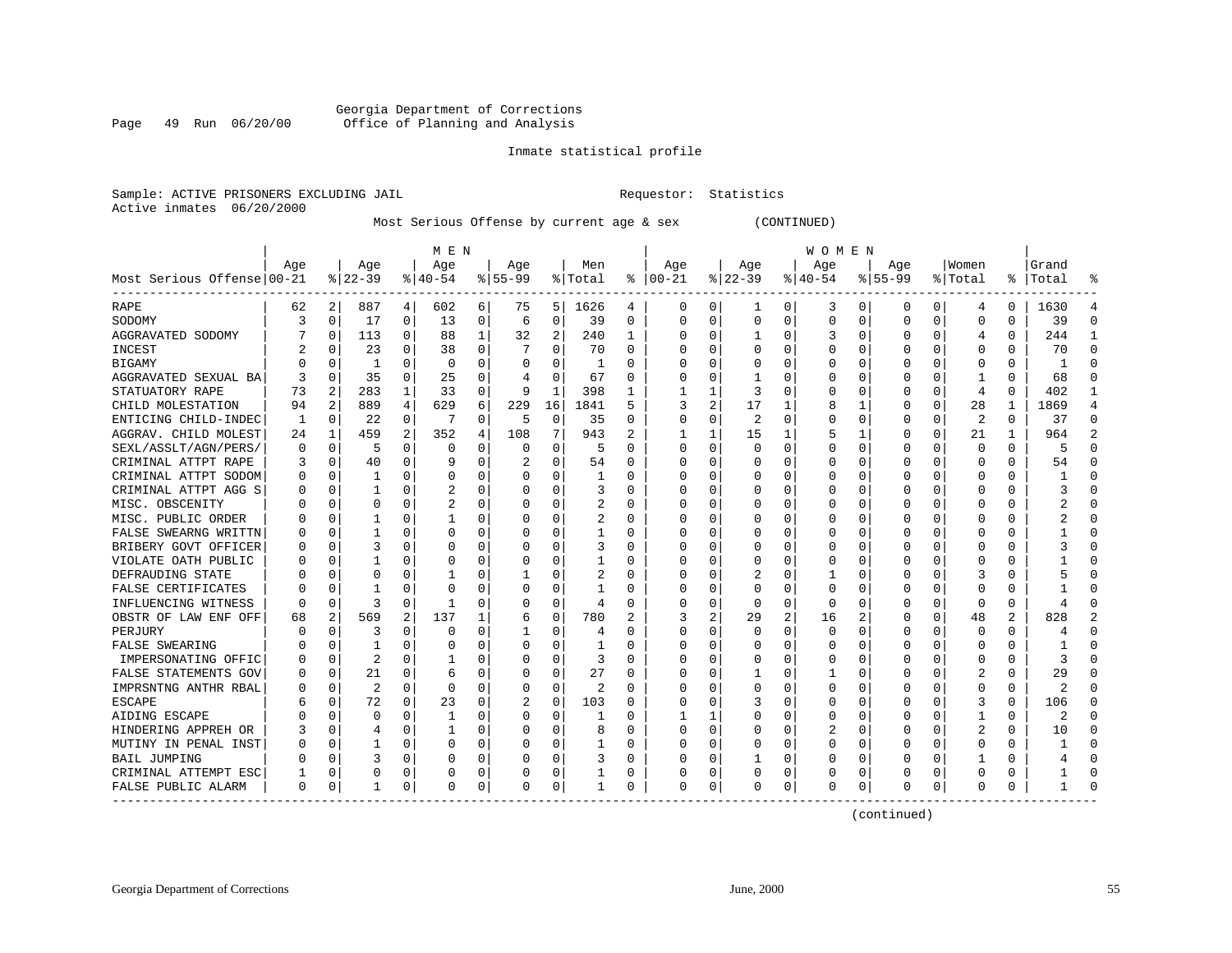#### Georgia Department of Corrections Page 50 Run 06/20/00 Office of Planning and Analysis

#### Inmate statistical profile

|                           | Sample: ACTIVE PRISONERS EXCLUDING JAIL | Requestor: Statistics |  |
|---------------------------|-----------------------------------------|-----------------------|--|
| Active inmates 06/20/2000 |                                         |                       |  |

Most Serious Offense by current age & sex (CONTINUED)

|                            | M E N    |             |          |          |                |          |              |             |         |          | W O M E N    |              |          |             |          |              |           |              |                |              |                |              |  |
|----------------------------|----------|-------------|----------|----------|----------------|----------|--------------|-------------|---------|----------|--------------|--------------|----------|-------------|----------|--------------|-----------|--------------|----------------|--------------|----------------|--------------|--|
|                            | Aqe      |             | Aqe      |          | Age            |          | Aqe          |             | Men     |          | Aqe          |              | Aqe      |             | Aqe      |              | Aqe       |              | Women          |              | Grand          |              |  |
| Most Serious Offense 00-21 |          |             | $ 22-39$ |          | $8 40-54$      |          | $8 55-99$    |             | % Total | ႜ        | $ 00-21$     |              | $ 22-39$ |             | $ 40-54$ |              | $8 55-99$ |              | % Total        |              | %   Total      | °            |  |
| CRIM INTER WITH GOVT       | 4        | 0           | 27       | $\Omega$ | 5              | 0        | 0            | 0           | 36      | 0        | 1            | 1            | 0        | 0           | 0        | 0            | $\Omega$  | $\Omega$     | 1              | $\Omega$     | 37             | ∩            |  |
| COMMERICAL GAMBLING        | 0        | $\Omega$    | 0        | 0        | $\Omega$       | 0        | 1            | $\Omega$    | 1       | 0        | $\Omega$     | $\Omega$     | $\Omega$ | $\Omega$    | $\Omega$ | 0            | 0         | $\Omega$     | $\Omega$       | 0            |                | $\cap$       |  |
| SOLICIT/ACCEPTING BR       | 0        | $\Omega$    |          | 0        | $\Omega$       | $\Omega$ | $\Omega$     | $\Omega$    | 1       | 0        | 0            | 0            | -1       | 0           | $\Omega$ | $\Omega$     | 0         | $\Omega$     | 1              | 0            | 2              | ∩            |  |
| DOGFIGHTING                |          | $\Omega$    | 0        | $\Omega$ | $\Omega$       | $\Omega$ | $\Omega$     | $\Omega$    | 1       | 0        | $\Omega$     | $\Omega$     | $\Omega$ | $\Omega$    | $\Omega$ | $\mathbf 0$  | 0         | $\Omega$     | $\Omega$       | 0            |                |              |  |
| <b>BUS HIJACKING</b>       | O        | $\Omega$    | 2        | $\Omega$ | $\Omega$       | U        |              | $\mathbf 0$ | 2       | O        | C            | 0            | $\Omega$ | 0           |          | $\mathbf 0$  | 0         | $\Omega$     | $\mathbf 0$    | $\Omega$     |                |              |  |
| CRUELTY TO CHILDREN        | 14       | $\Omega$    | 167      | 1        | 46             | 0        | 9            | 1           | 236     | 1        |              | 2            | 63       | 4           |          | 1            | 0         | $\Omega$     | 74             | 3            | 310            | -1           |  |
| SEX EXPLOITATION CHI       | 0        | 0           | 2        | $\Omega$ | 6              | 0        | 3            | $\Omega$    | 11      | 0        | $\Omega$     | 0            | $\Omega$ | 0           | $\Omega$ | 0            | 0         | $\Omega$     | $\mathbf 0$    | 0            | 11             | ∩            |  |
| ABANDONMENT OF CHILD       | 0        | 0           |          | 0        |                | 0        | O            | 0           | 2       | 0        | 0            | 0            | 0        | $\Omega$    | 0        | 0            | 0         | 0            | 0              | 0            |                | ∩            |  |
| CNTRBTNG DELINOENCY        | 0        | 0           | O        | 0        | $\Omega$       | 0        |              | 0           | 0       | U        | C            | 0            | 0        | 0           |          | 0            | 0         | 0            |                | O            |                | $\Omega$     |  |
| MISC WEAPON/EXPLOSIV       |          | $\Omega$    |          | 0        |                | U        | $\Omega$     | $\Omega$    | 5       | U        | $\Omega$     | $\Omega$     | $\Omega$ | $\Omega$    | $\Omega$ | $\Omega$     | O         | <sup>n</sup> | $\Omega$       | $\Omega$     |                |              |  |
| CARRY CONCEALED WEAP       |          | $\Omega$    |          | 0        |                | O        | $\Omega$     | $\Omega$    | 9       | 0        | $\Omega$     | $\Omega$     | $\Omega$ | $\Omega$    | $\Omega$ | $\Omega$     | O         | $\Omega$     | $\Omega$       | $\Omega$     |                |              |  |
| POSS OF FIREARM DUR        | O        | $\Omega$    |          | $\Omega$ | 5              | O        |              | $\Omega$    | 13      | 0        | C            | $\Omega$     | $\Omega$ | $\Omega$    | $\Omega$ | 0            | $\Omega$  | $\Omega$     | $\Omega$       | $\Omega$     | 13             |              |  |
| POSS OF CERTAIN WEAP       |          | 0           | 15       | 0        | $\overline{4}$ | 0        |              | $\Omega$    | 21      | U        | O            | 0            | 0        | 0           | 0        | $\mathbf 0$  | 0         | 0            | $\Omega$       | $\Omega$     | 21             |              |  |
| POSS FIREARM CONVCT        |          | 0           | 98       | 0        | 37             | 0        | 3            | $\Omega$    | 141     | 0        | $\Omega$     | $\Omega$     | -1       | 0           | U        | $\Omega$     | 0         | 0            | 1              | $\Omega$     | 142            | $\cap$       |  |
| CARRYING WEAPON AT S       | 0        | 0           | 6        | 0        | $\Omega$       | 0        | $\Omega$     | 0           | 6       | 0        | $\Omega$     | 0            | -1       | $\Omega$    | 0        | 0            | 0         | 0            | 1              | 0            |                | $\Omega$     |  |
| PEEPING TOM                |          | $\Omega$    | 9        | 0        | 8              | 0        |              | 0           | 21      | 0        | $\Omega$     | $\Omega$     | $\Omega$ | $\Omega$    | $\Omega$ | 0            | 0         | 0            | $\Omega$       | 0            | 21             | ∩            |  |
| RACKETEERING               |          | 0           | 6        | 0        | 8              | 0        |              | 0           | 16      | U        |              | 0            | 2        | 0           |          | 0            | 0         | 0            |                | O            | 19             |              |  |
| S/D NARCOTICS, OPIAT       |          | $\Omega$    | 82       | 0        | 42             | $\Omega$ | 6            | $\Omega$    | 131     | U        | C            | $\Omega$     | 3        | 0           | 2        | $\Omega$     | 1         |              | 6              | 0            | 137            | $\cap$       |  |
| S/D DEP, STIM, CNTRF D     | 3        | $\Omega$    | 43       | 0        | 13             | 0        |              | $\Omega$    | 60      | 0        | $\Omega$     | 0            | 2        | 0           | 1        | $\Omega$     | 1         | 2            | 4              | 0            | 64             |              |  |
| SALE-DIST OF LSD           | 0        | $\mathbf 0$ | -1       | $\Omega$ | $\Omega$       | 0        | $\Omega$     | 0           | 1       | 0        | $\Omega$     | $\mathbf 0$  | $\Omega$ | 0           | $\Omega$ | 0            | $\Omega$  | $\Omega$     | $\Omega$       | $\Omega$     | -1             | ∩            |  |
| SALE/DIST OF MARIJUA       | 19       | 1           | 164      | 1        | 83             | 1        | 8            | 1           | 274     | 1        |              | $\mathbf 1$  | 11       | 1           | 4        | $\mathbf{1}$ | 2         | 3            | 18             | 1            | 292            |              |  |
| POSS NARCOTICS, OPIA       | 6        | $\mathbf 0$ | 125      | $\Omega$ | 58             | 1        | 4            | $\mathbf 0$ | 193     | $\Omega$ | $\Omega$     | $\mathbf 0$  | 15       | 1           | 6        | 1            | 1         | 2            | 22             | $\mathbf{1}$ | 215            | $\mathbf{1}$ |  |
| POSS DEP, STIM, CNTRF      |          | $\Omega$    | 82       | $\Omega$ | 42             | 0        | 3            | $\Omega$    | 132     | 0        | 1            | $\mathbf{1}$ | 13       | 1           | 1        | $\Omega$     | 2         | 3            | 17             | $\mathbf{1}$ | 149            | $\Omega$     |  |
| POSS OF L.S.D.             | 1        | $\Omega$    | ζ        | $\Omega$ | $\Omega$       | $\Omega$ | $\Omega$     | 0           | 4       | 0        | $\Omega$     | $\Omega$     | $\Omega$ | $\Omega$    | 1        | 0            | $\Omega$  | $\Omega$     | $\mathbf{1}$   | $\Omega$     |                | $\Omega$     |  |
| POSS OF MARIJUANA          | 26       | 1           | 177      |          | 54             | 1        | 9            | 1           | 266     | 1        | 1            | 1            | 17       | 1           | $\Omega$ | 0            | 3         |              | 21             |              | 287            |              |  |
| ILLEGAL ATTM TO OBT        | $\Omega$ | $\Omega$    | 1        | 0        | 3              | U        | $\Omega$     | $\Omega$    | 4       | 0        | $\Omega$     | $\Omega$     |          | 0           | 3        | $\Omega$     | $\Omega$  | U            | 5              | 0            |                | $\cap$       |  |
| VIOLATE GA CNTRL SBS       |          | $\Omega$    | 59       | 0        | 18             | 0        | 0            | 0           | 78      | 0        | $\Omega$     | 0            | 3        | 0           | 2        | 0            | O         | 0            | 5              | 0            | 83             | $\cap$       |  |
| VIOLATE DNGROUS DRGS       | 0        | $\Omega$    | 2        | 0        | $\Omega$       | U        | $\Omega$     | 0           | 2       | 0        | $\Omega$     | $\Omega$     | $\Omega$ | $\Omega$    | $\Omega$ | $\Omega$     | 0         | $\Omega$     | <sup>0</sup>   | 0            | 2              |              |  |
| UNLWFL MFG/DEL/DIST        |          | $\mathbf 0$ | 22       | $\Omega$ | 11             | 0        | O            | 0           | 37      | 0        | $\Omega$     | $\mathbf 0$  | 2        | $\mathbf 0$ | 0        | 0            | $\Omega$  | $\Omega$     | $\overline{2}$ | 0            | 39             |              |  |
| POSS DRUG RELATED MA       | 0        | $\Omega$    | 2        | $\Omega$ | 2              | O        |              | 0           | 4       | U        | $\cap$       | $\mathbf 0$  | 0        | 0           | 0        | $\mathbf 0$  | $\Omega$  | $\Omega$     | $\Omega$       | $\Omega$     | $\overline{4}$ |              |  |
| SALE/DIST CONT SUB P       | 16       | 0           | 27       | 0        | 7              | 0        | $\Omega$     | 0           | 50      | 0        | $\mathbf{1}$ | 1            | 2        | 0           | $\Omega$ | 0            | 0         | $\Omega$     | 3              | 0            | 53             | $\Omega$     |  |
| SALE/DIST CONT SUB S       | 2        | 0           | 19       | 0        | 3              | 0        | $\Omega$     | $\Omega$    | 24      | 0        | $\Omega$     | $\mathbf 0$  | 0        | 0           | $\Omega$ | 0            | $\Omega$  | $\Omega$     | $\Omega$       | 0            | 24             | ∩            |  |
| SALE/DISTRIBUTION CO       | 129      | 3           | 1389     | 6        | 516            | 5        | 37           | 3           | 2071    | 5        | 4            | 2            | 111      | 7           | 33       | 5            | 4         | 6            | 152            | 6            | 2223           | 5            |  |
| POSSESSION OF COCAIN       | 197      | 5           | 1501     | 6        | 560            | 6        | 43           | 3           | 2301    | 6        | 7            | 4            | 160      | 9           | 63       | 10           | 2         | 3            | 232            | 9            | 2533           |              |  |
| CRMNL ATPT VIOL SUBS       | 2        | 0           | 17       | 0        |                | 0        | $\mathbf{1}$ | 0           | 27      | U        | $\Omega$     | 0            | 2        | $\Omega$    | $\Omega$ | 0            | $\Omega$  | $\Omega$     | $\mathcal{D}$  | 0            | 29             |              |  |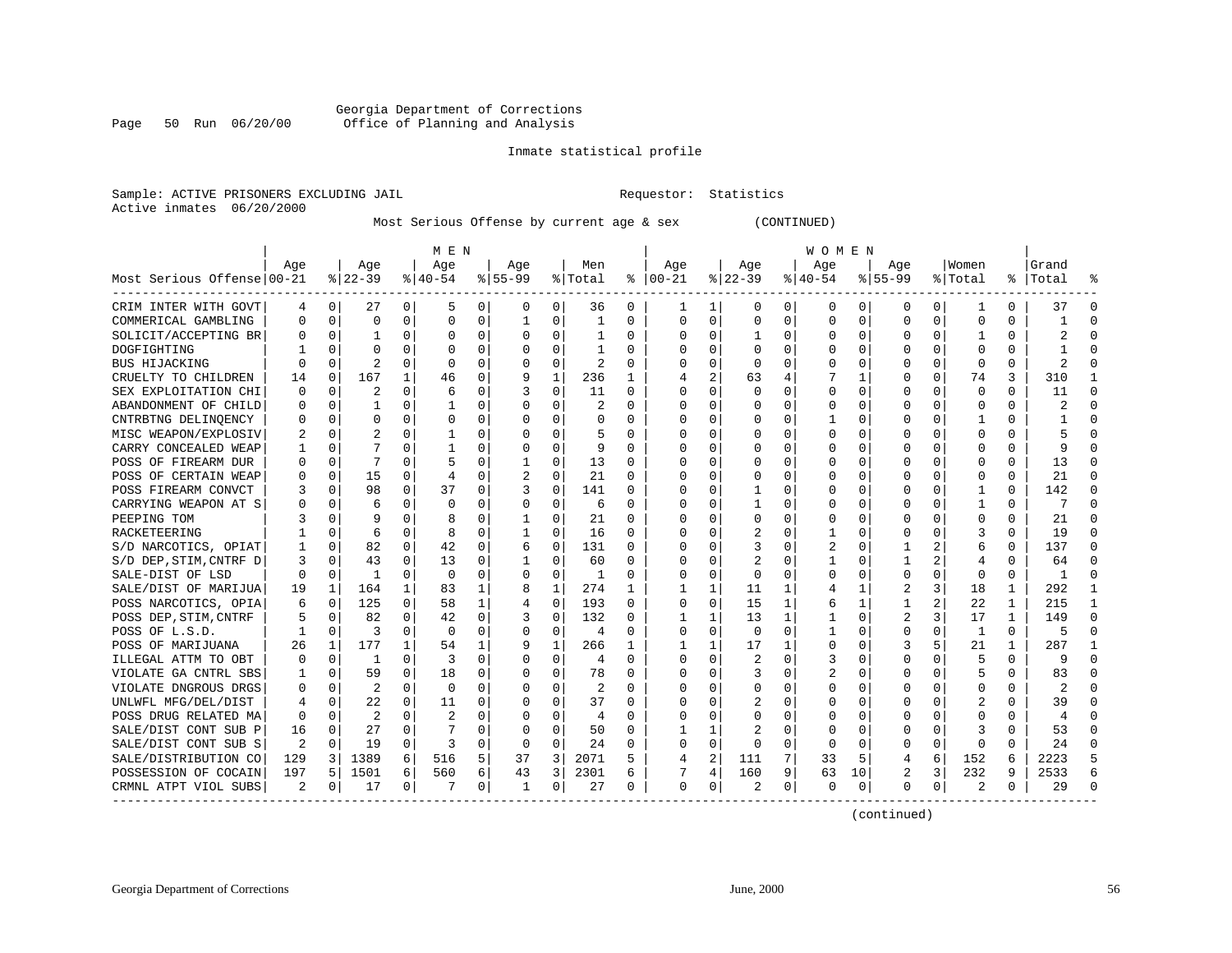#### Georgia Department of Corrections<br>Page 51 Run 06/20/00 Office of Planning and Analysis Page 51 Run 06/20/00 Office of Planning and Analysis

#### Inmate statistical profile

|  |                           | Sample: ACTIVE PRISONERS EXCLUDING JAI |  |
|--|---------------------------|----------------------------------------|--|
|  | Active inmates 06/20/2000 |                                        |  |

IL Requestor: Statistics

#### Most Serious Offense by current age & sex (CONTINUED)

|                            |                  | M E N          |          |              |           |              |          |             |         |              | W O M E N     |          |           |             |           |                |          |          |          |          |              |              |
|----------------------------|------------------|----------------|----------|--------------|-----------|--------------|----------|-------------|---------|--------------|---------------|----------|-----------|-------------|-----------|----------------|----------|----------|----------|----------|--------------|--------------|
|                            | Age              |                | Age      |              | Age       |              | Age      |             | Men     |              | Age           |          | Age       |             | Age       |                | Age      |          | Women    |          | Grand        |              |
| Most Serious Offense 00-21 |                  |                | $ 22-39$ |              | $ 40-54 $ |              | $ 55-99$ |             | % Total |              | $8   00 - 21$ |          | $ 22-39 $ |             | $ 40-54 $ |                | $ 55-99$ |          | % Total  |          | %   Total    | ႜ            |
| MISC. DRUGS TRAFFICK       | 10               | $\overline{0}$ | 123      | $\mathbf{0}$ | 37        | $\mathbf{0}$ | 3        | 0           | 173     | 0            |               |          | 12        | 1           | 8         | 1              | 0        | 0        | 21       | 1        | 194          | $\Omega$     |
| COCAINE LESS 200 GRA       | 11               | 0              | 327      | $\mathbf{1}$ | 102       | $\mathbf 1$  | 20       | 1           | 460     | 1            | $\Omega$      | 0        | 15        | $\mathbf 1$ | 10        | $\overline{2}$ | 0        | $\Omega$ | 25       | 1        | 485          | $\mathbf{1}$ |
| COCAINE 201-400 GRAM       | $\Omega$         | 0              | 45       | 0            | 11        | 0            |          | 0           | 58      | 0            |               | 0        | 4         | 0           |           | 0              |          | 2        | 8        | $\Omega$ | 66           | 0            |
| COCAINE 401 OR MORE        |                  | 0              | 89       | $\Omega$     | 26        | 0            |          | $\mathbf 0$ | 121     | $\Omega$     |               |          | 8         | 0           |           | 0              | 0        | $\Omega$ | 10       | $\Omega$ | 131          | $\Omega$     |
| NARCOTICS LESS 14 GR       |                  | 0              |          | 0            | -1        | $\Omega$     |          | $\mathbf 0$ | 2       | $\Omega$     |               | $\Omega$ | 0         | 0           |           | $\Omega$       | 0        | $\Omega$ | 0        | $\Omega$ | 2            | $\Omega$     |
| NARCOTICS 15-28 GRAM       |                  | $\Omega$       |          | $\Omega$     | 0         | $\Omega$     | O        | $\Omega$    | 2       | 0            |               | $\Omega$ | 0         | 0           |           | $\Omega$       | 0        | $\Omega$ | 0        | $\Omega$ |              | $\Omega$     |
| NARCOTICS 29 MORE GR       | $\left($         | 0              |          | 0            |           | 0            | 0        | 0           |         | 0            | O             | $\Omega$ | $\left($  | 0           |           | $\Omega$       | $\Omega$ | $\Omega$ | O        | $\Omega$ |              | U            |
| MARIJUANA 101-2000 P       |                  | $\Omega$       |          |              | 6         | $\Omega$     |          | $\Omega$    | 16      | 0            | O             | $\Omega$ |           | O           |           | $\Omega$       | ი        | U        |          | $\Omega$ | 17           | U            |
| MARIJUANA 2001-10000       | U                | $\Omega$       |          |              | $\Omega$  | $\Omega$     | O        | O           |         | $\Omega$     | ∩             | $\cap$   | n         | O           |           | $\Omega$       | ი        | U        | ∩        | $\Omega$ |              | $\cap$       |
| TRFFKNG MTHAOUALONE>       | O                | $\mathbf 0$    |          | O            | $\Omega$  | 0            | 0        | 0           |         | $\Omega$     | ∩             | O        |           | $\Omega$    |           | $\Omega$       |          | $\Omega$ | ∩        | 0        |              | $\cap$       |
| AMPHETAMINE 28-199 G       | O                | 0              | 13       | O            | 12        | 0            |          | 0           | 26      | $\Omega$     | $\Omega$      | O        |           | O           |           | $\Omega$       |          | $\Omega$ |          | $\Omega$ |              | $\Omega$     |
| AMPHETAMINE 200-399        |                  | 0              | 4        | O            | 0         | 0            | O        | 0           | 4       |              | $\Omega$      |          |           | N           |           | $\Omega$       |          | $\Omega$ |          | $\Omega$ |              | $\Omega$     |
| AMPHETAMINE 400+ GRA       |                  | 0              | 8        | 0            | 0         | 0            |          | 0           | 8       | 0            |               |          |           | U           |           | 0              |          | $\Omega$ |          | $\Omega$ |              | O            |
| USE COMM FACLTY VIO        |                  | 0              | 4        | 0            | 2         | 0            |          | $\Omega$    | 6       | 0            |               |          | 0         | 0           |           | 0              | Ω        | $\Omega$ | O        | $\Omega$ |              | $\Omega$     |
| ATT/CONSPRCY COMMT C       | $\left( \right)$ | 0              | 16       | $\Omega$     | З         | 0            |          | 0           | 20      | $\Omega$     | O             | O        |           | 0           |           | $\Omega$       | $\Omega$ | $\Omega$ | 3        | $\Omega$ | 23           | $\Omega$     |
| ILLGL DIST CONTRLLD        |                  | $\Omega$       | $\Omega$ | $\Omega$     | -1        | $\Omega$     | 0        | 0           | 1       | $\Omega$     | O             | $\Omega$ | C         | 0           |           | $\Omega$       | Ω        | $\Omega$ | $\Omega$ | $\Omega$ | -1           | $\Omega$     |
| VIOL MOTOR VEHICLE L       |                  | $\Omega$       | 66       | $\Omega$     | 40        | $\Omega$     | 3        | 0           | 111     | $\Omega$     |               | $\Omega$ |           | 0           |           | $\Omega$       | Ω        | $\Omega$ | 10       | $\Omega$ | 121          | $\Omega$     |
| DRVNG HABTL VIOLATOR       | 0                | $\mathbf 0$    | 230      | 1            | 218       | 2            | 31       | 2           | 479     | 1            |               | $\Omega$ |           | 0           | 6         | 1              |          | 2        | 11       | $\Omega$ | 490          | $\mathbf{1}$ |
| HABIT TRAF VOIL/IMPA       |                  | 0              |          | 0            | g         | 0            |          | 0           | 18      | 0            |               | $\Omega$ | C         | N           |           | 0              | U        | $\Omega$ | $\Omega$ | $\Omega$ | 18           | $\Omega$     |
| HABIT TRAF VIOL/OTHE       |                  | 0              | 2        | $\Omega$     | $\Omega$  | 0            |          | 0           | 2       | $\Omega$     |               | $\Omega$ | O         | O           |           | 0              | U        | $\Omega$ | $\Omega$ | $\Omega$ | 2            | $\Omega$     |
| MISC. MRALS/PBLIC H/       |                  | 0              |          | 0            |           | 0            |          | $\Omega$    | 3       | $\Omega$     |               | $\Omega$ | O         | O           |           | $\Omega$       | ი        | $\Omega$ | $\Omega$ | $\Omega$ |              | $\Omega$     |
| VIOLATN GAME AND FIS       | $\left( \right)$ | $\Omega$       | O        | 0            | O         | 0            |          | 0           |         | 0            | O             | $\Omega$ | $\left($  | O           |           | $\Omega$       | O        | $\Omega$ | $\Omega$ | $\Omega$ |              | O            |
| MISC CORRECTIONL INS       | O                | $\Omega$       |          | O            |           | $\Omega$     | O        | O           |         | $\Omega$     | O             | $\Omega$ | $\Omega$  | O           |           | $\Omega$       | O        | $\Omega$ | $\Omega$ | $\Omega$ |              | U            |
| VIOLATION OTHR STATE       | ∩                | 0              | 1        | U            | -1        | $\Omega$     |          | $\Omega$    | 2       | <sup>0</sup> | O             | $\Omega$ | -C        | O           |           | $\Omega$       | O        | $\Omega$ | O        | $\Omega$ |              | U            |
| CONSPIRACY                 | 20               | 1              | 48       | 0            | 11        | $\Omega$     |          | 0           | 83      | $\Omega$     |               |          | 12        |             |           | $\Omega$       | O        | $\Omega$ | 15       |          | 98           | <sup>n</sup> |
| CRIMINAL ATTEMPT           |                  | $\Omega$       | 29       | O            |           | $\Omega$     |          | $\Omega$    | 40      | $\Omega$     | $\Omega$      | 0        |           | O           |           | $\Omega$       | 0        | $\Omega$ |          | $\Omega$ | 42           | $\Omega$     |
| AIRCRAFT HIJACKING         |                  | $\mathbf 0$    |          | $\Omega$     | 0         | 0            | O        | 0           |         | $\Omega$     | $\Omega$      | $\Omega$ | O         | O           | O         | $\Omega$       |          | 0        | $\Omega$ | $\Omega$ | $\mathbf{1}$ | $\Omega$     |
| CRIMINAL SOLICITATIO       | 0                | 0              | 6        | 0            | 4         | 0            | O        | 0           | 10      | 0            |               | 0        | 0         | 0           | 0         | $\Omega$       | Ω        | $\Omega$ | O        | $\Omega$ | 10           | $\Omega$     |
| PARTY TO A CRIME           |                  | $\mathbf 0$    | 9        | $\Omega$     | 4         | $\mathbf 0$  | $\Omega$ | 0           | 14      | 0            |               |          | O         | 0           | O         | 0              | $\Omega$ | 0        |          | 0        | 15           | 0            |
| CRIMINAL TRESPASSING       | 0                | 0              | 1        | 0            |           | 0            | 0        | 0           | 2       | 0            | O             | 0        | O         | 0           | $\left($  | 0              | 0        | 0        | $\Omega$ | 0        |              | $\Omega$     |
| GANG PARTICIPATION         | 1                | 0              | 0        | 0            | 0         | 0            | $\Omega$ | 0           | 1       | 0            | $\Omega$      | 0        | C         | 0           | $\Omega$  | 0              | O        | 0        | $\Omega$ | 0        | 1            | $\Omega$     |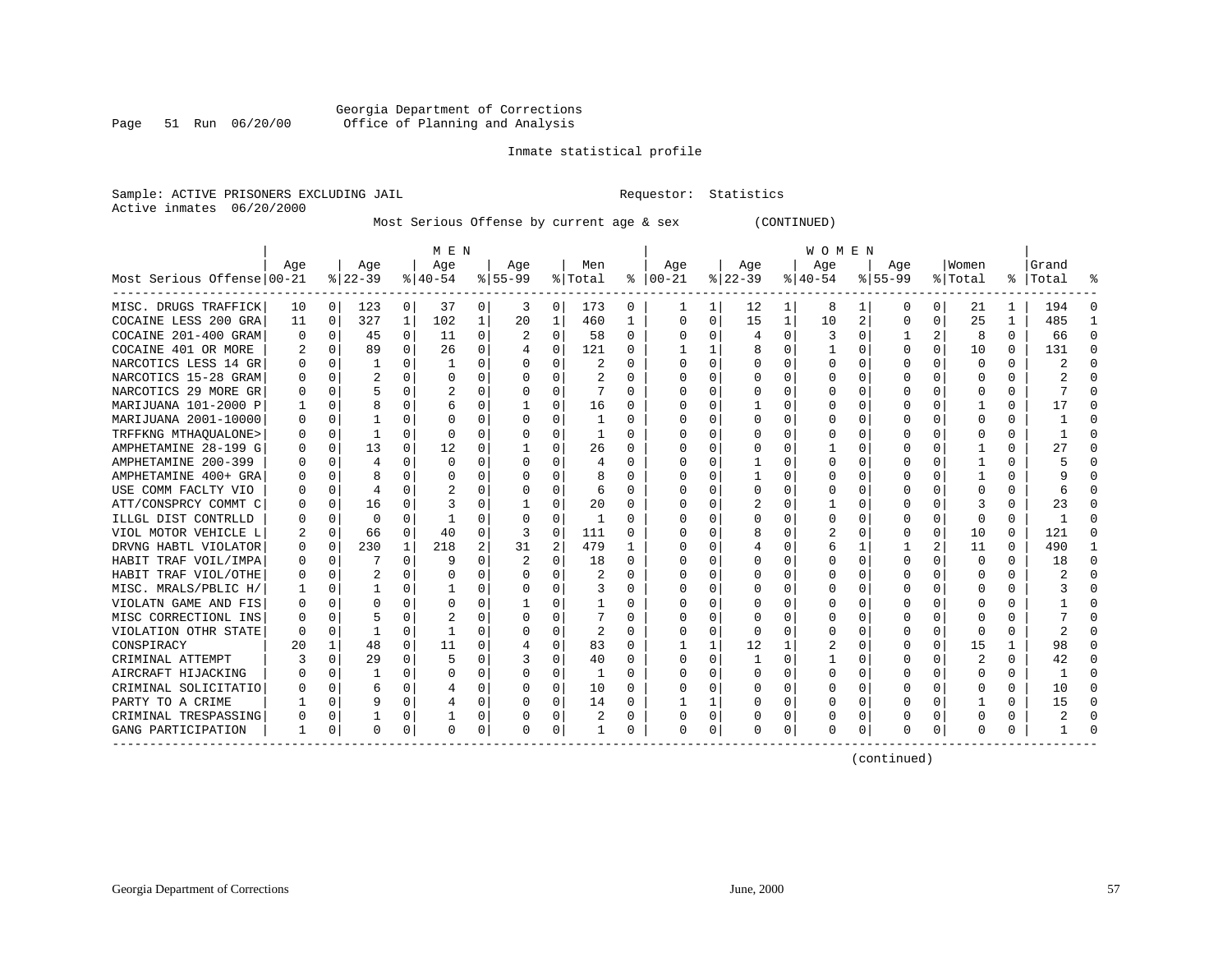#### Georgia Department of Corrections Page 52 Run 06/20/00 Office of Planning and Analysis

### Inmate statistical profile

| Sample: ACTIVE PRISONERS EXCLUDING JAIL<br>Active inmates | 06/20/2000 |                  |                              |                    | Statistics<br>Requestor: |                                                          |                  |                                  |                    |                  |                    |  |  |  |
|-----------------------------------------------------------|------------|------------------|------------------------------|--------------------|--------------------------|----------------------------------------------------------|------------------|----------------------------------|--------------------|------------------|--------------------|--|--|--|
|                                                           |            |                  |                              |                    |                          | Most Serious Offense by current age & sex<br>(CONTINUED) |                  |                                  |                    |                  |                    |  |  |  |
| Most Serious Offense 00-21                                | Age        | Age<br>$8 22-39$ | M E N<br>Age<br>$8 40-54$    | Age<br>$8155 - 99$ | Men<br>% Total           | Age<br>$8   00 - 21$                                     | Age<br>$ 22-39 $ | <b>WOMEN</b><br>Age<br>$8 40-54$ | Age<br>$8155 - 99$ | Women<br>% Total | Grand<br>% Total % |  |  |  |
| Total reported                                            |            |                  | 3771 100 25130 100 10032 100 |                    | 1457 100 40390 100       | 167 100                                                  | 1705 100         | 660 100                          | 65 100             | 2597 100         | 42987 100          |  |  |  |
| Percent reported                                          | 97.3       | 98.8             | 98.7                         | 99.0               | 98.7                     | 96.5                                                     | 97.5             | 97.6                             | 98.5               | 97.5             | 98.6               |  |  |  |
| NOT REPORTED                                              | 103        | 300              | 131                          | 15                 | 549                      | 6                                                        | 44               | 16                               |                    | 67               | 616                |  |  |  |
| Total                                                     | 3874       | 25430            | 10163                        | 1472               | 40939                    | 173                                                      | 1749             | 676                              | 66                 | 2664             | 43603              |  |  |  |